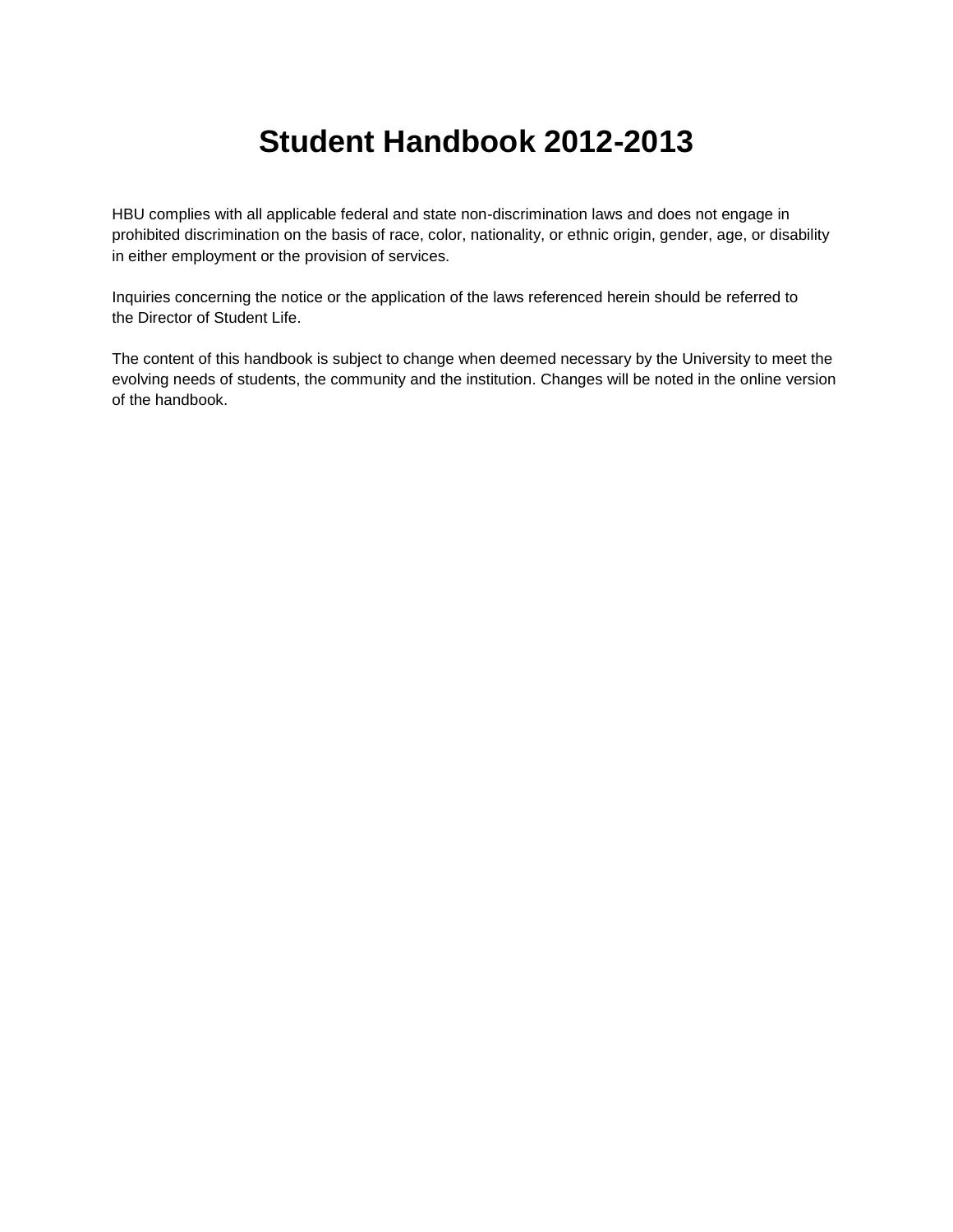## **Table of Contents**

## **[Directory of Administration](https://hbu.edu/About-HBU/General-Information/University-Leadership/University-Administrative-Team.aspx)**

## **[Directory of General Phone Numbers](https://hbu.edu/About-HBU/Resources/Directory.aspx)**

#### **[From the President](https://hbu.edu/Students-Alumni/Student-Resources/Student-Handbook/From-the-President.aspx)**

#### **[HBU Distinctives](https://hbu.edu/Students-Alumni/Student-Resources/Student-Handbook/HBU-Distinctives.aspx)**

- Nature of the Institution
- Undergraduate Traditions
- School Songs

## **[Policies](https://hbu.edu/Students-Alumni/Student-Resources/Student-Handbook/Policies.aspx)**

- AIDS
- Computer Use Policy
- Dance Policy-Students
- **•** Facilities
- Family Educational Rights and Privacy Act (FERPA)
- **•** Grievances
- Hazing  $\bullet$
- Student Health Records  $\bullet$
- Noise  $\bullet$
- Parking Regulations
- Poster/Flyer Posting
- Search and Seizure  $\bullet$
- $\bullet$ Sexual Harassment
- Smoke Free Campus
- Student Organizations Relationship Statement  $\bullet$
- Student Organizations Events
- Student Organizations Travel  $\bullet$
- University Vehicles Scheduling  $\bullet$

## **[Residence Life](https://hbu.edu/Students-Alumni/Student-Resources/Student-Handbook/Residence-Life.aspx)**

- **•** Services
- Procedures
- Visitation Policy
- HBU Community Guidelines
- **•** Facility Policies
- Emergencies  $\bullet$

## **[Safety](https://hbu.edu/Students-Alumni/Student-Resources/Student-Handbook/Safety.aspx)**

University Police $\bullet$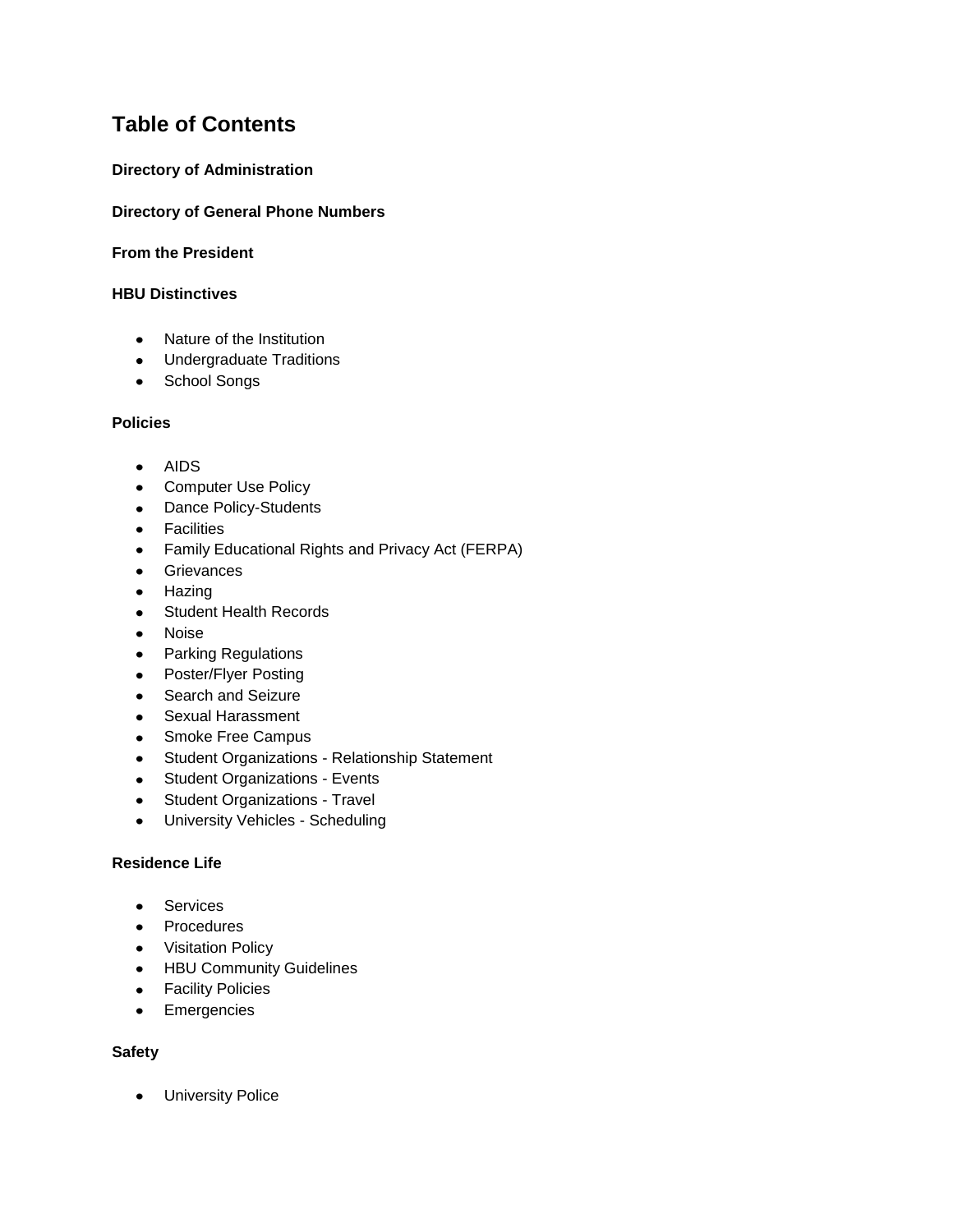- HBU Campus Alert and Emergency Preparedness
- Campus Call Boxes
- Medical Emergencies

## **[Spiritual Life Department](https://hbu.edu/Students-Alumni/Student-Resources/Student-Handbook/Spiritual-Life-Department.aspx)**

- $\bullet$ Community Life and Worship (CLW) Graduation Requirement
- $\bullet$ Baptist Student Ministry
- ACTS  $\bullet$
- University Minister  $\bullet$

## **[Student Code of Conduct](https://hbu.edu/Students-Alumni/Student-Resources/Student-Handbook/Student-Code-of-Conduct.aspx)**

#### **Student [Involvement](https://hbu.edu/Students-Alumni/Student-Resources/Student-Handbook/Student-Involvment.aspx)**

- **•** Athletics
- Campus Recreation
- Student Organizations
- Greek Life
- Special Events
- Student Government Association (SGA)  $\bullet$

## **[Student Resources](https://hbu.edu/Students-Alumni/Student-Resources/Student-Handbook/Student-Resources.aspx)**

- Academic Accommodations  $\bullet$
- **•** Advising
- Bookstore
- Career and Calling
- Cashier's Office
- Computer Labs
- Covenant Fellows Program
- E-Mail
- Financial Aid  $\bullet$
- Fitness Center
- Food Services
- HuskyNet
- ID Cards
- The Learning Center (TLC)  $\bullet$
- Library
- Lost and Found
- Music Performance Opportunities
- Student Health Insurance
- Student Health Services  $\bullet$
- Student Publications
- Testing Services $\bullet$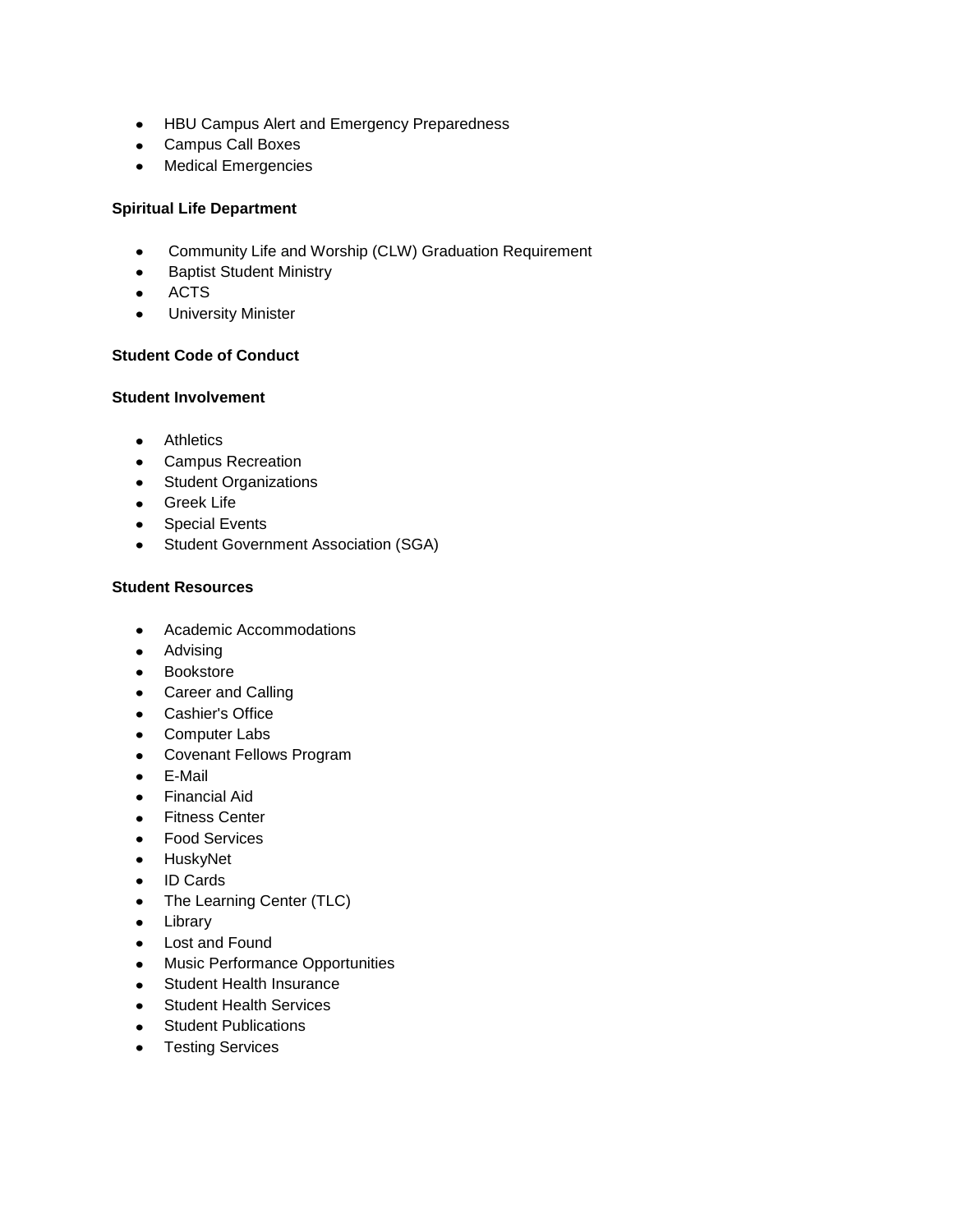## **University Administrative Team**

## **President - [Robert B. Sloan Jr., D.d.Theol.](https://hbu.edu/About-HBU/General-Information/University-Leadership/Presidents-of-HBU/Dr-Robert-B-Sloan,-Jr.aspx)**

## **Provost - [Dr. Robert Stacey,](https://hbu.edu/About-HBU/General-Information/University-Leadership/Executive-Council/Dr-Robert-Stacey.aspx) PhD - Interim**

- College of Arts & Humanities, Interim Dean [Christopher Hammons, PhD](https://hbu.edu/Choosing-HBU/Academics/Colleges-Schools/College-of-Arts-Humanities/Departments/Department-of-Government/Faculty/Christopher-Hammons.aspx)  $\bullet$
- School of Business, Dean [Mohan Kuruvilla, PhD](https://hbu.edu/Choosing-HBU/Academics/Colleges-Schools/School-of-Business/Departments/Department-of-Accounting/Faculty/Mohan-Kuruvilla.aspx)
- School of Education, Dean Cynthia Simpson, PhD
- School of Nursing and Allied Health, Dean [Margaret Ugalde, DrPH](https://hbu.edu/Choosing-HBU/Academics/Colleges-Schools/School-of-Nursing-and-Allied-Health/Departments/Department-of-Nursing/Faculty/Margaret-Ugalde.aspx)  $\bullet$
- College of Science & Mathematics, Dean [Doris Warren, PhD](https://hbu.edu/Choosing-HBU/Academics/Colleges-Schools/College-of-Science-and-Mathematics/Departments/Department-of-Chemistry/Faculty/Doris-Warren.aspx)
- The Honors College, Dean [Robert Stacey, PhD](https://hbu.edu/About-HBU/General-Information/University-Leadership/Executive-Council/Dr-Robert-Stacey.aspx)  $\bullet$
- The Graduate School, Interim Dean [Mohan Kuruvilla, PhD](https://hbu.edu/Choosing-HBU/Academics/Colleges-Schools/School-of-Business/Departments/Department-of-Accounting/Faculty/Mohan-Kuruvilla.aspx)  $\bullet$
- Institutional Research and Effectiveness [Phil Rhodes, PhD](https://hbu.edu/About-HBU/Resources/Office-of-Institutional-Research-and-Effectiveness/Contact-Information.aspx)  $\bullet$
- Information Technology Services, Interim Director Trent Carroll
- Library Ann Noble
- Registrar [Erinn Hughes](https://hbu.edu/Choosing-HBU/Academics/Registrar/Contact-the-Office-of-the-Registrar.aspx)
- Student Success [Ashley Lokkesmoe](https://hbu.edu/Choosing-HBU/Academics/Resources/The-Learning-Center.aspx)
- University Museums [Suzie Snoddy](https://hbu.edu/About-HBU/The-Campus/Museums/Museum-of-Southern-History.aspx)

## **Advancement - [Charles Bacarisse](https://hbu.edu/About-HBU/General-Information/University-Leadership/Executive-Council/Charles-Bacarisse.aspx)**

Director of Alumni Relations & Advancement - Vacant

## **Athletics - [Steve Moniaci](http://www.hbuhuskies.com/staff.aspx?staff=1)**

- Athletics Administration [Steve Moniaci](http://www.hbuhuskies.com/staff.aspx?staff=1)
- Compliance and Academics David Moss
- Intercollegiate Sports Head Coaches
- Trainers Keri Strong
- Sports Information Russ Reneau

#### **Enrollment Management - [James Steen](https://hbu.edu/About-HBU/General-Information/University-Leadership/Executive-Council/James-Steen.aspx)**

- Admissions [Ed Borges](https://hbu.edu/Choosing-HBU/Admissions/Visit-Campus/Contact-Your-HBU-Team/Meet-HBU-Admissions.aspx)
- Recruiting [Clint Strickland](https://hbu.edu/Choosing-HBU/Admissions/Visit-Campus/Contact-Your-HBU-Team/Meet-HBU-Admissions.aspx)  $\bullet$

## **Financial Operations - [Sandy Mooney,](https://hbu.edu/About-HBU/General-Information/University-Leadership/Executive-Council/Sandy-Mooney,-CPA.aspx) CPA**

- Aramark Food Services Peter Huber
- Accounting April Davis, CPA; Sam Webb
- Financial Aid and Scholarships Jené Gabbard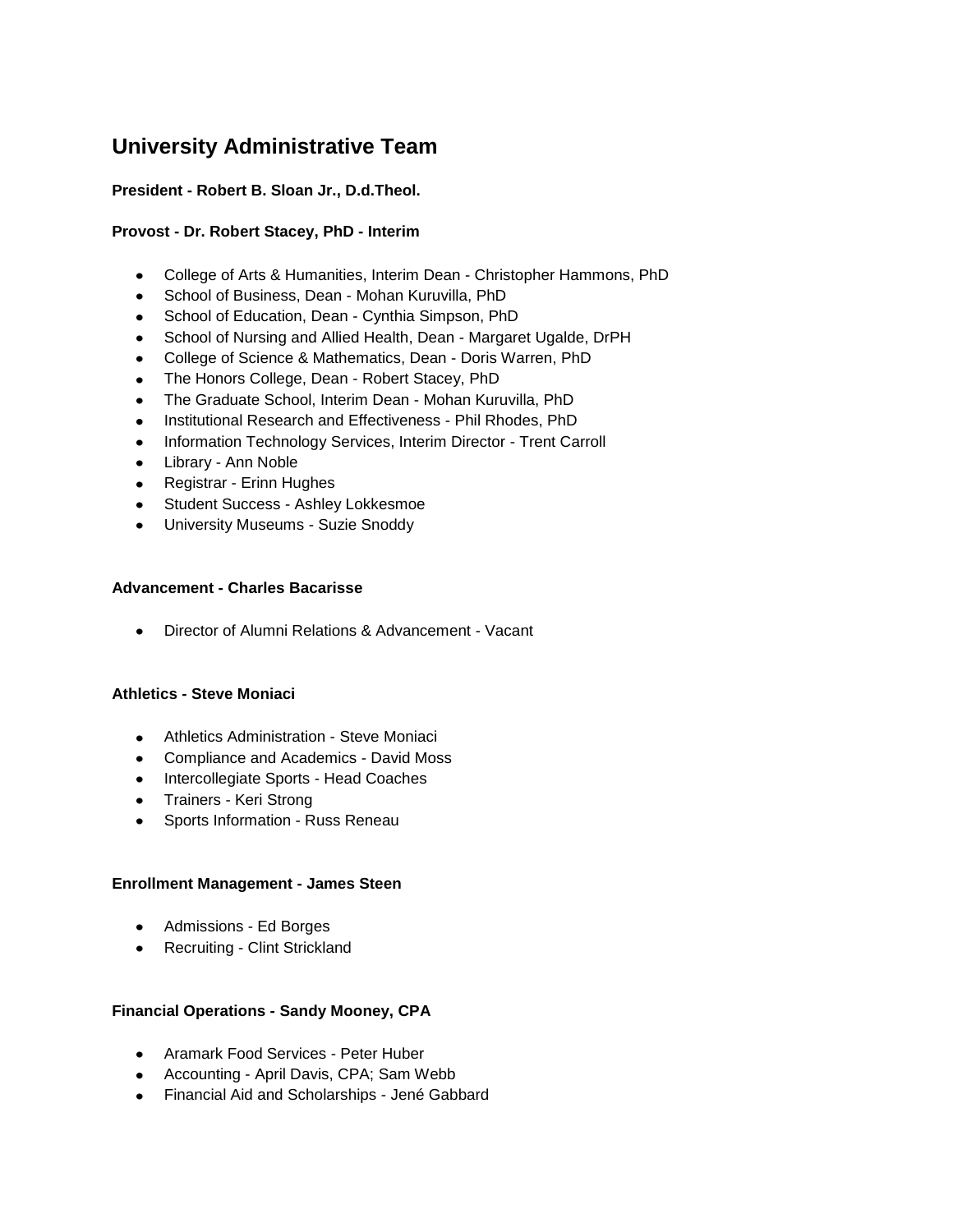- Financial Analysis Loree Watson  $\bullet$
- Human Resources Jennifer Boatwright
- Maintenance Gary Dyke
- Treasury Hugh McClung
- University Bookstore Anthony Martin
- University Police [Charles Miller](https://hbu.edu/About-HBU/The-Campus/Police-Parking/Contact-HBU-Police.aspx)

#### **Student Life** - **[Whit Goodwin](https://hbu.edu/About-HBU/General-Information/University-Leadership/Executive-Council/Whit-Goodwin.aspx)**

- Student Involvement [Roquee](https://hbu.edu/Students-Alumni/Student-Information/Student-Life/Student-Life-Directory.aspx) Forson
- Campus Recreation [Saleim Kahleh](https://hbu.edu/Students-Alumni/Student-Information/Student-Life/Campus-Recreation/Contact.aspx)
- Career and Calling [Colette Cross](https://hbu.edu/Students-Alumni/Student-Resources/The-Career-Center/Contact.aspx)
- Residence Life [Mark Endraske](https://hbu.edu/Students-Alumni/Student-Information/Residence-Life/Residence-Housing/Contact.aspx)
- Spiritual Life Tom Mosley
- Student Health Services- [Brenda Woods](https://hbu.edu/About-HBU/Resources/Health-Services/Contact-the-Health-Clinic.aspx)
- Testing Services [Brenda Woods](https://hbu.edu/Students-Alumni/Student-Resources/Testing-Services/Contact-Testing-Services.aspx)
- Fitness Center [John Ramirez](https://hbu.edu/About-HBU/The-Campus/Facilities/Bradshaw-Fitness-Center/Contact-Information.aspx)
- Cheer and Spirit Amanda Golden

## **University Communications** - **[R. Kimberly Gaynor](https://hbu.edu/About-HBU/General-Information/University-Leadership/Executive-Council/R-Kimberly-Gaynor.aspx)**

- Production Manager [Nan Donahoe](mailto:ndonahoe@hbu.edu)
- Graphic Designer [Wesley Gant](mailto:wgant@hbu.edu)
- Writer [Justin Lacey](mailto:jlacey@hbu.edu)
- Photographer [Michael Tims](mailto:mtims@hbu.edu)
- Web Strategies and Operations [Alan W. Presley](mailto:AWPresley@hbu.edu)
- Web Strategies [Knykill Bell](mailto:kbell@hbu.edu)

## **University Relations - [Sharon Saunders](https://hbu.edu/About-HBU/General-Information/University-Leadership/Executive-Council/Sharon-Saunders.aspx)**

University Events & Conferences - [Candace Desrosiers](https://hbu.edu/About-HBU/Resources/University-Events-and-Conferences.aspx)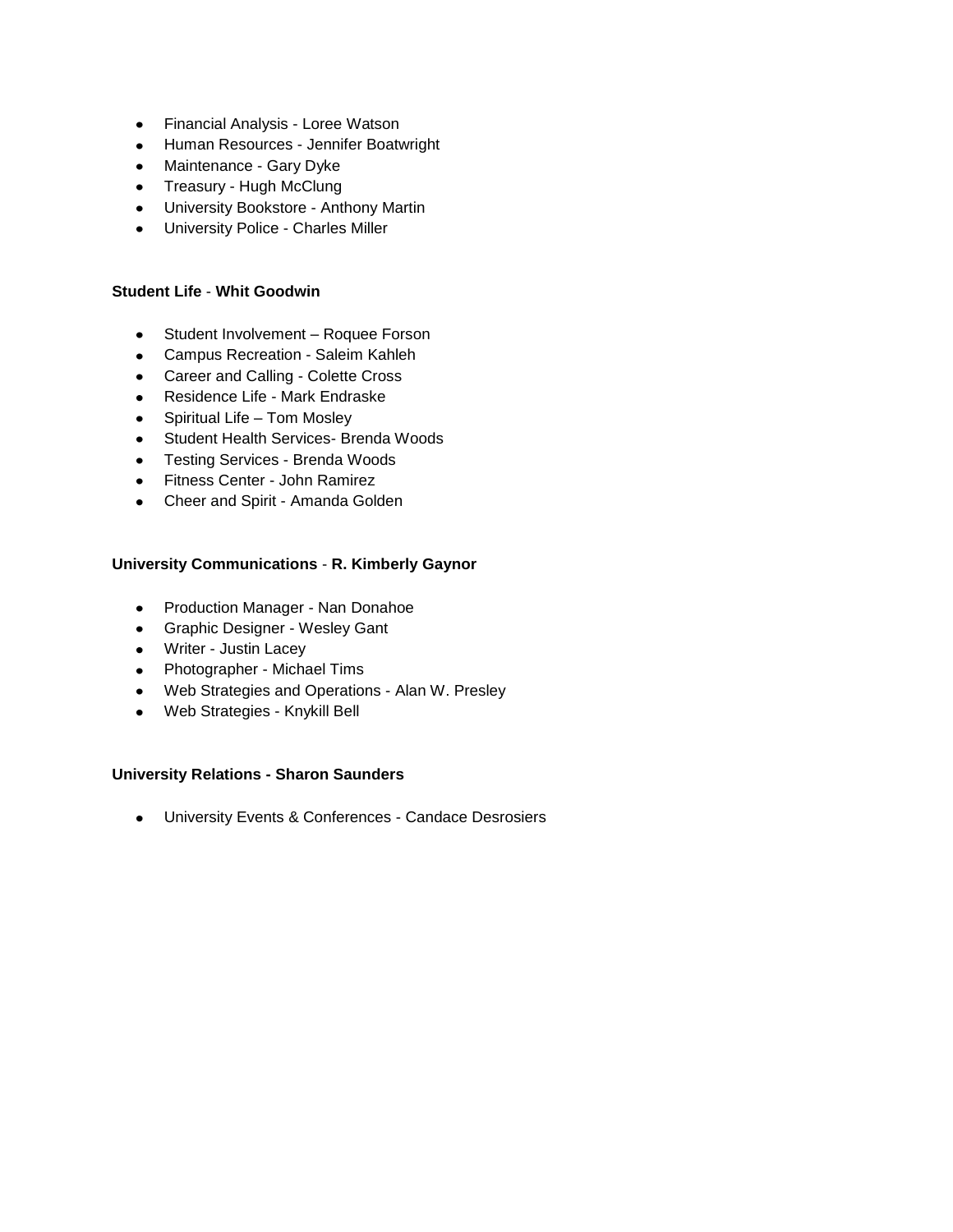## **University Directory**

Whether you're a prospective student, an alum, a friend of the University, or a fellow Houstonian, we welcome the opportunity to answer your questions and provide you with the information you need.

The University switchboard may be reached at (281) 649-3000.

General inquiries and messages can be sent via our [contact form.](https://hbu.edu/About-HBU/Resources/Directory/Contact-Form.aspx)

## **Mailing Address:**

Houston Baptist University 7502 Fondren Road Houston, Texas 77074-3298

For media inquiries, further information on press releases, assistance with locating faculty experts, or marketing information, please [contact the Office of University Communications.](https://hbu.edu/About-HBU/Resources/Directory/Contact-Form.aspx) We will make every effort to assist you in a timely and effective manner.

#### [A](https://hbu.edu/About-HBU/Resources/Directory.aspx#a) [B](https://hbu.edu/About-HBU/Resources/Directory.aspx#b) [C](https://hbu.edu/About-HBU/Resources/Directory.aspx#c) [D](https://hbu.edu/About-HBU/Resources/Directory.aspx#d) [E](https://hbu.edu/About-HBU/Resources/Directory.aspx#e) [F](https://hbu.edu/About-HBU/Resources/Directory.aspx#f) [G](https://hbu.edu/About-HBU/Resources/Directory.aspx#g) [H](https://hbu.edu/About-HBU/Resources/Directory.aspx#h) [I](https://hbu.edu/About-HBU/Resources/Directory.aspx#i) [J](https://hbu.edu/About-HBU/Resources/Directory.aspx#j) [K](https://hbu.edu/About-HBU/Resources/Directory.aspx#k) [L](https://hbu.edu/About-HBU/Resources/Directory.aspx#l) [M](https://hbu.edu/About-HBU/Resources/Directory.aspx#m) [N](https://hbu.edu/About-HBU/Resources/Directory.aspx#n) [O](https://hbu.edu/About-HBU/Resources/Directory.aspx#o) [P](https://hbu.edu/About-HBU/Resources/Directory.aspx#p) [Q](https://hbu.edu/About-HBU/Resources/Directory.aspx#p) [R](https://hbu.edu/About-HBU/Resources/Directory.aspx#r) [S](https://hbu.edu/About-HBU/Resources/Directory.aspx#s) [T](https://hbu.edu/About-HBU/Resources/Directory.aspx#t) [U](https://hbu.edu/About-HBU/Resources/Directory.aspx#u) [V](https://hbu.edu/About-HBU/Resources/Directory.aspx#v) [W](https://hbu.edu/About-HBU/Resources/Directory.aspx#wxyz) [X](https://hbu.edu/About-HBU/Resources/Directory.aspx#wxyz) [Y](https://hbu.edu/About-HBU/Resources/Directory.aspx#wxyz) [Z](https://hbu.edu/About-HBU/Resources/Directory.aspx#wxyz)

| Academic Affairs/Provost                  | (281) 649-3232 |
|-------------------------------------------|----------------|
| Academic Records and Registration         | (281) 649-3213 |
| Accounting                                | (281) 649-3146 |
| <b>Accounts Payable</b>                   | (281) 649-3207 |
| <b>ACTS Office</b>                        | (281) 649-3223 |
| Admissions                                |                |
| <b>Undergraduate Admissions</b>           | (281) 649-3211 |
| Masters - Business (MBA, MS-HRM, MS-MGMT) | (281) 649-3306 |
| Masters - Christian Counseling            | (281) 649-3095 |
| <b>Masters - Education</b>                | (281) 649-3241 |
| Masters - Human Resources Management      | (281) 649-3306 |
| <b>Masters - Liberal Arts</b>             | (281) 649-3269 |
| Masters - Management                      | (281) 649-3306 |
| Masters - Psychology                      | (281) 649-3095 |
| Masters - Theological Studies             | (281) 649-3383 |
| Advancement                               | (281) 649-3222 |
| Alumni Association                        | (281) 649-3413 |
| <b>Aramark Food Services</b>              | (281) 649-3360 |
| Athletics                                 | (281) 649-3205 |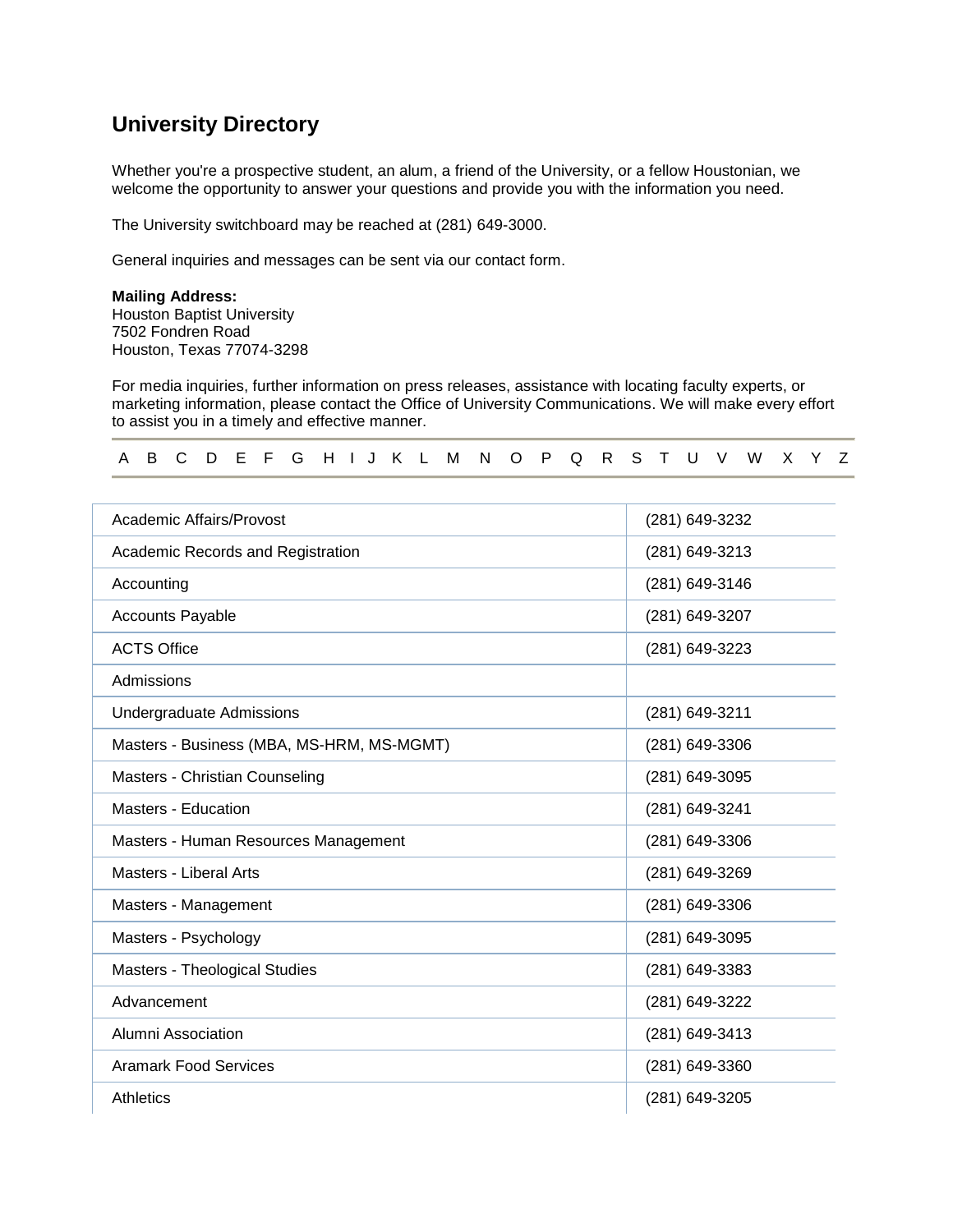| <b>Band Hall</b>                              | (281) 649-3378       |
|-----------------------------------------------|----------------------|
| <b>Baugh Center</b>                           | (281) 649-3341       |
| Bible in America, Dunham Family (see Museums) |                      |
| Bookstore (see University Bookstore)          |                      |
| <b>Business Office</b>                        | (281) 649-3749       |
| <b>Cashier's Office</b>                       | (281) 649-3471       |
| Campus Dining                                 | (281) 649-3259       |
| Campus Life (See Residence Life)              |                      |
| <b>Campus Ministries</b>                      | (281) 649-3117       |
| Campus Police (see Police)                    |                      |
| <b>Campus Services (see Operations)</b>       |                      |
| <b>Campus Recreation</b>                      | (281) 649-3485       |
| Career and Calling                            | (281) 649-3475       |
| Hire an HBU Student                           | (281) 649-3475       |
| Ceramic Studio                                | (281) 649-3000 x2210 |
| Christianity                                  | (281) 649-3383       |
| <b>Church Relations</b>                       | (281) 649-3355       |
| <b>Colleges and Schools</b>                   |                      |
| College of Arts & Humanities                  | (281) 649-3600       |
| <b>School of Business</b>                     | (281) 649-3325       |
| School of Education                           | (281) 649-3094       |
| <b>Honors College</b>                         | (281) 649-3630       |
| School of Nursing and Allied Health           | (281) 649-3300       |
| College of Science & Mathematics              | (281) 649-3013       |
| <b>Communications and Rhetoric</b>            | (281) 649-3603       |
| Cullen Parlor (Cullen Nursing building)       | (281) 649-3198       |
| Decorative Arts Museum (see Museums)          |                      |
| Development (see Advancement)                 |                      |
| Dillon I/II                                   | (281) 649-3000 x2200 |
| Dunham Bible Museum (see Museums)             |                      |
| <b>Enrollment Management Vice President</b>   | (281) 649-3755       |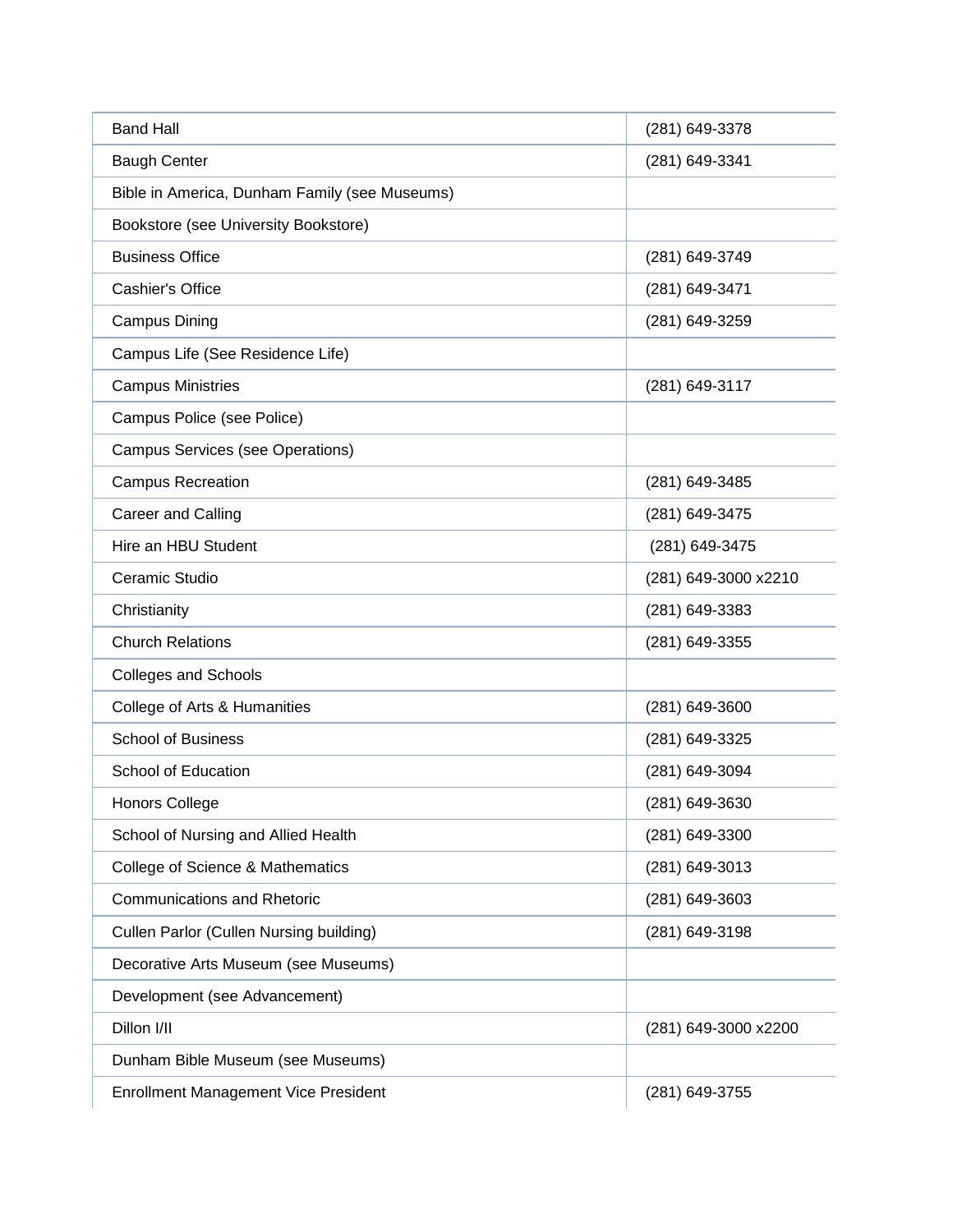| Emergency (to report an emergency)           | (281) 649-3911 |
|----------------------------------------------|----------------|
| <b>Emergency Preparedness</b>                |                |
| Employment Opportunities at HBU              |                |
| English                                      | (281) 649-3610 |
| Events (see University Events & Conferences) |                |
| FedEx Kinko's                                | (281) 649-3432 |
| <b>Financial Operations Vice President</b>   | (281) 649-3256 |
| <b>Financial Aid</b>                         | (281) 649-3749 |
| <b>Fitness Center</b>                        | (281) 649-3501 |
| FOCUS/Refuge                                 | (281) 649-3766 |
| <b>Food Services</b>                         | (281) 649-3360 |
| General Counsel (was Legal Counsel)          | (281) 649-3468 |
| <b>Glasscock Center</b>                      | (281) 649-3251 |
| Graduate Admissions (also Admissions)        | (281) 649-3269 |
| Guild, The                                   | (281) 649-3362 |
| Helpdesk                                     | (281) 649-3410 |
| <b>Human Resources</b>                       | (281) 649-3387 |
| Husky Central (see Undergraduate Admissions) |                |
| <b>Information Technology Services</b>       | (281) 649-3410 |
| For technical support: See the HelpDesk      |                |
| <b>Institutional Effectiveness</b>           | (281) 649-3417 |
| <b>Instructional Media Services</b>          | (281) 649-3410 |
| <b>International Admissions</b>              | (281) 649-3292 |
| <b>International Students Services</b>       | (281) 649-3292 |
| Journalism and Mass Communications           | (281) 649-3662 |
| Kinko's (see FedEx Kinko's)                  |                |
| Languages                                    |                |
| Learning Center                              | (281) 649-3359 |
| Legal Counsel (see General Counsel)          |                |
| Library (see Moody Library)                  |                |
| Lost and Found                               | (281) 649-3314 |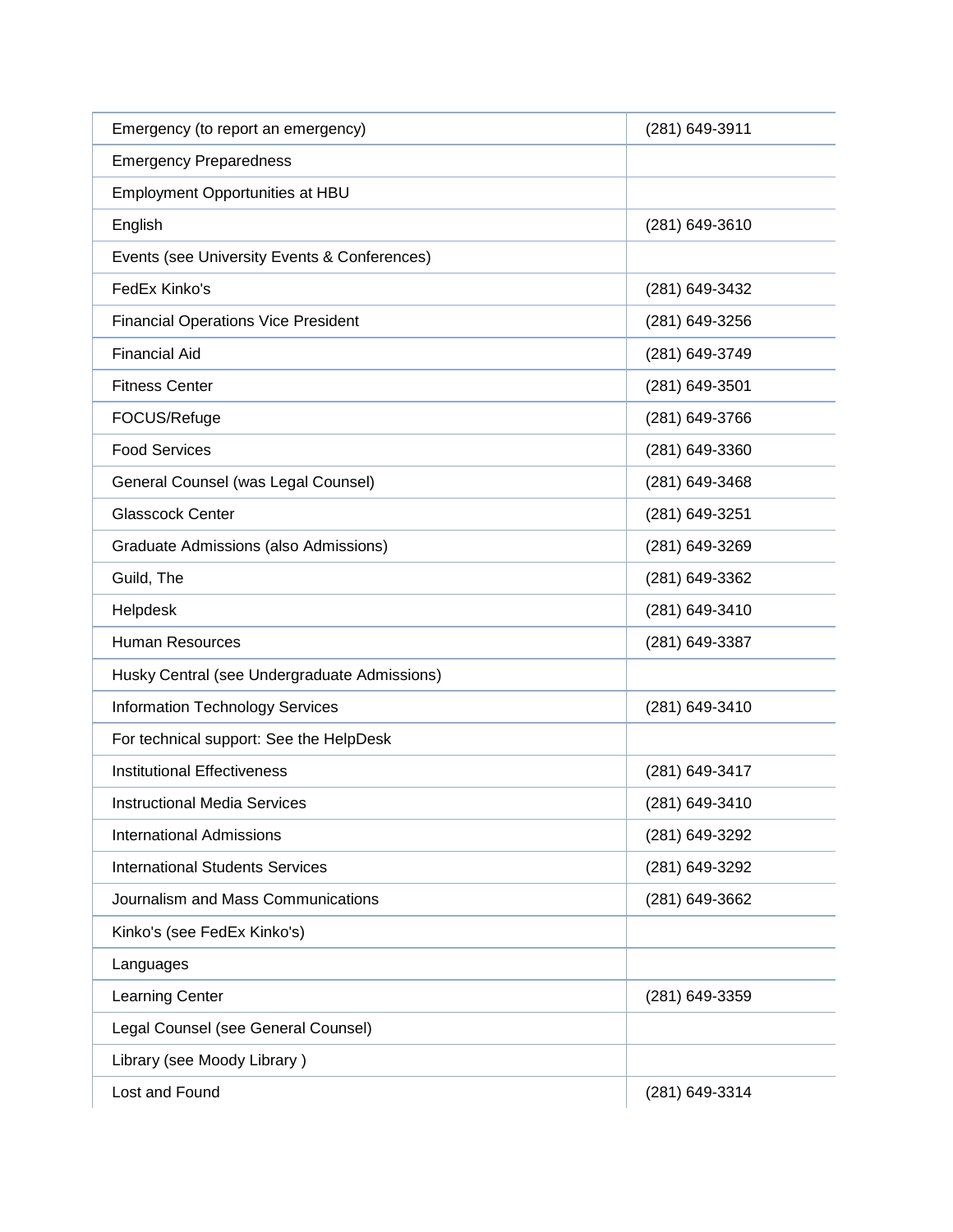| Mabee Theater                                                | (281) 649-3151       |
|--------------------------------------------------------------|----------------------|
| Mail Room (see Post Office)                                  |                      |
| Maintenance                                                  | (281) 649-3319       |
| Marketing and Communications (see University Communications) |                      |
| Masters Programs (see Admissions)                            |                      |
| Media Services (see Instructional Media Services)            |                      |
| Men's Dorm (see Men's Residence College)                     |                      |
| Moody Library                                                | (281) 649-3304       |
| <b>Museums</b>                                               |                      |
| American Architecture and Decorative Arts                    | (281) 649-3311       |
| Dunham Bible                                                 | (281) 649-3287       |
| Southern History                                             | (281) 649-3297       |
| Music, School of                                             | (281) 649-3338       |
| Nurse (see Student Health Services)                          |                      |
| Nursing (see Colleges and Schools)                           |                      |
| Operations (see Maintenance)                                 |                      |
| Personnel/Payroll (see Human Resources)                      |                      |
| Police (Campus Alert & Emergency Preparedness)               |                      |
| Emergency                                                    | (281) 649-3911       |
| Non-Emergency                                                | (281) 649-3314       |
| <b>Political Science</b>                                     | (281) 649-3394       |
| Post Office                                                  | (281) 649-3000 x2391 |
| President's Office                                           | (281) 649-3450       |
| Procurement                                                  | (281) 649-3770       |
| Provost/Academic Affairs                                     | (281) 649-3232       |
| Refuge/FOCUS (see FOCUS/Refuge)                              |                      |
| Registrar                                                    | (281) 649-3213       |
| Residence Life                                               | (281) 649-3100       |
| Husky Village                                                | (281) 649-3150       |
| Lake House                                                   | (281) 649-3640       |
| Men's Residence College                                      | (281) 649-3484       |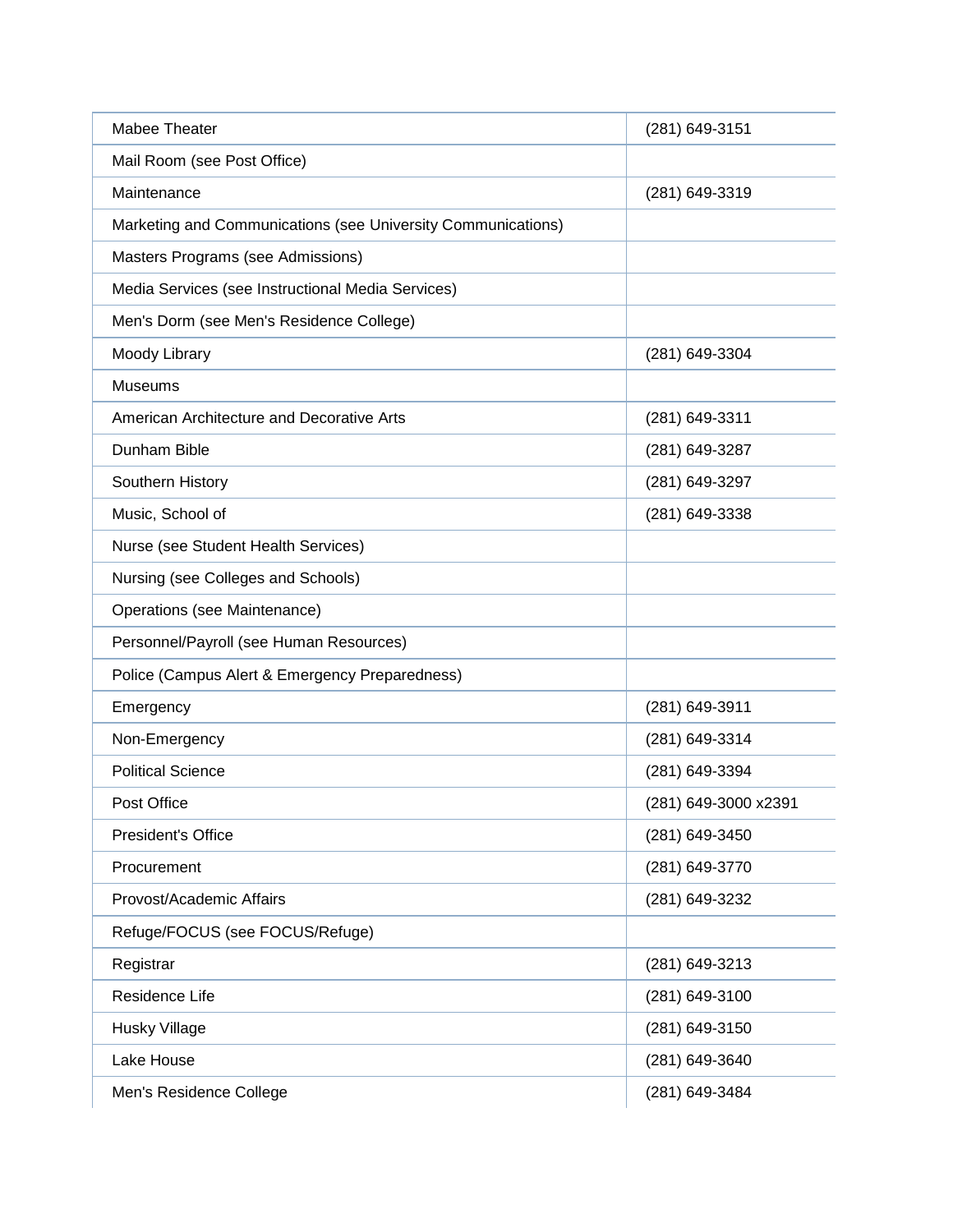| Women's Residence College                      | (281) 649-3483 |
|------------------------------------------------|----------------|
| Scholarships                                   | (281) 649-3748 |
| Spiritual Life Office                          | (281) 649-3117 |
| Sports Information (see Athletics)             |                |
| <b>Student Health Services</b>                 | (281) 649-3643 |
| <b>Student Life</b>                            | (281) 649-3238 |
| <b>Student Ministries</b>                      | (281) 649-3033 |
| Student Involvement                            | (281) 649-3124 |
| <b>Student Success</b>                         | (281) 649-3359 |
| <b>Television Studio</b>                       | (281) 649-3400 |
| <b>Testing Services</b>                        | (281) 649-3236 |
| Transcripts (also Registrar)                   | (281) 649-3213 |
| <b>University Bookstore</b>                    | (281) 649-3258 |
| <b>University Minister</b>                     | (281) 649-3033 |
| University Communications (Marketing)          | (281) 649-3000 |
| University Events & Conferences                | (281) 649-3047 |
| University Police (see Police)                 |                |
| <b>University Relations</b>                    | (281) 649-3206 |
| <b>Veterans Affairs</b>                        | (281) 649-3213 |
| <b>Web Strategies</b>                          | (281) 649-3777 |
| Wellness Center, Bradshaw (see Fitness Center) |                |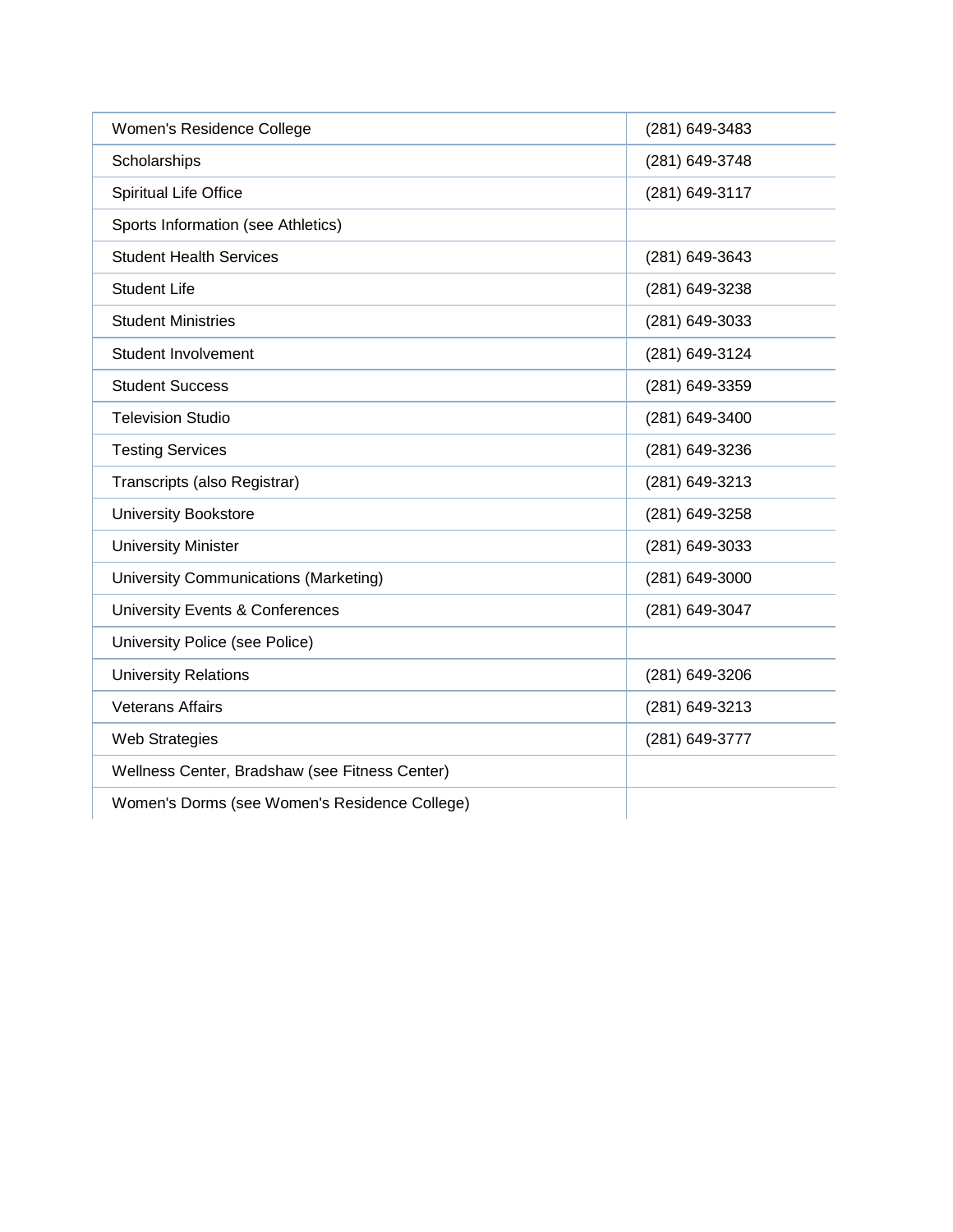## **From the President**

Dear HBU Huskies,

Welcome to Houston Baptist University! We are so pleased to have you as a member of the HBU family. Whether you are a new freshman, a transfer student, or a returning student, we want you to feel at home on our campus as you pursue your studies and participate in some of the many opportunities available through our enriched student life program. With its small classes and warm, friendly atmosphere, HBU is an ideal place for you to build lasting relationships with other students and with members of our faculty and staff, who are dedicated to helping you grow academically, professionally, socially, and spiritually during your college years and beyond.

Again, we welcome you to our family of students, parents, faculty, staff, alumni, and many others proud to be called Huskies! We're so glad you have chosen to join the thriving community of faith and learning at HBU, where we are committed to offering you an excellent education in a Christian environment. We know that HBU is the right choice for you, and we hope that your years here will be the most memorable of your life.

Blessings,

Robert B. Sloan, Jr. President, Houston Baptist University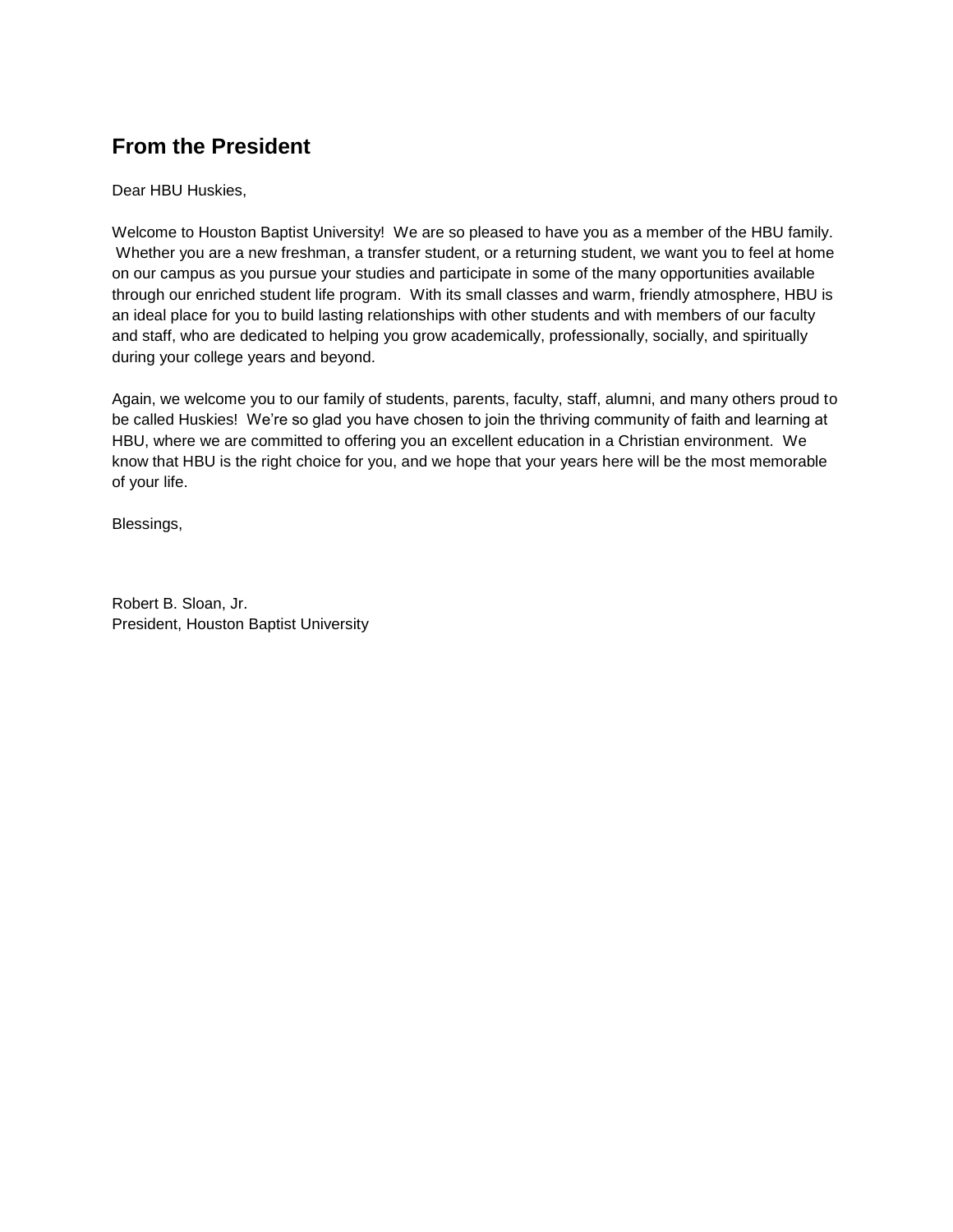## **HBU Distinctives**

## **Our Mission**

*The mission of Houston Baptist University is to provide a learning experience that instills in students a passion for academic, spiritual, and professional excellence as a result of our central confession, "Jesus Christ is Lord."*

-- Unanimously approved by the Board of Trustees, February 24, 2009

## **Our Values**

The Preamble to the University By-Laws as stated below describes the distinctive nature of the institution.

*The Houston Baptist University is a Christian liberal arts university dedicated to the development of moral character, the enrichment of spiritual lives, and the perpetuation of growth in Christian ideals.*

*Founded under the providence of God and with the conviction that there is a need for a university in this community that will train the minds, develop the moral character and enrich the spiritual lives of all people who may come within the ambit of its influence, HOUSTON BAPTIST UNIVERSITY shall stand as a witness for Jesus Christ expressed directly through its administration, faculty and students. To assure the perpetuation of these basic concepts of its founders, it is resolved that all those who become associated with Houston Baptist University as a trustee, officer, member of the faculty or of the staff, and who perform work connected with the educational activities of the University, must believe in the divine inspiration of the Bible, both the Old Testament and New Testament, that man was directly created by God, the virgin birth of Jesus Christ, our Lord and Savior, as the Son of God, that He died for the sins of all men and thereafter arose from the grave, that by repentance and the acceptance of and belief in Him, by the grace of God, the individual is saved from eternal damnation and receives eternal life in the presence of God; and it is further resolved that the ultimate teachings in this University shall never be inconsistent with the above principles.*

## **The University Vision:**

*The Ten Pillars*: *Faith and Reason in a Great City* 

HBU will fulfill its responsibility for the renewal of Christian higher education through a vision organized around Ten Pillars. These Ten Pillars are the reflection of envisioning sessions and conversations held with HBU faculty, staff, students, trustees, alumni, and selected members of the community. The ideas and initiatives listed in this vision document all have their roots in those sessions. While the Ten Pillars do not exhaustively list all the suggestions, or all of our plans, they do capture the spirit and direction of our university family's aspirations for HBU.

- Build on the Classics
- Recruit for National Influence
- Embrace the Challenge of Christian Graduate Education
- Establish a Residential Society of Learning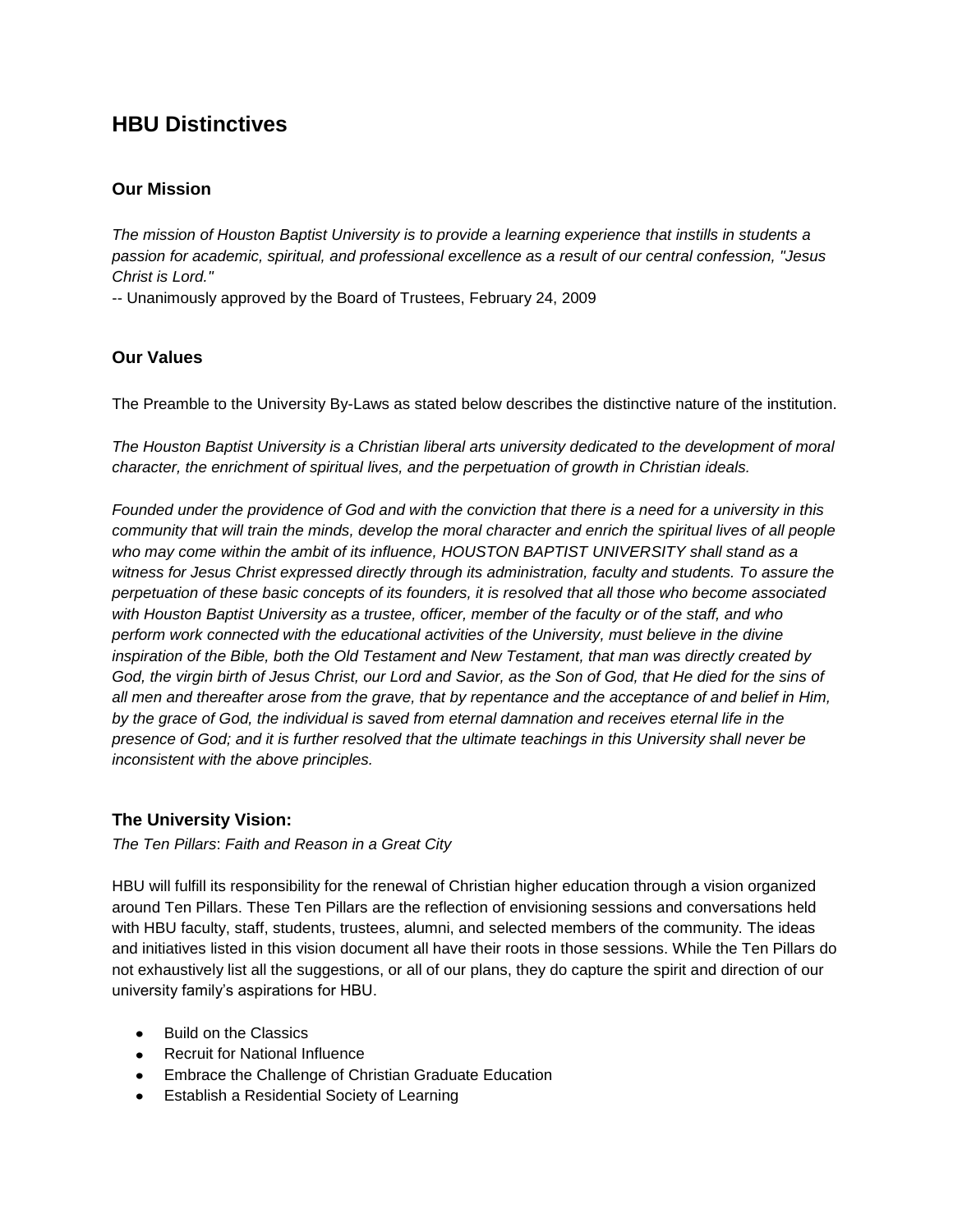- Increase our Cultural Impact through our Faculty
- Renew our Campus, Renew our Community
- Bring Athens and Jerusalem Together
- Expand our Commitment to the Creative Arts
- Cultivate a Strong Global Focus
- Move to the Next Level as an Institution

The full text of The Ten Pillars vision document is available at [www.hbu.edu/vision.](http://www.hbu.edu/vision)

## **Undergraduate Traditions**

Traditions are a source of pride and enthusiasm to a university community; they provide continuity through the years and combine stability with growth. Much of the excitement of attending a young, changing university is that tomorrow's traditions are being made by us today.

**Beanie and Tug-of-War** - The beanie is the University's way of welcoming freshmen to the HBU spirit and way of life. Freshmen are to wear their beanies until the exciting Tug-of-War, which occurs the first week of classes. If the freshmen lose the Tug-of-War they continue to wear their beanies for an additional week.

**Husky Sign** - The Husky sign is made by touching the thumb to the tips of the two middle fingers, making the dog's "head." The outside fingers are extended to represent the ears.

**School Colors** - Selected by our founders before the first classes began, orange and blue have become symbolic of Houston Baptist University in all phases of campus life.

**School Mascot** - The mascot of HBU is the mighty Siberian Husky. The name of our current live mascot is Kiza II (shortened from Wakiza, which means Mighty Warrior.)

## **School Songs**

**HBU Fight Song Get Up and Go, You Mighty Huskies**  Get up and go, you mighty Huskies Give it a fight for HBU. Whenever the goin' is rough and things are tough, Don't give up the fight. Shoulder the load, hold to the road, Pull with all your might. Get up and go, you mighty Huskies Give it a hail for orange and blue. Get ready to meet the test, show your best Drive until you've made History, with victory You'll win for HBU.

> **Words and music by Dr. Robert L. Parker**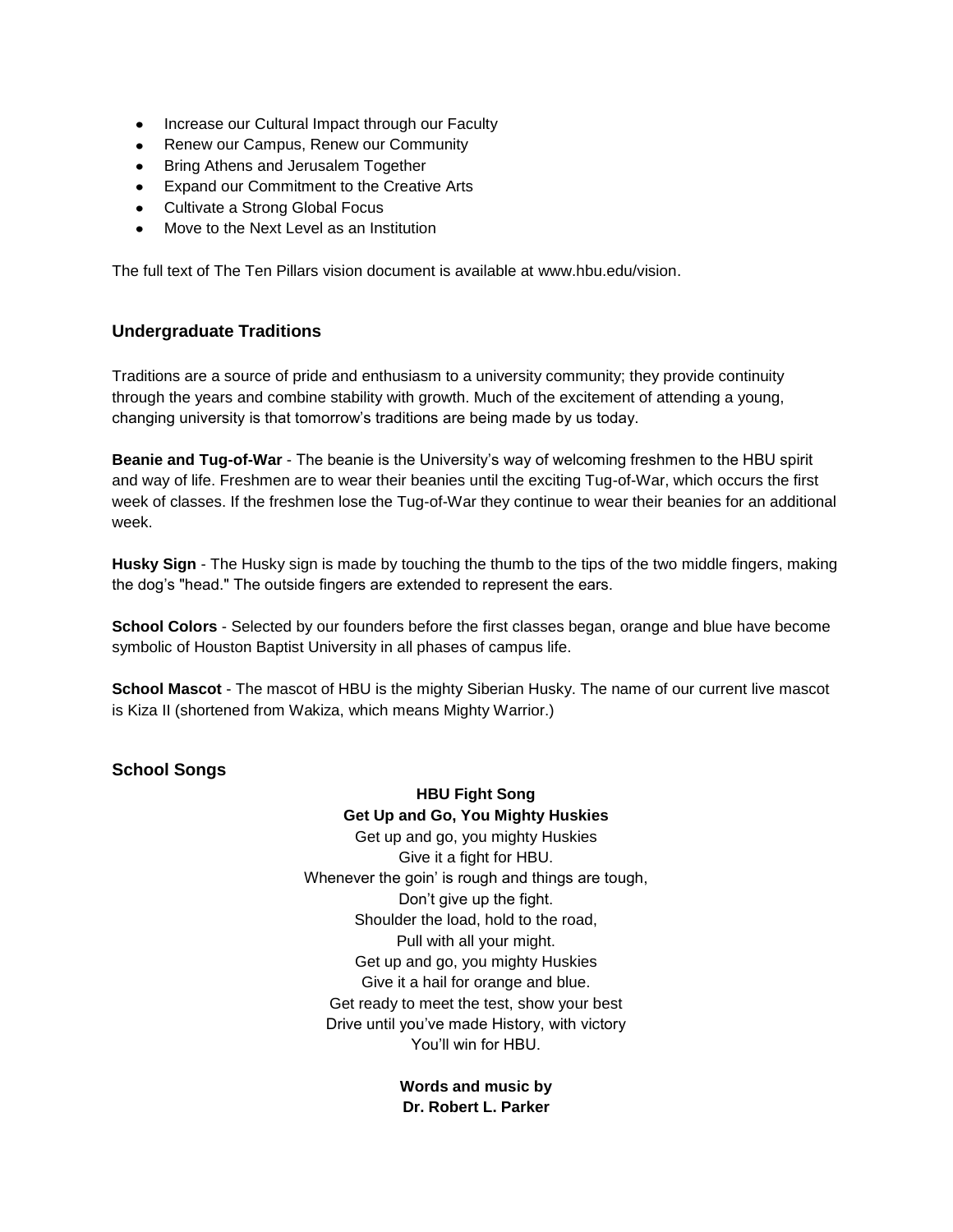#### **Hail the Orange and Blue**

In the great state of Texas, Houston, USA, Stands our noble Alma Mater, Christ saying I am the Way. In our search for knowledge, Tempered with Thy love, Seeking our place of service, With wisdom from above. Give us courage, strength and faith, To face a world filled with fear. Ever onward to the challenge, Knowing Thou art near.

#### **Chorus**

God bless our school. Keep her safe and true. God bless our Alma Mater. Hail the Orange and Blue.

**Words by [Dr. W.H. Hinton](https://hbu.edu/About-HBU/General-Information/University-Leadership/Presidents-of-HBU/Dr-William-H-Hinton.aspx) Music by Dr. Don Looser**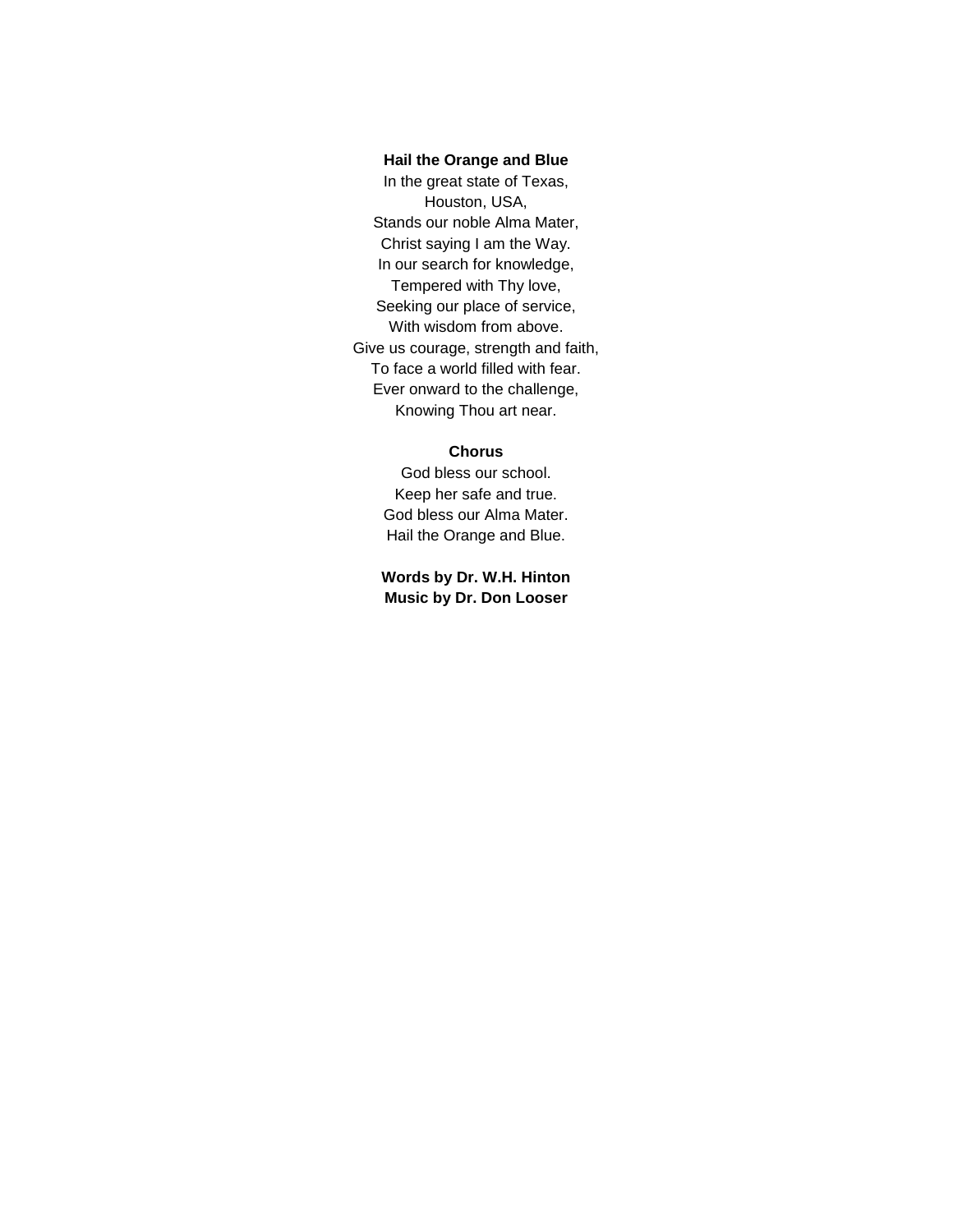## **Student Life Policies**

## **AIDS**

AIDS is an acronym for Acquired Immunodeficiency Syndrome and is a disease caused by a virus that breaks down part of the body's immune system, impairing a person's natural defenses against a variety of illnesses, many life-threatening. HIV is a medical term for the virus that breaks down the body's immune system. HIV is found in many body fluids and secretions of people who are infected, but respected medical authorities have determined that its transmission is solely through blood, semen, and female genital secretions. Current medical knowledge indicates that students and employees with HIV infection do not pose a health risk to other students and employees in an academic setting. The Public Health Service states that there is no risk created by living in the same place as an infected person, casual kissing, or swimming in the same pool with an infected person.

There is as yet neither a vaccine to prevent HIV infection nor curative therapy for infected persons. Even though knowledge about limiting the consequences of established HIV infection is meager, what is presently known should be communicated through education consistent with the morals espoused by a Christian institution.

#### **Policies Regarding HIV/AIDS**

**1. Individual Rights.** The individual rights of all people in the Houston Baptist University Community shall be safeguarded. Therefore,

a. the uninfected should be protected from undue risk of exposure to the disease,

b. the infected should be protected against prejudice and denial of the reasonable opportunity for an education at the University,

c. and the University condemns any and all actions of physical or emotional harassment toward the infected or those suspected of infection.

**2. Policy Implementation** -As stated above, current medical knowledge indicates that people with HIV infection do not pose a health risk to others in an academic setting. Therefore, until medical knowledge indicates a contrary conclusion, or unless health regulations or other laws require a different response, the policy of Houston Baptist University will conform to the following:

**a. Admissions**. No otherwise qualified individual will, solely by reason of his or her HIV/AIDS status, be denied admission to the University.

**b. Attendance**. Students with HIV/AIDS may attend regular classroom sessions. The University reserves the right to restrict a student on a case-by-case basis if a student has a contagious disease (including those associated with or arising from AIDS) or if the individual's behavior is disruptive or endangers the safety of health of other persons. Departments will establish safety guidelines for the handling of blood and bodily fluids in classroom settings in which analysis of these substances may be a part of the coursework, such as in nursing or biology classes.

**c. Access to University Housing and Facilities**. Students with HIV/AIDS will have access to University housing and facilities. Restrictions will only be imposed on the basis of medical recommendations.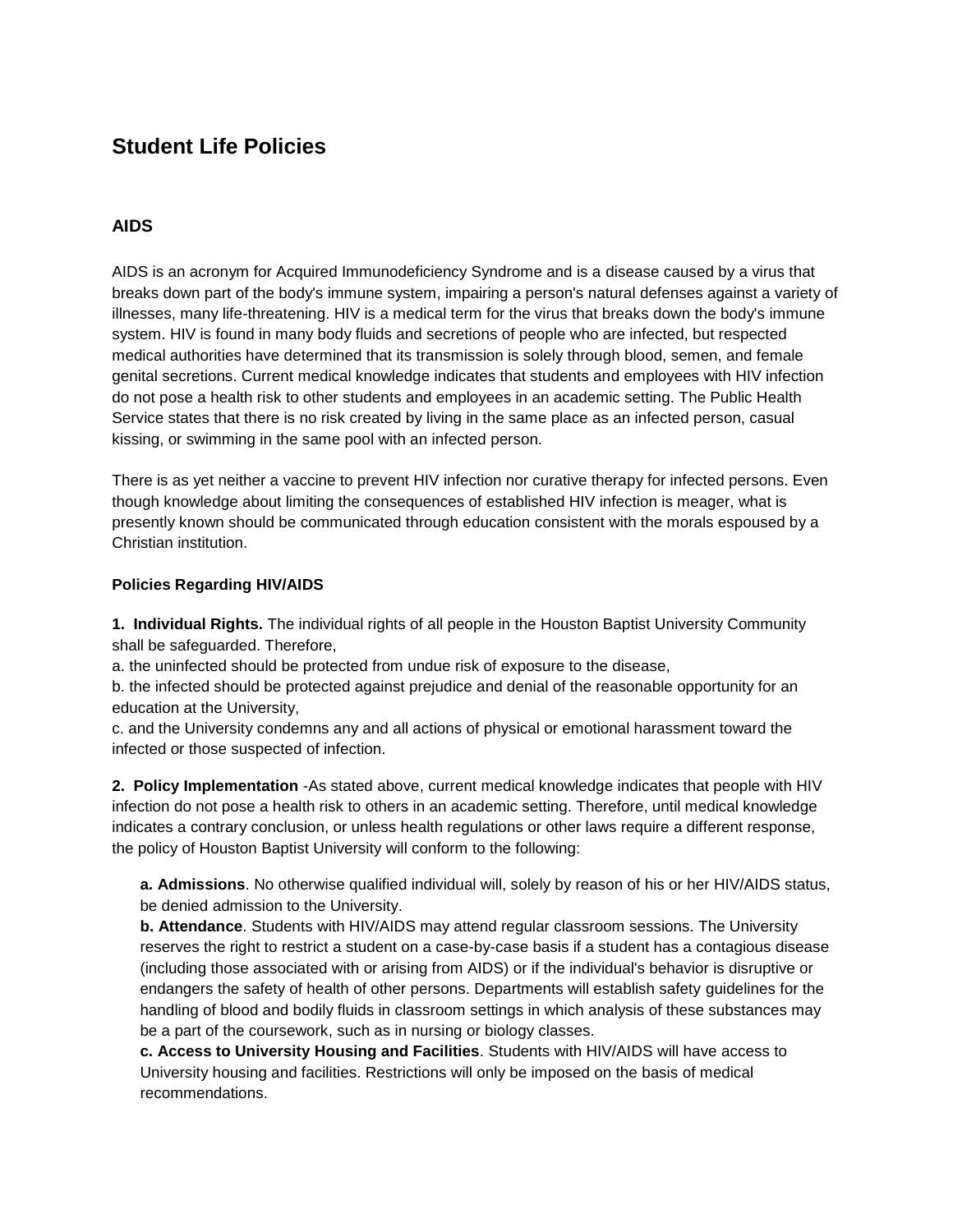## **Computer Use Policy**

The University believes that establishing and maintaining adequate computer hardware and software for both academic and administrative purposes is foundational to the University's goal of becoming a premier Christian academic University. The University makes its computing facilities and network available for the use of undergraduate and graduate students, faculty, and staff of the university. The use of university computing facilities or network is considered a privilege afforded members of the university community. The continued use of the network and computing facilities of the university is available to those students and employees who abide by university policy and procedures related to the use of computing facilities, software and the network.

## **Dance Policy - Students**

- 1. Dances must be sponsored by registered student organizations or University departments and may be attended by all currently enrolled HBU students and guests of the HBU student attending the dance. HBU identification cards will be required of all currently-enrolled HBU students. Guests must show picture identification. Identification will be required of all attendees.
- 2. Dances must be calendared with Student Life at least one month in advance. Paperwork must be submitted online at [https://orgsync.com/36574/forms/33608.](https://orgsync.com/36574/forms/33608)
- 3. No dances may be scheduled on a Sunday. Dances that begin on Friday or Saturday evening must end by 1:00 a.m. the following morning. Any dances held Monday through Thursday must end at midnight. Only one on-campus dance will be allowed per week.
- 4. University staff members will determine reasonable capacities for all facilities to be used during on-campus dances. These capacities must be strictly enforced. They may require limiting admission of latecomers until an appropriate number of persons currently in attendance at an event have departed. The University will determine the nature and extent of security required for each dance scheduled on campus by a student organization. The sponsoring organization shall reimburse the University for the cost of staffing and security, including overtime pay as required. The organization is responsible for security for the event, including issues related to tickets, parking, etc. The number of police needed will be based on the size of the facility and the number of people expected. The guideline to be used will be one officer for every 100 people or potential audience members. At least one officer is required for any event in the Morris Center.
- 5. Representatives of the student organization sponsoring a dance must meet with the Director of University Events and Conferences prior to the event and must agree to adhere to any special requirements that are imposed. Those present at the meeting should include, but should not be limited to, the president and faculty advisor of the organization, the Chief of HBU Police, and the Director of Student Involvement. Failure of the organization to comply with pertinent University requirements, rules, and regulations, including those involving security and financial obligations related to the event, may result in the forfeiture of the privilege of scheduling events on campus.
- 6. Signage with the rules of the dance must appear at every entrance. On the signs, there must be special notice that no alcohol or other drugs will be permitted.
- 7. At the beginning of each dance, the student leaders and faculty advisor of the organization sponsoring the dance will introduce themselves to the police officers on duty and go over any special procedures for the given event. They will cover notification procedures in case of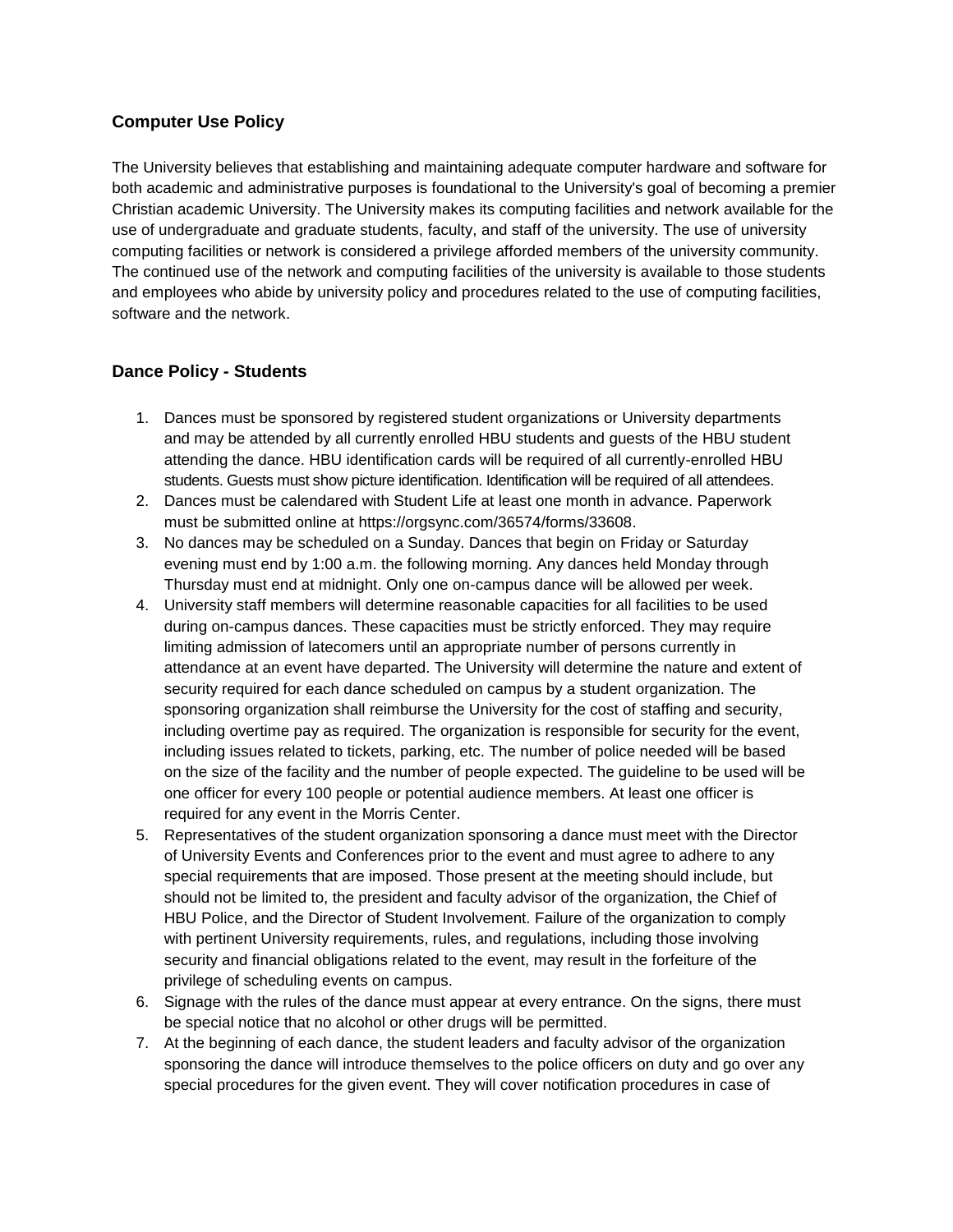emergencies or incidents needing assistance. Members of the organization will be responsible for cleaning the facility at the close of the event.

- 8. If an attendee or organization violates a University policy, the sponsoring organization leaders and advisor will inform the violator to leave. If ignored, then the HBU Police officers can order departure or the violator may be arrested for criminal trespass. If anyone chooses to violate state laws (e.g., fighting, intoxication, trespass, refusal to leave upon order of the HBU Police), he or she may be arrested and transported to jail. Appropriate reports will be filed with the criminal courts system and the University.
- 9. All participants will conduct themselves in a manner consistent with the Christian mission and purpose of the University. Attire must be modest and not sensual in any way. All dancing (individual, couples, group/line, etc.) shall be in good taste and should not be sexually suggestive, profane, or in any other way inappropriate. Students and/or their guests will be asked to leave for non-compliance. Students' actions may also be addressed via the University disciplinary process.
- 10. The faculty advisor and student leaders of the organization must be present for the duration of the dance.
- 11. The sponsoring student organization will be held responsible for the conduct of all attendees.
- 12. An appropriate covering for the floor must be used for all indoor dances, regardless of the location of the dance. The sponsoring organization is responsible for contacting University Events and Conferences to rent a dance floor. Outdoor dances (parking lots, grass areas, etc.) do not require a rented floor.

## **Facilities**

University facilities are well-maintained and their security given consistent attention in the interest of students, staff, and faculty. Cultural, educational, professional, and athletic events are held in University facilities that are open to the public. Other facilities such as the [Bookstore,](http://www.hbubookstore.com/) Library and [HBU Dining](http://www.campusdish.com/en-US/CSSW/HoustonBaptist)  [Services](http://www.campusdish.com/en-US/CSSW/HoustonBaptist) are likewise open to community visitors.

At our campus, academic buildings are open from 8 a.m. until 10 p.m. and administrative buildings are open from 8a.m. until 5p.m., Monday through Friday. Student organizations are to terminate their meetings held on weeknights by 10 p.m. Academic buildings are scheduled to be open on weekends only as needed. Access to individual classrooms and laboratories is limited to those enrolled and scheduled on the University's Master Calendar. Access to University Residence Colleges is limited to residents through a code lock or keycard system. During the times that the University is officially closed, University buildings are locked and only faculty, staff, and students with proper I.D. are admitted. Clearance to others is granted through the University Police Office.

## **Use of University Facilities**

HBU recognizes a fundamental responsibility to its community and, therefore, when possible, leases its available facilities when not required for use or work by the University. Recognized student organizations may schedule space without cost. Non-university sponsored events may include:

- legally established organizations for presentation of educational, professional, cultural, and musical programs
- conferences, workshops, seminars
- individual recitals, weddings, receptions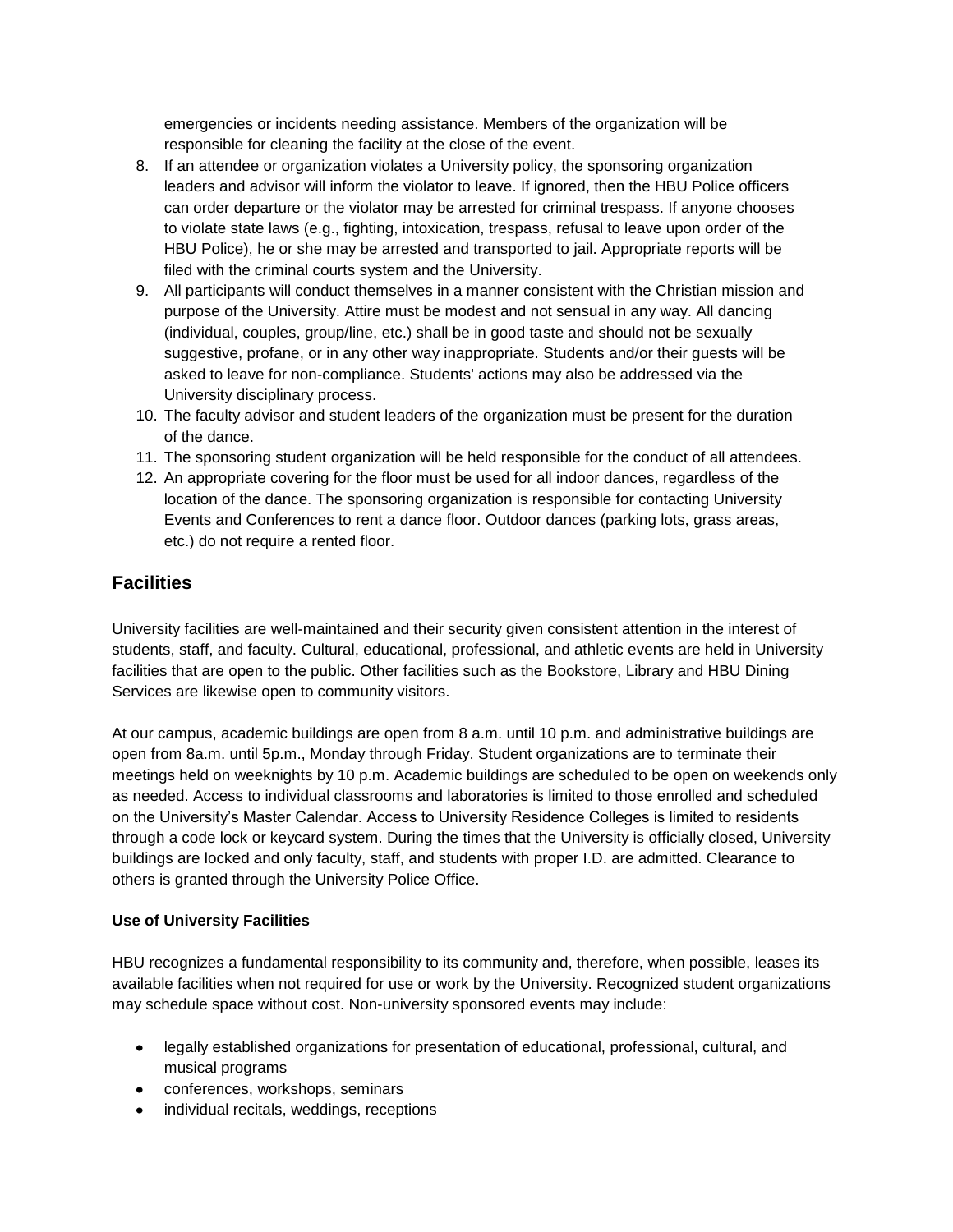• camps, athletic events

HBU complies with all applicable federal and state non-discrimination laws and does not engage in prohibited discrimination on the basis of race, nationality, ethnic origin, gender, age or disability in either employment or the provision of services. All events on campus must be in alignment with the vision, mission, and purpose of the University.

With the exception of classroom assignments facilitated by the Provost, ALL use of campus facilities must be scheduled on the University Master Calendar. If there is any damage to the scheduled facility (conference rooms, classrooms, athletic complexes, buildings, grounds, etc.) during the event, the individual or organization will be held liable for costs incurred by the University to make repairs. The University is not liable for items lost during or in connection with these activities. Aramark Higher Education Food Services has exclusivity on campus and must be given first right of refusal for any and all food service on campus at events. **Organizations or individuals hosting events that involve food of any kind must submit an online Aramark food approval form.** Organizations without approval will be fined \$50.

For an external group or a student hosting a personal event, the Office of University Events and Conferences provides the following services:

- reservations on the University master calendar for all use of campus space when not in use  $\bullet$ by academic courses, or University initiatives\*
- event planning and consultation
- assistance with arranging services for events
- coordination of event logistics, including:
	- o Aramark Services
		- **Food service, catering, linens\***
		- **Custodial**
	- o Media Services (audio/visual)\*
	- o Operations (facility set up, equipment rental, summer lodging)\*
	- o Police support (parking, security coverage)\*
	- o Information Technology
	- o Maintenance (a/c and heating or issues related to repairs)

\*Fees are charged for facilities, food service, equipment rentals and set-ups, media service and extra police support.

## **Scheduling of Facilities**

All facilities and meeting spaces on campus are calendared and scheduled through the [Office of](https://hbu.edu/About-HBU/Resources/University-Events-and-Conferences.aspx)  [University Events and Conferences.](https://hbu.edu/About-HBU/Resources/University-Events-and-Conferences.aspx) Student events must be approved by the Office of Student Life prior to receiving confirmation on the University Calendar. Student Life organizations should calendar their meeting space each semester, and all regularly scheduled student organization meetings should be held in classrooms or conference rooms. Special events may be scheduled in one of the custom halls.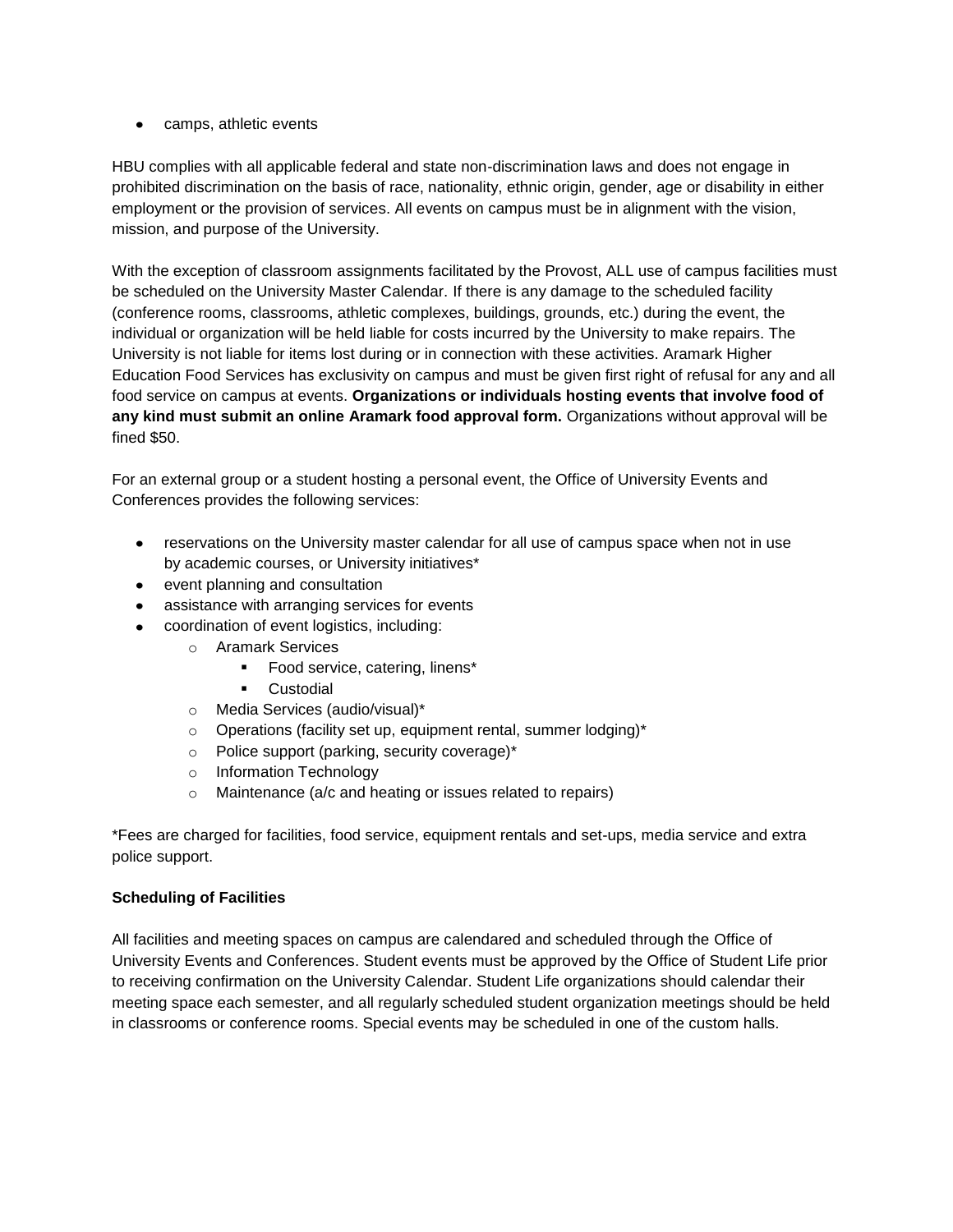#### **Calendar requests are to be made at least five working days in advance.**

- 1. **Calendar Request -** When planning an event/meeting, you must first calendar the event on the University Master Calendar.
	- o The calendar request form may be accessed at [http://my.hbu.edu](http://my.hbu.edu/) *.* After logging in, the University calendars box is the third box on the right-hand side. The last link in the box is "Submit your calendar event requests." When you click on the link the first time, you will need to select "H" as the campus. From there, you will be prompted to "Start your event request here," which will take you through a series of screens to facilitate the scheduling of a facility. A tutorial is also available to the right of that link*.*
	- $\circ$  At the top of the [www.hbu.edu](http://www.hbu.edu/) website is a link for "Calendar." On the "University Calendar" page is a blue link to "Schedule an event." When you click on the link the first time, you will need to select "H" as the campus. From there, you will be prompted to "Start your event request here," which will take you through a series of screens to facilitate the scheduling of a facility.
- 2. Notification of change/cancellations should be made by calling the Office of University Events and Conferences at 281-649-3047 or e-mailing a notice to [events@hbu.edu](mailto:events@hbu.edu) .
- 3. **Facility Set-up Request -** This request is made in addition to the calendaring for any event requiring special arrangements/set-up. The facility set-up request form is available on the [MY.hbu.edu](http://my.hbu.edu/) portal, under "HBU forms" and must be submitted to the Office of Events and Conferences at least five working days prior to the event. Specialized set-up forms have been created for all Morris Center event spaces. All other spaces may use the general set-up form. Your event must be confirmed on the calendar before this document can be turned in to the Office of Events.
- 4. **Media Request -** Student organizations must have their faculty/staff sponsor make arrangements through Media Services for any audio visual need. Faculty or staff sponsors may use this link to make requests: [https://hbu.service-now.com.](https://hbu.service-now.com/)
- 5. **Food Services/Table Linens -** Contact ARAMARK Services Catering at 281-649-3366. ARAMARK Service has exclusivity on campus and must be given first right of refusal for any and all food service at events on campus. *Organizations or individuals hosting events that involve food of any kind must submit an online Aramark food approval form.* Organizations without approval will be fined \$50.00.

## **Family Educational Rights and Privacy Act (FERPA)**

In compliance with the Family Educational Rights and Privacy Act (FERPA), HBU cannot release personally identifiable information to any person other than the student, unless written permission is given for the University to do so. Students may give permission for their educational records to be released to designated parties by completing the "FERPA Authorization to Release Education Records" in the Registrar's Office.

In general, no personally identifiable information from a student's education records will be disclosed without written consent from the student. This includes, but is not limited to, grade reports, academic schedule information, and transcripts. Two exceptions may, however, be made: (1) directory information may be released unless the student requests that it be withheld, as explained in the section below; (2) records may be disclosed to parents of students who depend upon them as defined by Internal Revenue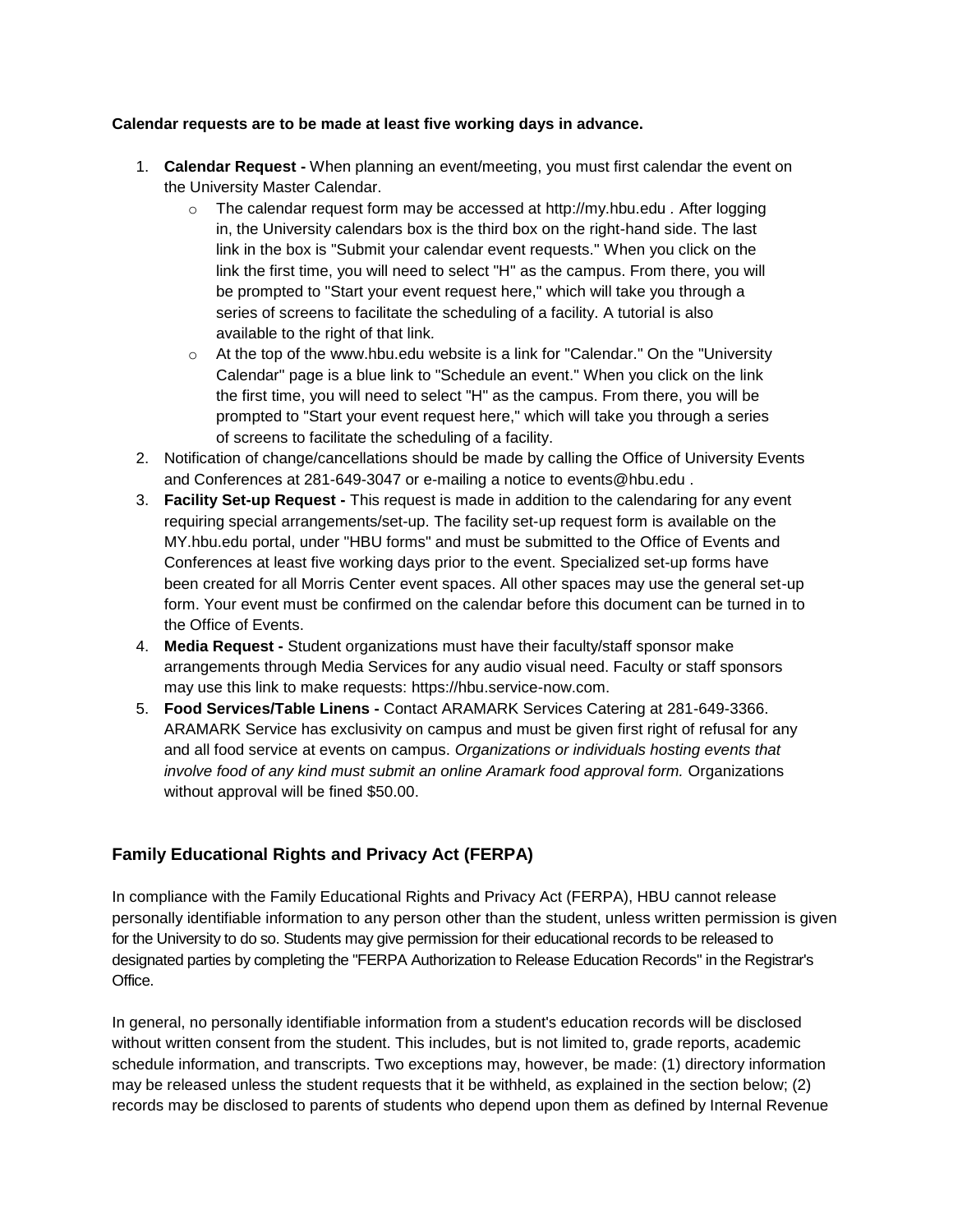Code 1986, Section 152.

HBU has designated the following student information as public or "directory information:" name; local and permanent addresses; telephone numbers; e-mail addresses; date and place of birth; classification; major field(s) of study; classification; dates of attendance; degrees, honors, and awards received; most recent educational institution attended; participation in officially recognized sports and activities; weight and height of athletic team members; and photographs.

At its discretion, the institution may disclose such information for any purpose. Any new or currently enrolled student who does not want his/her directory information disclosed should notify the HBU Registrar in writing by using the FERPA Request to Withhold/Release Directory Information form. Such notification must be received by the end of the first full week of classes for any term to ensure that the student's directory information is not released except to officials with legitimate educational purposes as authorized by FERPA.

The request to withhold directory information will remain in effect as long as the student continues to be enrolled or until the student files a written request with the HBU Registrar to discontinue the withholding. To continue nondisclosure of directory information after a student ceases to be enrolled, a written request for continuance must be filed with the HBU Registrar during the student's last term of attendance.

HBU assumes that failure on the part of any student to specifically request the withholding of categories of "directory information" indicates individual approval for disclosure.

## **Grievances**

Houston Baptist University seeks to be aware of and try to resolve problems concerning its students.

- For academic concerns, refer to the Academic [Grievance Policy](https://hbu.edu/HBU/media/HBU/publications/academics/AcademicGrievanceProcess.pdf) managed by the Office of Academic Affairs.
- For concerns related to facility issues (custodial or maintenance), financial services, or food operations contact the Office of the Vice President for Financial Operations.
- For concerns about student involvement, residence life, campus recreation, Spiritual Life, student conduct policies, or other areas in Student Life, contact the Director of Student Life at [studentlife@hbu.edu.](mailto:studentlife@hbu.edu)
- To report another student for unacceptable behavior, refer to the Student Code of Conduct and/or contact the Director of Student Life in Brown 289.
- For concerns about non academic employees contact the supervisor of the employee or the [Human Resources Department.](mailto:humanresources@hbu.edu)
- Students who wish to file a grievance or lodge a complaint but are unable to determine what procedure to follow should write the Director of Student Life at [studentlife@hbu.edu](mailto:studentlife@hbu.edu) who will refer action to appropriate personnel.

## **Hazing**

Hazing refers to any intentional, knowing, or reckless act by one or more persons that occurs on or off campus, and is directed against a student for the purpose of joining, being initiated into, or maintaining full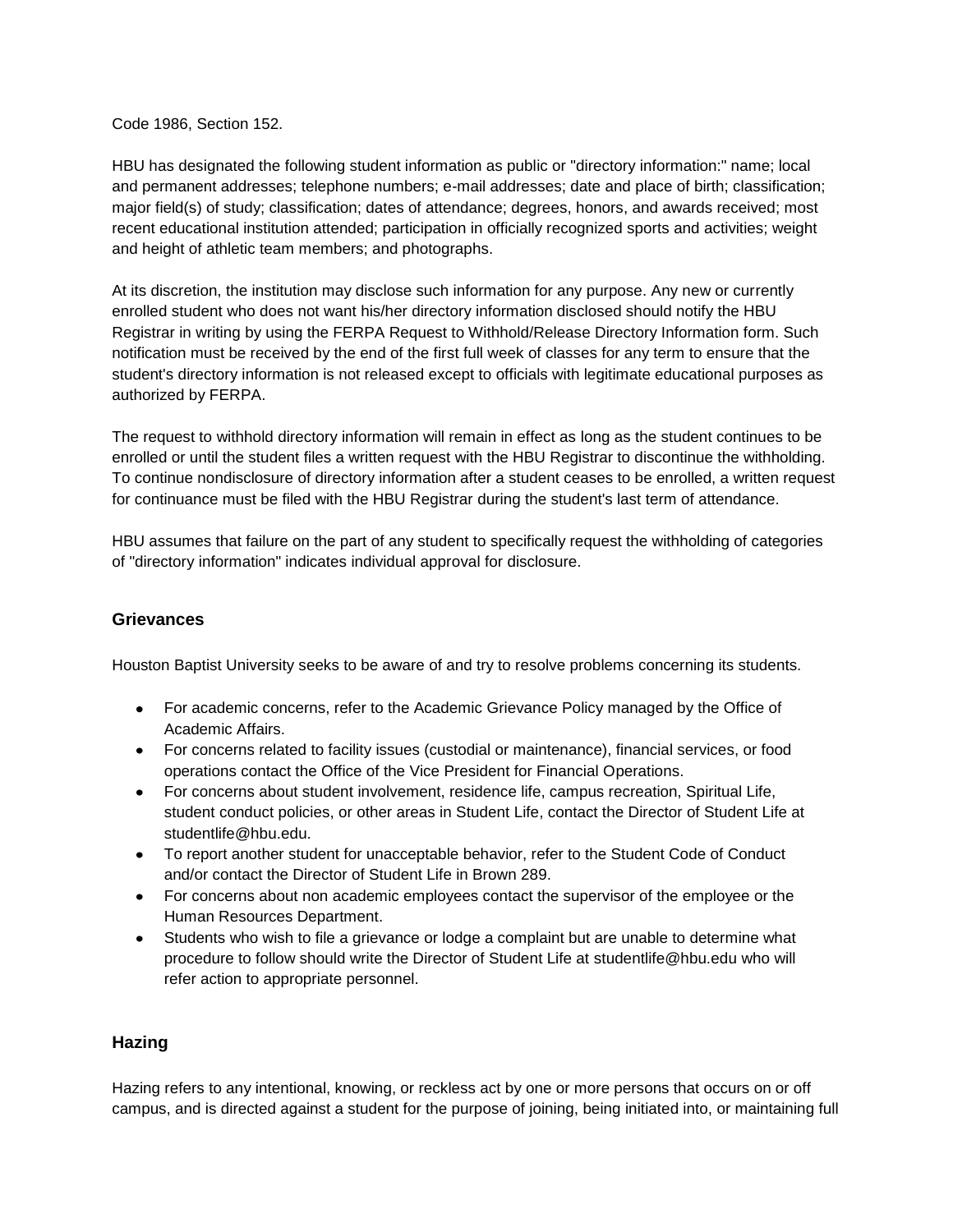status in a group. Such acts include but are not limited to the following: any type of physical brutality, such as, beating, striking, branding, sleep deprivation, exposure to the elements, calisthenics, any activity involving the consumption of a food, liquid, alcoholic beverage, drug, or other substance or any other activity that subjects the student to unreasonable risk or harm or that adversely affects the mental or physical health or safety of the student or any activity that intimidates or threatens the student or that subjects them to extreme mental stress, shame, or humiliation. Consent to hazing is not a defense against hazing. Hazing is a violation of both HBU policy and Texas State Law and may subject a violator to both criminal prosecution (punishable by fines and/or jail time) and HBU disciplinary action.

## **Student Health Records**

Please refer to the HBU web site [Health Services](https://hbu.edu/About-HBU/Resources/Health-Services/New-Student-Requirements.aspx) for current information on immunization and health record requirements. Students requesting a copy of meningitis vaccine records should contact the [Office](mailto:registrar@hbu.edu)  [of the Registrar.](mailto:registrar@hbu.edu)

## **Noise**

In a community environment, the right to participate in or enjoy a particular activity ends when that activity or by-product infringes on the rights of others, particularly their right to sleep, study, or spend time in a peaceful setting. It expected that students be aware of how their actions may be affecting others and maintain reasonable noise levels 24 hours a day. Thus, music and noise may not be projected from residence hall rooms, classrooms, or vehicles to any other area of the building or to the outside of the building unless permission has been granted from the [Office of University Events and Conferences](https://hbu.edu/About-HBU/Resources/University-Events-and-Conferences.aspx) or the [Office of Student Life.](https://hbu.edu/Students-Alumni/Student-Information/Student-Life/Student-Life-Directory.aspx)

## **Parking Regulations**

#### **General Regulations**

Houston Baptist University has adopted a parking and traffic program to create an orderly traffic flow and equitable parking conditions on campus. Your personal safety, the recognition of the needs of others, campus appearance, and applicable laws were considerations in the formulation of these regulations. The program is administered by the [Houston Baptist University Police Department.](https://hbu.edu/About-HBU/Resources/HBU-Alert-System/University-Police.aspx) Every vehicle on campus must be registered. Short-term registration is available through the University Police Department. For details on permit fees and registration process [click here.](https://hbu.edu/About-HBU/The-Campus/Police-Parking.aspx)

Possession of a parking permit is not a guarantee of a parking place in a specific lot. To park on University property you must have a permit. You may park only where your permit allows. A faculty/staff permit allows you to park in any available, unassigned space. Parking regulations are enforced Monday-Friday from 6 a.m. to 8 p.m.

Visitor parking is available in several locations. Failure to display either a permanent or temporary permit does not allow parking in visitor places. License plate numbers of vehicles parked in visitor parking will be monitored and citations for parking in a visitor space and failure to secure a parking permit will be issued to vehicles belonging to students or their families.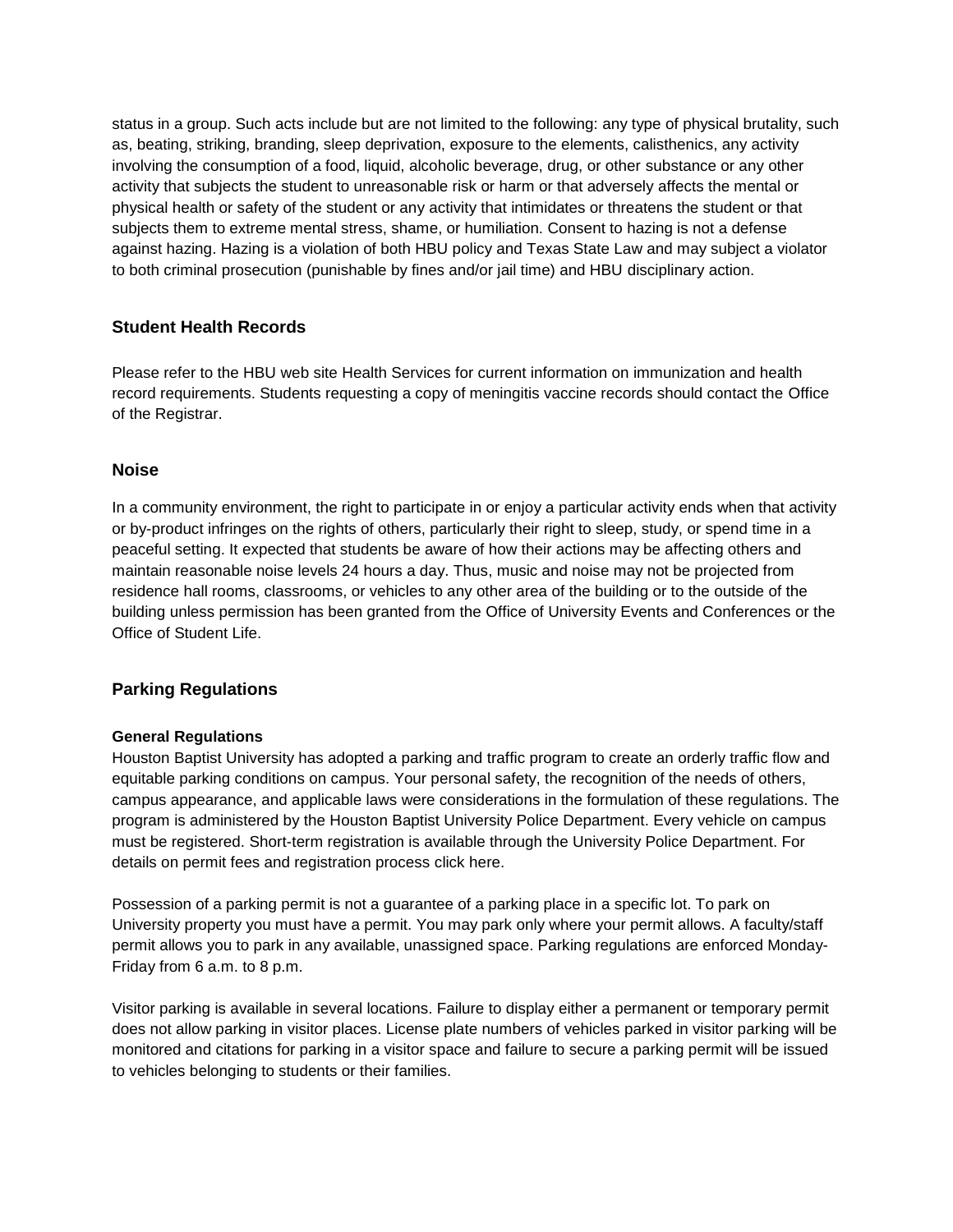Handicapped parking is available in designated parking spaces. Parking in handicap parking places is not allowed without the handicap permit. A University permit is also required where the vehicle is issued special handicap identification by the state.

No Parking Areas include the loading dock behind the M.D. Anderson Student Center, fire lanes, no parking zones, the grass, sidewalks, along curbs or any spot that would disrupt pedestrian or vehicular traffic.

Emergency Call Boxes are located in lots 1, 2, 3, 5 and 6. You may use Emergency Call Boxes for auto assistance as well as emergencies. For assistance, please call ext. 3314. Only construction personnel may park in construction areas.

#### **Vehicle Registration**

Anyone (except visitors) who operates a motor vehicle on Houston Baptist University property must register that vehicle. Motorized wheelchairs and authorized University vehicles and equipment are exempt.

#### **Special Areas**

- **Sharp Gym**  Parking is restricted to special permits issued by the Athletic Director. All others are subject to towing.
- **Glasscock Center**  Parking behind the Glasscock is restricted to maintenance personnel only. All others are subject to towing.
- **Loading Zones** -These areas are reserved for loading and unloading objects into and from your vehicle. All loading zones are restricted to a maximum 20-minute time limit. Student or faculty usage requires prior approval from the University Police; call 281-649-3314 to request approval.
- **Bicycles and Motorcycles** must be parked in designated areas.

## **Campus Traffic**

**Sidewalks** -Only emergency and University vehicles authorized by the University Police are permitted access to the sidewalks. Policies pertaining to vehicular use of sidewalks are in effect 24 hours per day, seven days per week.

#### **Enforcement**

University police officers have the authority to issue citations 24 hours per day, seven days per week. Citations can be a warning citation or a University citation. Both warning and University citations are recorded in the Police Office. Citations can be issued for any of the following violations:

#### **Typical Parking and/or Traffic Violations and Associated Fines**

## **Group A - Fine \$100**

- Fire lane zone
- Handicapped zone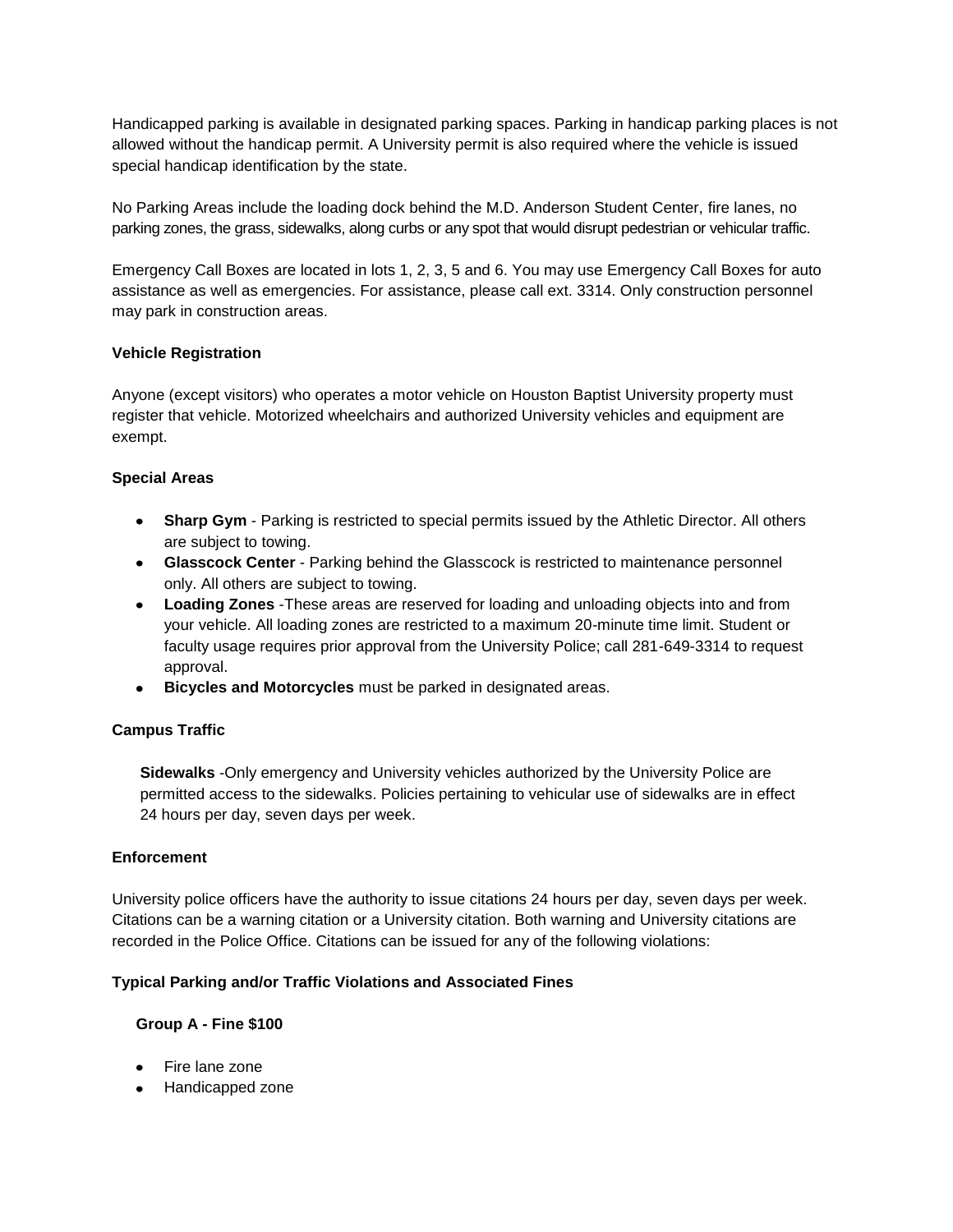## **Group B - Fine \$30**

- Faculty/staff restriction
- Proper permit not displayed

#### **Group C - Fine \$50**

- Loading zone  $\bullet$
- No parking zone
- Blocking traffic way
- Blocking two spaces
- Parked on grass, sidewalk

#### **Group D - Moving Violations**

| <b>Violation</b>                        | <b>Fine</b> |
|-----------------------------------------|-------------|
| Unsafe operation                        | \$100       |
| Failure to stop at stop sign            | \$50        |
| Driving wrong direction on one-way road | \$50        |
| Speeding                                | \$75        |
| Driving on sidewalk or grass            | \$75        |

## **Towing**

University Police Officers are authorized to have a vehicle towed at the owner's expense for the following reasons:

- 1. Vehicles which block the access or egress of others
- 2. Parking in one location in excess of 30 days
- 3. Parking of other than a conventional vehicle without University Police approval
- 4. Unauthorized parking in handicapped zone
- 5. Excessive unpaid violations
- 6. Parking which creates a hazard

## **Additional Violations**

- 1. Changing, damaging, or moving any University traffic sign or signal
- 2. Removing citations from other vehicles
- 3. Providing false information on vehicle registration documents
- 4. Disobeying traffic direction given by a police officer
- 5. Failure to obey traffic signs or barricades.

Fines levied by citations must be paid within 10 ten working days. Failure to do so will result in a doubling of the fine and a charge for the higher amount will be placed on the student or staff member's account. All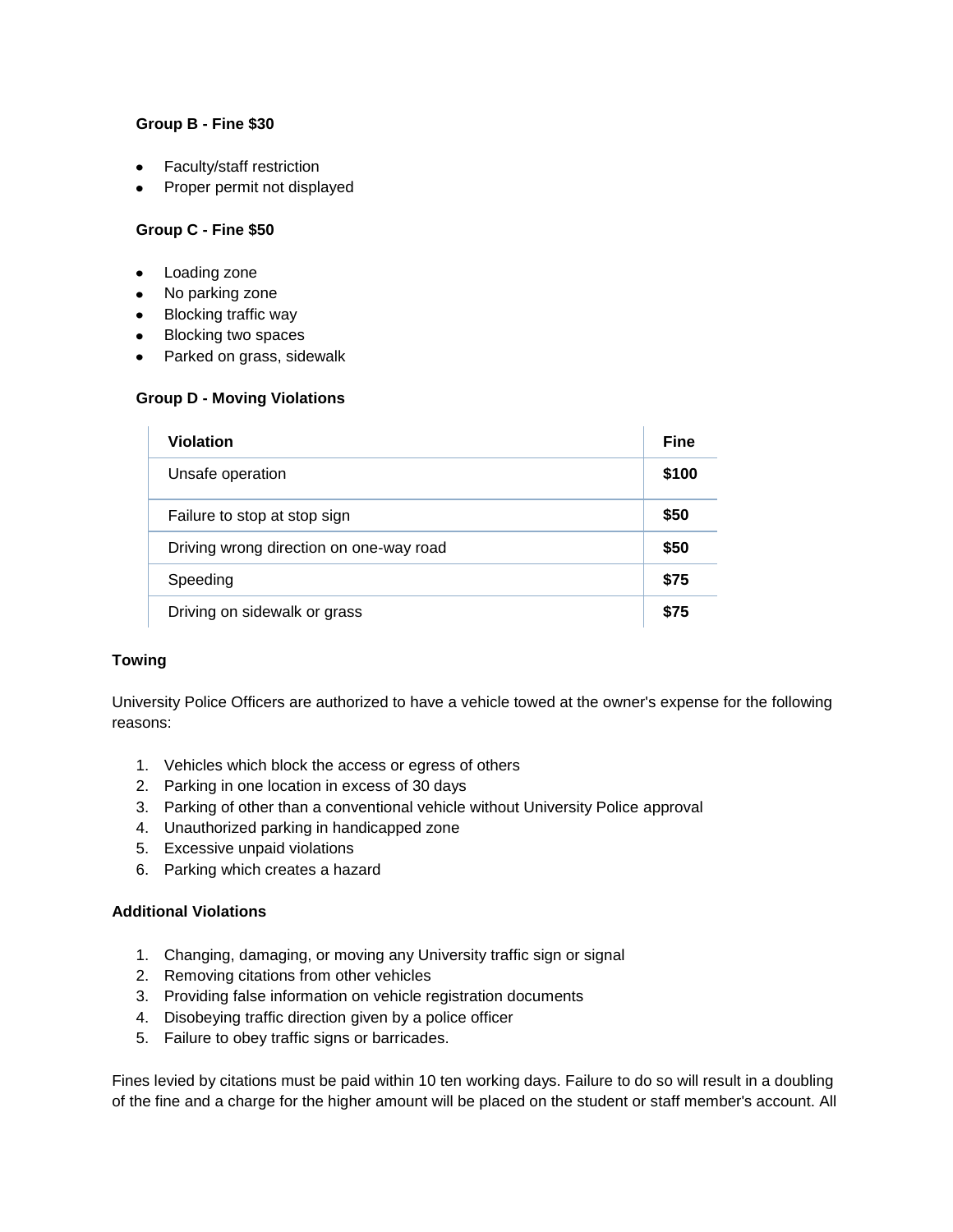fines are paid in the Financial Services.

#### **Appeal Procedures**

Any citation may be appealed by completing an appeal form in writing available from the University Police Department. Appeals must be filed within 10 working days of the issuance of the citation. Appeals will be reviewed by the Chief of Police or designee. A grace period of 10 working days will be allowed for the payment of citations where the appeal is denied. The University reserves the right to withhold the issuance of grade reports, verification of enrollment, or University transcript until arrangements have been made with Financial Services for the payment of citations.

## **Poster/Flyer Posting**

- 1. All brochures, flyers and posters must be "poster-approved" through Office of Student Involvement, located on the second floor of M.D. Anderson Student Center.
- 2. ONLY Student Life staff will be allowed to post flyers. Flyers will be posted in appropriate bulletin board spaces only. For posting, all flyers must be delivered to the Student Involvement Office by Monday afternoon each week.
- 3. Posters/signs should be in good taste as deemed appropriate by the Student Involvement staff and not include references to alcohol, sexual innuendos, or offensive language of any kind.
- 4. Posters/signs should have accurate information regarding events (place, date/time), reflecting the same information that is on the University calendar.
- 5. Because of limited space, keep the sign/poster to a maximum size of 8  $\frac{1}{2}$  by 11" letter size paper.
- 6. Banners (maximum size of 4' x 8') may be posted in Hinton and the M.D. Anderson Student Center, hung on the cable along the upstairs railing. All banners must be approved by the Office of Student Involvement before posting.
- 7. Use of yard signs, display boards and other large scale signage is prohibited except for use by HBU departments and fee-funded organizations.
- 8. Distributing flyers on car windshields is prohibited. Police should be notified immediately if this rule is broken.
- 9. Chalking may be done only in open, uncovered areas. (Do not chalk anywhere rain cannot reach.)
- 10. If these policies are consistently violated, student organizations will lose the privilege to advertise on campus.

## **Search and Seizure**

Institutional searches may be authorized by the Director of Student Life if there is reason to believe that it is more likely than not that items which are in violation of University policy (re. drugs, alcohol, master keys, guns, weapons, stolen property, etc.) are present in a specified location. The University also reserves the right to use a search warrant issued by civil authorities if deemed necessary or appropriate.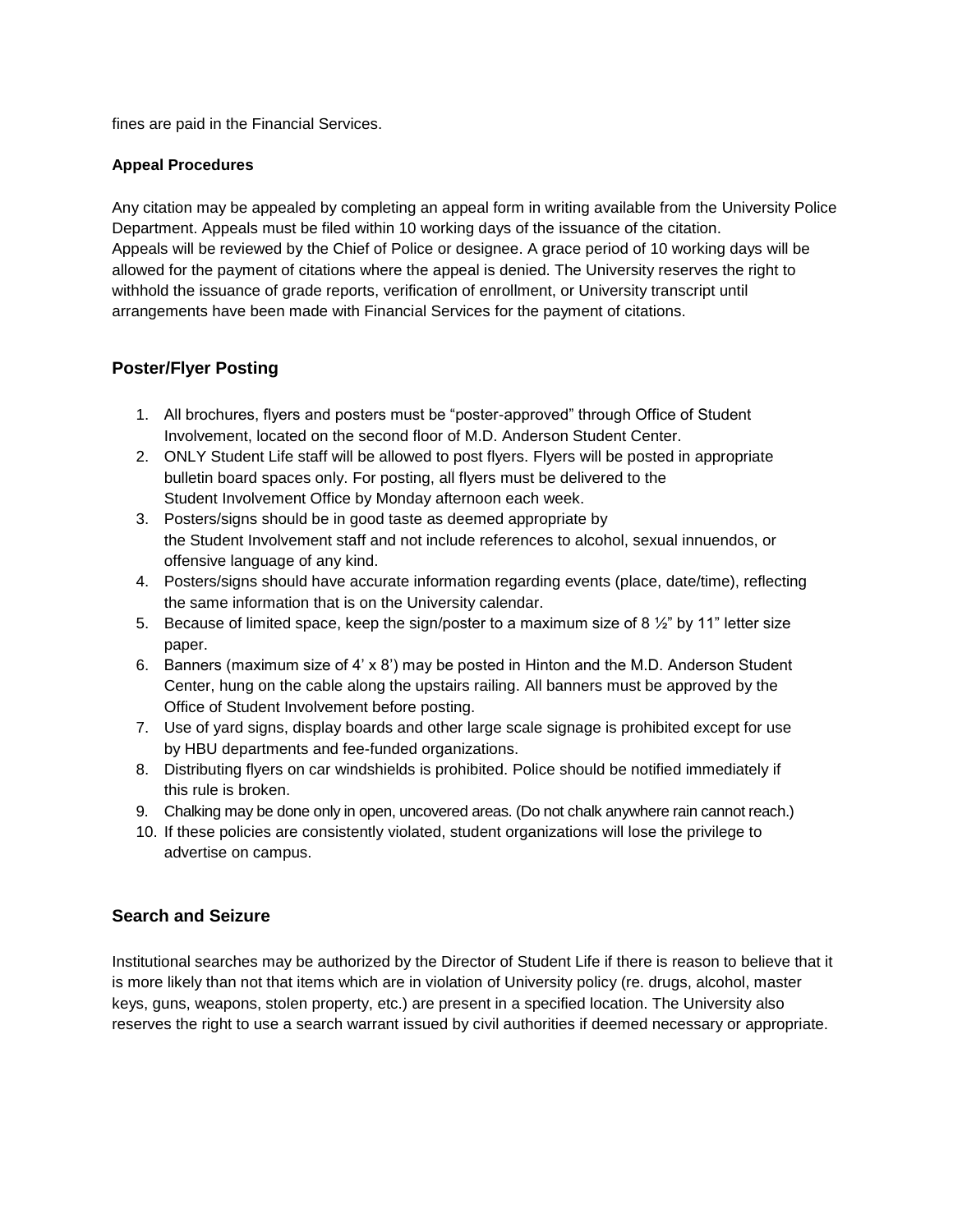## **Sexual Harassment**

## **What is sexual harassment?**

Sexual harassment is a form of discrimination in violation of Title VII of the Federal Civil Rights Acts of 1964. Such behavior has the potential of threatening an individual's academic performance, economic livelihood, career advancement, psychological and spiritual well-being, as well as Houston Baptist University community life. The Federal Equal Opportunity Commission guidelines clearly define sexual harassment:

Unwelcome sexual advances, requests for sexual favors, and other verbal or physical conduct of a sexual nature constitute sexual harassment when:

- submission to such conduct is made either explicitly or implicitly a term or condition of an  $\bullet$ individual's employment or academic advancement,
- submission to or rejection of such conduct by an individual is used as the basis for employment decisions or academic decisions affecting such individual,
- $\bullet$ such conduct has the purpose or effect of unreasonably interfering with an individual's work or academic performance or creating an intimidating, hostile, or offensive working or learning environment.

Sexual harassment most often occurs in situations where one person abuses the power he or she has over another person, thereby violating the boundaries and trust implicit in that relationship. However, harassment can also occur between equals (i.e., student to student). Any member of the Houston Baptist University community is a possible victim of sexual harassment, although historically women are most often victimized.

## **Sexual harassment can involve:**

- Professor and professor
- Professor and student
- Supervisor/superior and employee
- Employee and employee
- Student and student
- Other relationships among colleagues, peers, and co-workers

## **Sexual harassment can take many forms:**

- **Verbal harassment** may include innuendo, humor, and jokes about sex or gender-specific traits and implied or blatant verbal threats.
- **Physical harassment** may include offensive contact (patting, pinching, brushing against the  $\bullet$ body, etc.), blocking movement, attempted or actual fondling or kissing, or any other form of coerced sexual contact. (A separate section on sexual assault follows the harassment information.)
- **Non-verbal harassment** may include insulting whistling, gestures, or leering.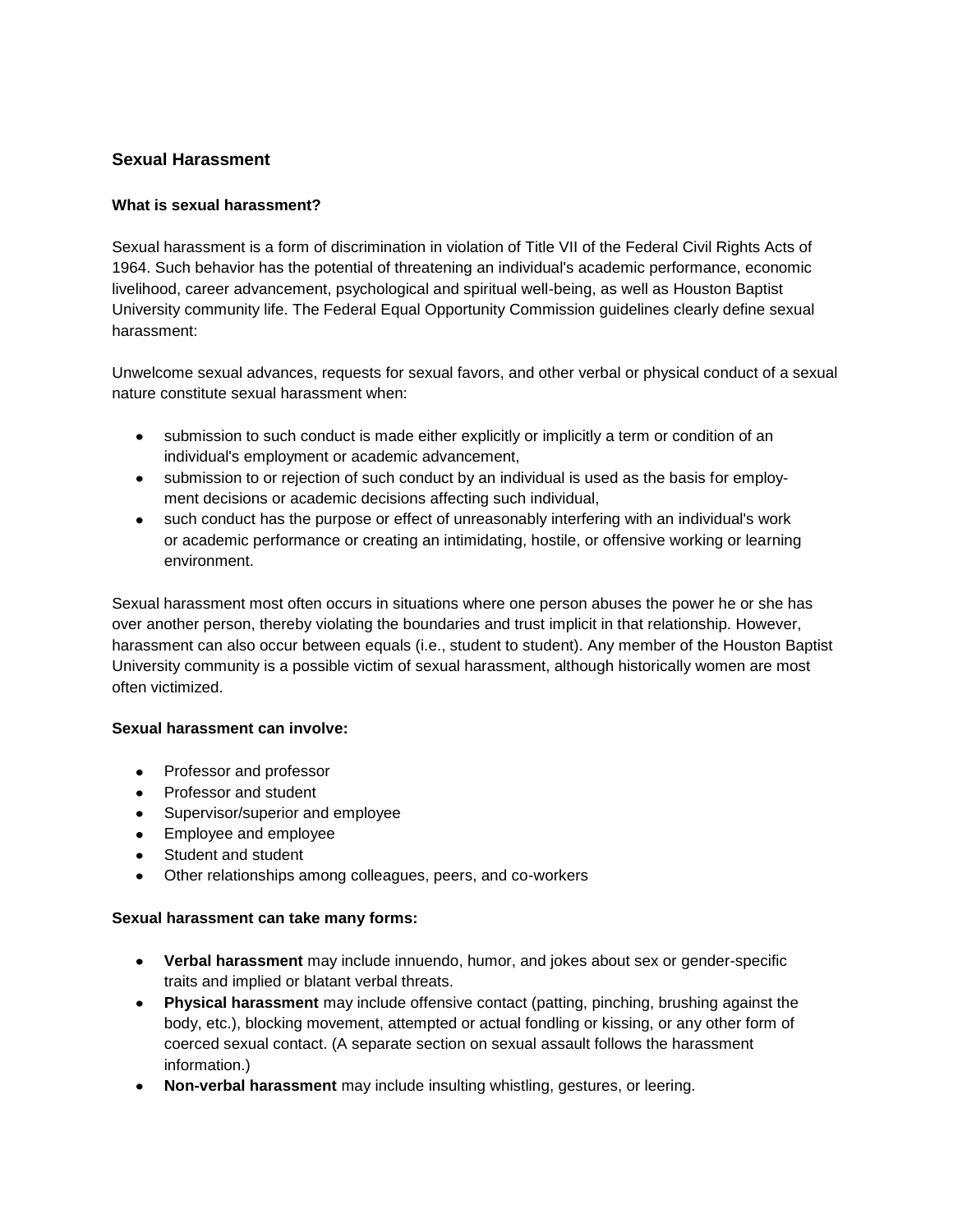#### **How to deal with a sexual harassment situation:**

HBU takes sexual harassment complaints by students, faculty, administration, and staff very seriously. Sexual harassment hurts our whole community when it occurs. In addition to violating the law as well as University policy, it violates the University goal of developing a community where relationships are based on trust and mutual respect.

Any student who believes he or she is being harassed, or who otherwise feels in need of advice or support, is encouraged to immediately see one of the following people:

- [Director of Student Life](http://www.hbu.edu/Students-Alumni/Student-Information/Student-Life/Student-Life-Directory.aspx)
- **•** [University Minister](http://www.hbu.edu/Students-Alumni/Student-Information/Spiritual-Life/Spiritual-Life-Department/Contact-Us.aspx)
- [Director of Baptist Student Ministry](https://hbu.edu/Students-Alumni/Student-Information/Spiritual-Life/Spiritual-Life-Department/Meet-Our-Staff/Danny-Miller.aspx)
- Appropriate personnel in the [Office of Human Resources](mailto:humanresources@hbu.edu)

Faculty, administrators, and staff who believe they are being harassed or feeling in need of advice are encouraged to see the University General Counsel or appropriate personnel in the Office of Human Resources as soon as possible, preferably within three work days. Students are encouraged to seek assistance even if they are unsure that what they are experiencing is sexual harassment. Do not allow sexual harassment to jeopardize your rights and opportunities as a student here at Houston Baptist University for work or education. The University wants to work with students to attempt to resolve sexual harassment issues but cannot do so unless reports are received by the appropriate personnel listed above.

Reprisals or retaliation towards any person for alleging sexual harassment or for filing a sexual harassment complaint or charge is illegal and a violation of University policy. Any person who retaliates against a complainant will be subject to disciplinary action up to and including, in the case of a student, expulsion, and in the case of an employee, termination of employment. Knowingly making false allegations of sexual harassment or providing evident with the knowledge that it is false is also a violation of University policy and will subject a person to disciplinary action up to and including expulsion or dismissal. Those persons responsible for investigating and resolving complaints of sexual harassment will make reasonable efforts to protect the privacy of both the complainant and the respondent. All complaints of sexual harassment, investigation documents, and documents relative to the resolution of the complaint will remain confidential. In cases in which it is determined that sexual harassment occurred, the University will take appropriate action with or without concurrence from the complainant.

## **Smoke Free Campus**

The University has elected to strengthen the Smoke Free Campus Policy. Effective September 1, 2006, the policy prohibits smoking anywhere on University premises except for the confines of private vehicles.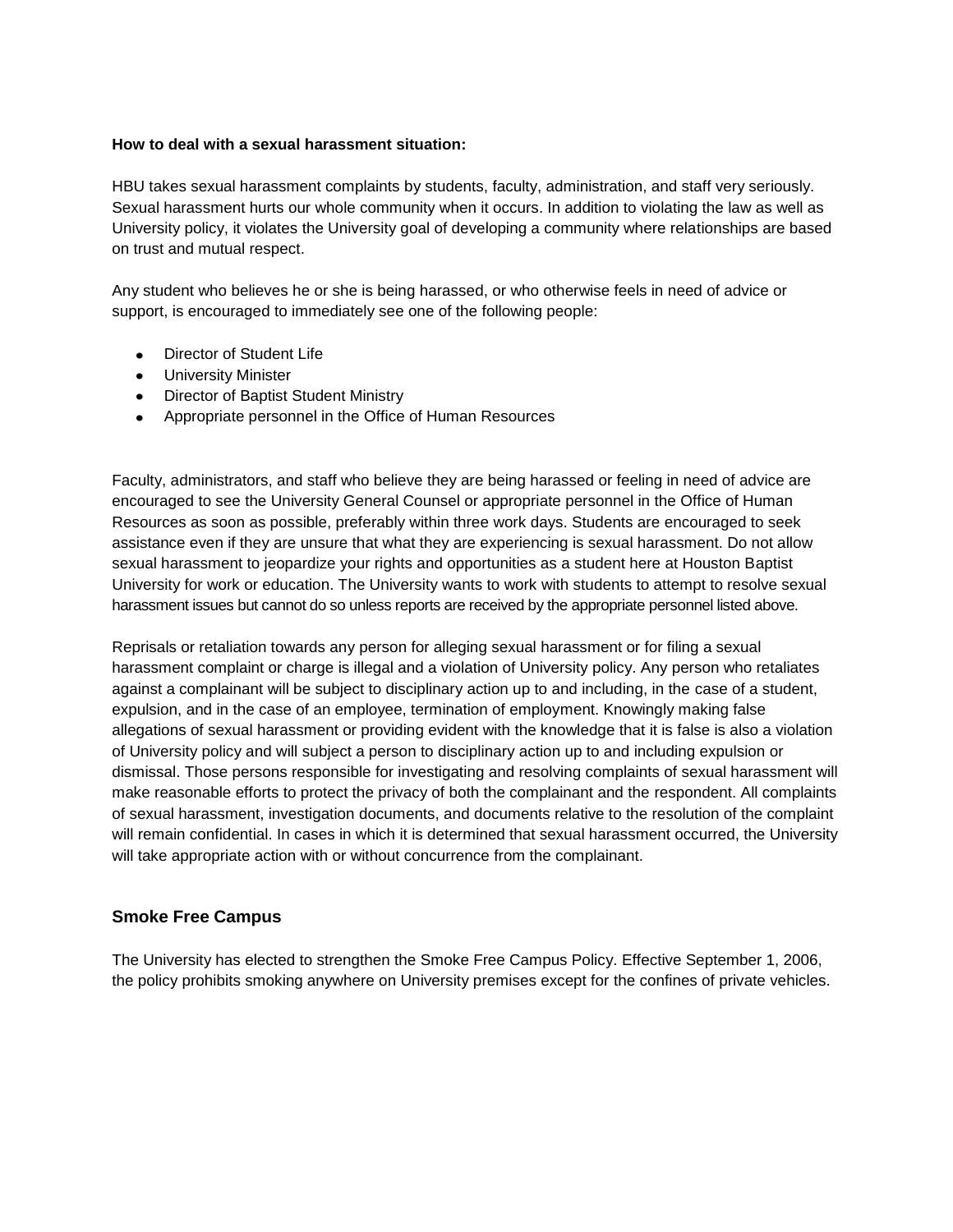## **Student Organizations Relationship Statement**

## **Section 1. Purpose Statement**

- 1. Houston Baptist University (HBU) is strongly committed to providing students opportunities for involvement in student organizations operating on campus. By maintaining a statement of relationship between the University and the student organization, the University establishes a clear set of privileges and responsibilities for student organizations to foster their success.
- 2. These policies and procedures shall conform to the policies and regulations of Houston Baptist University.

## **Section 2. Definitions**

- 1. *Fee-Funded Student Organization*: A student organization created by a University department or division to support the on-going interests of the University community and is considered to be critical to the mission and culture of the University and routinely presents events for the University and surrounding community. A fee-funded student organization has an advisor that is paid by the University to specifically advise the organization. Other privileges may be granted to a fee-funded student organization by the sponsoring University department or division, which may or may not be extended to other student organizations.
- 2. *Honors Groups*: Organizations requiring individuals to meet a certain set of criteria for membership. Though these groups operate under the Student Involvement umbrella, they are also under the primary supervision of specific departments or faculty members.
- 3. *Student Organization Leader*: The University reserves the right to hold student organizations accountable to reasonable standards of academic performance of the group, its student organization leaders, and its members. A person meeting all of the following criteria shall be officially recognized as a student organization leader:
	- o An undergraduate or graduate student enrolled in at least one course at the University; the student need not be enrolled during the summer semester.
	- o A member in good standing of a student organization currently registered with the University.
	- $\circ$  A student whose name appears in a student organization's registration materials as an officer or authorized representative.
	- o A student who is in good scholastic and disciplinary status with the University at the time of selection and during the term of the position.
	- $\circ$  The student must relinguish the position should he / she fail to maintain the above requirements.
- 4. *Faculty/Staff Advisor*: A person meeting all of the following criteria shall be officially recognized as a Faculty/Staff Advisor:
	- o Must work for the university at least part -time (20 hours).
	- $\circ$  Must not advise more than 2 student organizations unless it is otherwise stated in his/ her job description.
	- o Must not be on sabbatical.

## **Section 3. Process for University Recognition for New Organizations**

Registered status will be considered for any student organization that meets the following criteria: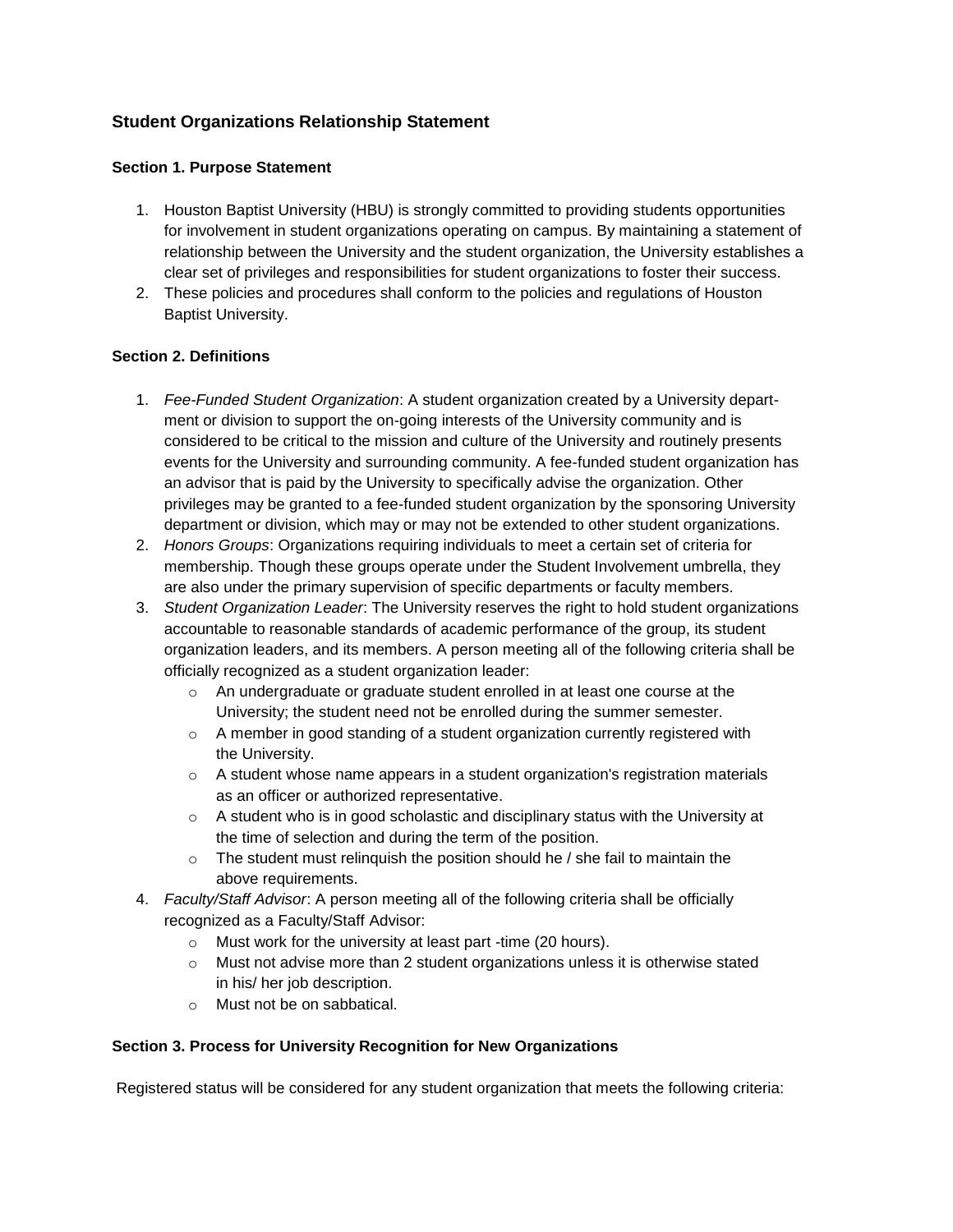- 1. Membership is limited to HBU students, or combination of students, faculty, and/or staff.
- 2. The petitioning group's purpose, actions, or activities do not conflict with the Christian or educational missions of the University; in particular, they do not conflict with the Preamble or the University's bylaws.
- 3. The petitioning group can meet three (3) times to create a constitution & bylaws & to secure a faculty/staff advisor.
- 4. Submit initial paperwork (recognition packet) including constitution, bylaws, preliminary roster, Department Chair and Dean signature (for Academic groups), and faculty/staff advisor contact information to the Director of Student Involvement. All submissions must be done via HuskySync (OrgSync).
- 5. Paperwork will be forwarded to the Student Government Association (SGA) for comment.
- 6. SGA will forward comments and paperwork back to the Director of Student Involvement for review with the Director of Student Life.
- 7. The Office of Student Involvement will notify in writing the petitioning group of the final decision. Notifications will be done via HuskySync (OrgSync).
- 8. If the group is granted recognition, the three (3) highest ranking officers must attend an Organization Training and Risk Management Training.
- 9. General Social Greek Organizations: The HBU Expansion Policies for Social Greek Organizations may be obtained through the Office of Student Involvement.

## **Section 4. Appeal process for New Student Organizations Denied Recognition**

In the event that the request for recognition is denied the following steps can be followed:

- 1. Notify in writing the [Director of Student Life](http://www.hbu.edu/Students-Alumni/Student-Information/Student-Life/Student-Life-Directory.aspx) of the intent to appeal and resubmit the initial Recognition packet.
- 2. The Director of Student Life will meet with representatives from the group along with their faculty/staff advisor.
- 3. After consulting with members of the President's Executive Council, the Director of Student Life will render a final decision.

## **The Director of Student Life is the final appellate review.**

## **Section 5. Privileges of Recognition**

Privileges extended to student organizations in good standing with the University and currently registered with the Office of Student Involvement include the following:

- 1. Recruitment: Student organizations may conduct activities on campus to recruit new HBU students in accordance with University policies and procedures regarding the use of campus facilities and solicitation.
- 2. Publicity and Promotion: Student organizations have access to the Student Life e-newsletter, HuskySync (OrgSync), and may utilize all posting areas on campus in accordance with the posting policies.
- 3. Fundraising: Student organizations may raise funds on and off campus. If raising funds on campus, the activity must comply with all posting and solicitation policies.
- 4. Use of Campus Facilities: Student organizations may use University facilities for meetings, functions, programs, and other activities provided that the organization completes the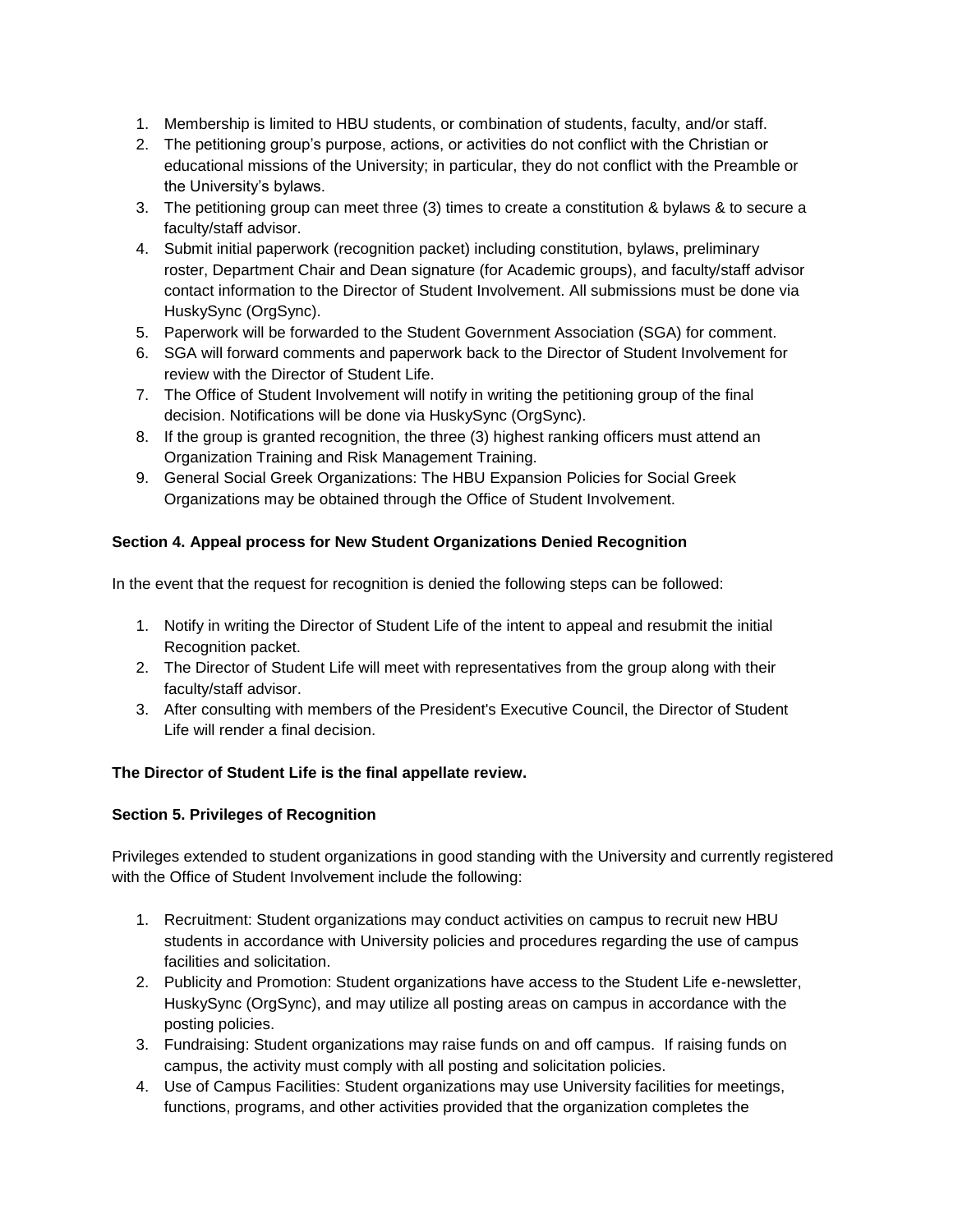appropriate facility reservation process and the activities do not intrude upon or interfere with the academic programs and administrative processes of the University. Failure to comply with facility use guidelines may restrict an organization from the use of such facilities.

- 5. Use of the On-Campus Account System: Student organizations may establish an on-campus account to procure University services, to purchase items and services from off-campus businesses and individuals, and to reimburse individuals for organization-related expenses. Improper use of the on-campus account may result in the loss of the account and the use of services requiring payment via the account. No student organization may use University services, facilities, and equipment while it owes a monetary debt to the University and the debt is considered delinquent.
- 6. Participation in University-sponsored Events: Student organizations are eligible to participate in all University-sponsored programs and activities involving student organizations (e.g., Organization Fair, Husky Fest, and Homecoming). Student organizations must comply with the sign-up procedures and rules established for the event or face exclusion from such events.
- 7. A student organization may apply for student organization funding through the Student Government Association.
- 8. Use of Student Involvement Services: Student organizations are eligible for all services provided by the Office of Student Involvement.
- 9. A student organization may state that its membership is composed of HBU students, or a combination of students, faculty, and / or staff, but it shall not suggest or imply that it is acting with the authority or as an agency of the University. Student organizations are not official entities of the University and may not represent themselves as such.
- 10. Student organizations cannot use the words "Houston Baptist University" or "HBU" as part of the name of the organization, and it cannot display the seal or logo as part of any letterhead, sign, banner, pamphlet, or other printed material that bears the name of the organization.
- 11. Student organizations may indicate existence at the University by adding the phrase "at Houston Baptist University (or HBU)."
- 12. Fee-funded student organizations may incorporate the name, seal and logo of the University in accordance with University communication, policies and guidelines established by the sponsoring University department or division.
- 13. Other privileges may be granted to Fee-funded student organizations by the sponsoring University department or division that may or may not be extended to other student organizations.

## **Section 6. Responsibilities of Recognition**

- 1. It is the student organization's responsibility to provide a detailed list of the Officers, members, and advisors of the organization to the Office of Student Involvement by the 10th class day of the academic semester (fall). If new officers are elected by the organization during December or January, it is the organization's responsibility to submit a new organization registration form to the Office of Student Involvement by the 10th class day of the spring semester. All submissions must be done via HuskySync (OrgSync).
- 2. Student organizations must attend all organization trainings and risk management trainings scheduled by the Office of Student Involvement.
- 3. It shall be conclusively presumed that the authorized officers / representatives whose names are most currently on-file with the Office of Student Involvement are authorized to represent the organization in its relationship with the University.
- 4. In addition, general social Greek organizations must also provide the name, address, and phone numbers of the alumni / recruitment / graduate advisor(s).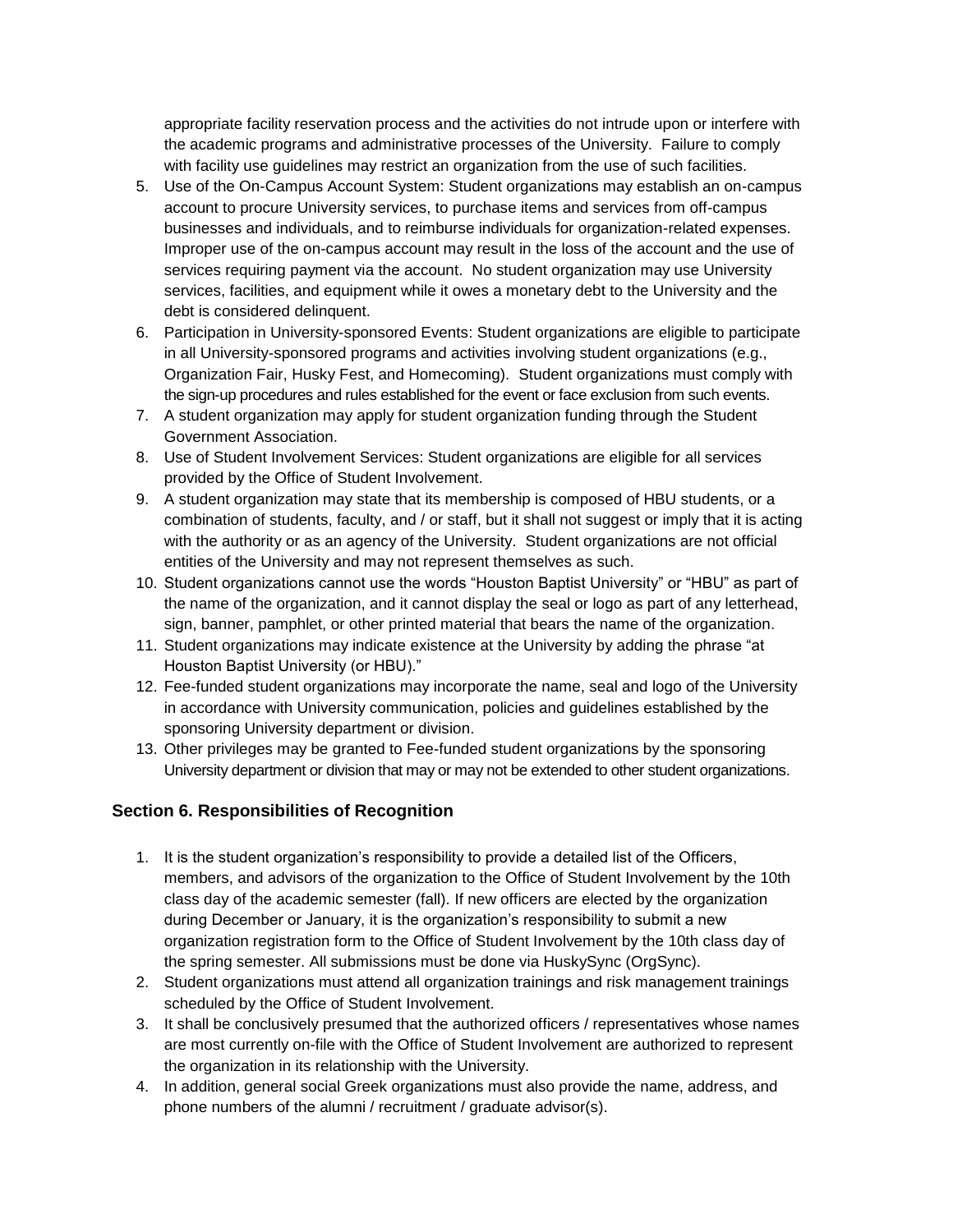- 5. Student organizations must have a faculty or staff advisor who is employed by the University at least one-half time (20 hours) and not be on sabbatical.
- 6. Student organizations must keep an updated organizational constitution on file with the Office of Student Involvement at all times. Constitutions should follow the following guidelines and must include those components indicated as being required:
	- a. The date of creation and revision [required]
	- b. The official name of the organization [required]
	- c. A detailed declaration of purpose of the organization [required]
	- d. Criteria for selecting membership [required]
	- e. Establishment of authority structure, including:
		- i. Officer/representative positions, duties, and authority [required]
		- ii. Description of officer/representative eligibility, including academic requirements meeting or exceeding those stated in Section 6 of this document [required]
		- iii. Procedure for selection and removal of an officer/ representatives [required]
	- f. Procedures for decision-making (i.e., voting) in the control of organizational activities and finances, including a definition of quorum [required]
	- g. Provision for disbursement of organization assets should the organization become defunct [required]
	- h. Description of standing (permanent) and ad hoc (temporary) committees, including a list of responsibilities [recommended]
	- i. Description of the amendment process [recommended]; and
	- j. Provision for the selection and removal of faculty / staff advisor [recommended].
- 7. Student organizations are accountable for the conduct of their members wherever individual actions are abetted by the organization. "Abetting" may be defined as, but not limited to, organizational sponsorship, sanctioning or condoning of the event or activity.
- 8. Any student organization is subject to disciplinary action or revocation of recognition as a student organization for violation of a rule or regulation of the University.
- 9. Fee-funded student organizations are subject to all laws, rules, regulations, and policies that govern the sponsoring University department or division.
- 10. The University reserves the right to hold student organizations accountable to reasonable standards of academic performance of the group, its student organization leaders, and its members. A student officially recognized as a student organization leader must meet the following academic requirements to receive and maintain such status:
	- a. Be in good scholastic and disciplinary status with the University at the time of selection and during the term of position.
	- b. The student must relinquish the position should he / she fail to maintain the above requirements.
- 11. A general social Greek organization whose initiated and new member semester GPA falls below a 2.5 in any long-term semester will be placed on academic monitoring for the following long-term semester. The organization must meet the following requirements to be cleared of academic monitoring: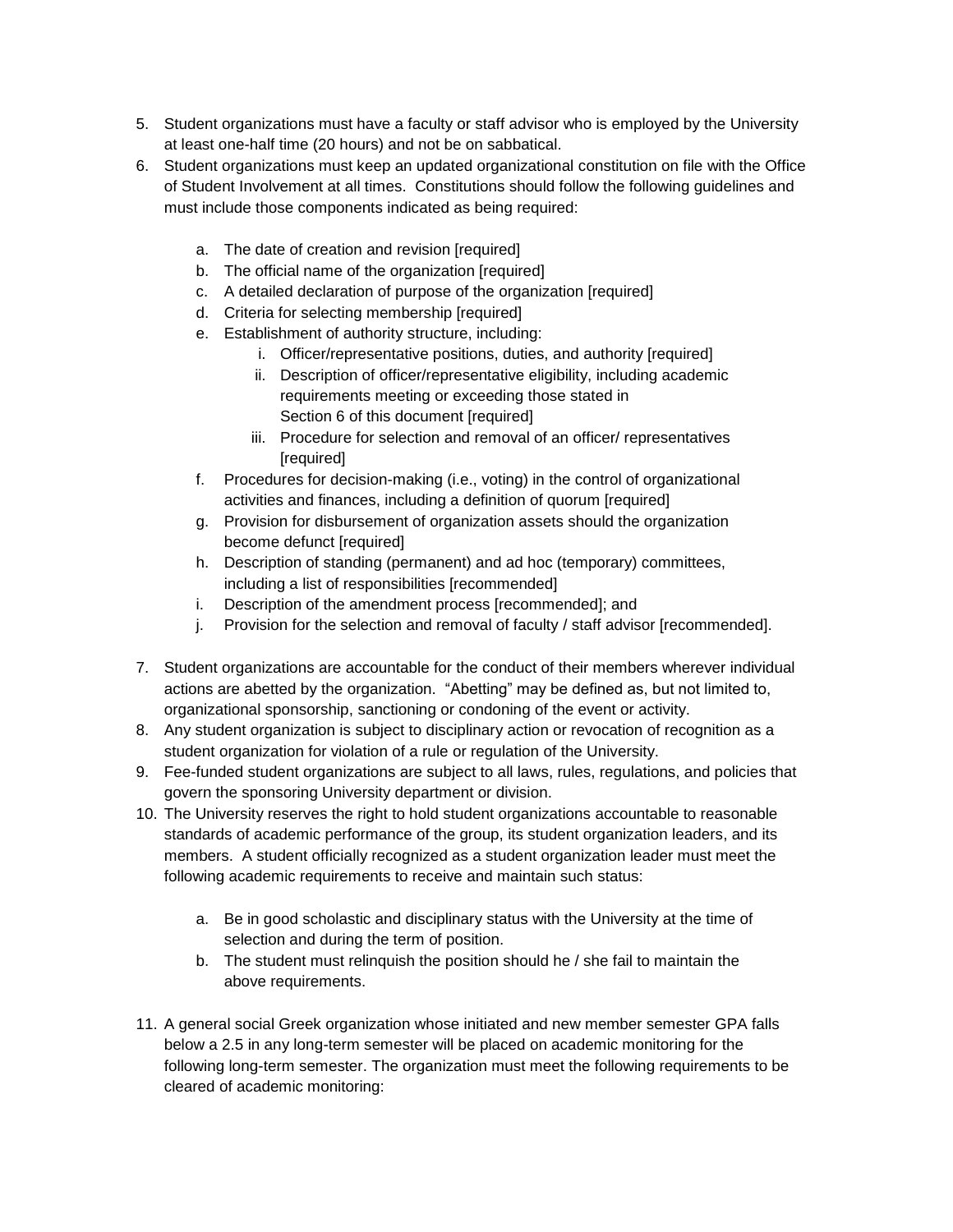- a. The initiated and new members semester GPA must meet or exceed a 2.5 at the end of the probationary semester;
- b. The organization must develop and implement a chapter academic enhancement program in conjunction with, and approved by, the Director of Student Involvement prior to the end of the second week of the probationary semester;
- c. The organization must meet monthly with the Director of Student Involvement to discuss the implementation and progress of the academic enhancement plan.
- 12. Failure to meet the above requirements during the monitoring semester will result in academic probation for the following long-term semester. The organization must meet the following requirements to be cleared of academic probation:
	- a. The initiated and new members' semester GPA must meet or exceed a 2.5 at the end of the probationary semester.
	- b. The organization must continue to meet monthly with the Director of Student Involvement to discuss the implementation and progress of the academic enhancement plan;
	- c. The organization must sponsor or attend an academic workshop during the probationary period requiring mandatory attendance of not less than 95% of the chapter members;
	- d. The organization may not host any social events for the probationary semester; and,
	- e. Any additional requirements as determined by the Director of Student Involvement.
- 13. Failure to meet the above requirements during the probationary semester will result in suspension, for a minimum of two long semesters, of University recognition and all privileges associated with such recognition.

## **Section 7. Additional Social Responsibilities of Social Greek Organizations**

- 1. The Office of Student Involvement may impose additional requirements upon general social Greek organizations.
- 2. Every semester, general social Greek organizations must provide updated rosters of their most current membership to the Director of Student Involvement. Information required for every member includes: full name, H#, and membership status.
- 3. At the end of every fall semester, general social Greek organizations must submit their most current constitution and by-laws, new member program, and risk management policy to the Director of Student Involvement.
- 4. General social Greek organizations are subject to regulations from the University, their (inter) national offices, umbrella organizations and their governance councils. All general social organizations must abide by all regulations to which they are subject.

## **Section 8. Student Organization Discipline**

1. The University encourages and expects its students to act responsibility at all times, whether on or off campus. As a minimum, students are expected to comply with all local, state and federal laws, and to engage in conduct which reflects a positive image of the University as a Christian institution of higher education.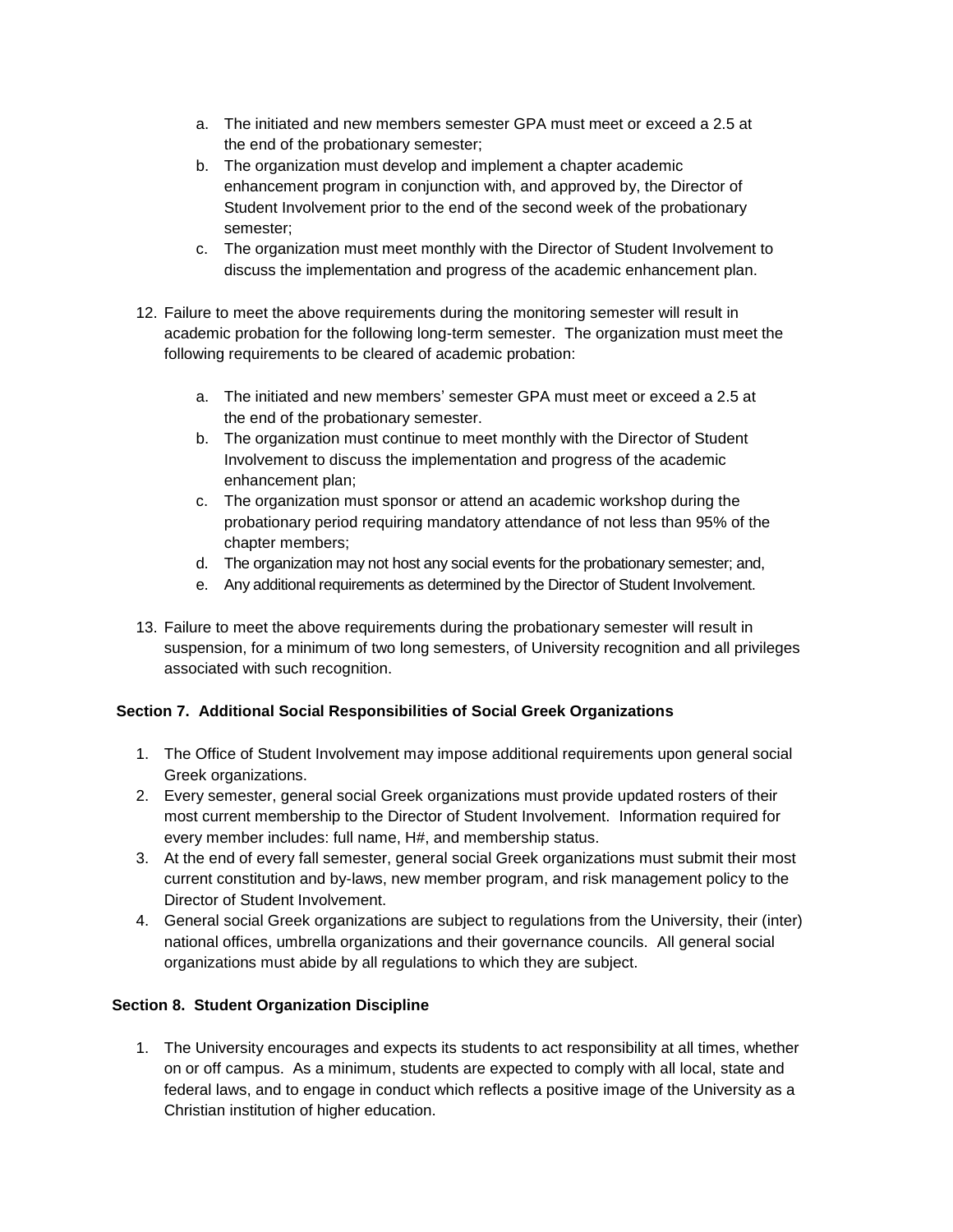- 2. Currently registered student organizations may not co-sponsor any event, program, socialize or solicit with a suspended or unrecognized organization or any of its affiliates (alumni). Groups who choose to participate will be held to the judicial process.
- 3. Independent of sanctions imposed by national governing bodies, student discipline boards, and/or other legal entities, the University may impose sanctions on organizations which engage in misconduct. Individual student conduct is governed by the Code of Student Conduct found in the student handbook and will be handled separately, although individual conduct may also be associated with group misconduct when viewed in relation to the total facts in each separate case.

## **Student Organizations Events**

Student Organizations must adhere to the following when planning an event:

- 1. If a student organization event meets any of the following criteria, an officer of the group must meet with an advisor within the Department of Student Involvement prior to reserving space. Prior to meeting, the appropriate paperwork must be submitted via HuskySync (OrgSync) at [https://orgsync.com/36574/forms/33608.](https://orgsync.com/36574/forms/33608)
	- o the event has a target audience from off campus
	- o the event will be outdoors
	- $\circ$  the event is a dance
	- o the event will have over 60 people
	- $\circ$  the event will be funded with university money (i.e. SGA funding or other funding from campus)
- 2. All events must be calendared with The Office of University Events and Conferences at least two weeks in advance.
- 3. No events may be scheduled on a Sunday before 1:00pm. Events on Friday and Saturday evening must end by 1:00 a.m. the following morning. Any event held Sunday through Thursday must end at midnight.
- 4. University staff members will determine reasonable capacities for all facilities to be used during on-campus events. These capacities must be strictly enforced. They may require limiting admission of latecomers until an appropriate number of persons currently in attendance at an event have departed.
- 5. Based on the site reserved for an event, specific facility related policies must be adhered to. These may include decorating guidelines, floor covering requirements, furniture set up options, food and beverage restrictions, etc. The Office of University Events and Conferences oversees these details and student organizations are expected to follow all requirements stipulated by this office.
- 6. The University will determine the nature and extent of security required for each event scheduled on campus by a student organization. The sponsoring organization shall pay for the cost of staffing and security, including overtime pay as required. The organization is responsible for security for the event, including issues related to tickets, parking, etc. The number of police needed will be based on the size of the facility and the number of people expected. The guideline to be used will be one officer for every 100 people or potential audience members.
- 7. No alcohol is allowed on the HBU campus or at events held on campus. Student Organizations are not allowed to have alcohol at any event on or off campus.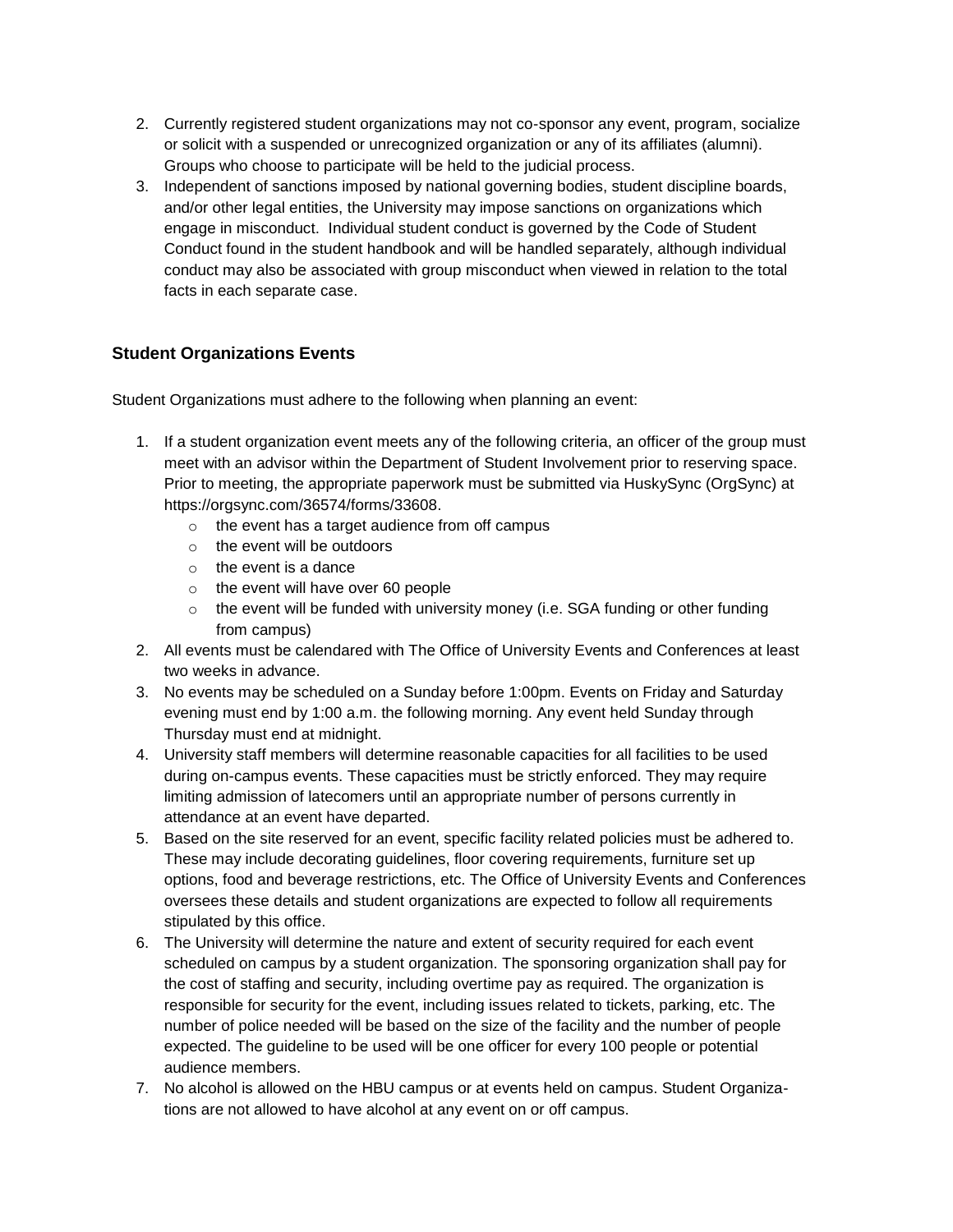- 8. All participants will conduct themselves in a manner consistent with the Christian and educational mission and purpose of the University. Examples include but are not limited to:
	- o Attire must be modest and not sensual in any way.
	- o All dancing (individual, couples, group/line, etc.) shall be in good taste and should not be sexually suggestive, profane, or in any other way inappropriate.
	- o Language must be appropriate. No foul language or profanity will be acceptable at events.
- 9. The student leaders of the organization must be present for the duration of the event. In some cases the organization's faculty/staff advisor may also be required to attend the event (to be determined in meeting for events described in No. 1 of this policy).
- 10. The sponsoring student organization will be held responsible for the conduct of all attendees.
- 11. Members of the organization will be responsible for cleaning the facility at the close of the event.
- 12. Failure of the organization to comply with pertinent University requirements, rules, and regulations, including those involving security and financial obligations related to the event, may result in the forfeiture of the privilege of scheduling events on campus.
- 13. Students and/or their guests will be asked to leave for non-compliance of HBU policies and standards. Students' actions may also be addressed via the University disciplinary process.
- 14. HBU Police has authority for enforcing HBU policies, local, state and national law as appropriate. Violators and uncooperative attendees are subject to arrest. Appropriate reports may be filed with the criminal courts system and the University.

## **Space and Event Requests**

- 1. Space requests include all outdoor activities, as well as tables/space in any campus building.
- 2. The office of University Events and Conferences is located in the Morris Cultural Arts Center.
- 3. Requests must be made at least 2 weeks in advance to ensure adequate time for the approval process and to give facilities and catering adequate time to service your event.
- 4. Please do not reserve other service providers (i.e. catering, media services, etc.) prior to event approval.
- 5. Calendar/event requests may be submitted on-line via the HBU Portal by selecting Event Requests.
- 6. Calendar request:
	- o Go to [my.hbu.edu](http://my.hbu.edu/) and log-in.
	- $\circ$  On the right-hand side of the homepage, check the University Calendar to see if anything is already scheduled for the date and room you may want to use.
	- o Click "Submit Your Calendar Event Requests" (on-line version of the calendar request).
	- $\circ$  Complete the form with all necessary information then press the "submit" button only once.
	- $\circ$  Notification of change/cancellations should be made by contacting University Events and Conferences.
- 7. After you receive your confirmation (make sure that you get a "Notification of Room USE" email), return to [my.hbu.edu](http://my.hbu.edu/) and the HBU Forms link, using the above steps to complete any remaining forms, i.e. catering, Media Services, and set-up requests.
- 8. Aramark Higher Education Food Services has exclusivity on campus and must be given first right of refusal for any and all food service on campus at events. **Organizations hosting events that involve food of any kind must submit an online Aramark food approval form.** Organizations caught having food without approval will be fined \$50.00.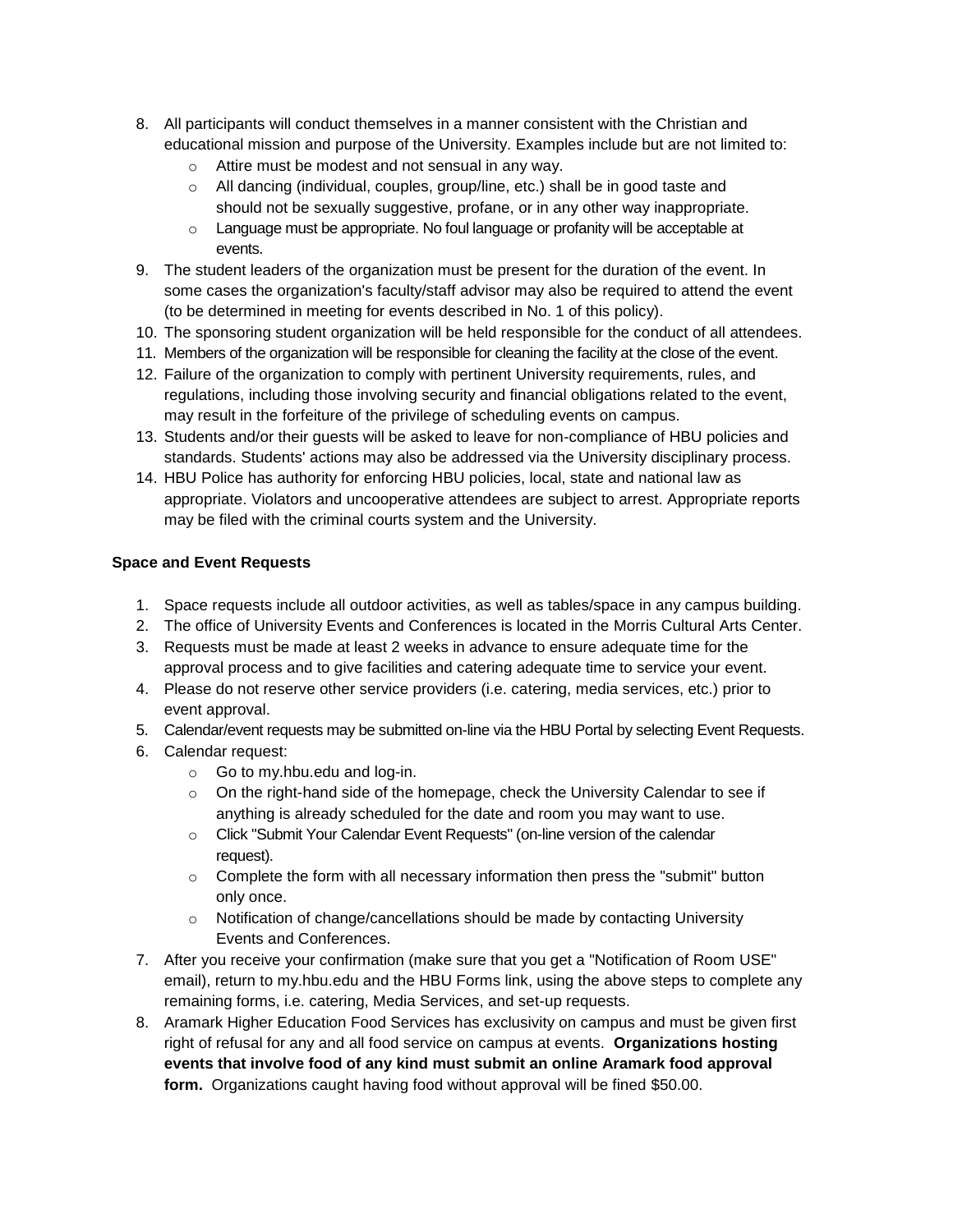9. Each organization's faculty/staff advisor will need to submit Media Requests. Students are not allowed to submit Media Requests.

## **Facility Set-up Request**

- 1. From HBU Forms go to University Events.
- 2. Click on the Facility Set-up Request Form.
- 3. The Facility Set-up Request form is a working .pdf document. Fill out the form on-line and print. Or print the Form and hand-write the requested information. You may complete the request, print it and submit it to University Events in the Morris Cultural Arts Center.
- 4. All Set-up Request forms may be submitted to University Events at least 5 working days prior to the event.
- 5. Groups who do not adhere to this policy will receive a one-time warning. Further incidents will result in a loss of scheduling privileges for an amount of time to be determined by University Events in partnership with the Office of Student Involvement. Note that University Events is under no obligation to accommodate late set-up requests.
- 6. Set-ups are only done in non-class rooms. (University classrooms are to be used "as is.")
- 7. In the event of cancellation, please notify University Events ASAP (ext. 3047). Cancellation of events must be done in a timely manner. Groups who neglect to notify University Events will receive a one-time warning. Further incidents will result in a loss of scheduling privileges for an amount of time to be determined by University Events in partnership with the Office of Student Involvement.
- 8. Remove all items from room at the conclusion of your event. Materials or supplies left in the room after the event are subject to discard. Failure to return the room to its prior condition may result in a "cleaning fee" that is charged to the organization's account. Student Organizations are responsible for any damages to University space/property.
- 9. If a spill occurs on a fabric chair or carpeted floor, contact University Events immediately so that it can be cleaned in a timely manner.

## **Student Organizations Travel**

Questions on liability related to field trips should be directed to the Director of Student Involvement in the Student Involvement Office. All organizations taking any off-campus trip should calendar the event AND complete a "Field Trip Form" providing the following:

- 1. List of students attending event
- 2. Emergency contact information
- 3. Location/phone number of where the group is staying

Forms are available for submission online at [https://orgsync.com/36574/forms/33612.](https://orgsync.com/36574/forms/33612)

## **University Vehicles - Scheduling**

University-owned vehicles are available on a first-come, first-served basis provided the request for use has been made in a timely manner and in accordance with the guidelines established by Campus Police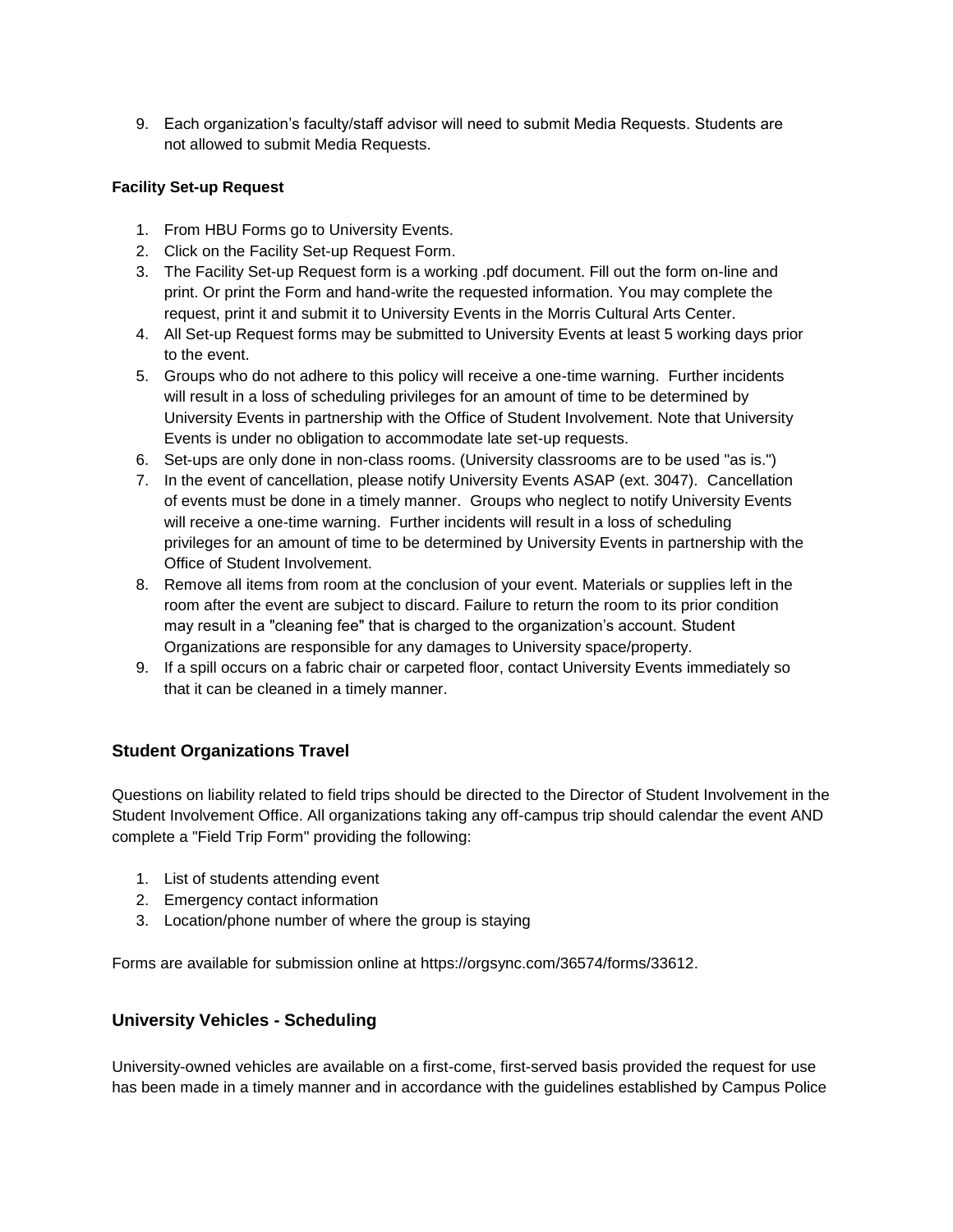and Parking Services. When multiple requests have been made, priority will be given to the time stamp on the received request, whether via e-mail or in person.

## **Guidelines**

University-owned vehicles are available for activities initiated or required by the University. The use of University Vehicles is restricted to approved drivers who have completed the required training and certification and have filed a current copy of their driver's license including their H number with Campus Police. An approved driver is a faculty/staff member or currently enrolled student that is a member of the requesting organization or student worker. Passengers of the vehicles must be employees or students not family members or hitchhikers unless special permission has been granted in writing by the Director of Student Life or Director of Parking and Police Services.

- 1. The organization must reserve a vehicle no later than 5 working days prior to travel by submitting a written request in person, via Campus mail or via e-mail to Police dispatch.
- 2. The request must include date(s) of travel, type of vehicle requested, approved driver(s), and destination.
- 3. When you receive your confirmation email, download and submit a "Travel Log" to the dispatch 24 hours before your departure.
- 4. All drivers must be at least 21 years of age to drive a vehicle, whether HBU-owned or rented.
- 5. A reservation may be made when the following criteria are met:
	- a. A copy of the individual driver's license and H number is on file in Police dispatch.
	- b. The driver has taken and passed an online driving test, and
	- c. The driver has a clear Motor Vehicle Record (will be run by HBU Police)
- 6. If the trip exceeds 200 miles, a minimum of two approved drivers per vehicle is required.
- 7. Drivers will obey all federal, state and local laws, ordinances, etc. in operation of University vehicles. Any questions should be directed to Police Dispatch at 281-649-3314.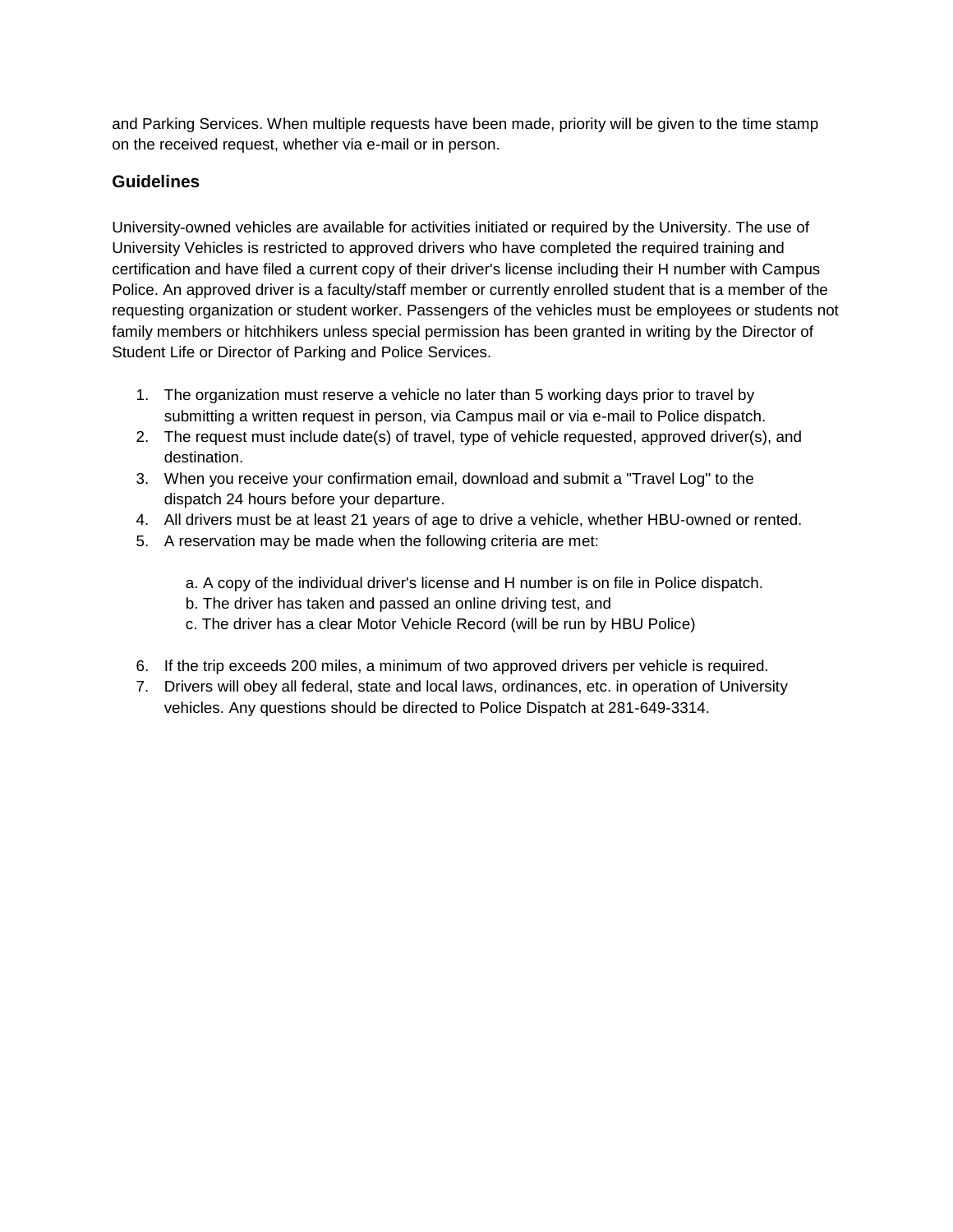## **Residence Life**

## **Purpose Statement**

Living on campus is a significant part of the overall college experience and educational process. Livinglearning environments provide opportunities to grow spiritually, develop interpersonal skills, increase understanding of diverse cultures, and learn self-discipline in organizing time for study, work, and social activities. Residential students learn independent responsibility while living among friends and peers. As stated in the HBU Vision document [\(www.hbu.edu/tenpillars\)](https://hbu.edu/About-HBU/General-Information/The-Ten-Pillars.aspx):

## **[Pillar Four: Establish a Residential Society of Learning...](https://hbu.edu/About-HBU/General-Information/The-Ten-Pillars/A-Residential-Society.aspx)**

*You shall love the Lord your God with all your heart and with all your soul and with all your mind.*  **Matthew 22:37 (NASB)** *If you look at the architecture of the most venerable European foundations, you see that they were designed for communal practices, a shared life—refectories for common meals, residences, libraries, and lecture halls sharing the quad. A college was a communion and a community, a society of learners.* **Darryl Tippens,[i] Pepperdine University** 

When students live together in addition to taking courses together, the learning extends beyond the *classroom into the rest of the campus. Professors teach the students, but students also teach each other by sharing their own understanding of what they learned during a lecture or a debate between classmates. The students have the capacity to spur each other on to deeper thought about the material they study in common. In this way, the work of teaching and learning integrates itself into the lives of the students. They stay in the place where learning occurs and are constantly inspired to think about what they are studying. The same dynamics apply to their spiritual formation. Living together in a community that consciously seeks to follow Christ as a model helps students take their faith seriously. The campus becomes infused with a combination of scholarship, friendship, and Christian fellowship. Students live and study on the same ground. That unique combination is what inspires alumni of many universities to develop powerful bonds to their institutions. Their colleges and their related communities of learning and residence become woven into the tapestries of their lives. They are excited to return and to send their children to the same place to have the same experience.* 

## **Living Areas**

Students may choose to live in one of the following living areas: the [Freshman Village](https://hbu.edu/Students-Alumni/Student-Information/Residence-Life/Residence-Housing/Residence-Colleges.aspx) (FV), the [Lake](https://hbu.edu/Students-Alumni/Student-Information/Residence-Life/Residence-Housing/The-Lake-House.aspx)  [House](https://hbu.edu/Students-Alumni/Student-Information/Residence-Life/Residence-Housing/The-Lake-House.aspx) (LH) or the [Husky Village Apartments \(](https://hbu.edu/Students-Alumni/Student-Information/Residence-Life/Residence-Housing/Husky-Village.aspx)HV).

## **Residence Life Staff**

The Residence Life staff is committed to providing an atmosphere of learning and growth that will facilitate a holistic experience in the context of university community. Resident Life professional staff and Resident Assistants (RA) work together in developing a community conducive to student growth - spiritually, academically, and socially.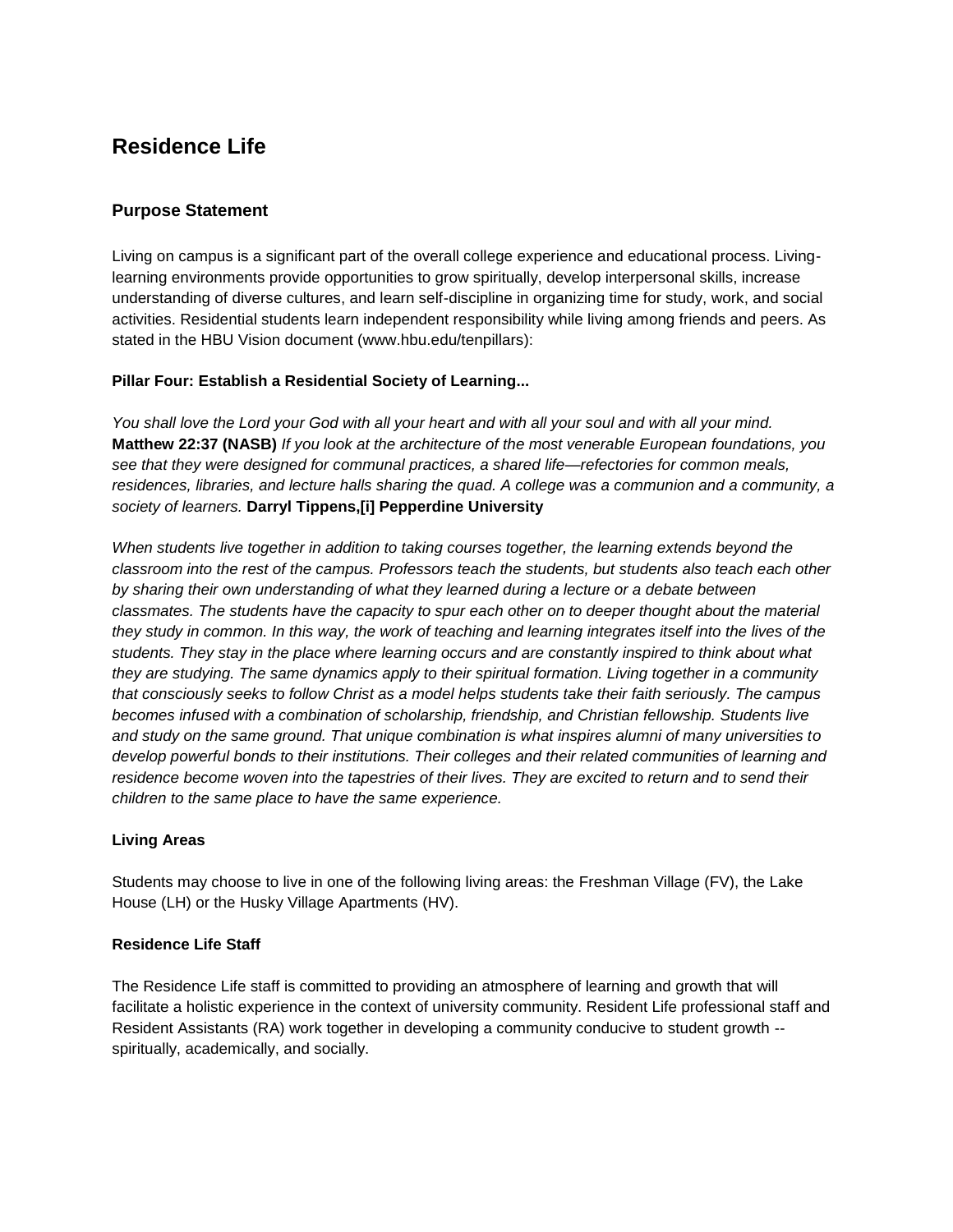## **Campus Living Expectations**

Because of the University's commitment to the residential experience, students are required to live on campus unless one or more of the following exceptions apply:

- 21 years of age or older prior to September 1
- Completed 96 credits prior to the beginning of Fall Semester
- Married
- Graduate student
- Part-time student
- Living at home with parents/guardians in the Houston area (more than 50 miles away from campus)

Any student who does not meet these criteria and desires to live off campus must appeal to do so. The appeal form is available in the HBU Residence Life Office or e-mail [reslife@hbu.edu.](mailto:reslife@hbu.edu)

## **Services**

**Housing Accommodations -** Students requiring accommodations for disabilities related to Residence Life should contact the Disability Services Coordinator (504@hbu.edu), and he/she will coordinate with appropriate HBU staff to arrange the accommodations for Residence Life. The accommodations webpage is [www.hbu.edu/504.](http://www.hbu.edu/504)

**Laundry -** A laundry room with card-operated washing machines and dryers is provided for the use of the residents in each residential area.

**Lockouts -** If a resident becomes locked out of his or her room or apartment, he or she may get help from their building's office for assistance (during office hours). After hours, students may call the Resident Assistant on-call cell phone for assistance. Excessive lock-outs may result in a fine.

**Mail -** Resident mail is received at the office in each residential area. Husky Village residents receive mail at their individual mail boxes (packages may be delivered to the Residence Life office). The office will notify the student via HBU email about received mail. The resident will be able to pick up mail during regular office hours. Mail that is not picked up within 7 days will be returned to sender.

**Residence Life Help Desks -** Each Residence College has a help desk in the lobby to serve the residents. The Residence College Help Desks are open daily from 10:00 a.m. to 12:00 a.m. (hours are subject to change). On-call phone numbers are also posted at the Help Desk for after-hours emergencies.

**Residence Life Office Hours -** Regular office hours are Monday through Friday, 8:00 a.m. to 5:00 p.m. Office hours may vary during the course of the year due to holidays or variations in the University calendar. When the office is not open, students may call the Resident Assistant's on-call cell phone for after hours help and HBU Police for emergencies.

**Repairs -** Maintenance requests should be reported to the Resident Assistant or the office located in each living area.

**Pool and Spa -** Please follow posted hours of operation. A lifeguard is not on duty, but an emergency call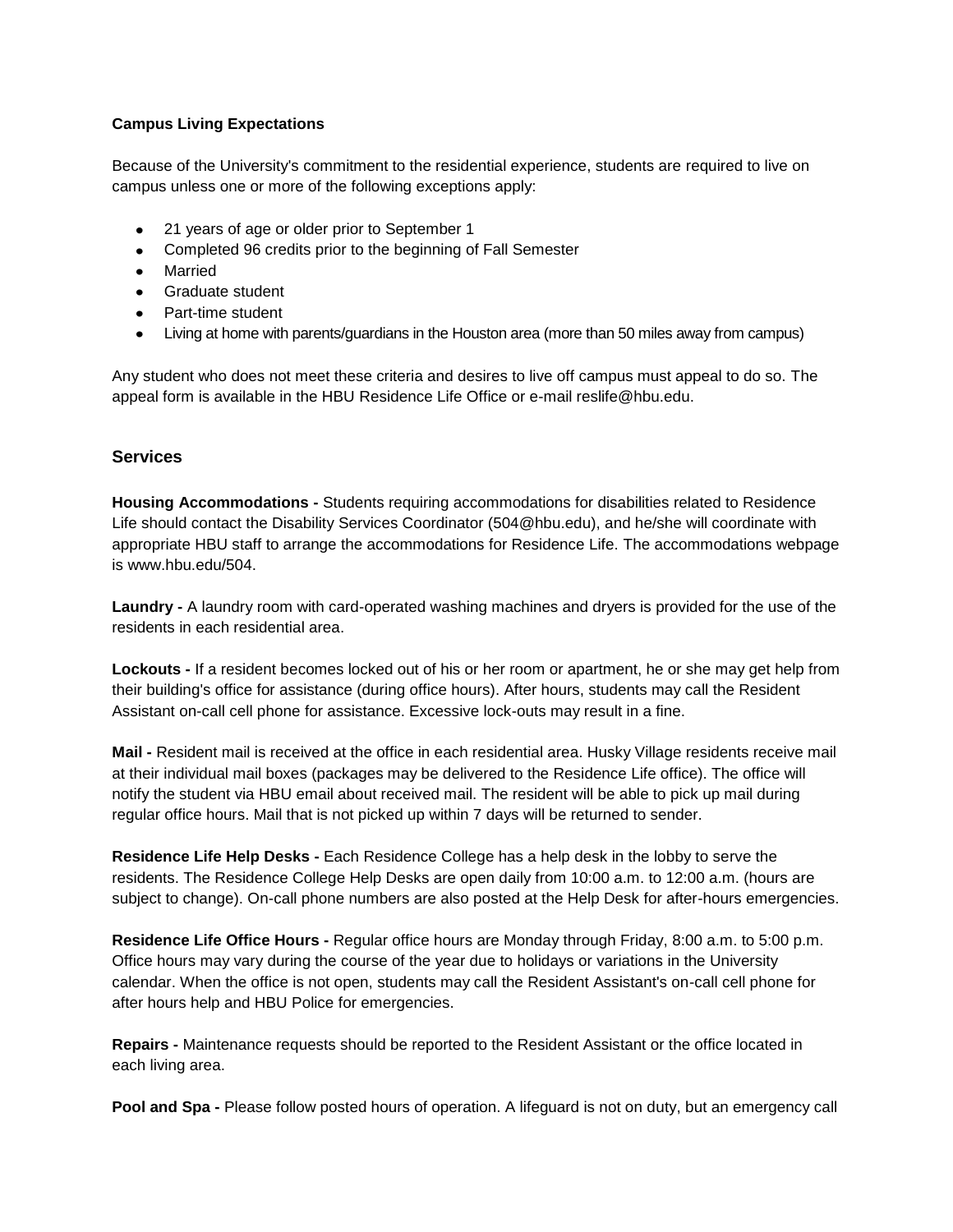box is available for emergencies. Additional rules are posted in this area. Running, irresponsible behavior, loud noise, and public displays of affection are not allowed. Glass containers are not permitted. Modest commercial swim wear must be worn at all times. Residents and guests are expected to exhibit appropriate public behavior at all times.

**Safety -** Security features such as six-foot perimeter fencing, dead bolt locks, and limited access gates are provided. Residents should report any incident of theft, vandalism, or unsafe conditions to the University Police and Residence Life Staff.

**Police -** The University employs on-campus police officers on a twenty-four hour basis. They are responsible for maintaining safety on campus. Residents and their guests are expected to fully cooperate with all HBU police officers.

#### **In case of emergency call (281) 649-3911.**

**Access to Campus -** An access code is provided for access to the Husky Village gate. Call boxes are used for access to other HBU gates after hours. Gate call boxes communicate with HBU dispatch.

**Limited Access Gates -** To avoid damage to one's vehicle and to the vehicle access gates, residents should pass through the gates carefully. Tailgating and following other cars through the gate is not permitted. The Residence Life Office is not responsible for damage which occurs to residents' or guests' vehicles. Residents who vandalize the gates in any way whatsoever or who bump the gate will be fined, required to pay the costs of repairs, and may face disciplinary action and/or criminal prosecution.

**Residence College Security -** A security code and/or security cards are given to residents for after-hours access and the protection of the residents in the building. The code and/or security cards must not be given out for any reason to anyone not residing in the Residence College. A fine of \$100 will be assessed to any resident disclosing the code and/or security cards.

#### **Procedures**

**Residence Life Agreement -** In order to reside on campus, students must complete a [Residence Life](https://hbu.edu/Students-Alumni/Student-Information/Residence-Life/Residence-Housing/Housing-Details/Housing-Agreement.aspx)  [Agreement](https://hbu.edu/Students-Alumni/Student-Information/Residence-Life/Residence-Housing/Housing-Details/Housing-Agreement.aspx) and return it to the [HBU Residence Life Office.](https://hbu.edu/Students-Alumni/Student-Information/Residence-Life/Residence-Housing/Contact.aspx) A Housing Contract must be signed prior to move-in.

**Meal Plan -** A [meal plan](https://hbu.edu/Students-Alumni/Student-Information/Residence-Life/Residence-Housing/Housing-Details/Dining-Memberships.aspx) is required of all residential students. The meal plan does not include University vacation periods or breaks between semesters. In the event that a resident needs to alter his/her meal plan, a meal plan change form may be obtained in the HBU Residence Life Office. Meal plan changes are only allowed during the first two weeks of the term.

**Residence Life Appeal Process -** A resident may appeal the Residence Life Agreement by submitting an appeal form. The following procedures apply:

- Complete a Residence Life Appeal form available from the HBU Residence Life Office located in the Lake House lobby.
- Submit the appeal to the Residence Life Office.
- The Residence Life Office will contact the resident regarding the outcome of the appeal.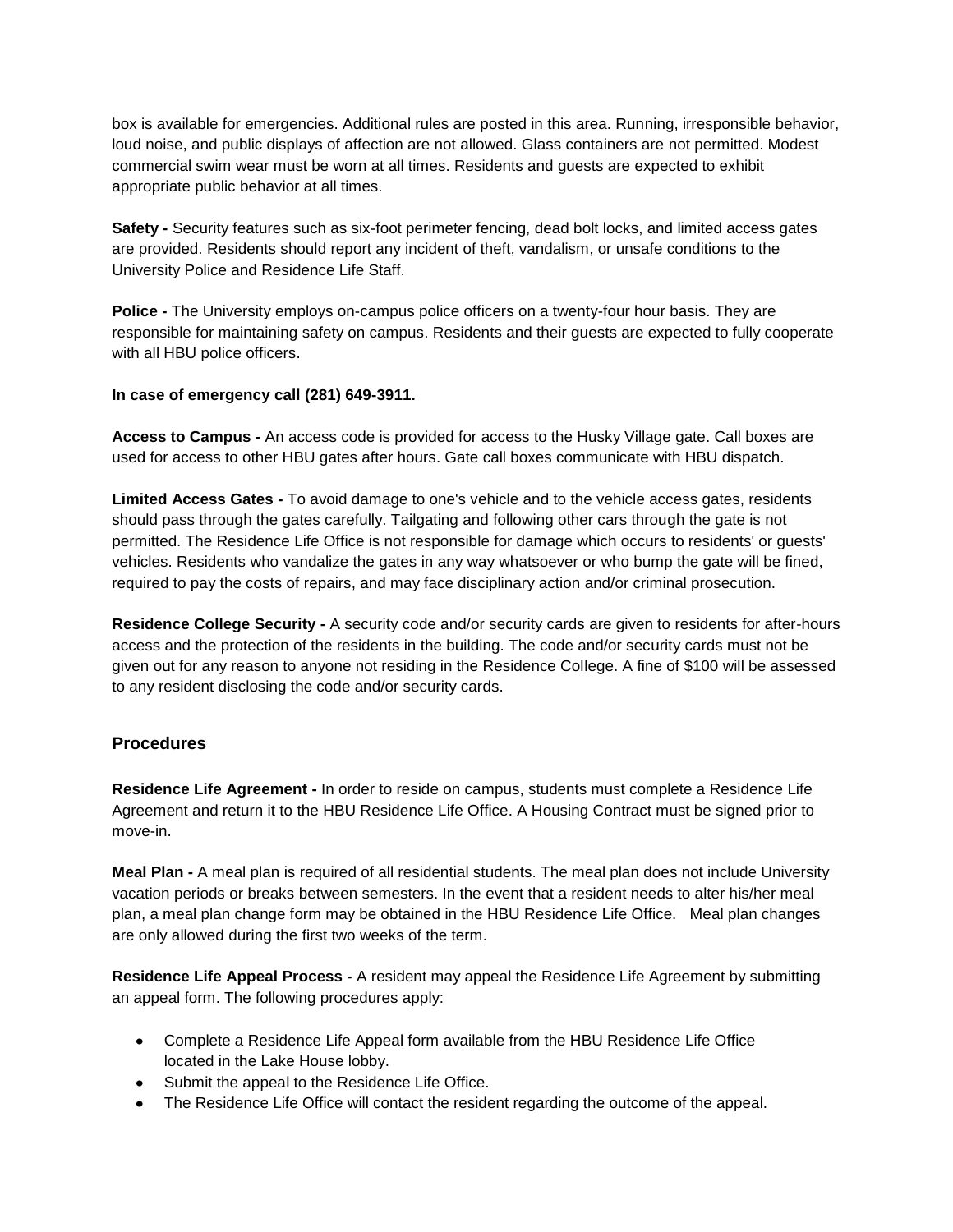The student is responsible for the full terms of the Residence Life Agreement during the appeal process.

**Housing Assignment -** All students will receive a notice via e-mail to their University account confirming their move-in date and roommate assignment.

**Keys -** Each resident is provided keys to access his/her room upon checking in.

- Lost keys should be reported to the RA or Residence Life Office immediately.
- A replacement charge of \$50 will be assessed for each lost key.
- Duplication of keys is prohibited. It is strongly recommended that rooms are kept locked when not occupied.

**Room Consolidation –** During the first three weeks of each term, students residing in a room without a roommate may be required to consolidate rooms. Residents in the Husky Village Apartments may also be required to relocate during the consolidation period.

**Room or Apartment Transfers -** The following guidelines apply to all room/apartment changes:

- Before requesting a room change, residents must speak with their RA regarding reasons for wanting to move.
- Residents may fill out a room assignment change form obtained from the Residence Life Office.
- A resident moving without receiving approval may be sanctioned and required to pay a fine.

**Residence College Holidays and Semester Breaks -** The Residence College will close at 5:00 p.m. the last day of classes for vacations, recess breaks, and the last day of final examinations at the end of each term. Residence Colleges will open at 1:00 p.m. the day before classes begin each term and following all vacation periods. If a resident needs housing between semesters or during breaks, they must submit an appeal in writing, at least two weeks in advance, to the Residence Life Office, stating the exact dates they want to stay and why. Appeals will be granted only in extraordinary circumstances as determined by HBU Residence Life. Appeals must be approved or you will be required to move out during the break. HBU assumes no responsibility for housing and meals for students when the Residence Colleges are closed.

**Right of Entry -** Residence Life Staff reserves the right to enter and inspect living areas, including the bathroom. Some of the reasons for inspection include, but are not limited to:

- University policy is suspected of being violated;
- an occupant of the room is believed to be physically or emotionally in danger;  $\bullet$
- maintenance or repair work is necessary or requested;
- health or safety hazards are suspected;
- local, state or federal law is suspected of being violated;
- $\bullet$ a cleanliness inspection is deemed necessary.

The staff member will knock and identify him/herself before entering.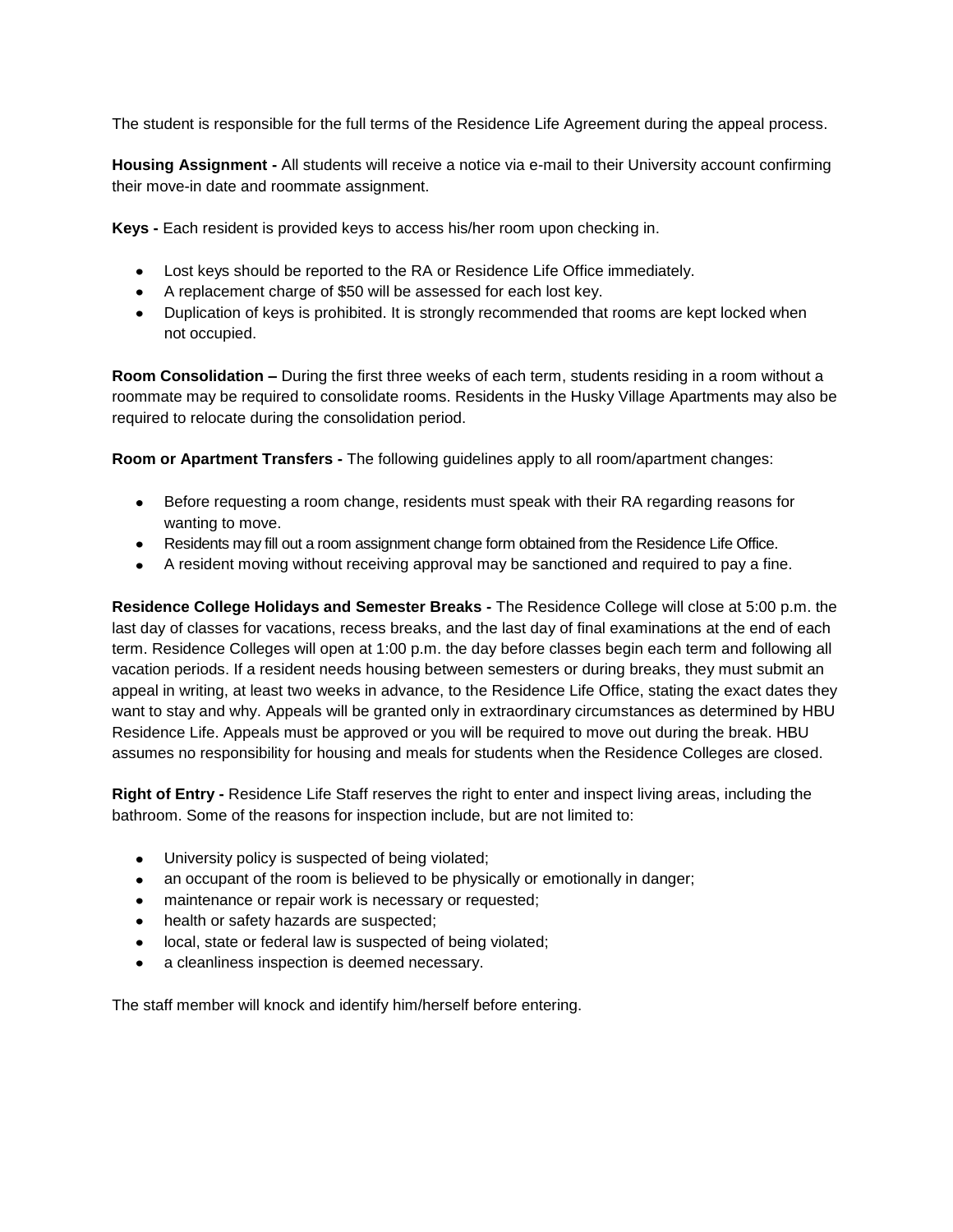#### **Move-In**

- Residents of each room are responsible upon move-in to complete the Room Condition  $\bullet$ Form. Rooms will be considered in good condition if the resident does not complete and/or submit the Room Condition Form.
- Students are responsible for the appearance and care of their room.
- Any and all defects and damages reported must be noted, and a written work order must be completed. Otherwise, the premises, fixtures, appliances and furniture will be considered to be clean, safe, and in good working condition.

#### **Move-Out**

- Before checking out, the room and common areas must be in "Model Ready Condition"; all furniture and University property must be arranged properly and the room and common areas must be cleaned.
- When a student is moving out, it is his or her responsibility to set up a time with his/her Resident Assistant to check out.
- Failure to clean or damaged/missing appliances/furniture will result in applicable charges to complete such cleaning, repair, or replacement. A walk-through must be scheduled with Residence Life Staff prior to move out. HBU Operations will complete a room inspection after move-out to validate and ensure proper room condition has been assessed.
- When a resident leaves, whether at or prior to the ending date of his or her agreement the  $\bullet$ common areas must be cleaned. These areas include, but are not limited to the windows, bathroom, patios, balconies, kitchen appliances, and the living room. These areas must be clean and in good repair and condition, reasonable wear expected. All residents will be responsible for damage/repair cost in common space.
- Failure to schedule a walk-through indicates an agreement to accept assessment of damages and charges upon inspection by Residence Life Staff. The final determination of damages will be made by management staff that may not inspect your room or apartment until after you have moved out.

## **Visitation Policy**

Visitation policies have been established in each Housing Area in order to create a healthy, safe living environment for all residents.

**Overnight guests of the same sex** may not stay more than two consecutive nights or more than four nights in a month. Overnight guests of the same sex are allowed only with the approval of all roommates. Guests of the opposite sex are not allowed to stay past established visitation hours.

#### **Residence College**

- HBU students and staff must show their HBU ID to the office worker.
- Off-campus visitors must leave photo identification at the front desk when they sign in and must be escorted by a resident.
- The resident is responsible for the behavior of his/her guest.
- All visitor-occupied rooms must have room doors fully open.
- $\bullet$ All visitor-occupied rooms must have lights on.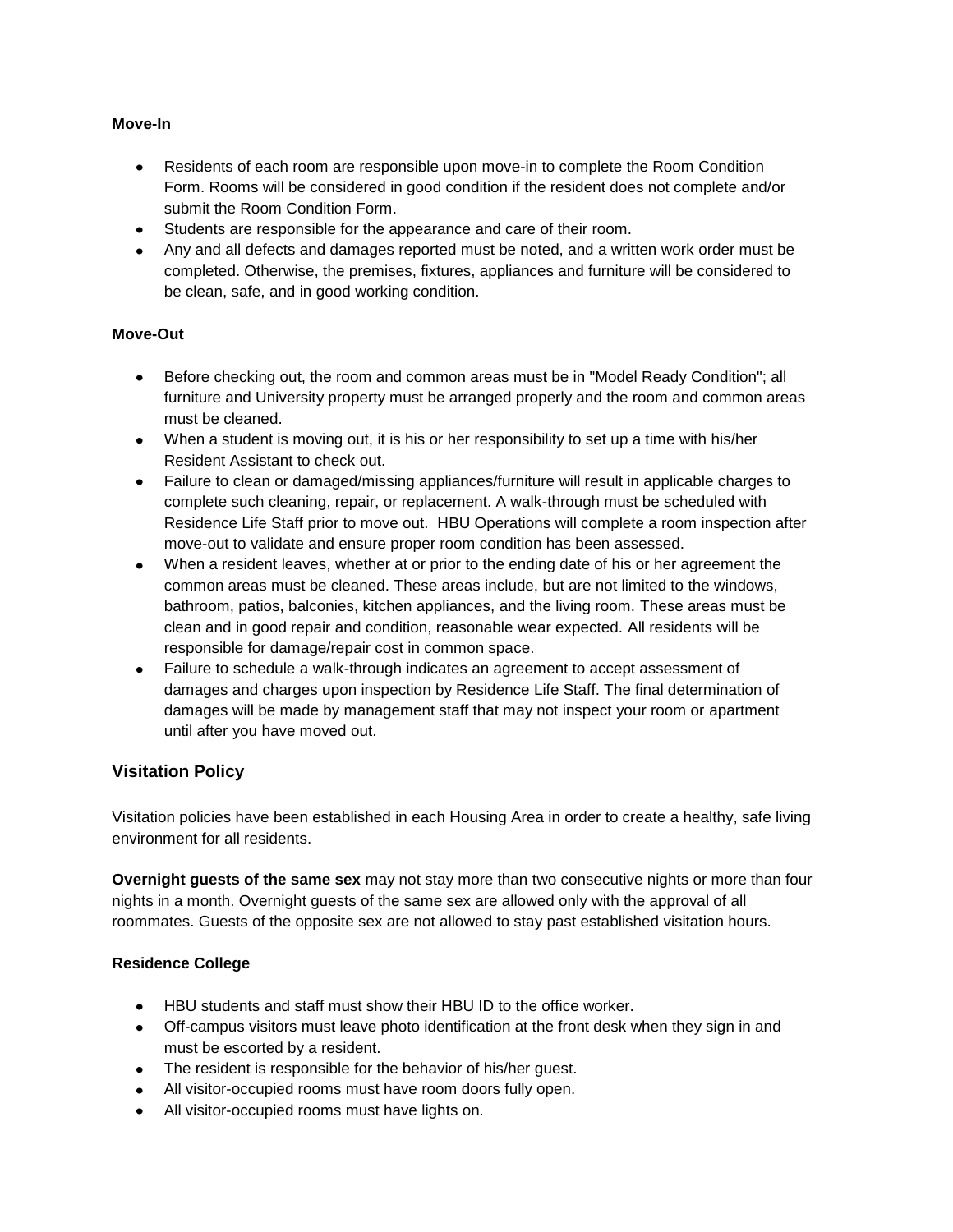- Guests of the opposite sex are prohibited from showering in the residents' bathrooms. Guest bathrooms are provided in the lobby of each Residence College.
- Resident Assistants (RAs) will monitor visitation during rounds.  $\bullet$

**Visitation of the opposite sex** - The Residence Colleges have established visiting hours for members of the opposite sex as follows:

| Monday - Thursday: | 12:00 p.m. to 10:00 p.m. |
|--------------------|--------------------------|
| Friday:            | 12:00 p.m. to 12:00 a.m. |
| Saturday:          | 12:00 p.m. to 12:00 a.m. |
| Sunday:            | 12:00 p.m. to 10:00 p.m. |

Visitation of the same sex may take place in the Residence Colleges anytime they are open. The visitor must show his/her HBU ID or sign in with a resident and present an off-campus ID. Same-sex guests who stay after 12:00 a.m. will be considered overnight guests and must be registered with the RA on duty.

**No visitation during breaks** - During the University breaks, there will be no one allowed into the building except with advance permission of the Resident Director.

#### **Husky Village**

Visitors of the opposite sex are permitted between the hours of 12 p.m. and 1:00 a.m. daily.

# **HBU Community Guidelines**

**Alcohol Policy -** Possession or consumption of alcohol is not permitted anywhere on campus. Alcoholrelated conduct that ignores the rights of others to a quiet, orderly living environment is not acceptable. Alcohol containers, full or empty, are not allowed in student rooms/apartments.

**Chronic Misbehavior -** A student establishes an unacceptable pattern of misconduct when he or she is frequently in trouble, though individual offenses might be minor. A pattern of recalcitrance, irresponsible conduct, or manifest immaturity may be interpreted as a significant disciplinary problem.

**Drugs and Illegal Substances -** Use, possession, and/or distribution of drugs and/or illegal substances is strictly prohibited and may result in eviction from campus and referral to the University discipline officer and/or law enforcement agencies. This includes possession of any drug paraphernalia.

**Failure to Comply -** Students must comply with all written and verbal requests and instructions from University officials. This includes requests to produce valid identification. Failure to comply may result in disciplinary action and/or fine.

**Firearms/Weapons -** Firearms and other weapons are not allowed on the property. All students and their guests must comply with all federal, state, local and University laws and regulations pertaining to all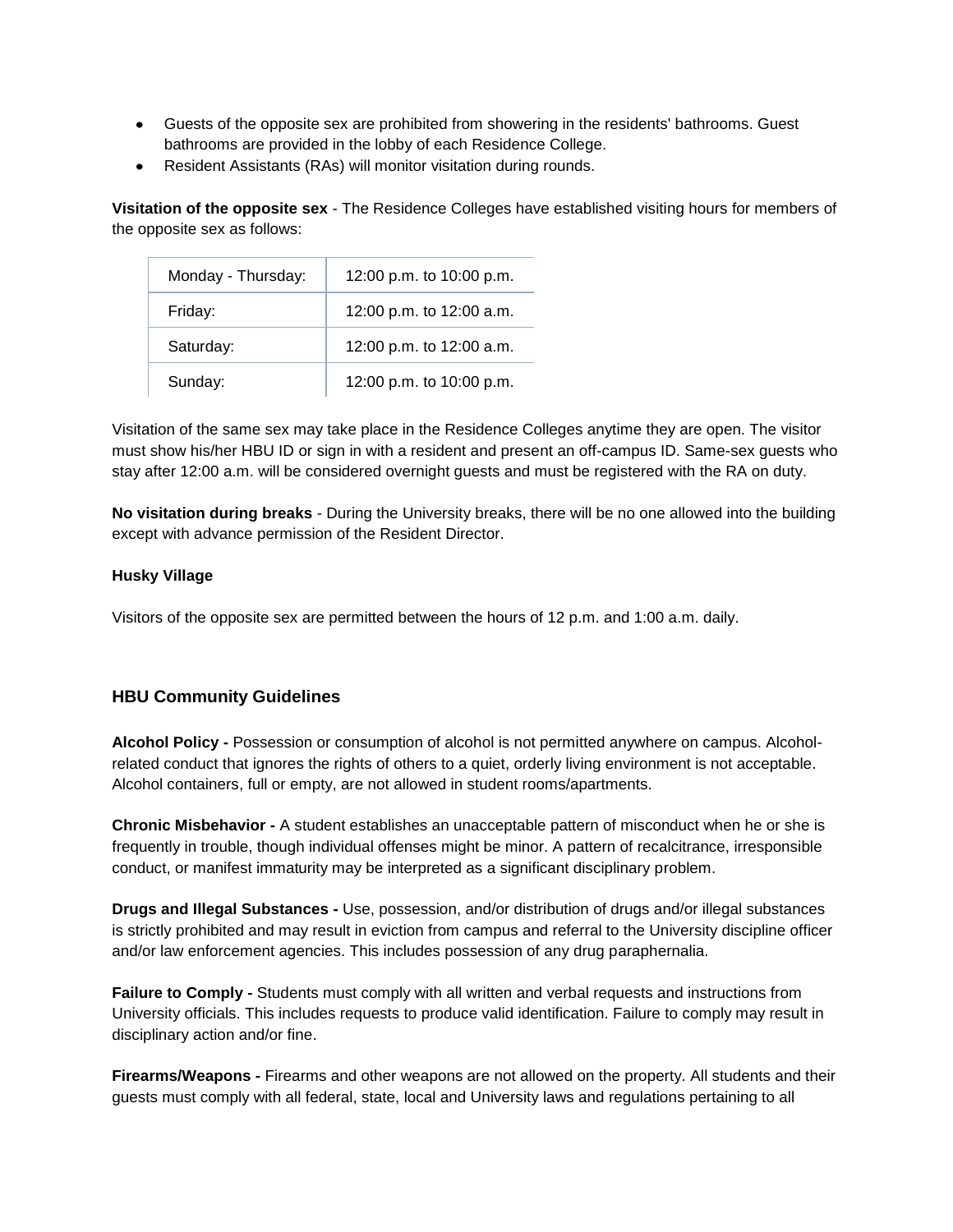weapons including, without limitation, explosives, bows and arrows, illegal knives, martial arts weapons, air rifles, BB guns, or any other object that can be construed as a weapon.

**Implied Consent -** All students in a room/area will be held responsible for the behavior/objects in that room or area. In addition, residents who are not observed participating in misbehavior or in possession of inappropriate items/objects, but are in the presence of a policy violation, may be held responsible. This is called "Implied Consent." If a resident is present, he/she will be held responsible unless it can be clearly demonstrated that he/she had no knowledge of the violation.

**Loss of Property -** The University assumes no responsibility for damages and/or loss of personal property due to theft, fire, destruction, acts of God, etc. Students are advised to check with their parents/guardians regarding their insurance coverage. Students are encouraged to get renters' insurance and may contact the HBU Residence Life Office for options. Students are reminded that any belongings left in campus housing after moving out will be disposed of by the University.

**Minor Children -** Residents are required to supervise at all times any guests on the property who are minor children. Babysitting is not permitted in any on-campus housing. Guests under the age of 16 are not allowed to stay overnight.

**Noise Policy -** Residents and their guests must respect the rights of others at all times by behaving in a manner that is conducive to sleeping and studying. High volume sounds from home and car stereos, televisions, electrical instruments, and such are not permitted. Residents are expected to show consideration and courtesy to others at all times.

**Quiet Hours -** In order to meet the many requests of resident students for a better living and learning environment on campus, the hours between 10:00 p.m. to 10:00 a.m. have been set aside as quiet hours for residents to relax, study, and sleep.

**Posting -** All signs and posters must be pre-approved by the HBU Student Life Office before being posted. If approved, posters, signs, and other items will be posted in designated areas.

**Roommate and Neighbor Conflict Resolution -** All residents agree to abide by the following process:

- 1. The complaining resident will discuss the problem with an RA/RD; the staff will give tips on how to talk with the roommate/neighbor; the complaining resident will address the concern directly with the roommate/neighbor.
- 2. HBU staff will follow up with the complaining resident. If the problem remains, a resolution meeting will be held among roommates/neighbors and staff. A written roommate/neighbor agreement may be formulated to help arrive at resolution.
- 3. HBU staff will follow-up and revise the roommate/neighbor agreement if needed.

Only after the staff feels that the roommate/neighbor resolution process has been given full opportunity to resolve the issue will changes in room or apartment assignments be considered. Failure to get along with roommates/neighbors is not grounds for cancellation of a Residence Life Agreement.

**Solicitation -** No student is to permit his or her room to be used for any commercial purpose. Soliciting in the Residence Colleges or on University grounds is forbidden without the expressed written permission of the Director of Student Life. Campus organizations must obtain permission from the Student Life Office to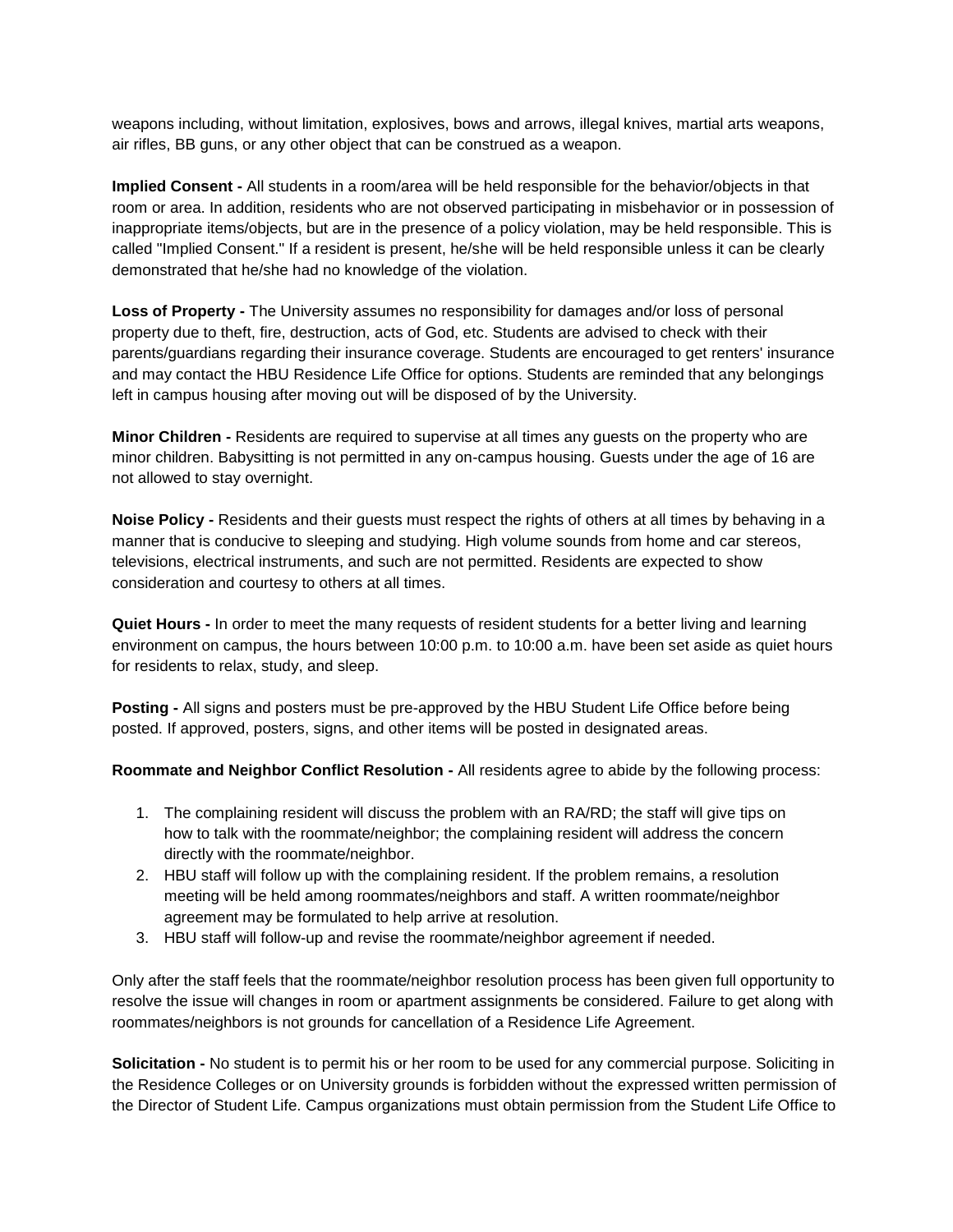sell or conduct meetings in campus housing areas.

**Smoking -** HBU is a smoke-free campus. Smoking is prohibited anywhere on University premises except for the confines of private vehicles.

**Verbal and/or Physical Abuse -** Residents and guests are to treat all neighbors, apartment mates, visitors, Residence Life staff, and other University officials with courtesy and respect. Verbal abuse will not be allowed, including swearing, name-calling, or any other language offensive or demeaning to the person. Physical violence of any type will not be tolerated.

**Windows -** Students are prohibited from entering or exiting rooms or buildings through the windows.

## **Facility Policies**

**Decorations -** Personal decorations are not to be displayed publicly except on the Residence Hall room door. Aluminum foil may not be placed in windows as insulation or decoration. Decorations inside the room or apartment must comply with other stated guidelines and be consistent with the morally conservative environment of the University. All decorations should be temporary in nature so as to not permanently deface or cause damage. Posters and other wall decorations are only permitted to be hung with poster putty, as that will not damage painted wall surfaces. No wall papering or painting is permitted. Residence Life has the authority to take down all decorations.

**Fire Hazards -** Because of the potential for accidents or fires, the following regulations must be observed:

- no open flames (candles, Sterno, liquid fuel, etc.);
- no incense;
- no hot plates;
- no halogen lamps; only UL approved, or listed, electrical lights or extension cords may be used;
- lights are not to be placed around doors or windows with the power line passing through the doorway or window frame to an outlet;
- no multiple-outlet, "octopus" plugs in your room or apartment unless they have a self- $\bullet$ contained circuit breaker; only artificial trees are permitted in students' rooms; decorations may not obstruct an exit;
- do not hang anything from sprinkler heads; and
- all decorations used on the inside of the University building must be flameproof or flame retardant.  $\bullet$

**Antenna Hookups -** Individual outdoor antenna or satellite hookups are not permitted.

**Barbecue Grills -** Fire codes prohibit the storage or use of barbecue grills on the sidewalks in front of each building and on the unit patios and balconies. Students should use the community grills provided. Please leave the equipment, grills, and area clean for the next person. Flammable liquids may not be stored in rooms or apartments.

**Cafeteria Dishes -** All cafeteria dishes (plastic tumbler glasses, hot drink mugs, silverware, plates, bowls, utensils, etc.) must remain in the cafeteria.

**Common Areas -** Residents are expected to use common sense and consideration for others when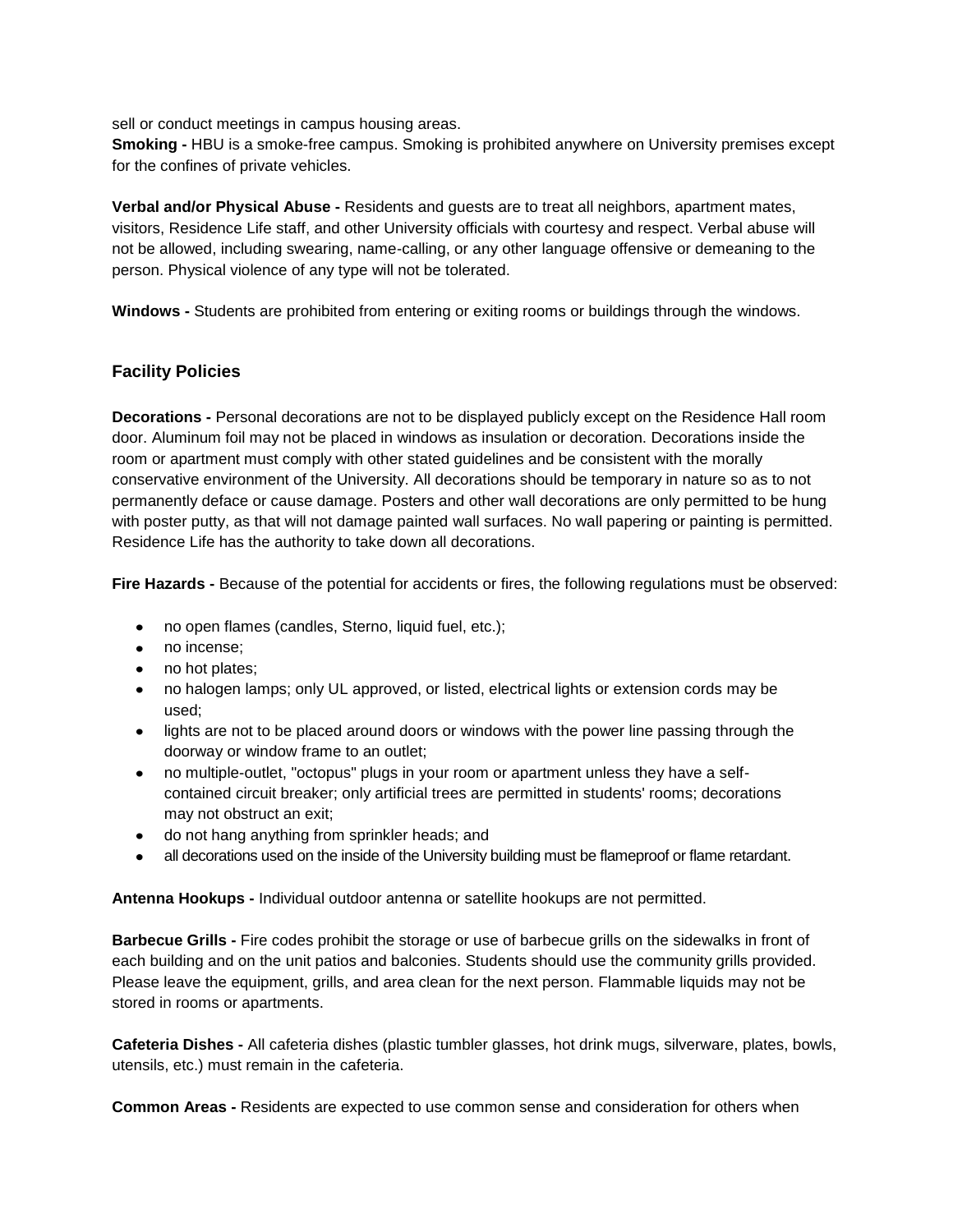using these facilities. Use of the common areas is a privilege that can be withdrawn for any reason. Do not make loud noise or play music in the courtyard, clubhouse, pool area, or other common areas. Residents and their guests are required to follow the posted rules and regulations.

**Common Area Furniture -** Public or common area furnishings or equipment must remain in those areas.

**Common Area Damage -** Residents of a wing, hall, or building are jointly responsible for the care, cleanliness, and protection of common areas. Damages may be charged to students of that suite area, apartment, or residents of the entire building if assessment to specific individuals cannot be determined.

**Residence College Courtyards -** The courtyards are for community use. Please do not leave personal property in the courtyard area or common walkways.

**Husky Village Patios and Balconies -** Keep patios and balconies clean and uncluttered at all times. Only appropriate patio furnishings should be used. Do not dry clothing or linens or store personal items on patios or balconies at any time, including but not limited to boxes, tires, recyclables, and/or broken furniture. No apartment furniture is allowed to be used outside the apartment.

**Bicycles -** Bicycles must be stored in the outdoor bike racks or in an individual's room. Bicycles may not be stored in hallways or access areas. Do not chain bicycles to trees or fences. If a bicycle is kept on the property, it is at the individual's sole risk of loss or damage.

**Pets -** For health and sanitation reasons, students may not keep any pets. Mammals, reptiles, insects, and fish of any kind are prohibited.

**Cleanliness -** Residents must maintain their apartment/room in a clean, orderly, and sanitary condition at all times. Unclean conditions may create an unhealthy environment for roommates and/or neighbors. All residents are responsible for the cleanliness of their respective common area(s). If the maintenance staff must clean an apartment to assure sanitary conditions, the responsible resident will be required to pay for the cleaning or repair.

**Room Furniture -** University furniture in a given room must remain in that room. Residents are responsible for all University property assigned to their rooms and will be billed at the end of the semester/academic year for missing or disassembled items.

**Thermostats -** Each room/suite/apartment has a thermostat that controls the inside air temperature. The thermostat setting must be maintained at a reasonable temperature. Residents should not set the thermostat below 70 degrees for cooling or above 82 degrees for heating. Moderate temperature settings help to ensure constant function and help to save energy.

**Street Signs -** Municipal signs (stop, yield, street, interstate, etc.) are not allowed in campus housing.

**Trash -** All trash must be deposited by residents in provided trash barrels and dumpsters. Failure to deposit trash in the appropriate place may result in fines.

**Parking Areas and Permits -** All vehicles operated on the University property must be registered at the University Police Department. A resident may have one vehicle registered in his or her name or his or her parent's name parked on-site at any time. Commercial vehicles, boats, campers, trailers or large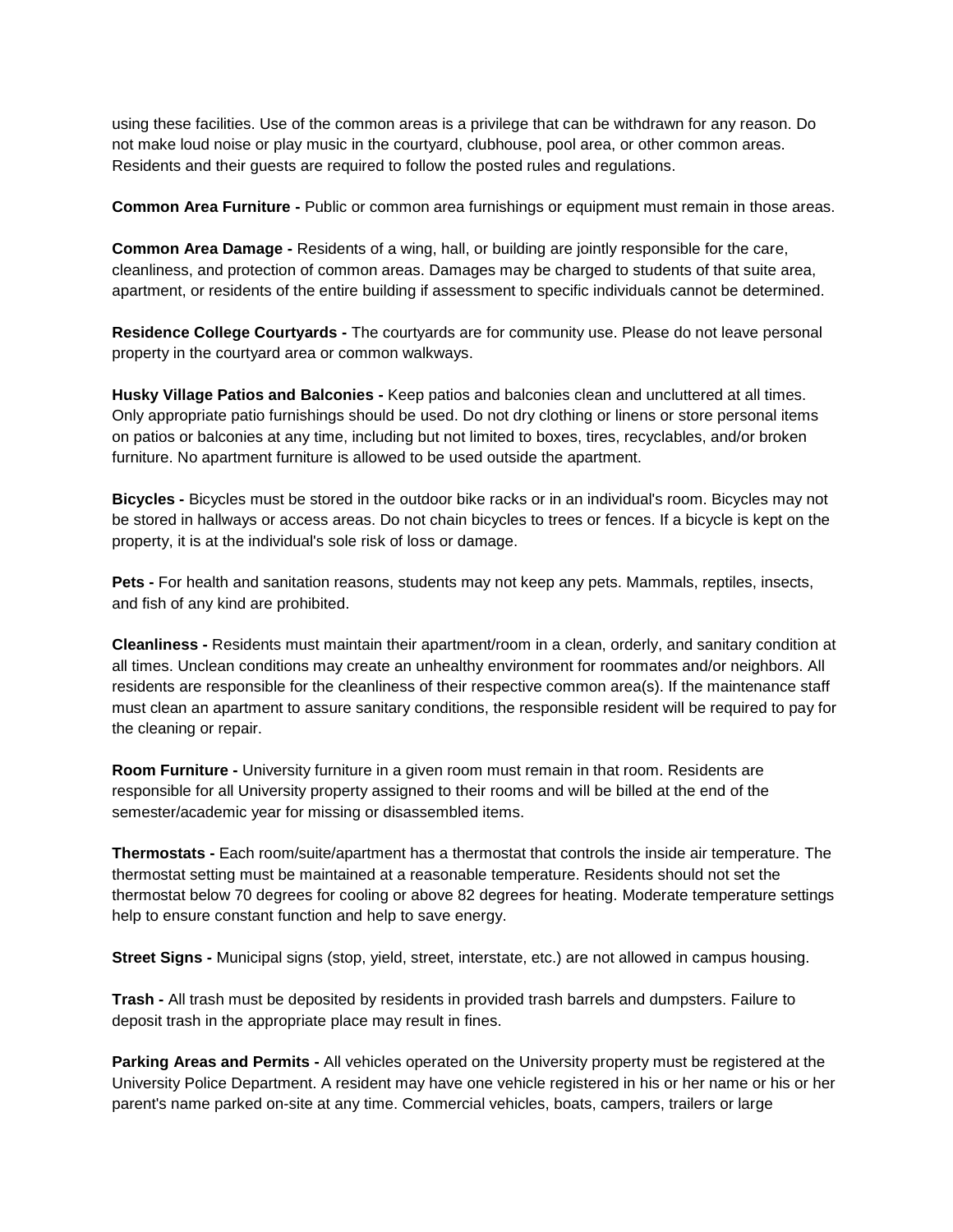recreational vehicles may not be stored on the property, even temporarily, without prior written permission. All vehicles that have not been properly registered may be towed at the owner's expense. Vehicles may not be maintained, repaired, or washed on the property.

**Motorcycles -** Motorcycles and all other motorized two or three-wheeled vehicles must be licensed for operation on public roadways and must be registered at the University Police Department. These types of vehicles may not be allowed on the property. However, if permitted, the vehicle must be parked in a parking space.

## **Emergencies**

**Emergencies -** All emergencies should be reported immediately to the University Police. Please call the University Police at 281-649-3314 (non-emergencies) and/or 281-649-3911 (emergencies) to report any criminal activity, fire or medical emergency. From a University phone, dial ext. 3911.

**Emergency Fire Procedures -** In order to protect the health and property of residents, the University has established the following procedures for fire safety:

- 1. Before a Fire:
	- 1. know the location of fire safety equipment on the floor,
	- 2. know the location of all exits throughout the building, and
	- 3. know the location of designated evacuation locations.
- 2. Discovering a Fire:
	- 1. vacate the building as quickly and safely as possible via the nearest accessible exit,
	- 2. if time permits, notify University Police (Ext. 3911) and Residence Life Staff.
- 3. Being warned of a fire when in your room:
	- 1. open curtains,
	- 2. put on shoes and coat and take a wet towel to cover the face,
	- 3. turn off all lights,
	- 4. vacate the room, close the door, and lock it if time permits,
	- 5. vacate the building as quickly and safely as possible by the nearest accessible exit, and
	- 6. if you encounter smoke while exiting, keep as low to the floor as possible. NOTE: If your door or doorknob is hot, do not attempt to leave your room. Keep your door closed. Place a blanket or towel along the bottom of the door to keep smoke out of the room. If a window is available, hang something out of it and shout for help to attract attention.
- 4. After Vacating the Building:
	- 1. leave the immediate area of the building, and
	- 2. remain in the designated evacuation location, and at least 100 feet away from the building, until you receive further instructions from emergency personnel and/or staff members.

NOTE: Tampering with fire equipment, smoke detectors, and/or sounding a false fire alarm is against the law. Violators will face a Disciplinary Hearing and could be referred to the civil authorities. If found guilty violators could be fined up to \$500 and dismissed from campus housing.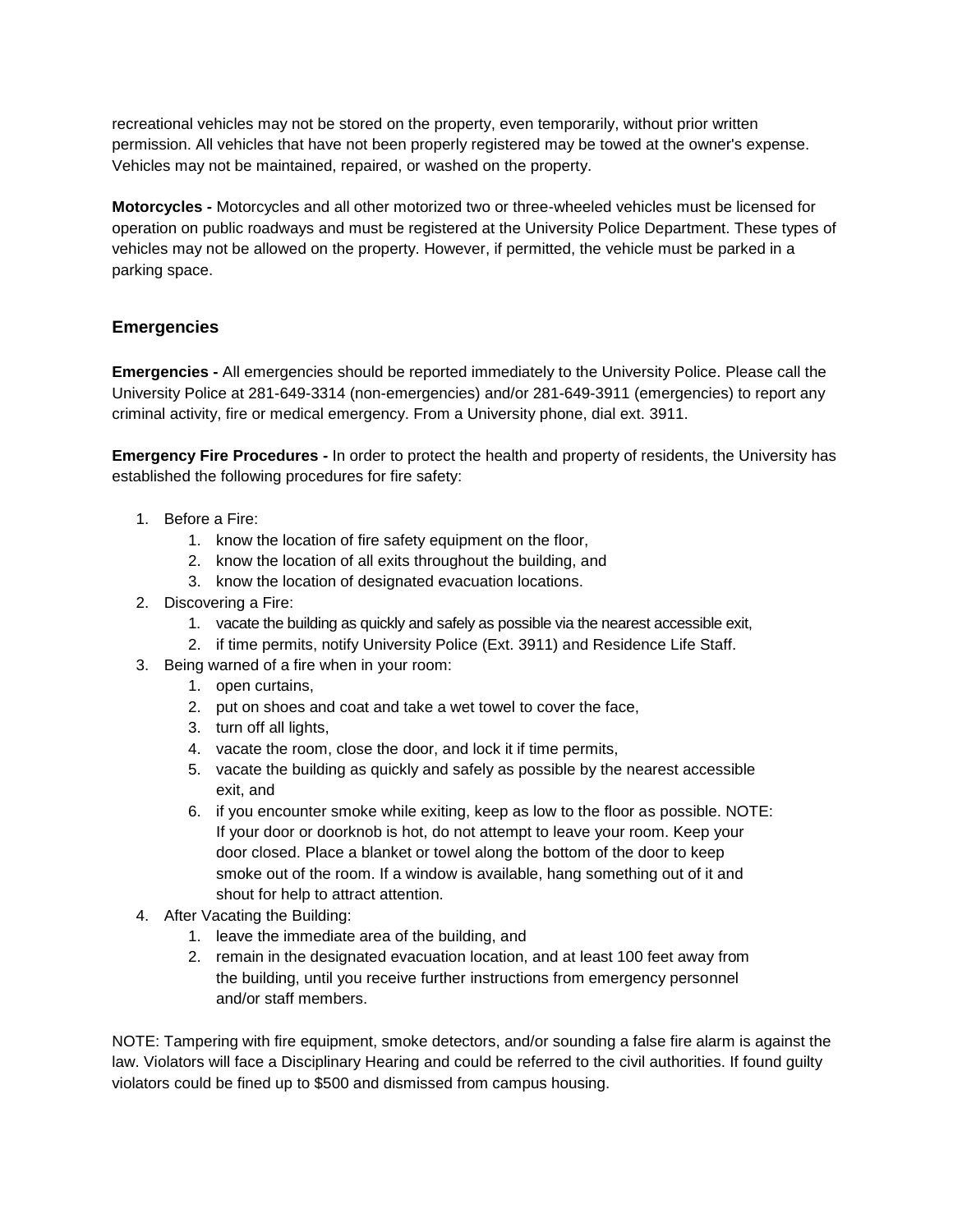# **Safety**

# **University Police**

It is the desire of the University to provide a safe and peaceful campus, free from fear or concern for one's personal safety. Although this is a challenge in today's society, the University is well-equipped to meet this and other challenges.

The Police Department in and of itself cannot guarantee every person's safety. It requires the combined efforts of a professional police team along with the awareness and concern of all members in the University community. One of the major functions of the officers is to patrol the University campus 24 hours per day, seven days per week. The officers carry radios. Numerous Emergency Call Boxes, which ring directly to the University Police Department, are located around campus.

Another tool which is absolutely essential in order to maintain peace and safety on campus is the personal awareness of every member of the University community. It is essential that you remain aware of your surroundings and that you report any activity which seems out of the ordinary. The officers would much rather respond to a call that proved not to be of any consequence than to write an incident report after a situation occurs in which they had no opportunity to intervene.

The officers of the Houston Baptist University Police Department are highly committed to this University and to maintaining the safety of every person. They take a personal interest in each and every person. Please help them help you.

#### **How you can help:**

- Report any suspicious activity by calling the University Police Department at extension 3911 or 281-649-3911, call on the Emergency Call Boxes, or stop by the Police Department.
- Allow the Police to be of service to you. Please call if you have a concern or desire a police escort to your vehicle or Residence College, especially at night.
- If you have fears for your personal safety or that of your personal property, talk to the Police Department.
- Take advantage of the crime prevention presentations given on campus. Call the University Police at 281-649-3314 for the time and location of the next presentation.
- If there is an emergency, remain as calm as possible, call ext. 3911, and give the dispatcher the facts as completely as possible. Make sure you give your name, location, and the nature of the emergency. Don't hang up when the conversation is over: wait until the dispatcher hangs up. Remain calm and encourage others to remain calm.
- Report any theft, no matter how minor, to the Police Department.
- Read, understand, and abide by the parking and vehicle regulations. More than anything, they are written to protect you and your property.
- Communicate with the Police.  $\bullet$

**Find more information at [www.hbu.edu/UniversityPolice.](http://www.hbu.edu/UniversityPolice)**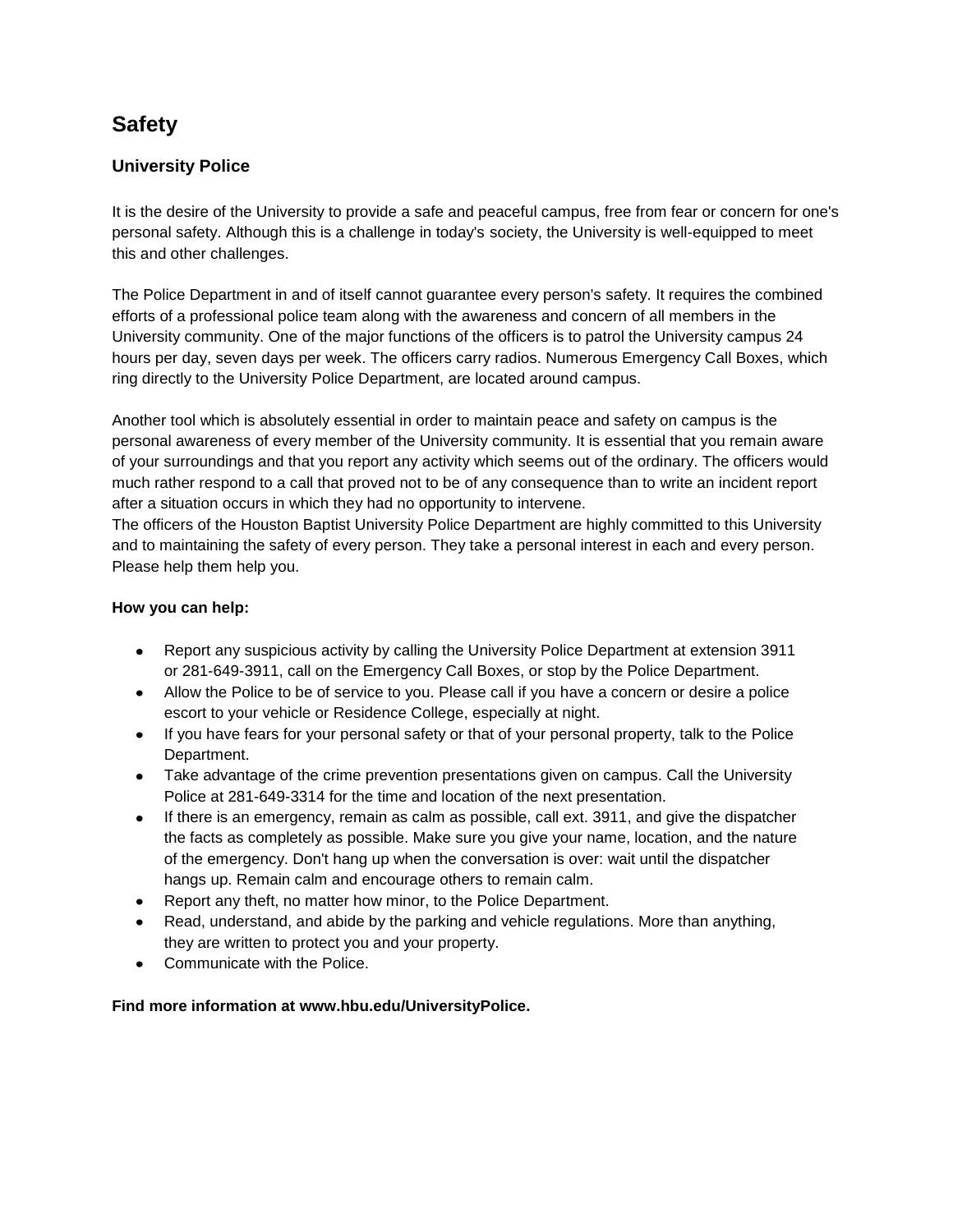## **HBU Campus Alert and Emergency Preparedness**

Houston Baptist University strives to create a safe and secure learning and living environment on our campus. It requires the combined efforts of a professional police team along with the awareness and concern of all members in the University community.

**The HBU Alert System:** HBU has implemented an important communication tool for students, faculty and staff. *The HBU Alert System* can provide quick voice or text messaging to local or cell phones as well as through HBU email accounts in the event of a campus emergency. Phone numbers are taken from information provided through HuskyNet, so it is important that students provide the University with up-to-date contact information. To view contact information students should read the directions at [www.hbu.edu/alert.](http://www.hbu.edu/alert) In the event of an emergency, the University will also utilize the following communication outlets:

- **The University Portal:** Emergency information will also be posted for internal audiences at  $\bullet$ **[my.hbu.edu](http://my.hbu.edu/)**, the University portal.
- **Local news and radio:** HBU will communicate with local news outlets in order to quickly disseminate news and information. Key media outlets include KHOU (11), KPRC (2), KTRK (13), KRIV (Fox), Univision (45), and KTRH Radio (740 AM, Houston's official Emergency Broadcasting station), as well as the Houston Chronicle Web site.
- **[www.school-alerts.com](http://www.school-alerts.com/)**: This Houston Web site carries emergency notifications for all local public and private schools. You may visit their Web site to receive notifications of school emergencies including school closings, delayed openings, early dismissals, reopening announcements, shelter in place announcements, and other special alerts.

## **Campus Call Boxes**

HBU's security system includes numerous emergency call boxes located in different areas on campus. They are generally identified by a blue light on top. These call boxes are available in an emergency situation. As soon as the button on the call box is PUSHED, the University Police are alerted and will respond through the speaker on the call box.

## **To REPORT ALL EMERGENCIES (including medical) CALL EXT. 3911 on a campus telephone, or DIAL (281) 649-3911.**

- Police Non-Emergency Line (281) 649-3314 (ext.3314 on campus)
- HBU Switchboard (281) 649-3000

## **Medical Emergencies**

Should you have any type of medical emergency on campus, call ext. 3911 immediately. HBU has trained officers to provide the quickest and most appropriate attention until the paramedics arrive. Contacting the Houston Fire Department or the University Clinic directly will only delay medical attention. **Please call 3911 for any emergency**.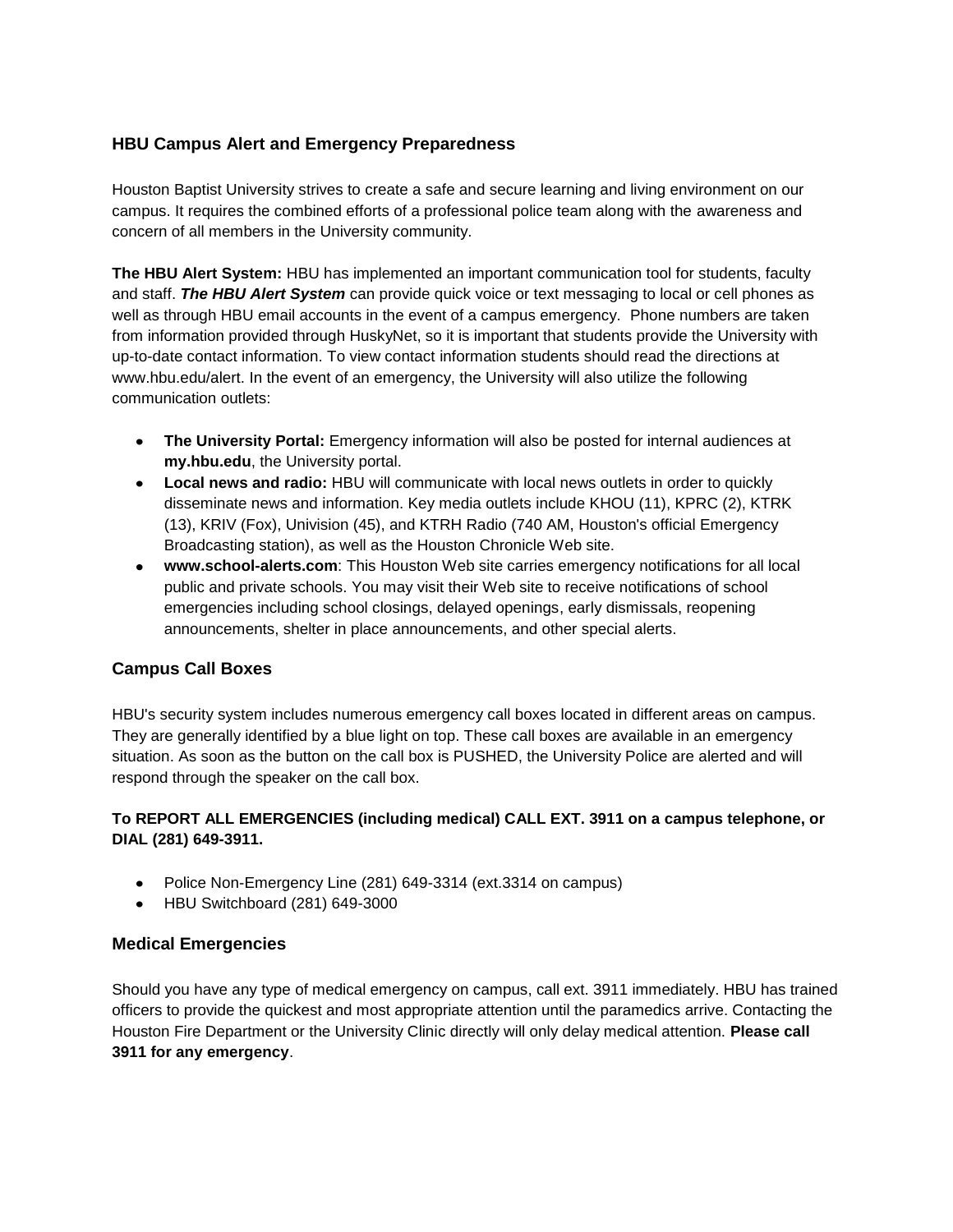# **Spiritual Life Department**

In fulfilling the Spiritual Life Mission Statement we seek to foster Christian community life and worship by creating experiences for students, faculty, and staff in spiritual formation that will support the integration of faith and learning. The theme for 2012-2013 is *"Proclaiming Christ,"* using Colossians 1:28, *"And we proclaim Him that we may present every man complete in Christ."*

The Spiritual Life Department includes the Community Life and Worship Program, Student Ministries, and ACTS (Assisting Communities Through Students). [Contact the Spiritual Life staff](https://www.hbu.edu/Students-Alumni/Student-Information/Spiritual-Life/Spiritual-Life-Department/Contact-Us.aspx) or visit the Spiritual Life Office, located on the second floor of the Baugh Center.

# **Community Life and Worship (CLW) Graduation Requirement**

All students seeking an undergraduate degree (full-time or part-time) have a CLW Graduation requirement of 80 credits. Students are encouraged to garner a minimum of 10 credits per semester until the full requirement is met and to complete their CLW requirement before their last semester. *Students must satisfy this requirement in order to graduate from HBU.*

[Community Life and Worship website](https://hbu.edu/Students-Alumni/Student-Information/Spiritual-Life/Community-Life-and-Worship.aspx) provides details about available CLW events. Questions about the CLW graduation requirement or the Spiritual Life Program may be directed to the [Spiritual Life Office.](https://www.hbu.edu/Students-Alumni/Student-Information/Spiritual-Life/Spiritual-Life-Department/Contact-Us.aspx) Students may subscribe to CLW e-mail for weekly updates by e-mailing a request to [pmorris@@hbu.edu.](mailto:pmorris@@hbu.edu)

**Transfer Students** will receive a transfer credit of 3/4 credit for every transfer hour. For example, a student with 40 transfer hours will receive 30 CLW credits towards the requirement of 80 CLW credits. Please note the requirements below for those entering the university for the first time after the 2010-11 academic years.

**Community Life and Worship Credit Events** – The CLW program offers a variety of events each semester and students are encouraged to attend. A maximum of 20 credits will be allowed per semester. For all new transfer and freshmen students matriculating into the university starting fall 2010, the CLW requirement has changed to the following:

#### **Section A - Worship Events (a minimum of 50 CLW credits must be accrued)**

| <b>EVENT</b>                                              | # of CREDITS               |
|-----------------------------------------------------------|----------------------------|
| <b>Wednesday Convocation</b>                              | 1 credit                   |
| Power Wednesday (first Wednesday of each month)           | 2 credits                  |
| <b>Thursday Convocation</b>                               | 1 credit (per Convocation) |
| Power Thursday Convocation (first Thursday of each month) | 2 credits                  |
| <b>Opening Convocation</b>                                | 2 credits                  |
| Founders' Day                                             | 2 credits                  |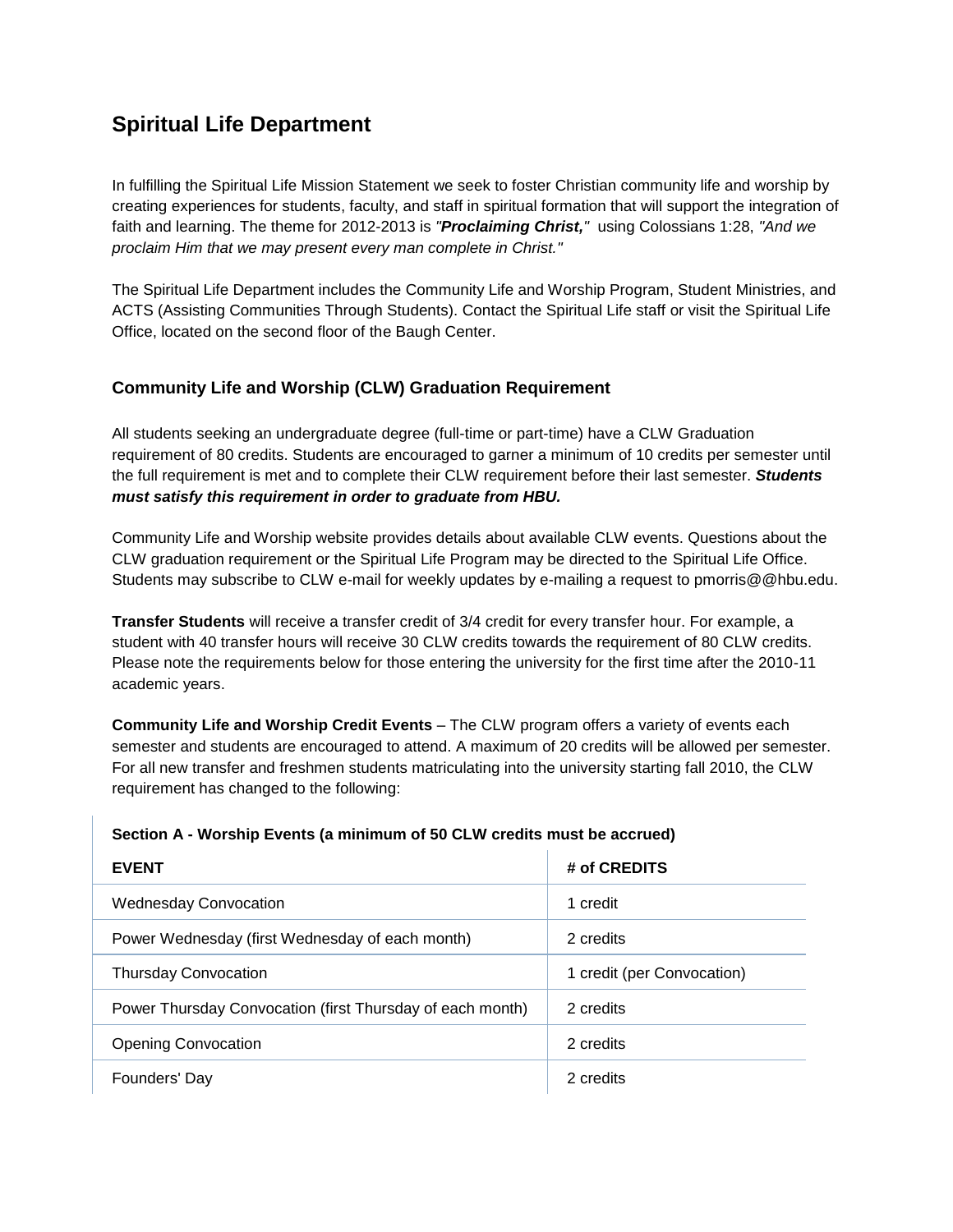| Honors Convocation                        | 2 credits                  |
|-------------------------------------------|----------------------------|
| Spiritual Emphasis Week                   | 1 credit (per Convocation) |
| Passion Week                              | 1 credit (per Convocation) |
| Quest (contemporary worship service)      | 1 credit (per Quest)       |
| Power Quest (first Tuesday of each month) | 2 credits                  |
| Sunday Service (first Sunday each month)  | 2 credits                  |
| <b>Fellowship of Christian Athletes</b>   | 1 credit                   |
| CS Lewis Worship/Bible Study              | 1 credit                   |

# **Section B - Community Life Events (No more than 30 CLW credits)**

# **ACTS Volunteer Program (must be pre-approved)**

| <b>ACTS Weekly Service Opportunities</b>     | 1 credit                          |
|----------------------------------------------|-----------------------------------|
| <b>Campus Service Days</b>                   | 2 credits                         |
| HBU sponsored Mission Learning Opportunities | 5 credits/week                    |
| Mission Trips (pre-approved)                 | 5 credits/week                    |
| <b>Internships</b>                           |                                   |
| Service Learning                             | 20 credits (1 internship/career)  |
| Church Leadership                            | 20 credits (1 internships/career) |
| <b>Student Ministries</b>                    |                                   |
| <b>FOCUS Student Conference</b>              | Up to 3 credits                   |
| See You at the Columns                       | 1 credit                          |
| <b>ABIDE Prayer Retreat</b>                  | Up to 3 credits                   |
| <b>Passion Conference</b>                    | Up to 3 credits                   |
| <b>Other Alternatives</b>                    |                                   |
| <b>Organization Sponsored Events</b>         | 1 credit                          |
| <b>CLW Small Group Bible Studies</b>         | 1 credit                          |
| <b>University Sponsored Lectures</b>         | 1 credit                          |
| Seminars and special opportunities           | 2-3 credits                       |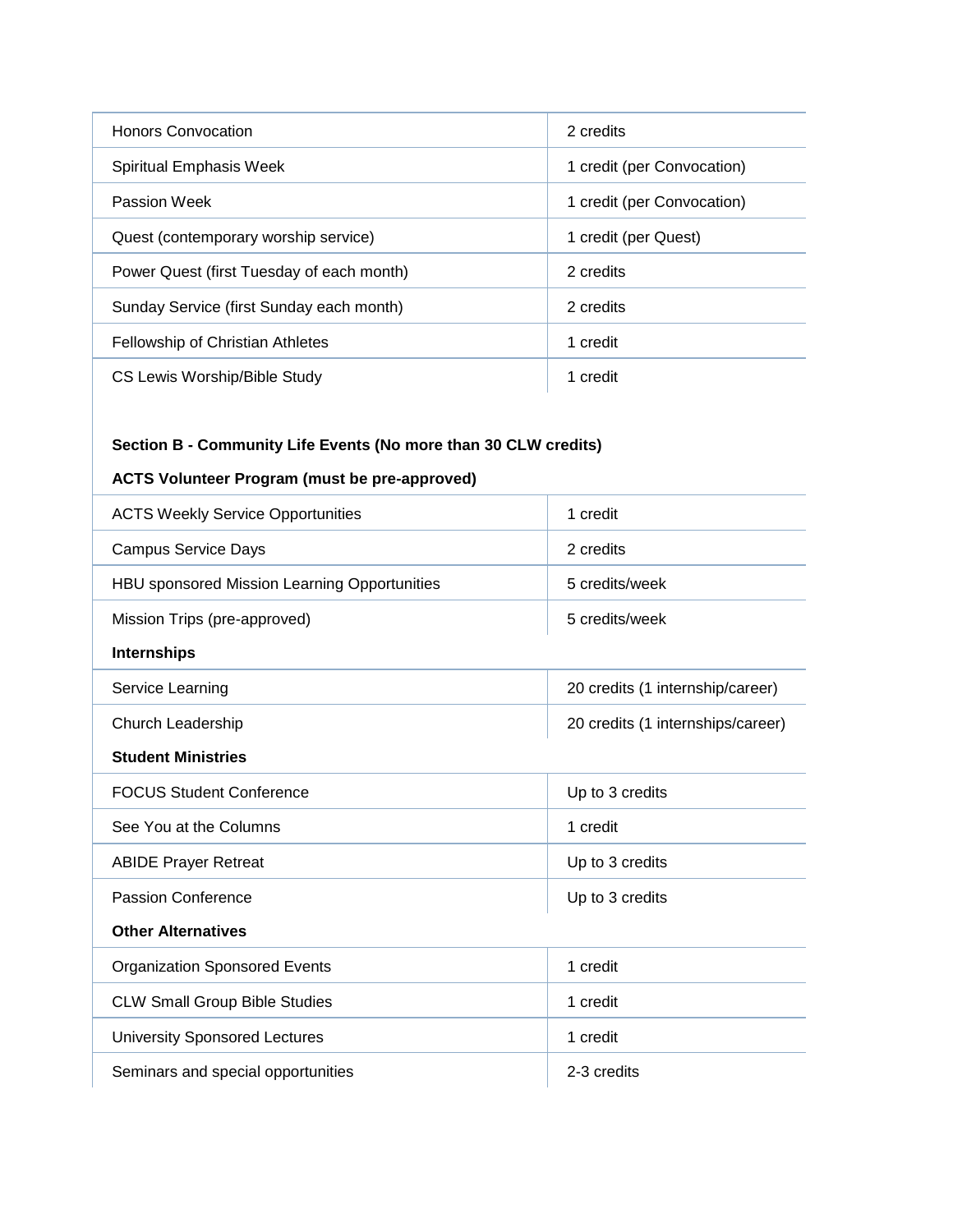| Dunham Bible Museum      | 2 credits        |
|--------------------------|------------------|
| Early Church Exhibit     | 2 credits        |
| <b>Traveling Exhibit</b> | 2 credits        |
| C.S. Lewis/Nooma DVD's   | Up to 15 credits |

**Organization Sponsored Events** - CLW credits must be approved by the Spiritual Life Office. A student organization may submit a request to the Spiritual Life Office for an event to receive CLW credit. The request form is available on the HBU portal under HBU forms. The CLW Credit Request Form must meet the approval criteria and be submitted 10 days prior to the event. The event must support community life and worship on campus and the mission of HBU. Once an event is approved, the organization is responsible for properly promoting the event.

**Attendance and Tracking** - A representative designated by the Spiritual Life Office will be available at approved events to record attendance. The student is responsible for having his/her attendance recorded by ID card scan or sign-in. A student may only sign in twice per semester at Convocation. Participants do not receive credit when they arrive late, leave early, fail to sign-in or scan-in, or distract someone else from participating. Students may check their CLW record on their HuskyNet account. It is the student's responsibility to notify the Spiritual Life Office with any questions regarding his or her CLW record. In the case of a discrepancy in the student CLW record, changes in credit can only be done for the semester prior to the request.

**Petitions Policy** - All students seeking an undergraduate degree must complete the 80 CLW credit requirement in order to graduate. No petitions are accepted requesting a decrease in credit requirement. A student may petition to earn credit beyond the semester limit but only the semester in which graduation is to occur. Note that the CLW committee will make a decision regarding the petition and is pleased to help the student work out a plan on a case-by-case basis. Petition forms are available in the Spiritual Life Office.

## **Baptist Student Ministry**

In [Baptist Student Ministry,](https://hbu.edu/Students-Alumni/Student-Information/Spiritual-Life/Community-Life-and-Worship/Ministry-Opportunities/Baptist-Student-Ministries.aspx) our desire is to equip students to live a disciplined life following Christ. This is accomplished by:

- Challenging believers to daily grow in their desire to know God more intimately.
- Helping students to identify their spiritual gifts in order to more uniquely fit into the body of Christ
- Leading those involved to discover the richness of the diversity on our campus.
- Equipping leaders to share the Good News of Jesus Christ here and around the world.

#### **Ministry Leadership Council**

[Ministry Leadership Council](https://hbu.edu/Students-Alumni/Student-Information/Spiritual-Life/Community-Life-and-Worship/Ministry-Opportunities/Ministry-Leadership-Council.aspx) (MLC) gives students an opportunity to grow in leadership in such ministries as:

- Commuter Ministry
- Disciple Now
- Freshman Fellowship
- Mission Munchies
- Prayer Team
- Evangelism
- Student Missions
- Worship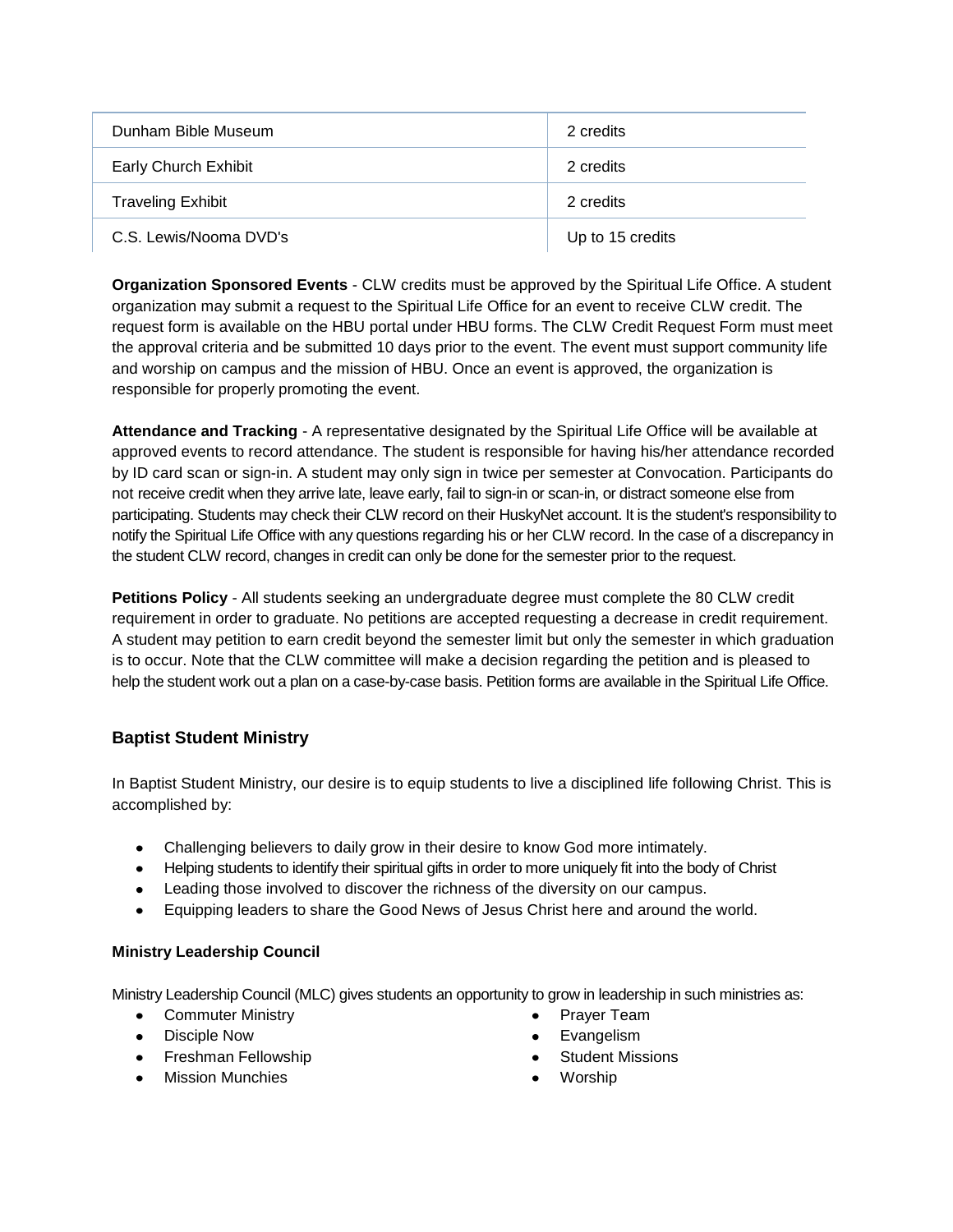#### **Weekly Ministry Activities**

- **Mission Munchies -** Weekly meal immediately following Wednesday Convocation is  $\bullet$ provided by student organizations and local churches. Minimum donation of \$1 is applied toward student missions.
- **Freshman Fellowship -** Monthly gathering for freshmen full of discipleship and fun on advertised Thursdays.
- **Prayer Counseling**  Each Tuesday after Quest.
- **Freshmen Involved in Reaching Maturity (F.I.R.M.)**  These groups of freshmen meet weekly for discipleship, accountability, and outreach.
- **Special opportunities to Live In Discipleship (S.O.L.I.D.)**  These groups take the principles of F.I.R.M. to the next level for upperclassmen.

## **Other Opportunities**

- FOCUS Student Conference
- Spiritual Emphasis Week
- Student Mission Opportunities
- Disciple Now Teams
- See You at the Pole (outside M.D. Anderson Student Center)
- National Day of Prayer
- ABIDE Prayer Retreat
- Prayer Walks
- Passion Conferences

Please come by the Baptist Student Ministry Office, located on the second floor of the Baugh Center or [contact Danny Miller.](https://hbu.edu/Students-Alumni/Student-Information/Spiritual-Life/Spiritual-Life-Department/Meet-Our-Staff/Danny-Miller.aspx)

# **ACTS**

[ACTS](https://hbu.edu/Students-Alumni/Student-Information/Spiritual-Life/Community-Life-and-Worship/Ministry-Opportunities/ACTS-(Assisting-Communities-Through-Students).aspx) (Assisting Communities Through Students) is a distinctive program that encourages students to make a Christian response to human needs through service in nonprofit agencies and Houston schools. ACTS is committed to providing students with opportunities to address complex social issues, develop leadership skills, gain valuable work experience, and apply classroom theory to real world situations. Most importantly, through these experiences, students will be encouraged to make service an integral part of their lives. Students receive one CLW credit for participation in ACTS-sponsored events located in the Community Life and Worship. Students can also earn 20 CLW credits upon completion of a Service Learning Internship. To sign up, or for more information, contact [Danny Miller](mailto:dmiller@hbu.edu) or [Roquee Forson.](mailto:rforson@hbu.edu)

#### **Internships**

 $\bullet$ **Service Learning Internships (SLI) -** Students interested in serving others and desiring to make an impact in their community can participate in a [Service Learning Internship](https://hbu.edu/Students-Alumni/Student-Information/Spiritual-Life/Community-Life-and-Worship/Ministry-Opportunities/Service-Learning-Internship.aspx) (SLI). Students serve 30 hours at a faith-based nonprofit agency over a period of one semester. Students will reflect on an article that is assigned as well as turn in a final project that expresses the experiences and lessons learned throughout the internship. Upon satisfactory completion of all requirements, students receive 20 CLW credits. Students *must* apply and be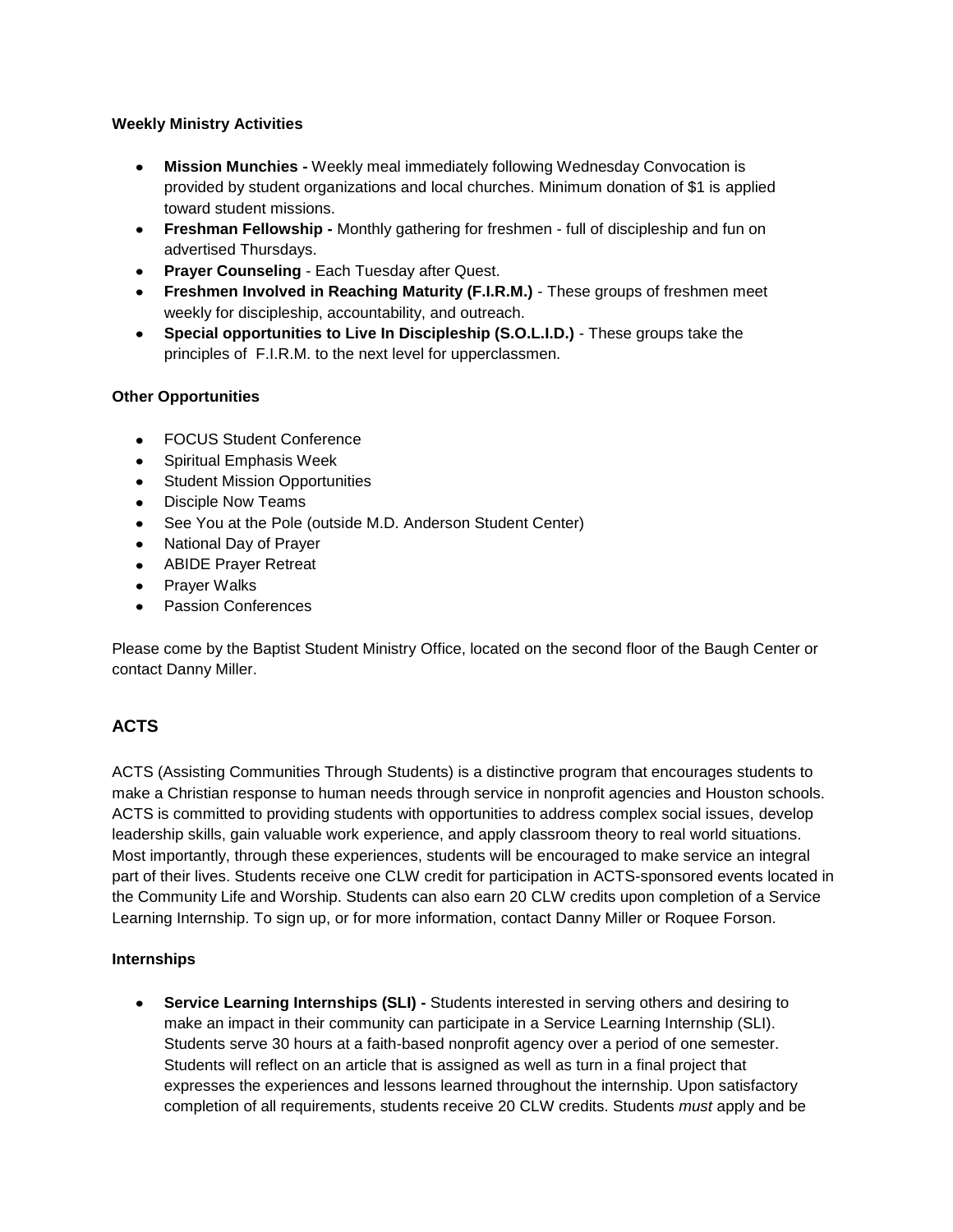accepted by the Spiritual Life Office prior to beginning the internship. Interested students can contact [Danny Miller](mailto:dmiller@hbu.edu) or [Roquee Forson.](mailto:rforson@hbu.edu)

**Church Leadership Internships (CLI) -** The [CLI](https://hbu.edu/Students-Alumni/Student-Information/Spiritual-Life/Community-Life-and-Worship/Ministry-Opportunities/Church-Leadership-Internships.aspx) is an internship for those students who want to be in leadership in their local Christian church. The Spiritual Life office would like to be a part of mentoring and celebrating the gifts of our students in the ministry settings that God has placed on their lives. The definition of leadership for this internship consists of one who guides, directs, and/or presides over an activity, program or group of people. Students participating in this internship will complete 30 hours of service in one semester at one Christian ministry site. Components of this leadership opportunity include a written proposal, an on-site supervisor and accountability group, and a final reflection paper. The CLI may not be used in conjunction with meeting academic requirements and/or receiving monetary compensation. Upon satisfactory completion of all requirements, students receive 20 CLW credits.

A student may complete one CLI and SLI in their career as a student at HBU. In addition to completing either the SLI or CLI, a student is able to receive the maximum 20 CLW credits per semester. Interested students can contact the [University Minister.](mailto:tkmosley@hbu.edu)

#### **Service Leadership Council**

The [Service Leadership Council](https://hbu.edu/Students-Alumni/Student-Information/Spiritual-Life/Community-Life-and-Worship/Ministry-Opportunities/Service-Leadership-Council.aspx) (SLC) is comprised of students who are devoted to following Jesus into places of service to others. They are responsible for leading other students to be active in serving throughout the Houston community. If you would like to become connected and find ways to serve, please stop by the Spiritual Life Office on the second floor of the Baugh Center.

#### **Service Days**

Service Days are held once each semester. Students, faculty, and staff are sent out to numerous faithbased non-profit organizations in the Houston area. Check [the Community Life and Worship page](https://hbu.edu/Students-Alumni/Student-Information/Spiritual-Life/Community-Life-and-Worship.aspx) for details, or contact [Roquee Forson](mailto:rforson@hbu.edu) in the Office of Student Involvement.

#### **Tutoring Program**

Community Service Work Study supports local inner-city elementary schools by providing mentors and tutors for at-risk children. Students may receive CLW credits by applying tutoring hours to Service Learning Internship (SLI) or a student may choose to receive work study compensation through this opportunity. However, the SLI may not be used in conjunction with meeting academic requirements and/or receiving monetary compensation. All tutors must go through a background check. Please [contact](https://hbu.edu/Students-Alumni/Student-Resources/The-Career-Center/Contact.aspx)  [the Career and Calling department](https://hbu.edu/Students-Alumni/Student-Resources/The-Career-Center/Contact.aspx) for more information.

#### **Missions and Mission Learning Opportunities**

Annual missions learning opportunities are a great way for students to serve and develop a deeper understanding of how Jesus works in places all around the world. These opportunities provide academic, cross-cultural, hands-on experiences to prepare students for missions. During Spring Break and other times of the year, teams of students and staff are living out the gospel here in Houston and around the world. Contact [Spiritual Life Office](https://www.hbu.edu/Students-Alumni/Student-Information/Spiritual-Life/Spiritual-Life-Department/Contact-Us.aspx) to learn more about Mission Learning Opportunities.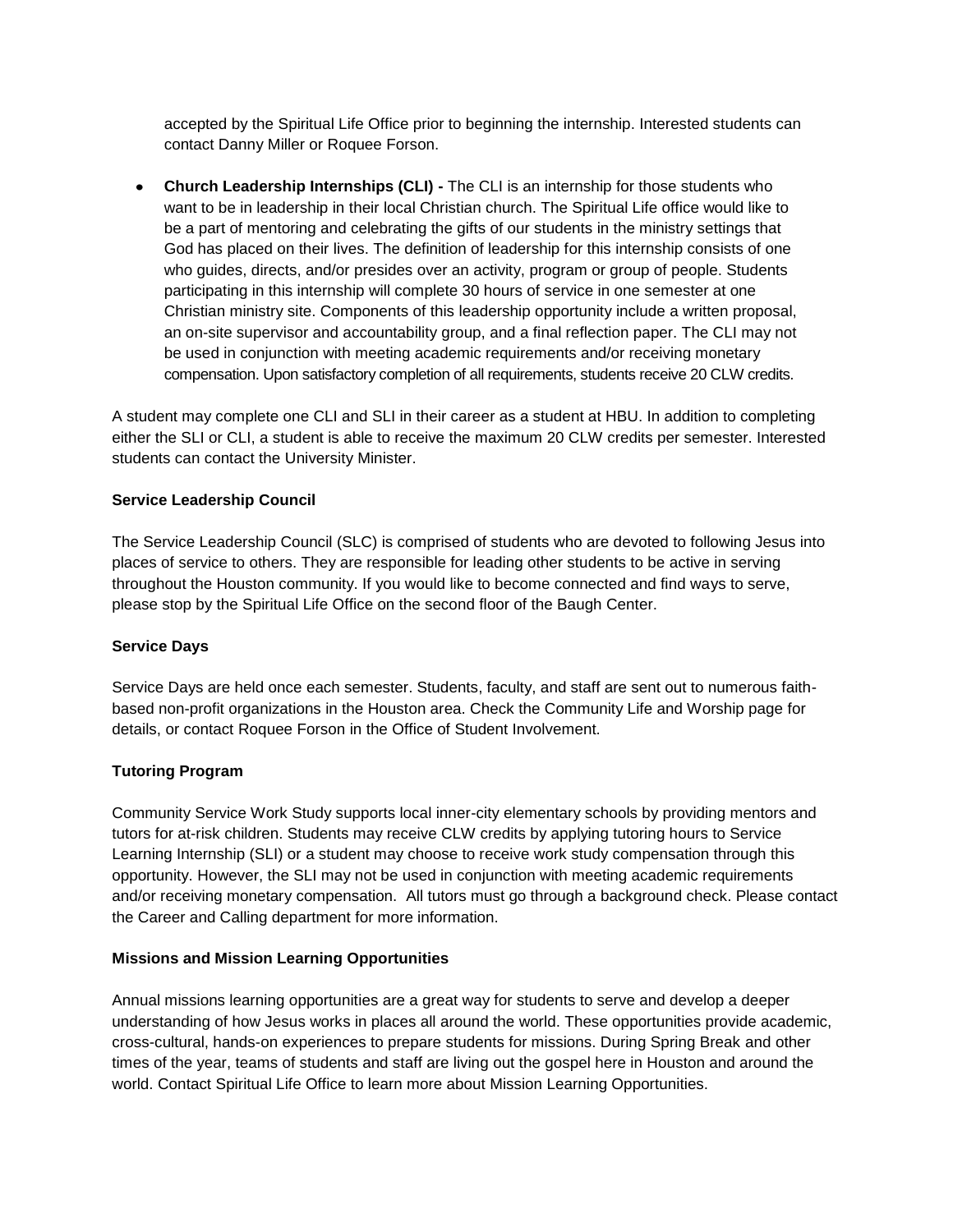# **University Minister**

The University Minister's office is located on the second floor of the Baugh Center in the Spiritual Life office suite. To reach the University Minister, you may call the [Spiritual Life Office.](https://hbu.edu/Students-Alumni/Student-Information/Spiritual-Life/Spiritual-Life-Department/Meet-Our-Staff.aspx)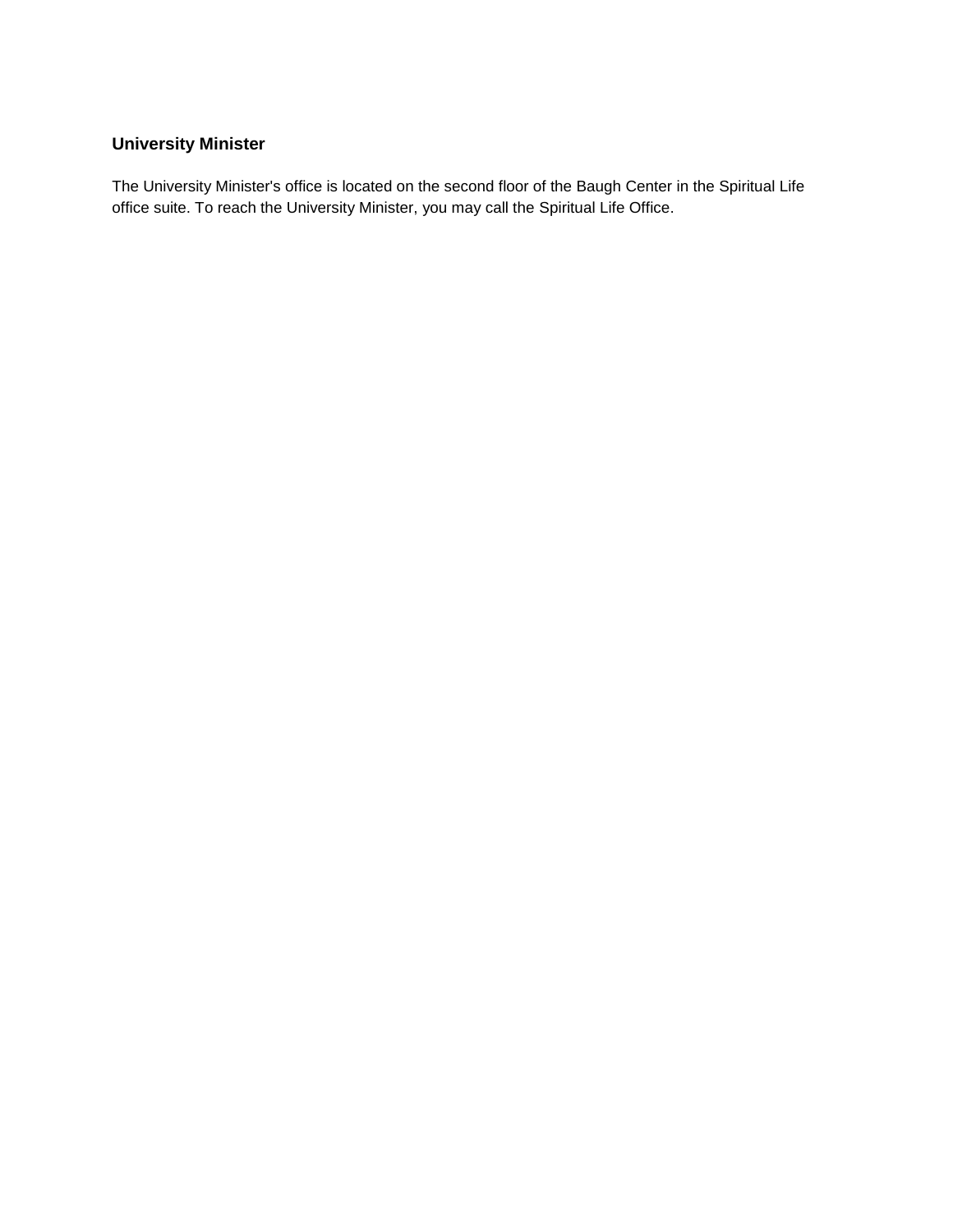# **Student Code of Conduct**

## **Preamble**

#### *Philosophical Approach*

Houston Baptist University has chosen to set itself apart for the purpose of preparing students for meaningful lives and work and for service to God and the peoples of the world. The University is dedicated to the development of moral character, the enrichment of spiritual lives, and the perpetuation of growth in Christian ideals. Spiritual maturity, strength of character, and moral virtue are considered foundational for successful living. The University shall stand as a witness for Jesus Christ expressed directly through its administration, faculty, and students.

Students, by their voluntary membership in this Christian community, assume responsibility to abide by all the standards, rules, and regulations of the University, as well as to use personal discretion involving any activities which may be morally or spiritually destructive or reflect poorly on the campus community. All members of the campus community share mutual responsibility for confronting actions that violate established standards for conduct or reflect poorly on the University. It is essential that this confrontation is exercised in a spirit of love and gentleness-a hallmark characteristic of biblical Christianity.

The Student Code of Conduct serves the educational mission of the University in achieving the aforementioned objectives. Community standards, policies and regulations, and the Student Discipline System are in place for the expressed purpose of moving students towards personal maturity and creating an environment that is conducive to academic learning, personal development, and spiritual growth.

The Student Discipline System is an educational and restorative process, not a legal proceeding. The disciplinary process always attempts to confront misconduct in an educative posture that the student might learn from the experience, respond to the correction, and be reconciled to the community whenever possible. The disciplinary system provides University personnel opportunities to educate students and to help them attain better decision-making, character formation, and spiritual maturity. The effectiveness of these *teachable moments* requires that each student be treated with equal care, concern, honor, fairness, and dignity.

#### **Article I: Definitions**

- 1. The term "University" means Houston Baptist University.
- 2. The term "student" includes all persons taking courses at the University, either full-time or part-time, pursuing undergraduate or graduate studies. Persons who withdraw after allegedly violating the Student Code of Conduct, who are not officially enrolled for a particular term but who have a continuing relationship with the University or who have been notified of their acceptance for admission are considered "students" as are persons who are living in University housing, although not enrolled in this institution. This Student Code of Conduct applies to the main campus, University-sponsored events, and activities at which the University is substantially represented.
- 3. The term "faculty member" means any person hired by the University to conduct classroom or teaching activities or who is otherwise considered by the University to be a member of its faculty.
- 4. The term "University official" includes any person employed by the University, performing assigned administrative or professional responsibilities.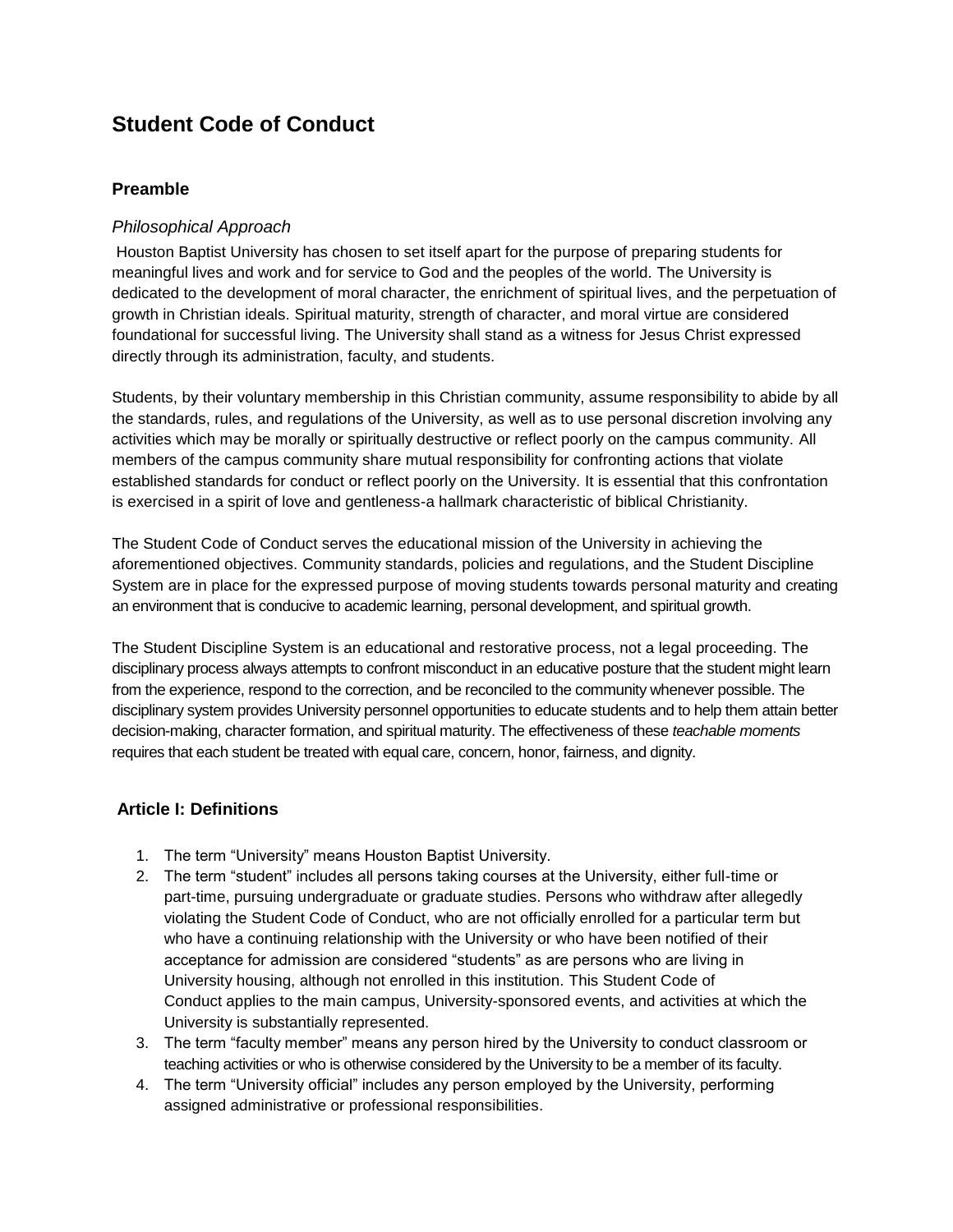- 5. The term "member of the campus community" includes any person who is a student, faculty member, University official, enlisted volunteer, or any other person employed by the University. A person's status in a particular situation shall be determined by the Director of Student Life.
- 6. The term "University premises" includes all land, buildings, facilities, and other property in the possession of or owned, used, or controlled by the University (including adjacent streets and sidewalks).
- 7. The term "organization" means any number of persons who have complied with the formal requirements for University recognition or charter.
- 8. The term "Student Discipline Administrator" means a University official authorized by the Director of Student Life to impose sanctions upon any student(s) found to have violated the Student Code of Conduct . A Resident Director may serve as the Student Discipline Administrator in less severe violations involving residents under his or her supervision.
- 9. The term "Appellate Administrator" means a University official authorized on a case-by-case basis to consider an appeal from a student, either the complainant or the respondent. The Director of Student Life will serve as the Chief Appellate Administrator.
- 10. The term "Student Conduct Board" means a committee of HBU students assembled by the Student Discipline Administrator that may be called upon at the discretion of the Student Discipline Administrator to resolve lower level discipline cases.
- 11. The term "Appellate Board" means a committee of persons authorized to consider an appeal as to whether a student has violated the Student Code of Conduct or from the sanctions imposed by the Student Discipline Administrator. The Chief Appellate Administrator or an alternative designee from the Student Discipline and Appeals Committee may serve as the chair of the Appellate Board.
- 12. The term "Student Discipline and Appeals Committee" refers to an appointed committee of faculty, staff, and students available to serve as members of an Appellate Board at the request of the Appellate Administrator. Faculty and staff nominees are confirmed by the University President. Student members are nominated by the Student Government Association President and appointed by the Director of Student Life.
- 13. The term "shall" is used in the imperative sense.
- 14. The term "may" is used in the permissive sense.
- 15. The term "customary(ily)" is used to provide the prerogative to diverge from the typical action.
- 16. The term "community standards" refers to general or overarching guidelines and biblical principles represented in University policies, rules, regulations, codes of conduct, and other reasonable expectations for Student Code of Conduct of Conduct.
- 17. The term "policy" means the written regulations of the University as found in, but not limited to, the *University Catalog*, Student Code of Conduct, *Student Handbook*, Housing Agreement, web site, or other relevant publication.
- 18. The term "Complainant" means any person who submits a charge alleging that a student violated this Student Code of Conduct. When a student alleging the violation believes that he or she has been a victim of another student's misconduct, the student who believes he or she has been a victim will have the same rights under this Student Code of Conduct as are provided to the Complainant, even if another member of the University community submitted the charge itself.
- 19. The term "Respondent" means any student accused of violating the Student Code of Conduct.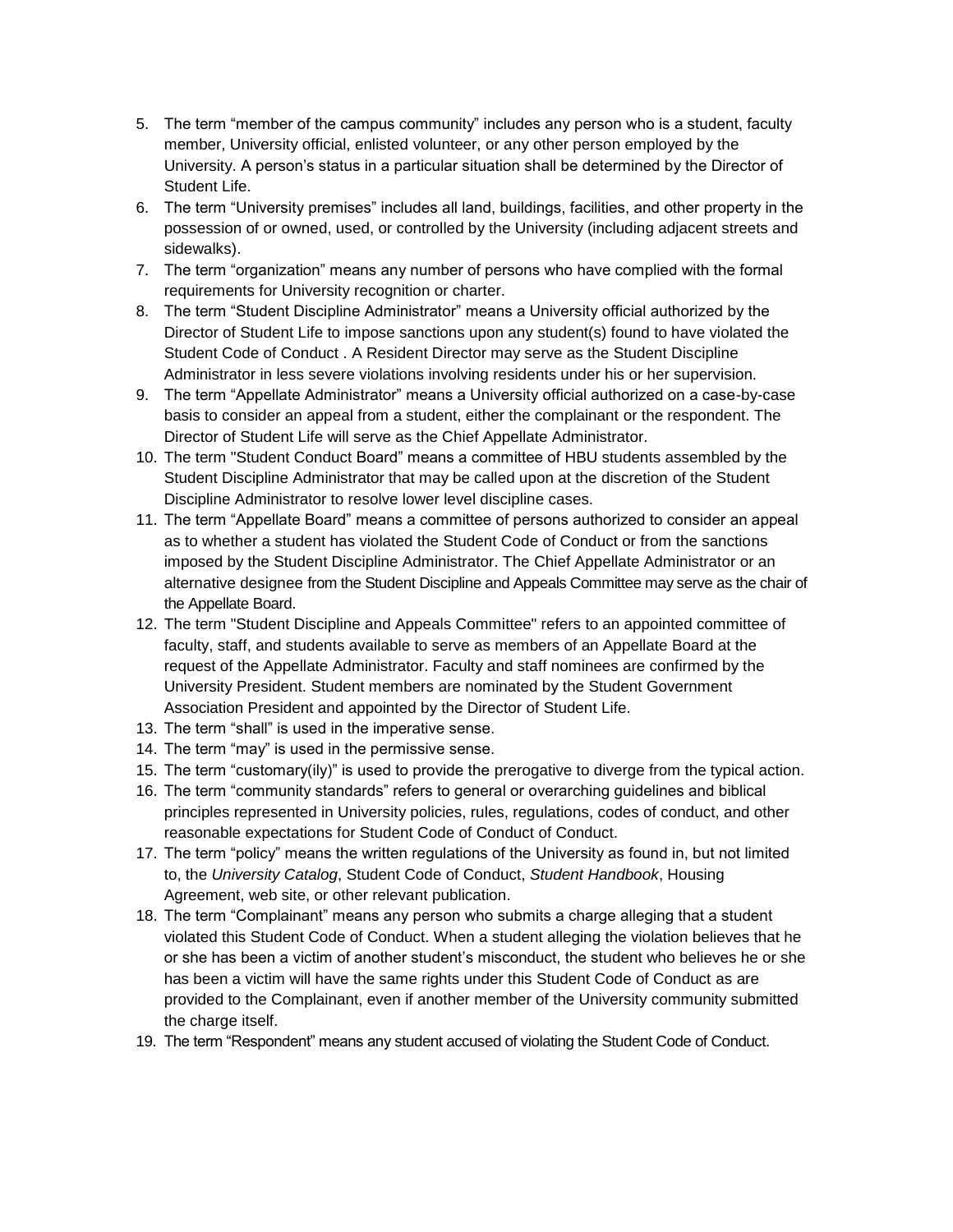## **Article II: Student Discipline Authority**

#### **A. Authority and Responsibility**

The Director of Student Life is that person designated by the University President to be responsible for the administration of the Student Discipline System. The Provost is that person designated by the University President to be responsible for the administration of the academic policies and procedures addressing academic dishonesty (see the Houston Baptist University Catalog, section entitled "Dishonesty in Academic Affairs"). Faculty are designated by the Provost to be responsible for general classroom conduct management.

#### **B. Student Discipline Review Oversight**

The Director of Student Life is the person designated to appoint Student Discipline Administrators and/or convene the Student Discipline and Appeals Committee when needed.

#### **C. Procedural Authority**

The Director of Student Life with input from the Student Discipline Administrator and/or Student Discipline and Appeals Committee shall develop policies for the administration of the Student Discipline System and guidelines consistent with provisions of the process.

#### **D. Finalizing a Decision**

Decisions made by a Student Discipline Administrator complete the disciplinary process, unless a formal appeal is petitioned. Decisions made by the Chief Appellate Administrator shall bring to conclusion the formal student disciplinary system protocol.

## **Article III: Proscribed Student Code of Conduct**

#### **A. Jurisdiction of the University Student Code of Conduct**

The University Student Code of Conduct and Community Standards shall apply to conduct that occurs on University premises, at University-sponsored activities, and to off-campus conduct that is deemed to adversely affect the University community and/or the pursuit of its objectives. Each student shall be responsible for his or her conduct from the time of application for admission through the actual awarding of a degree, even though conduct may occur before classes begin or after classes end, as well as during the academic year and during periods between terms of actual enrollment (and even if his or her conduct is not discovered until after a degree is awarded).

The Student Code shall apply to a student's conduct even if the student withdraws from school while a disciplinary matter is pending. The Director of Student Life shall decide whether the Student Code shall be applied to conduct occurring off campus, on a case-by-case basis, at his discretion.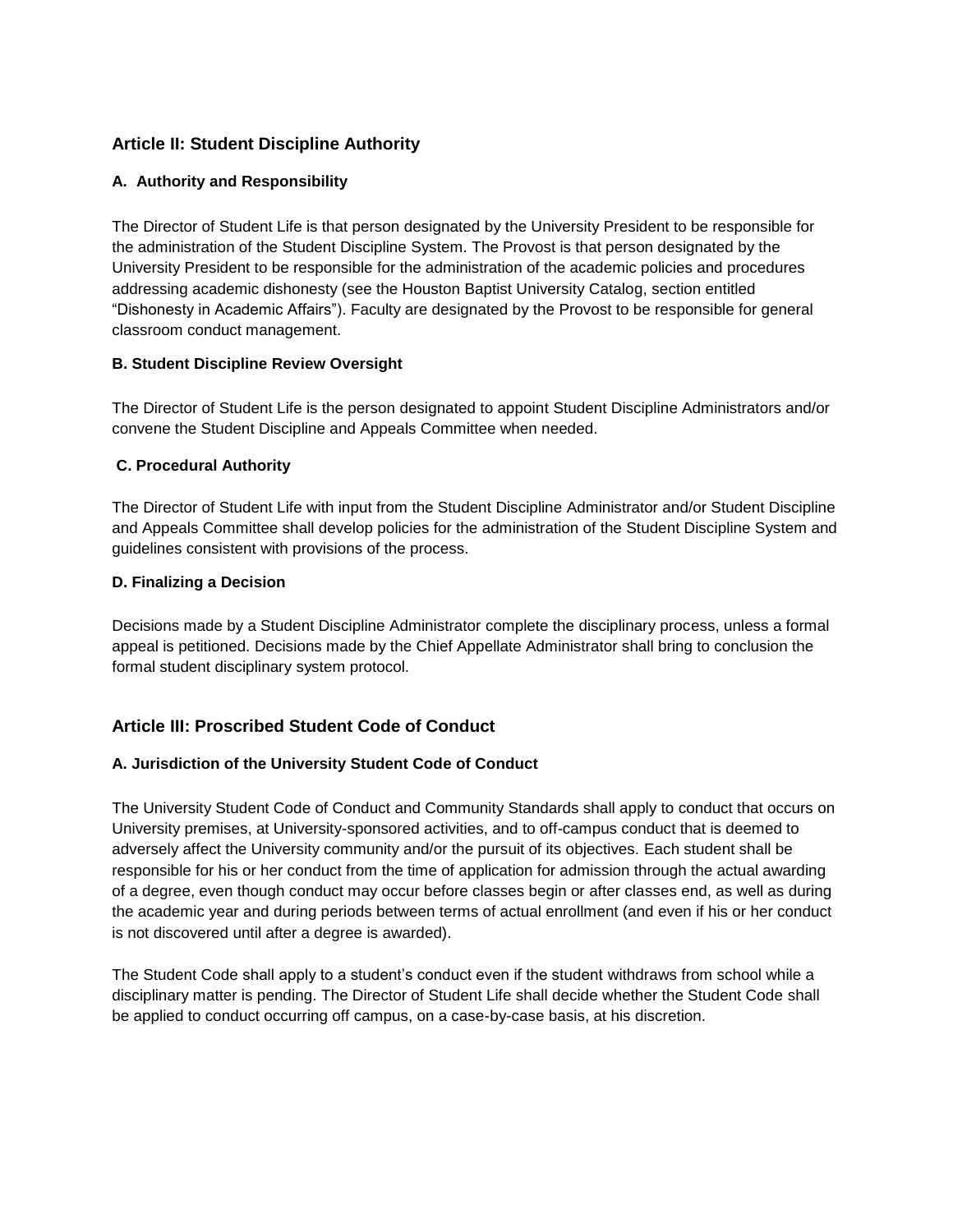## **B. Community Standards**

"Community Standards" refer to general guidelines or biblical principles that are represented in University policies and expectations for the conduct of community members. They may be articulated in written or spoken directives or may be implicitly understood as "common sense" or basic to Christian teaching or practice. The following Community Standards are not meant to be an exhaustive list, but rather touch on topics of particular concern, interest, or conflict with contemporary culture.

- 1. *Respect.* Students are expected to demonstrate respect for those in authority including faculty, staff, and student leaders/workers. Respect is also expected to be extended to policies, procedures and regulations established by the University for the orderly administration of University activities and the welfare of the members of the HBU community. Furthermore, respect for the rights and human dignity of others, especially in the conduct of relationships; Respect for the rights and needs of the community to develop and maintain an atmosphere conducive to academic study and personal development; and, Respect for Federal, State, and Local laws and ordinances is expected.
- 2. *Integrity and accountability.* Members of the campus community are expected to maintain lives of integrity regarding biblical principles and standards of conduct adopted by the campus community. The University firmly believes that mature individuals submit themselves to accountability within a community of persons and take responsibility for actions that violate that covenant relationship. Members are equally responsible to bring to bear accountability where there is knowledge that fellow members are violating community standards for conduct and should exercise such action in humility with concern for the offender.
- 3. *Affirmation of diversity*. The University recognizes the influence that diversity has in shaping the unique contributions of community members. The University is committed to affirming these contributions and creating opportunities for synergistic reasoning and insights. This commitment is based on a belief that community members should be able to maintain their unique distinctiveness while sharing mutual respect and dignity for the experiences and beliefs of others. Consistent with its educational objectives, the University refrains from endorsing or permitting conduct deemed to be in conflict with biblical principles or expressions of non-Christian religious worship or ceremony on University premises or at University-sponsored gatherings.
- 4. *Sanctity of life.* The University embraces a biblical position which honors the sanctity of life. Consequently, the University cannot support actions which encourage or result in the termination of human life through suicide, euthanasia, or abortion-on-demand. The University's belief in the sanctity of life influences its response to those students who are involved in a crisis pregnancy. The campus community is prepared to stand with both the father and mother of the unborn child as they consider the results of their actions and experience forgiveness that comes from genuine repentance. Subsequently, abortion is not advised or entertained as an alternative solution. The University is committed to assisting the student(s) with other alternatives. Continuity of on-campus student residency will be considered in light of what is best for all those impacted by the pregnancy. As always, persons in such a crisis will find University officials supportive and redemptive.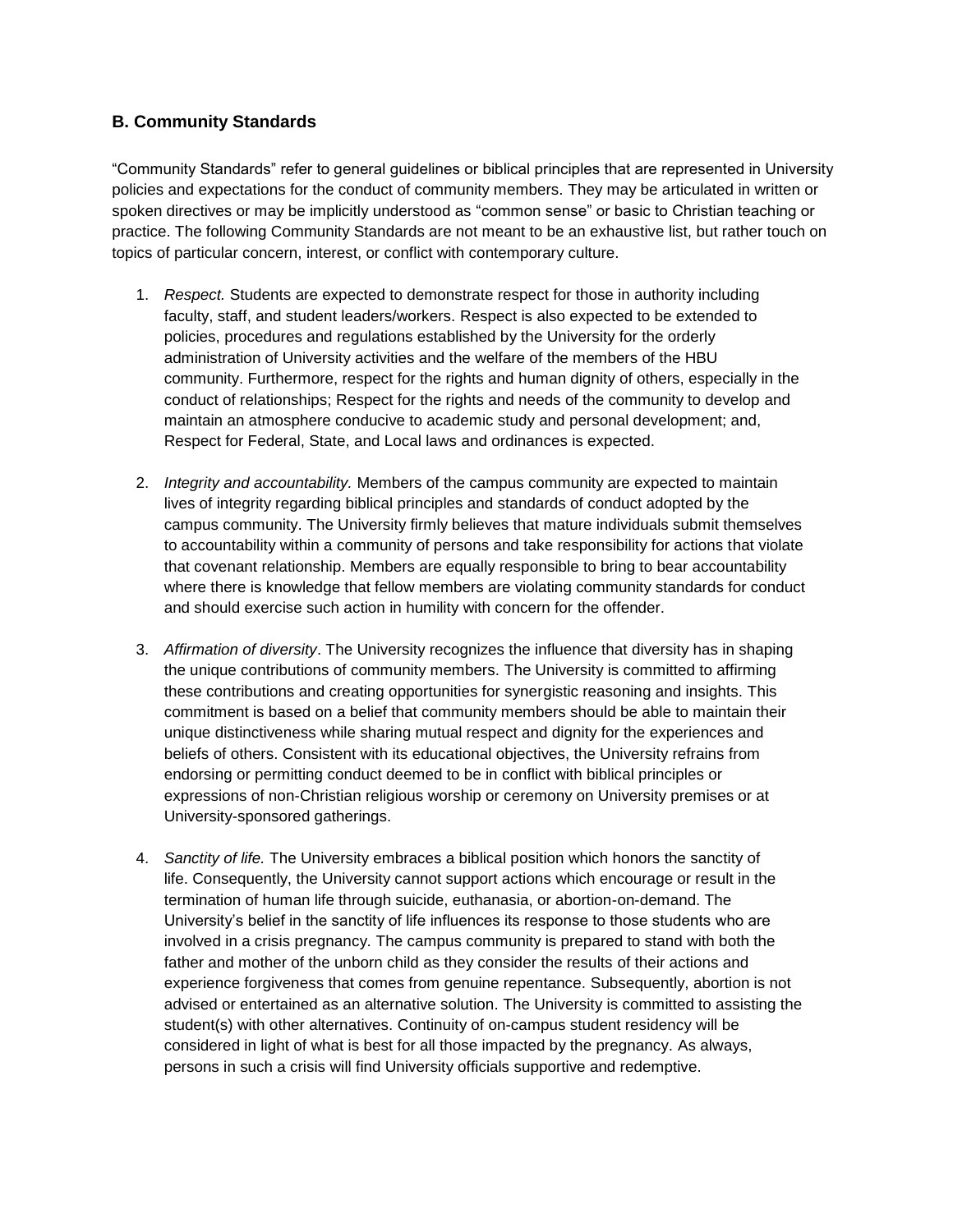5. *Sexual harassment.* The University desires to maintain a working and learning environment free from the sexual harassment of its community members and guests. Any behavior determined to constitute sexual harassment will be viewed as neither complimentary nor humorous and will be subject to disciplinary action. The University recognizes that the perception of sexual harassment behavior is often subjective and that the circumstances surrounding the conduct, as well as its pattern, frequency, and severity need to be considered in assessing the behavior. Although statistical analysis has shown that sexual harassment is usually committed by an individual in a position of power or influence, sexual harassment can occur between any two individuals regardless of gender, employment status, work relationship, or academic association. Sexual harassment may be verbal, graphic, written or physical in nature. Each may be grounds for disciplinary action.

#### **C. Policies and Regulations**

The following acts in addition to the standards discussed in Article III.B are defined by the University to be unacceptable. The list may not be all inclusive:

1.0 *Administrative Policy*. The following are prohibited:

- 1.1 *Knowing presence contribution*. Behavior, active or passive, which fails to confront or correct the misconduct of fellow community members. Students may be held accountable for an incident at which they indirectly participated in the violation through their own complicity.
- 1.2 *Non-Compliance*. Violation of any University policy, rule, or regulation. Failure to comply with the requests or directions of University officials or law enforcement officers acting in performance of their duties. Failure to identify oneself to these persons when requested to do so.
- 1.3 *Acts of dishonesty*. Dishonesty including but not limited to the following:
	- a. Cheating, plagiarism, or other forms of academic dishonesty.
	- b. Furnishing false information to any University official, faculty member, or office.
	- c. Forgery, alteration, or misuse of any University document, record, or instrument of identification.
- 1.4 *Disruption or obstruction.* The disruption or obstruction of teaching, research, administration, disciplinary proceedings or free flow of pedestrian or vehicular traffic, other University activities, including its public service functions on or off campus, or of other authorized non-University activities when the conduct occurs on University premises. Participating in an on-campus or offcampus demonstration, riot, or activity that infringes on the rights of other members of the University community.
- 1.5 *Abuse of the Student Discipline System*. Including but not limited to:
	- a. Failure to timely respond and/or obey the notice from a University official to appear for a meeting or review as part of the Student Discipline System.
	- b. Falsification, distortion, or misrepresentation of information before a Discipline Administrator.
	- c. Disruption or interference with the orderly conduct of a Student Discipline and Appeals Committee proceeding.
	- d. Institution of a student disciplinary proceeding in bad faith.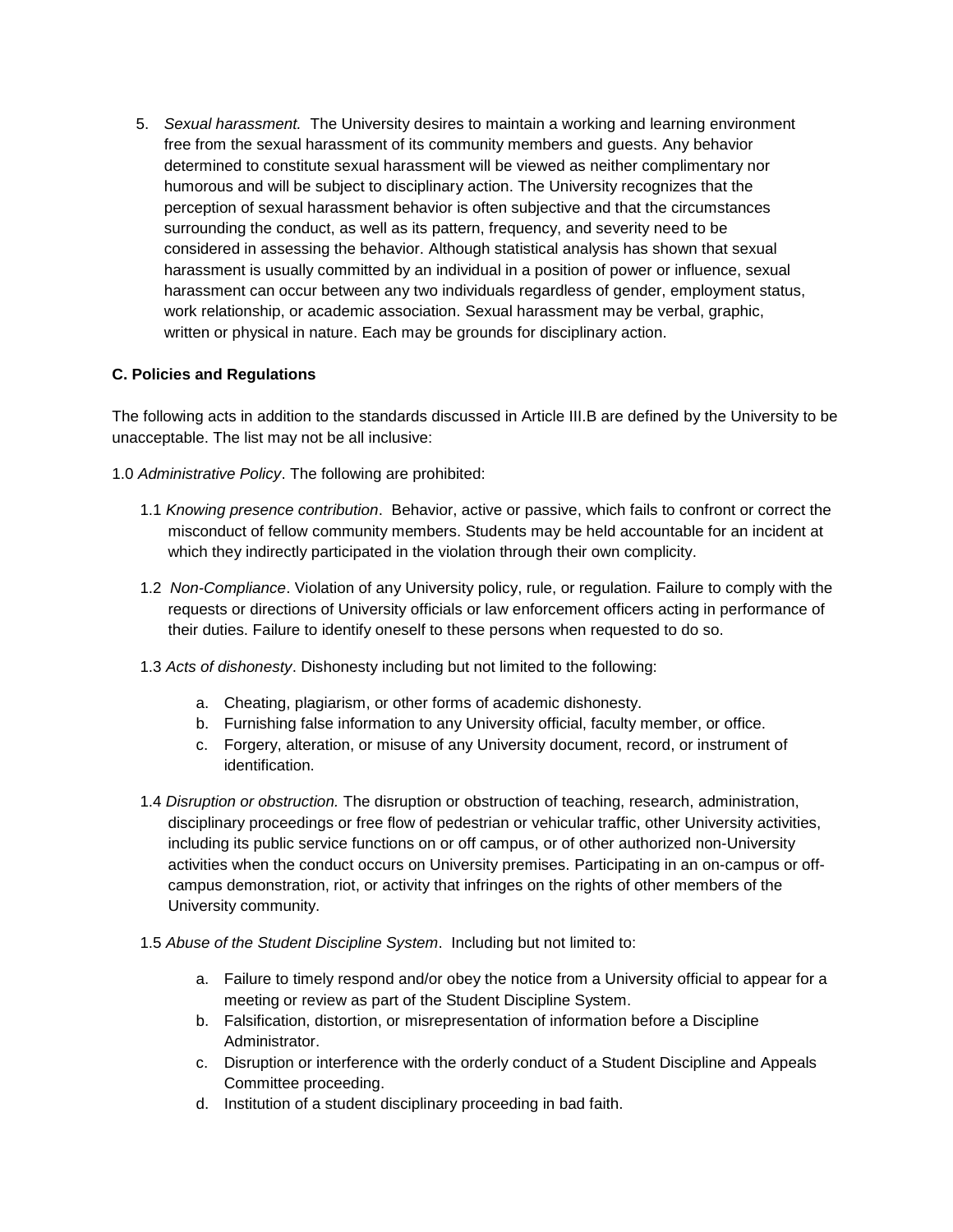- e. Attempting to discourage an individual's proper participation in, or use of, the Student Discipline System.
- f. Attempting to influence the impartiality of a Discipline or Appellate Administrator or member of the Student Discipline and Appeals Committee prior to, and/or during the course of, the student disciplinary proceeding(s).
- g. Failure to comply with the sanction(s) imposed under the Student Discipline System.
- h. Influencing or attempting to influence another person to commit an abuse of the Student Discipline System.
- 2.0 *Property, Facilities and Grounds*. The following are prohibited:
	- 2.1 *Theft or vandalism.* Attempted or actual theft of and/or damage to, or unauthorized alteration or misuse of, property of the University or property of a member of the University community or other personal or public property, on or off campus.
	- 2.2 *Unauthorized use.* Unauthorized possession, duplication or use of keys to any University premises or property, or unauthorized entry to or use of University premises or property.
	- 2.3 *Abuse of computer resources*. Theft or other abuse of computer facilities and resources, including but not limited to:
		- a. Unauthorized entry into a file, to use, read, or change the contents, or for any other purpose.
		- b. Unauthorized transfer of a file.
		- c. Use of another individual's identification and/or password.
		- d. Use of computing facilities and resources to interfere with the work of another student, faculty member, or University official.
		- e. Use of computing facilities and resources to view, download, or send pornographic, obscene, or abusive messages or images.
		- f. Use of computing facilities and resources to interfere with normal operation of the University computing system.
		- g. Use of computing facilities and resources in violation of copyright laws.
		- h. Any violation of the [University Computer Use Policy.](http://www.hbu.edu/About-HBU/General-Information/Consumer-Information/Campus-Policies-and-Security/Copyright-Infringement-Policy.aspx)
	- 2.4 *Unauthorized motorized vehicles*. Operating unlicensed motorized vehicles, except for those prescribed for a verifiable physical disability, anywhere on University premises without the prior written consent of the Director of Student Life.
	- 2.5 *Postings and solicitation*. Posting flyers, posters, advertisements, etc. without departmental sponsorship or the approval of Student Life. Postings must be stamped "Poster Approved" and displayed in compliance with written policies available in Student Life. Solicitation of goods and the services on University premises without the prior approval of Student Life is prohibited.
- 3.0 *Safety and Security.* The following are prohibited:
	- 3.1 *Failure to evacuate.* Failure to evacuate a campus building immediately upon the sound of an alarm, or to follow specific prescribed procedures or the on-site directives of a University representative.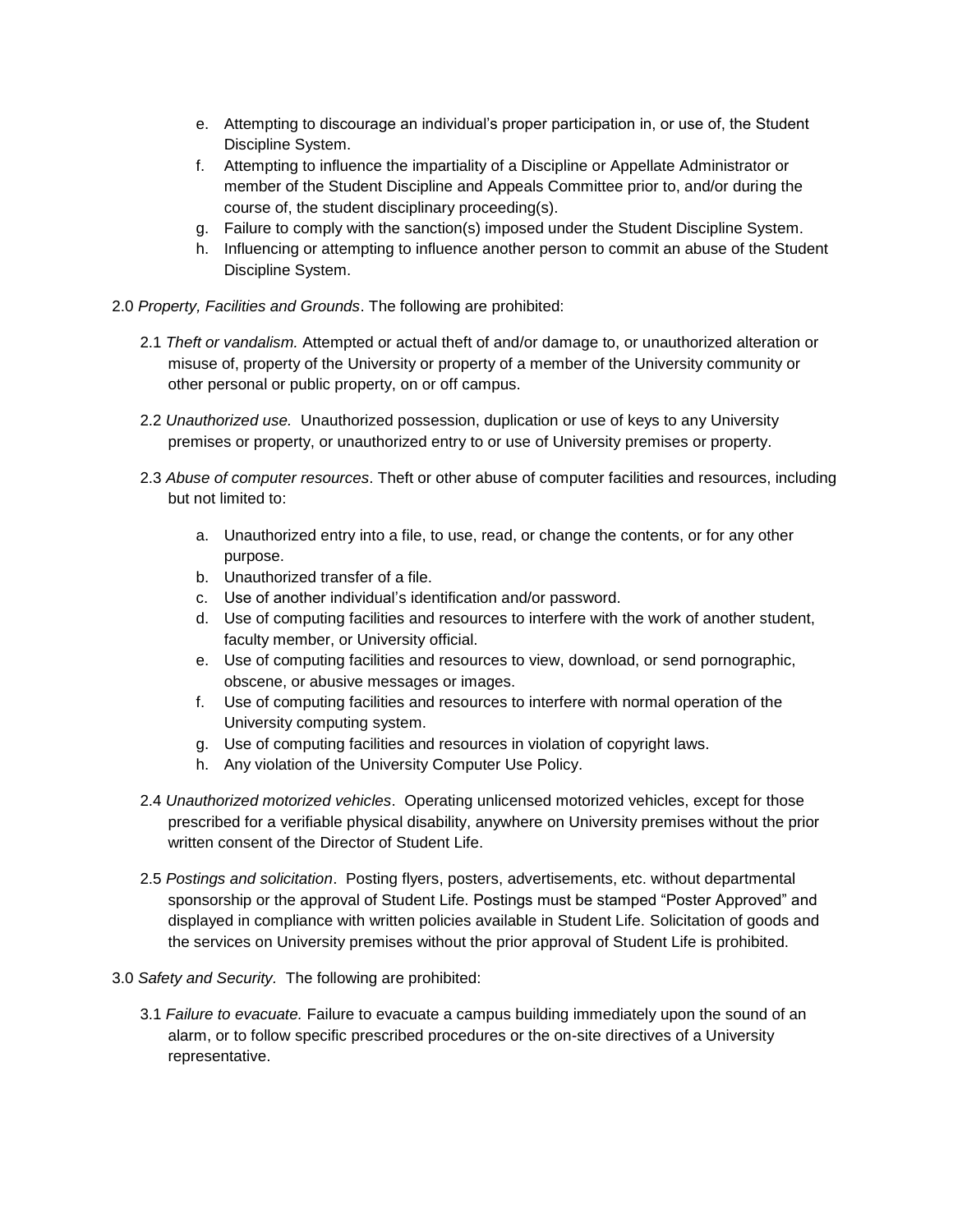- 3.2 *Breaching security systems*. Jeopardizing or interfering with the safety and security systems established within the campus community, including the propping of locked doors, altering locking devices, permitting unauthorized access to another, etc.
- 3.3 *Misuse or tampering with emergency equipment.* Illegitimately engaging alarm pull stations, discharging fire extinguishers, or disengaging smoke detectors. Individuals misusing or tampering with emergency equipment may be subject to criminal Complaint.
- 3.4 *Weapons possession.* Illegal or unauthorized possession of firearms, explosives, other weapons, or dangerous chemicals on University premises or use of any such item, even if legally possessed, in a manner that harms, threatens, or potentially causes fear to others.
- 3.5 *Flammable agents or burning objects.* Use or storage of flammable agents or materials in or near buildings, including gasoline, solvents, paint, propane, butane, or other machine dependent upon combustible fuel for operation. Unauthorized burning of any object, including candles, incense, charcoal, gas barbecues, etc. in or immediately adjacent to buildings.
- 3.6 *False Report of Emergency.* Causing, making, or circulating a false report or warning of a fire, explosion, crime, or other catastrophe.
- 4.0 *Social, Moral, or Biblical.* The following are prohibited:
	- 4.1 *Unlawful acts.* Violation of any federal, state, or local law. Students convicted of a crime during continued enrollment or residential status in University housing must report this information to the Director of Student Life.
	- 4.2 *Abuse or threats.* Physical abuse, verbal abuse, threats, intimidation, harassment, coercion, and/or other conduct which threatens or endangers the health or safety of any person, including oneself, whether acted upon or not.
	- 4.3 *Sexual harassment*. Including but not limited to the following:
		- a. Sexual advances
		- b. Requests for sexual favors
		- c. Verbal or physical conduct of a sexual nature that expressly or implicitly imposes conditions upon, threatens, interferes with, or creates an intimidating, hostile, or demeaning environment for an individual's (1) academic pursuits, (2) University employment, (3) participation in activities sponsored by the University or organizations or groups related to the University, or (4) opportunities to benefit from other aspects of University life.
	- 4.4 *Sexual assault.* Acts of sexual aggression including rape, attempted rape, sexual battery, and/or assault. Any sexual act that occurs without the consent of another person or that occurs when the person is unable to give consent.
	- 4.5 *Sexual misconduct.* Consensual sexual behavior when it falls outside biblical intentions and/or explicit guidelines, such as sexual intimacies outside of a heterosexual marriage, including any type of intercourse, sensual nakedness, fondling of sexual organs, or sleeping intimately with one another.
	- 4.6 *Inappropriate dating, living, or displays of affection.* Including, but not limited to, the following: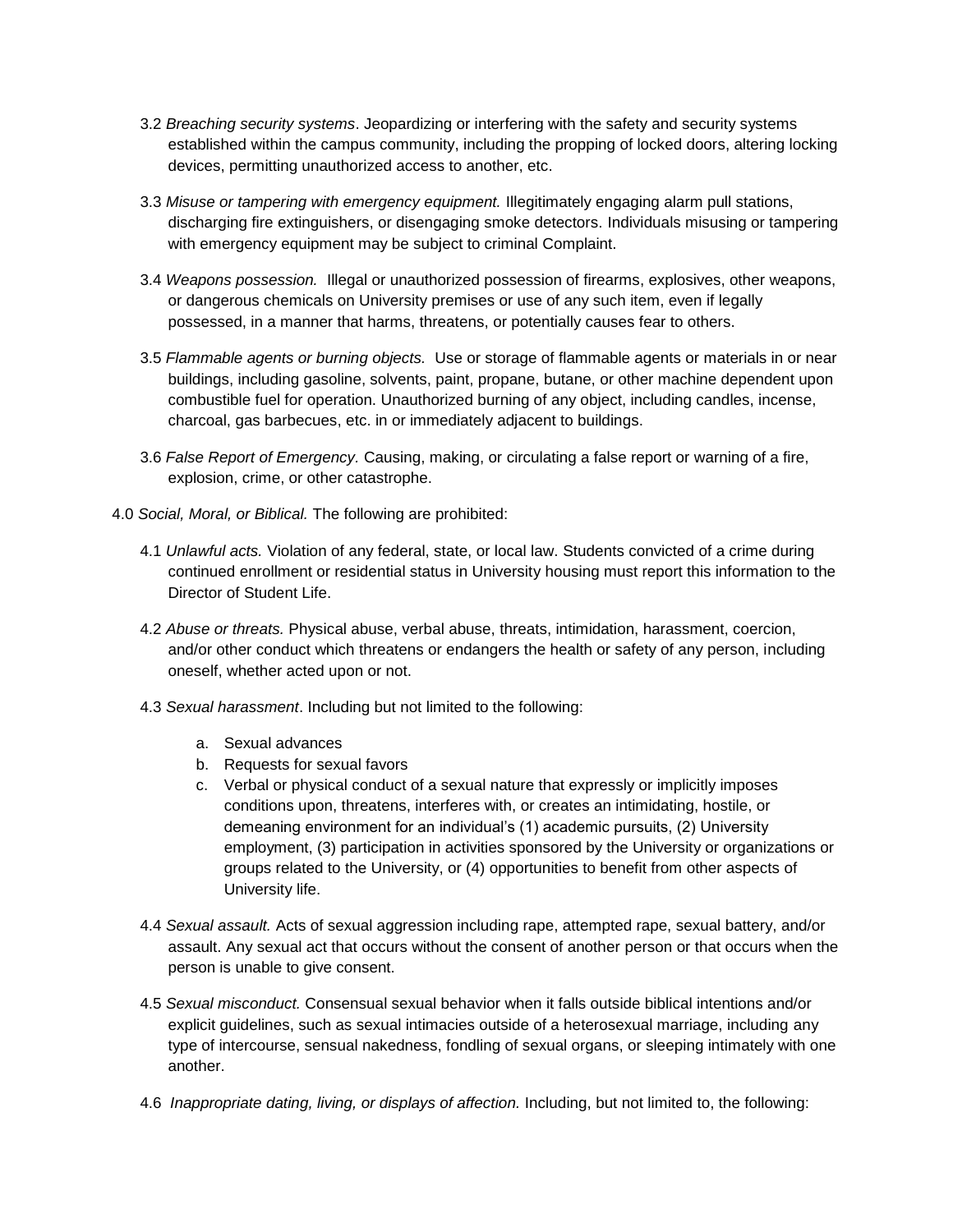- a. Single students dating married persons.
- b. Married students dating anyone other than their spouse.
- c. Homosexual relations.
- d. Cohabitation with members of the opposite sex.
- e. Public affection deemed inappropriate for the context.
- 4.7 *Pornography.* Possession, display, or distribution of pornographic materials or images*.* Use of pornography for personal entertainment, including Internet and telephone services that provide pornographic images, sounds, or sensual conversation.
- 4.8 *Offensive Entertainment*. Entertainment played or displayed publicly on University premises or at University-sponsored activities that contain levels of violence, profanity, and sexual overtures that would be found offensive and/or in conflict with community standards.
- 4.9 *Hazing.* Defined as an act which has the potential of endangering the mental or physical health or safety of a student, or which destroys or removes public or private property, for the purpose of initiation, admission into, affiliation with, or as a condition for continued membership in, a group or organization. The expressed or implied consent of the victim will not be a defense. Apathy or acquiescence in the presence of hazing is not a neutral act; it is a violation of this rule (see 1.1 Knowing presence.)
- 4.10 *Drugs.* Use, possession, manufacturing, promoting use, or distribution of marijuana, heroin, narcotics, or other controlled substances except as expressly permitted by law. Possession of drug paraphernalia is also prohibited.

In an attempt to create a conducive environment and influence lifestyle choices by which its community members may be successful in attaining the mission of the institution, the University takes a firm stand regarding the possession, distribution, or use of controlled substances or drugs on campus, which may result in a suspension of one full academic year.

The Student Discipline Administrator may adjust customary sanction(s) if the student has exposed the violation on his or her own with the intention of reconciling himself or herself to the community and submitting to structures of support and accountability.

- 4.11 *Alcoholic beverages.* Use, possession, manufacturing, or distribution of alcoholic beverages. Facilitating or encouraging the off-campus use or possession of alcoholic beverages by persons less than twenty-one years of age is prohibited. Displaying alcohol containers (empty included). Promoting the use of alcohol in any way.
- 4.12 *Intoxication or drunkenness.* Under the influence of drugs or alcohol on University premises or at University-sponsored events.
- 4.13 *Smoking*. Smoking on University premises or at University-sponsored events, including cigarettes, cigars, pipes, and other smoking substitutes.
- 4.14 *Disorderly conduct.* Conduct that is disorderly, lewd, or indecent; breach of peace; or aiding, abetting, or procuring another person to breach the peace on University premises or at functions sponsored by, or participated in by, the University or members of the academic community. Disorderly conduct includes but is not limited to any unauthorized use of electronic or other devices to make an audio, visual, or video record of any person while on University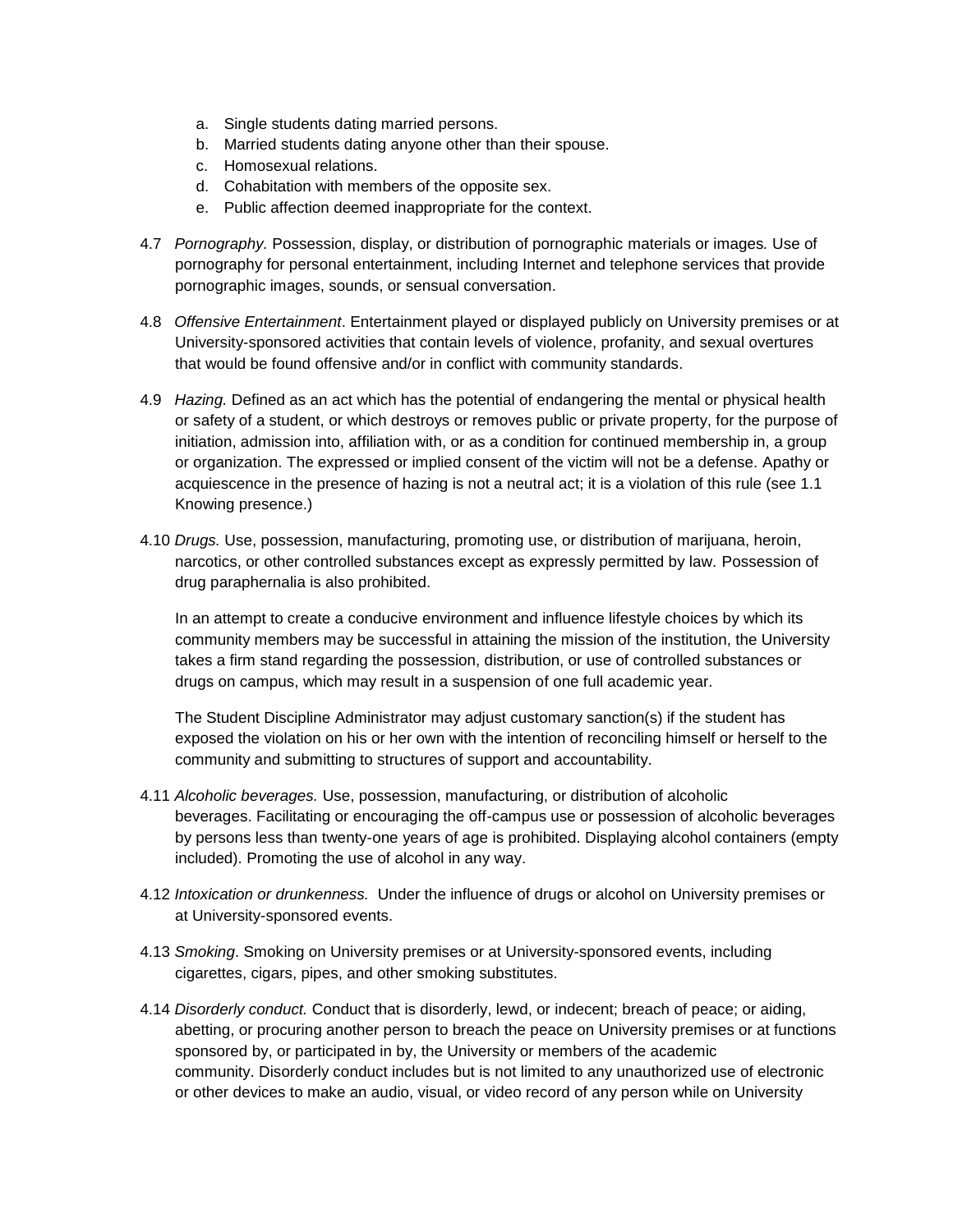premises without his/her prior knowledge, or without his/her effective consent when such a record is likely to cause injury or distress. This includes, but is not limited to, surreptitiously taking pictures of another person in a gym, locker room, or rest room.

- 4.15 *Profanity and obscenity*. Use of language, or verbal depiction of activity, that is vulgar, coarse, crude, or indecent. Wearing articles of clothing that are construed as vulgar, coarse, crude, or indecent, or in other ways violates our community standards.
- 4.16 *Gambling.* Any activity that involves betting, wagering, raffles, or games of chance for which there exists the potential of personal or financial loss. "Drawings" are permitted when entry into the drawing is free, an entry fee is optional, or a gift of approximate or greater value is received upon paying a participation fee.

4.17 *Unauthorized On-campus dances.* Any unauthorized dance sponsored by a University official or recognized student group. The University or a recognized student group may sponsor dance activities on or off University premises under the direction and supervision of assigned University personnel or advisors. Dances are subject to University guidelines and community standards. Specific program guidelines and protocols are outlined in the "Dance Policy" (available in the Office of Student Life).

#### **D. Violation of Law and University Discipline**

- 1. *Separate processes.* University disciplinary proceedings may be instituted against a student charged with conduct that potentially violates both the criminal law and the Student Code of Conduct (that is, if both possible violations result from the same factual situation) without regard to the pendency of civil or criminal litigation in court or criminal arrest and prosecution. Proceedings under this Student Code of Conduct may be carried out prior to, simultaneously with, or following civil or criminal proceedings off campus at the discretion of the Director of Student Life. Determinations made or sanctions imposed under this Student Code of Conduct shall not be subject to change because criminal complaint arising out of the same facts giving rise to violation of University rules were dismissed, reduced, or resolved in favor of or against the criminal law defendant.
- 2. *University cooperation with law enforcement*. When a student is charged by federal, state, or local authorities with a violation of law, the University will not request or agree to special consideration for that individual because of his or her status as a student. If the alleged offense is also being processed under the Student Code of Conduct, the University may advise off-campus authorities of the existence of the Student Code of Conduct and of how such matters are typically handled within the University community. The University will attempt to cooperate with law enforcement and other agencies in the enforcement of criminal law on campus and in the conditions imposed by criminal courts for the rehabilitation of student violators (provided that the conditions do not conflict with campus rules or sanctions). Individual students and other members of the University community, acting in their personal capacities, remain free to interact with governmental representatives as they deem appropriate.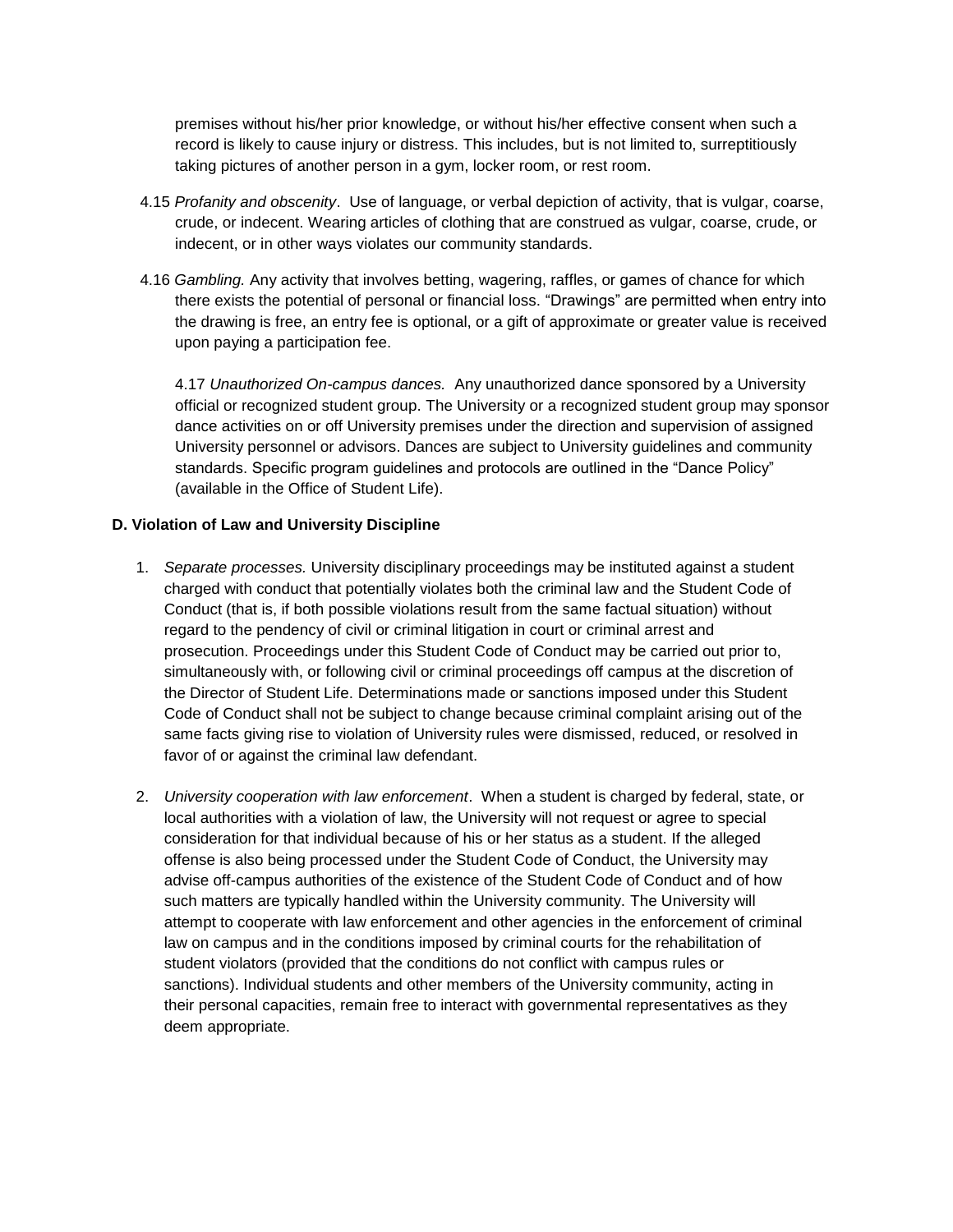## **Article IV: Student Discipline System Procedures**

#### **A. Complaints and Resolution of Complaints**

- 1. *Complaint.* Any member of the University community may file a complaint against a student for violations of the Student Code of Conduct. A complaint shall be prepared in writing by the Complainant or interviewing University official and directed to the Student Discipline Administrator. Complaints should be submitted as soon as possible after a violation takes place, but no "statute of limitations" prevents the Student Discipline Administrator from acting when deemed warranted.
- 2. *Initial Notification.* The accused student shall be notified via HBU email that there has been a complaint. The accused student shall be provided a copy of the written complaint outlining the violations when written documentation is available. The accused student shall be required to respond within 48 hours accepting or denying responsibility for the alleged violation. Failure to respond within 48 hours may result in additional sanctions. After a response from the accused student, the Student Discipline Administrator may conduct an inquiry.
- 3. *Inquiry.* The Student Discipline Administrator may conduct an inquiry to determine if the complaint has merit. Subsequent proceedings may be arranged at the discretion of the Student Discipline Administrator.
- 4. *Resolution.* If the complaint is not admitted and/or cannot be disposed of by mutual consent, the Student Discipline Administrator will make a decision based on the information revealed in the inquiry. If the respondent is found in violation of the Code of Conduct, disciplinary action shall be assigned by the Student Discipline Administrator.
- 5. *Notification.* The Student Discipline Administrator will notify the Respondent in writing of the decision(s) reached. The student will be notified of his/her right to appeal and information on the appeals process will be included in writing.

#### **B. Student Conduct Board**

At his or her discretion, the Student Discipline Administrator may convene a Student Conduct Board composed of HBU students to resolve lower level violations. The accused student shall be notified that he or she will be appearing before the Student Conduct Board. Under the guidance of the Student Discipline Administrator, the Student Conduct Board will conduct an inquiry and arrive at a resolution. The Student Discipline Administrator shall then review and either approve or deny the resolution reached by the Student Conduct board, and may reconvene the Student Conduct Board if necessary.

#### **C. Disciplinary Action**

Reconciliation to the community after a violation of the Student Code of Conduct often requires some form of consequence for the action. Intermediate consequences are employed wherever possible to avoid expulsion from the University or on-campus Housing. Each incident is reviewed on a case-by-case basis, with consideration to: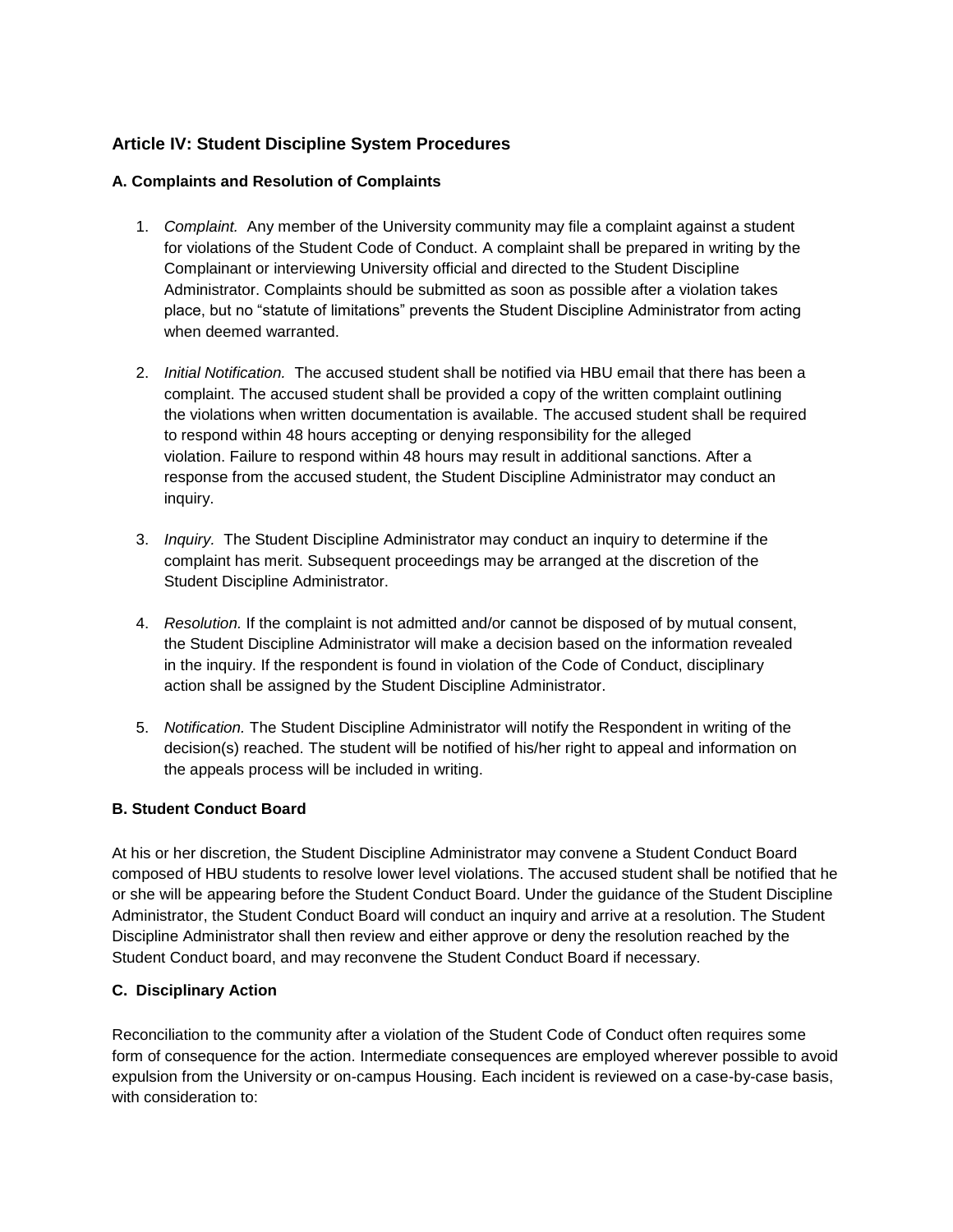- 1) the severity of the violation,
- 2) the context of the incident,
- 3) a history of prior misconduct,
- 4) the responsiveness of the respondent to accountability, and
- 5) the degree to which the individual displays genuine repentance.

Community members are encouraged to provide firsthand testimony that will bring greater clarity and understanding to the disciplinary process. While painstaking efforts are taken to maintain consistency from case to case and individual to individual, confidentiality often prevents the disclosure of details that contribute to a decision, occasionally resulting in unanswered questions regarding an outcome. Uninformed members of the campus community are asked to extend the benefit of the doubt to officials, knowing that prayerful consideration has been employed in the proceedings and the subsequent outcome.

- 1. *Sanctions.* The following sanctions may be imposed upon any student found to have violated the Student Code of Conduct:
	- a. *Verbal Warning*-Verbal notice to the student that the student is violating or has violated institutional regulations, accompanied by a request to desist and refrain from the misconduct.
	- b. *Written Warning*-A notice in writing to the student that the student is violating or has violated institutional regulations, accompanied by a request to desist and refrain from the misconduct.
	- c. *Loss of Privileges*-Denial of specified privileges for a designated period of time.
	- d. *Fines*-Previously established and published fines may be imposed.
	- e. *Restitution*-Compensation for loss, damage, or injury. This may take the form of appropriate service and/or monetary or material replacement.
	- f. *Discretionary Sanctions*-Work assignments, essays, service to the University, or other related discretionary assignments.
	- g. *Probation*-A written reprimand for violation of specified regulations. Probation is for a designated period of time and includes the probability of more severe disciplinary sanctions if the student is found to violate any institutional regulation(s) during the probationary period.
	- h. *University Housing Suspension*-Separation of the student from University Housing for a definite period of time, after which the student is eligible to return. Conditions for readmission may be specified.
	- i. *University Housing Expulsion*-Permanent separation of the student from University Housing.
	- j. *Interim Suspension*-Requires that a student immediately leave University premises or a University-sponsored activity when it is fair and reasonable to believe that a student is an immediate threat to the safety of others or himself/herself or to the disruption of University operations. Conditions for return will be specified. (Also see IV.B.2.)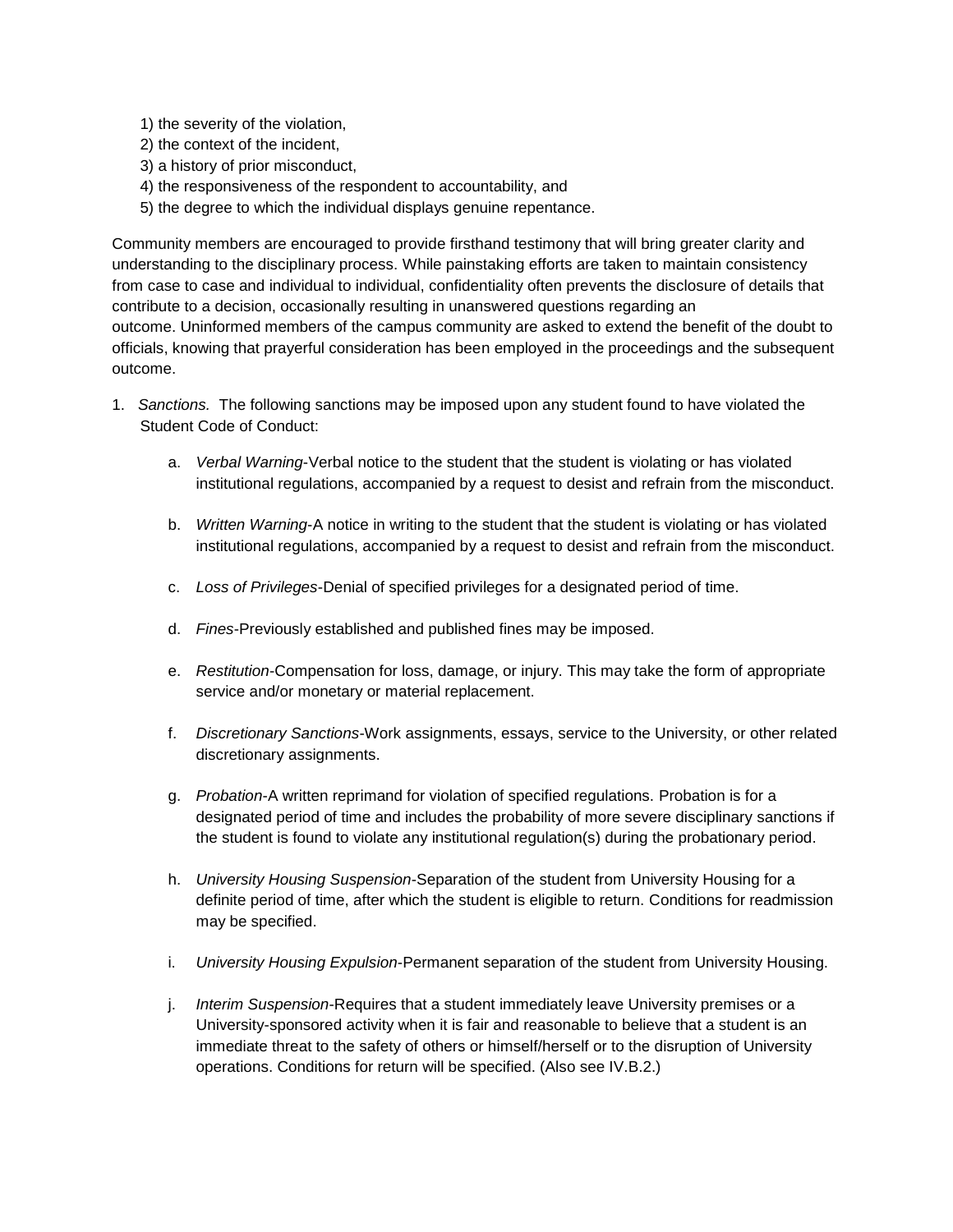- k. *Suspension*-Separation of the student from the University for a definite period of time, after which the student is eligible to return. Conditions regarding access to University premises, attendance at University-sponsored activities, and subsequent readmission may be specified.
- l. *Dismissal-*Separation of the student from the University with no promise (implied or otherwise) of readmission at a future date. Conditions regarding access to University premises, attendance at University-sponsored activities, and subsequent consideration for possible readmission may be specified.
- m. *Expulsion*-Permanent separation of the student from the University. Conditions regarding access to University premises and attendance at University-sponsored activities may be specified.
- n. *Revocation of Admission and/or Degree-*Admission to, or a degree awarded from, the University may be revoked for fraud, misrepresentation, or other violation of University standards in obtaining the degree, or for other serious violations committed by a student prior to graduation. The endorsement of the appropriate governing body and approval of the President are required.
- o. *Withholding Degree*-The University may withhold awarding a degree otherwise earned until the completion of the process set forth in this Student Code of Conduct, including the completion of all sanctions imposed, if any.
- 2. *Guidelines for imposing consequences.* The following guidelines attempt to establish some continuity in administering consequences for the violation of the Student Code of Conduct. The Student Discipline Administrator will customarily employ the following guidelines in determining an appropriate consequence, unless there are circumstances that warrant an alternative response on the part of the University. Multiple sanctions may be employed for a single violation, and cumulative violations may result in greater consequences than a single offense.
	- a. *Level 1 Violations*: Minor violations likely to result in a minimum consequence of a verbal or written warning with additional sanctions, fine, or restitution on the first occurrence include, but are not limited to, the following examples:
		- (1) Violation of smoking policy
		- (2) Violation of burning objects policy
		- (3) Failure to respond to a request for appointment
		- (4) Minor abuse and damage to property
		- (5) Profanity and obscenity
		- (6) Violation of residential visitation policy
		- (7) Violation of residential noise policy

Customary action: Verbal warning; written warning; loss of privileges, monetary fines, restitution, and/or discretionary sanction(s).

- b. *Level 2 Violations*: Intermediate violations likely to result in a minimum consequence of probation or limited-term suspension with additional sanctions and conditions on the first occurrence include, but are not limited to the following examples:
	- (1) Disrespect to persons of authority
	- (2) Significant damage to property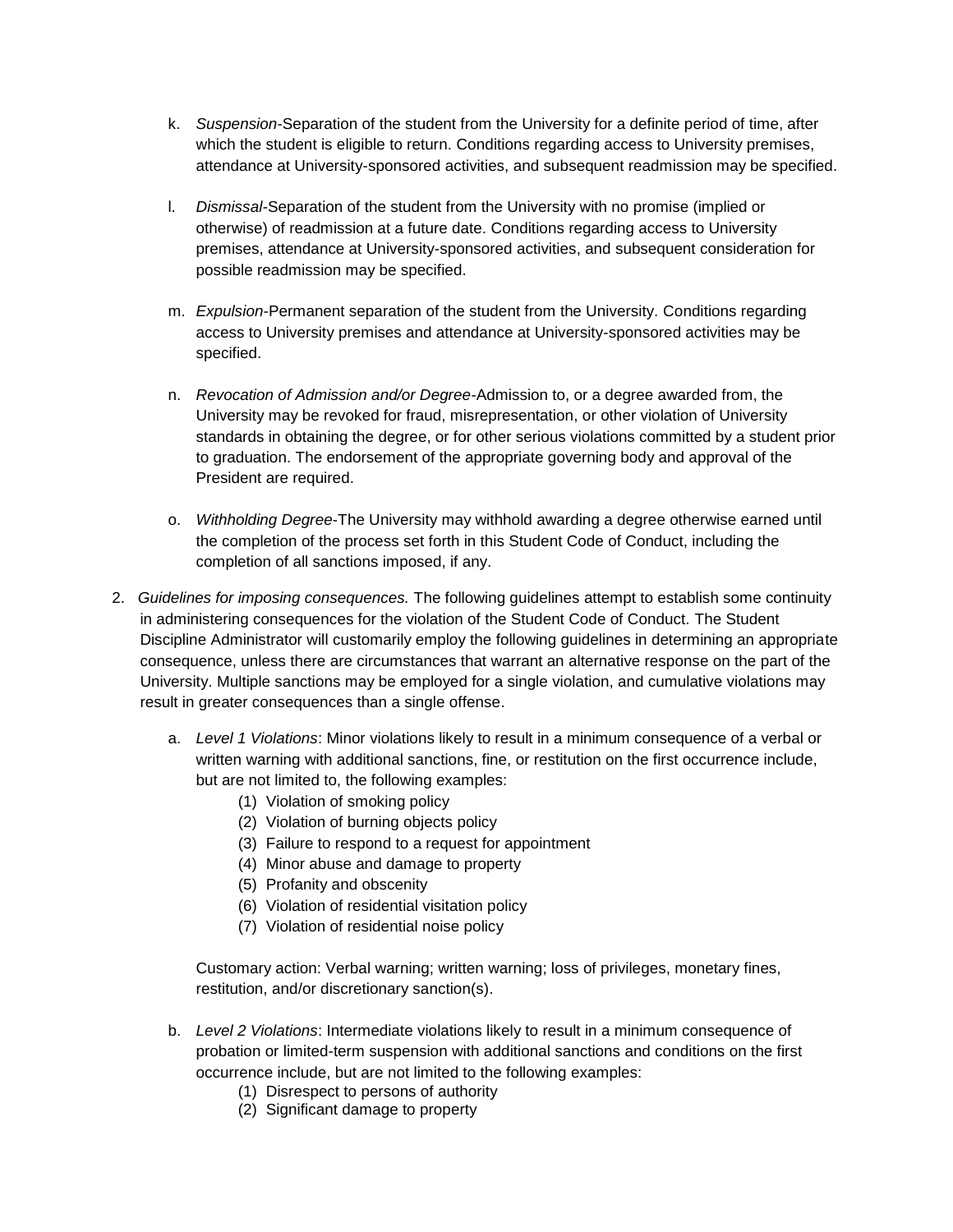- (3) Misuse of safety equipment
- (4) Petty theft
- (5) Sexual misconduct
- (6) Cohabitation
- (7) Violation of alcohol policy
- (8) Intoxication or drunkenness
- (9) Repeat offenses of Level 1 Violations

Customary action: Level I customary actions, educational sanctions, probation, multiple-day suspension, and/or suspension of privileges.

- c. *Level 3 Violations*: Major violations likely to result in long-term suspension, dismissal, or expulsion on the first occurrence include, but are not limited to the following examples:
	- (1) Use or possession of controlled substances or illegal drugs
	- (2) Intentionally causing physical harm to another person
	- (3) Sexual assault
	- (4) Arson
	- (5) Grand theft
	- (6) Possession of a weapon or firearm
	- (7) Repeat offense(s) of Level 1 and/or Level 2 Violations

Customary action: Level I and/or Level 2 customary actions, interim suspension, academic term suspension, dismissal, and/or expulsion.

- 3. *Interim suspension.* In certain circumstances, the Director of Student Life, or a designee, may impose a University or Housing suspension prior to the resolution of the complaint.
	- a. *Conditions*. Interim suspension may be imposed:
		- (1) To ensure the safety and well-being of members of the University community or the preservation of University property.
		- (2) To ensure the student's own physical or emotional safety and well-being.
		- (3) If the student poses an ongoing threat of disruption of, or interference with, the normal operations of the University.
		- (4) To prevent repeat violations of the Code of Conduct that the Student Conduct Administrator reasonably believes may occur absent the interim suspension.
		- (5) During breaks where University services and/or resources are limited.
	- b. *Campus access*. During the interim suspension, a student shall be denied access to University premises (including housing, food services and classes) and/or all other University activities or privileges for which the student might otherwise be eligible, as the Director of Student Life, Campus Police or the Student Discipline Administrator may determine to be appropriate.
	- c. *Process*. The interim suspension does not replace the regular process, which shall proceed on the normal schedule, up to and through an appeal review, if exercised. However, the student should be notified in writing of this action and the reasons for the suspension. When timing necessitates a more immediate verbal notification, the written notification should be provided as soon as possible, thereafter. The notice should include reference to a meeting at which the student may demonstrate why his or her continued presence on campus would not fall under one of the conditions above for imposing the interim suspension.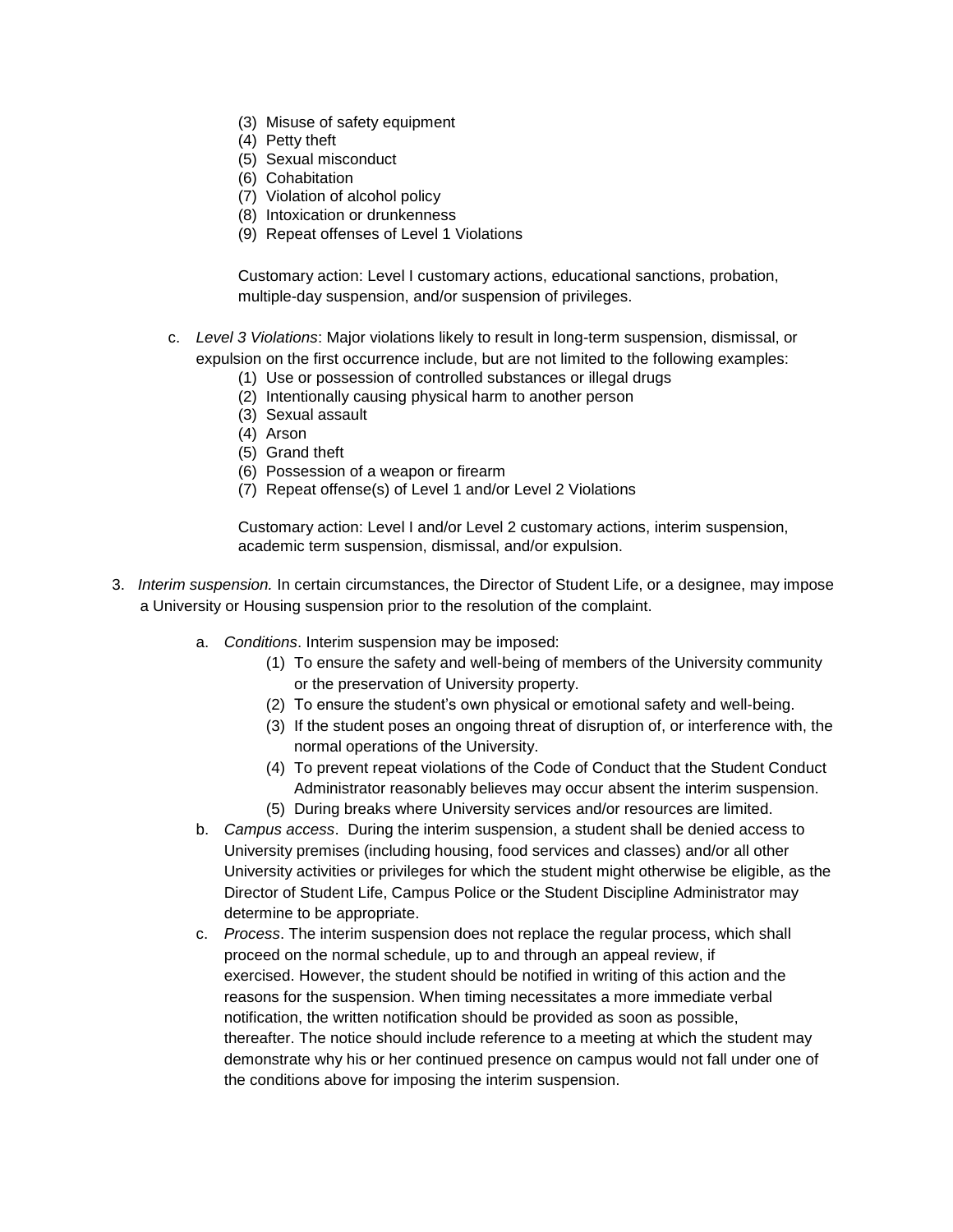- 4. *Disciplinary holds.* The Student Discipline Administrator places a "hold" with the Office of the Registrar preventing subsequent enrollment when a student is suspended, dismissed, or expelled from the University. A permanent record of the disciplinary action is noted in the student's academic record.
- 5. *Disposition of disciplinary records.* Other than student disciplinary suspension, dismissal, expulsion, or revocation or withholding of a degree, disciplinary sanctions shall not be made part of the student's permanent academic record, but shall become part of the student's disciplinary record. Upon graduation, the student's disciplinary record may be expunged of disciplinary actions other than Housing expulsion OR University suspension, dismissal, or expulsion OR revocation or withholding of a degree. All remaining disciplinary records may be expunged from the student's confidential record seven years after graduation or separation from the University.
- 6. *Group sanctions.* The following sanctions may be imposed upon groups or organizations:
	- a. Those sanctions listed above in article IV.B.1.a-g.
	- b. Loss of selected rights and privileges for a specified period of time.
	- c. Deactivation. Loss of all privileges, including University recognition, for a specified period of time.
- 7. *Notification of disciplinary action.* The Student Discipline Administrator is not limited to sanctions listed above. Upon completing a review of the situation, the Student Discipline Administrator shall advise the respondent, group and/or organization of the sanction(s) imposed, if any.

## **D. Appeals**

- 1. *Initiating an appeal.* A decision reached by a Student Discipline Administrator may be appealed by the Respondent(s) or Complainant(s) within three (3) academic school days of disciplinary notification. Such appeals shall be addressed to the respective Appellate Administrator in writing and shall be delivered to the Student Discipline Administrator. If after reviewing the appeal, the Student Discipline Administrator maintains the veracity of the disciplinary process, findings, and action, the appeal is forwarded to the appropriate Appellate Administrator. Sanctions imposed by the Student Discipline Administrator are customarily suspended until the appeal process is completed, unless otherwise notified by the Appellate Administrator.
- 2. *Conditions for appeal*. Except as required to explain the basis of new information, an appeal shall be limited to a review of the record of the Student Discipline Administrator and supporting documents for one or more of the following purposes. If the appeal is not based on one of these purposes, the appeal may be dismissed, at the discretion of an appropriate University official as assigned by the Director of Student Life.:
	- a. To determine whether the inquiry and follow up meetings was conducted fairly in light of the complaint and information presented, and in conformity with prescribed procedures giving the complaining party a reasonable opportunity to prepare and to present information that the Student Code of Conduct was violated, and giving the Respondent a reasonable opportunity to prepare and to present a response to those allegations. Deviations from designated procedures will not be a basis for sustaining an appeal unless significant prejudice results.
	- b. To determine whether the decision reached regarding the Respondent was based on substantial information, that is, whether there were facts in the case that, if believed by the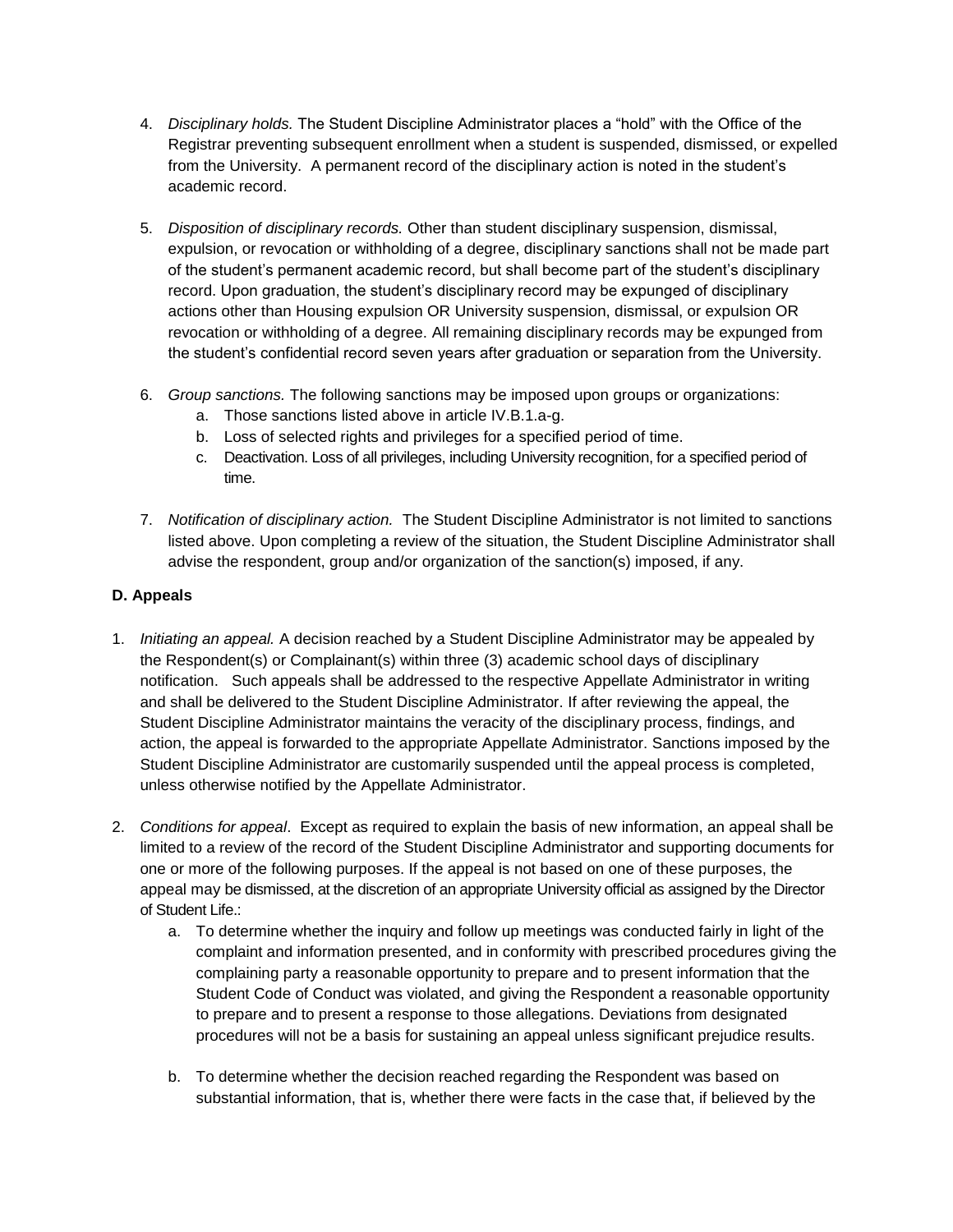fact finder, were sufficient to establish a violation of the Student Code of Conduct.

- c. To determine whether the sanction(s) imposed were appropriate for the violation of the Conduct Code which the student was found to have committed.
- d. To consider new information, sufficient to alter a decision or other relevant facts not brought out in the original review, because such information and/or facts were not known to the person appealing at the time of the original Student Discipline and Appeals Committee Review.
- 3. *Appeal Review Process.* If conditions for an appeal are met and forwarded to the Appellate Board, the review shall be conducted by the Student Discipline and Appeals Committee according to the following guidelines:
	- a. Student Discipline and Appeals Committee reviews normally shall be conducted in private.
	- b. In a review involving more than one Respondent, the Student Discipline Administrator, at his or her discretion, may permit the review concerning each student to be conducted either separately or jointly.
	- c. The Complainant and the Respondent have the right to be assisted by an advisor they choose, at their own expense. The advisor must be a member of the University community and may not be an attorney. The Complainant and/or the Respondent are responsible for presenting his or her own information; therefore, advisors are not permitted to speak or to participate directly in any Student Discipline and Appeals Committee Review before the committee. A student should select as an advisor a person whose schedule allows attendance at the scheduled date and time for the review because delays will not normally be allowed due to the scheduling conflicts of an advisor.
	- d. The Complainant, the Respondent, and their advisor(s), if any, shall be allowed to attend the entire portion of the review at which information is received (excluding deliberations). Admission of any other person to the review shall be at the discretion of the Student Discipline and Appeals Committee and/or its Student Discipline Administrator.
	- e. The Complainant, the Respondent, and the Student Discipline and Appeals Committee may arrange for witnesses to present pertinent information at the review. The University will try to arrange the attendance of possible witnesses who are members of the University community, if reasonably possible, and who are identified by the Complainant and/or Respondent prior to the review. Witnesses will provide information to and answer questions from the Student Discipline and Appeals Committee. Questions may be suggested by the Respondent and/or Complainant to be answered by each other or by other witnesses. This will be conducted by the Student Discipline and Appeals Committee with such questions directed to the Chairperson, rather than to the witness directly. This method is used to preserve the educational tone of the review and avoid creation of an adversarial environment. Questions of whether potential information will be received shall be resolved at the discretion of the chairperson of the Student Discipline and Appeals Committee.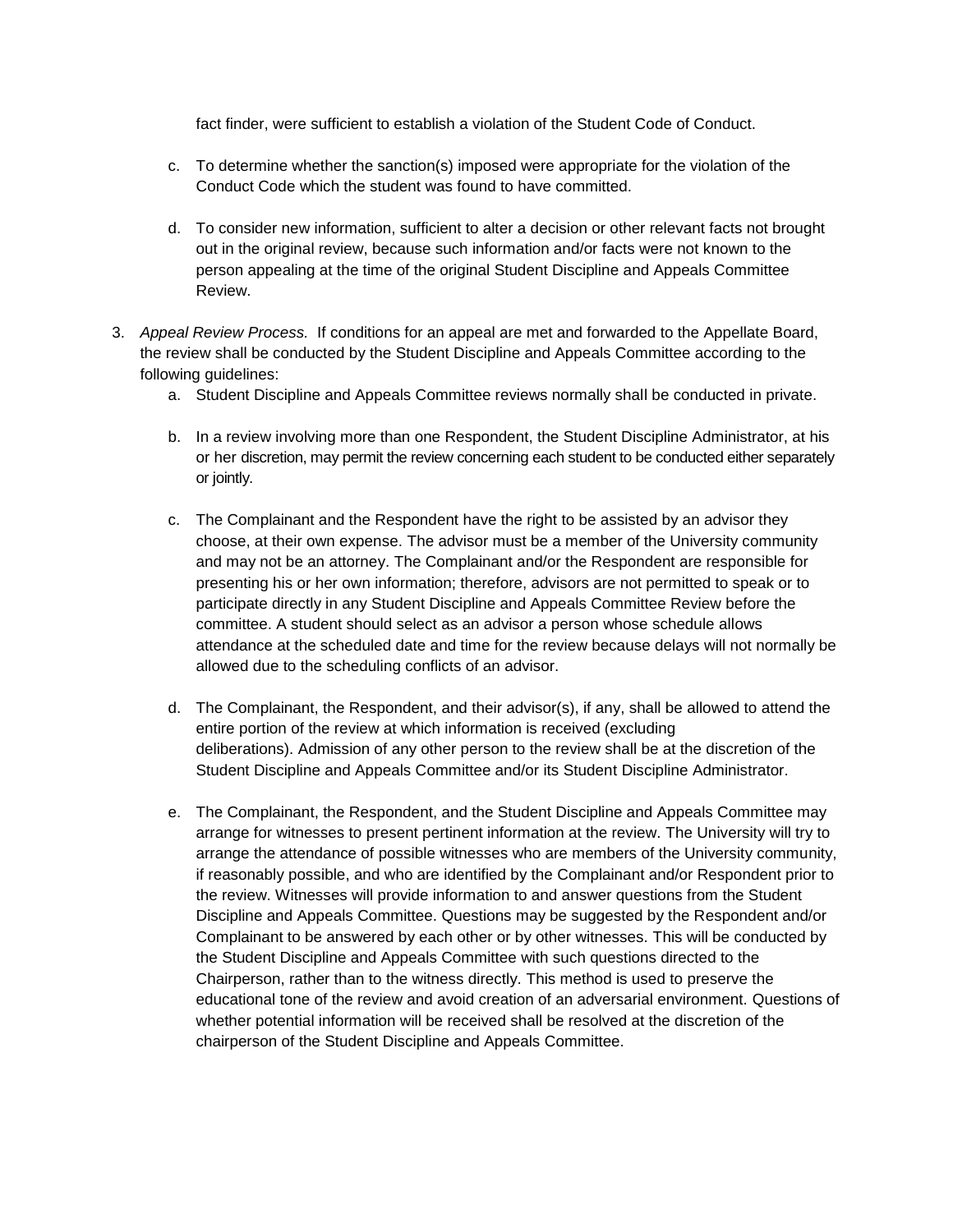- f. Pertinent records, exhibits, and written statements may be accepted as information for consideration by a Student Discipline and Appeals Committee at the discretion of the Chairperson.
- g. All procedural questions and decisions are subject to the final discretion of the Chairperson of the Student Discipline and Appeals Committee.
- h. After the portion of the review concludes in which all pertinent information has been received, the Student Discipline and Appeals Committee shall determine (by majority vote) whether the Respondent has violated each section of the Student Code of Conduct which the student is charged with violating.
- i. If a respondent, with notice, does not appear before a Student Discipline and Appeals Committee review, the information in support of the Complaint shall be presented and considered even if the Respondent is not present.
- j. The Student Discipline and Appeals Committee's determination shall be made on the basis of whether it is reasonable to conclude that the Respondent violated the Student Code of Conduct. A higher standard determination shall be made on the basis of whether it is more likely than not to conclude culpability in cases likely to result in significant consequence. The University is not obligated to a legal standard of "beyond a reasonable doubt."
- k. Formal rules of process, procedure, and/or technical rules of evidence, such as are applied in criminal or civil court, are not used in student disciplinary proceedings. **Reminder: The Student Discipline System is an educational process, NOT a legal proceeding.**
- 4. *Bringing closure to an appeal.* The Appellate Board's opinion and recommendations for subsequent action are submitted to the Appellate Administrator to inform his/her final judgment. The Appellate Administrator will notify the student in writing of the decision. There shall be a single written Administrative Review summarizing the Student Discipline and Appeals Committee Review prepared or delegated and approved by the Chairperson or Student Discipline Administrator. The summary will be filed as a part of the student's disciplinary record.

#### **E. Records**

Student disciplinary records will be maintained by the Student Life office and be available in compliance with FERPA guidelines for viewing and requesting copies. The Student Discipline Administrator and/or the Student Discipline and Appeals Committee may, subject to their discretion, utilize audio and/or visual recordings during disciplinary reviews. No other party shall use audio or visual recordings during the disciplinary reviews without the explicit consent of the Student Discipline Administrator and/or the Student Discipline and Appeals Committee.

#### **F. Special Accommodations**

The Student Discipline Administrator and/or the Student Discipline and Appeals Committee may accommodate concerns for the personal safety, well-being, and/or fears of confrontation of the Complainant, Respondent, and/or other witness(es) during the review by providing separate facilities, by using a visual screen, and/or by permitting participation by telephone, videophone, closed circuit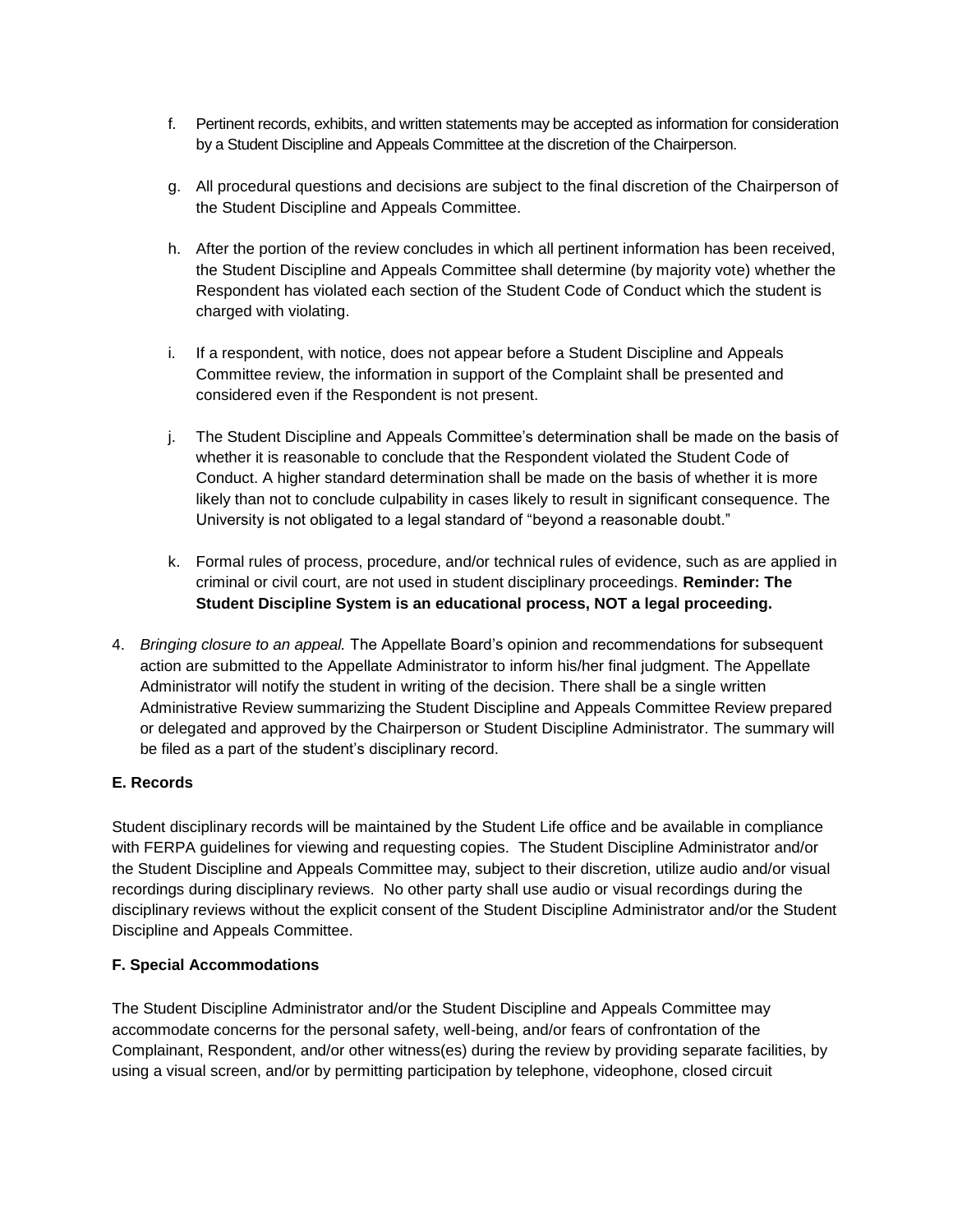television, video conferencing, videotape, audio tape, written statement, or other means, where and as determined in the sole judgment of the Director of Student Life to be appropriate.

## **G. Confidentiality**

All participants involved in a particular matter under this Code are expected to keep the matter confidential in order to preserve the integrity of the process. Authorized University officials with a need to know may have access to information regarding the discipline process and outcomes. The University may also be required to release information in response to duly issued subpoenas in criminal, civil or administrative proceedings. In cases where any participant involved in the process chooses to make public the process and/or the decision of any University official involved in the process, the University may respond accordingly.

## **Article V: Interpretation and Revision**

## **A. Authority**

Any question of interpretation or application of the Student Discipline System shall be referred to the Director of Student Life or his designee for final determination.

#### **B. Review and Revision Time Line**

The Student Discipline System and Student Code of Conduct shall be reviewed every three (3) years under the direction of the Director of Student Life. Revisions shall be implemented with the approval of the President.

## **C. Disclaimer**

The Student Discipline System and Code of Conduct are subject to change when deemed necessary by the University to meet the evolving needs of students, the community, and the University. All substantive changes will be widely communicated by the Director of Student Life through various means available.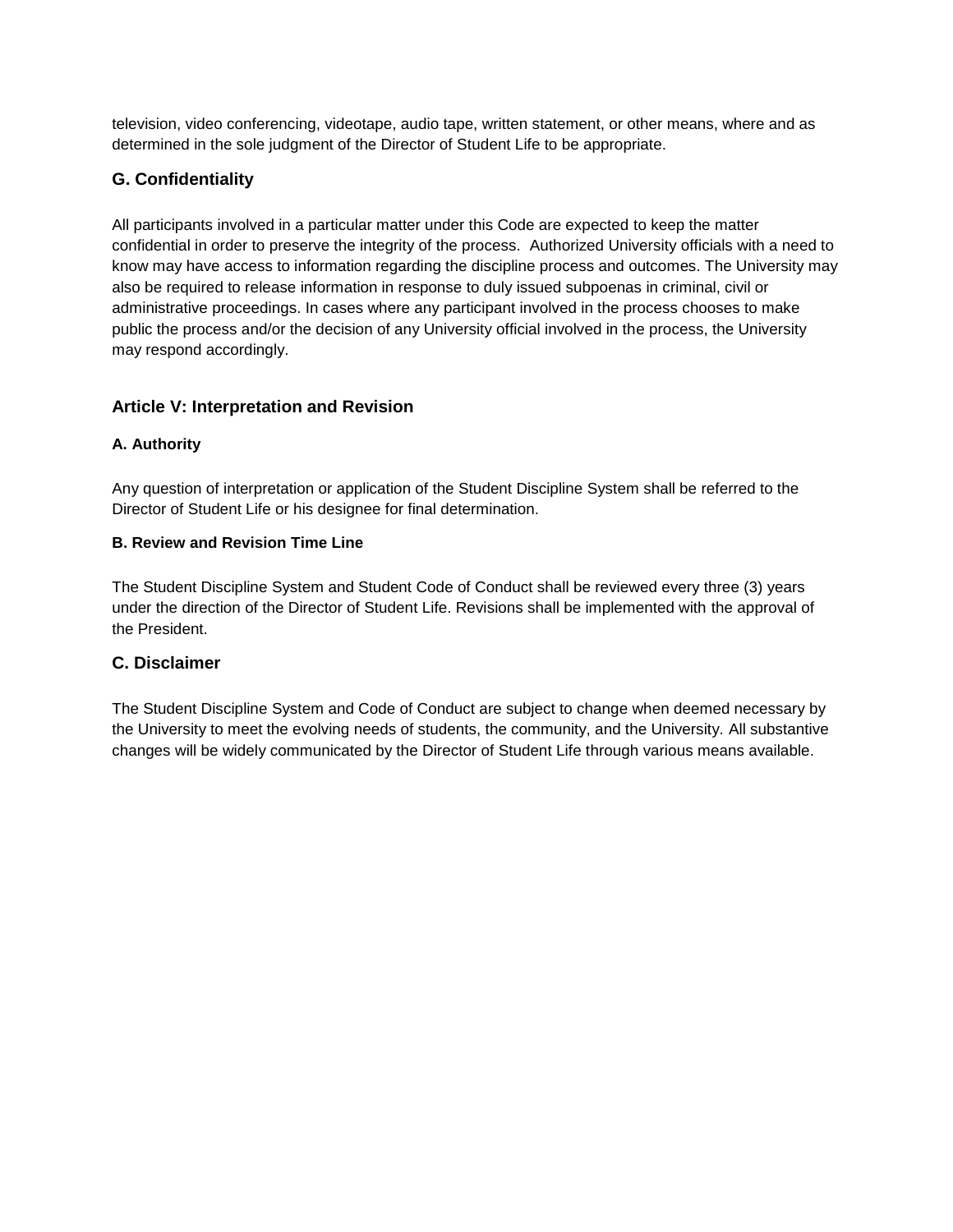# **Student Involvement**

To help you make the most of your college experience, HBU offers a vast array of opportunities beyond the classroom, such as academic contests, performing arts, concerts, art exhibitions, participation in intramurals, and supporting the championship intercollegiate athletic teams. You may also pursue leadership positions in Student Government, Student Programming, Ministry Leadership, clubs, organizations, and multiple other arenas.

## **Athletics**

With the announcement of the addition of football, Houston Baptist University now sponsors 16 NCAA Division I athletic programs. The women's sports are soccer, volleyball, cross country, basketball, indoor track and field, outdoor track and field, golf and softball, while the men compete in football, soccer, cross country, basketball, indoor track and field, outdoor track and field, golf and baseball. This year, 12 of the Huskies' programs will compete in their final season in the Great West Conference and men's golf will compete in its final season of the America Sky Conference. Softball will be the first program to join the Southland Conference and will be joined by the other programs in 2013-14, except for men's soccer, which begins its first season in the Mountain Pacific Sports Federation this year. Football will play its first season in the Southland Conference in 2014.

During the 2011-12 season, the athletic department won its third-straight Great West Conference Sportsmanship Award and HBU women's golf team captured its third-straight Great West Conference championship, while women's soccer, softball and baseball each played in their respective tournament championship games. Men's golf and men's outdoor track and field also posted second-place finishes at their conference championships. Matt Perri captured in the individual cross country championship, Brittane Gaines was named the Outstanding Performer at the indoor track and field conference championships, and Brice Christian was named the conference Male Newcomer of the Year at the outdoor championships. Volleyball recorded a 20-win season, with Courtney Whittleman ranking among the nation's top 25 in digs and becoming the first player in HBU history to post 2,000 career digs en route to wrapping up her second-straight Great West Conference Defensive Player of the Year honor. Jasmine Casey was voted Co-Freshman of the Year in the league. In women's basketball, Shanice Steenholdt ranked 24<sup>th</sup> nationally in scoring, ninth in rebounding and fourth in double-doubles to lead all Division I freshmen in those categories, before a season-ending injury. To cap the year, Robbie Buller was selected by the Arizona Diamondbacks in the Major League Baseball Draft.

HBU returned to NCAA Division I competition in 2007 after 18 years as a member of the National Association of Intercollegiate Athletics (NAIA) and nine years as the dominant program in the Red River Athletic Conference. While competing in the RRAC, the Huskies won the All-Sports Trophy eight time, with each team perennially ranked among the nation's Top 25.

Admission to all of the Huskies' home athletic events is free to currently enrolled HBU students with a valid student ID. Students are encouraged to attend and continue to support the great tradition of HBU athletics. For more information, including team posters and schedules, visit the Athletics Offices located in Sharp Gym or the HBU Bradshaw Fitness Center or call 281.649.3205. Follow the Huskies online or on mobile devices by logging onto the official website – HBUHuskies.com, on Facebook by searching for "HBU Athletics", and on Twitter by following @hbuhuskies. Text message athletics news updates are available by signing up for the Husky Crew on HBUHuskies.com.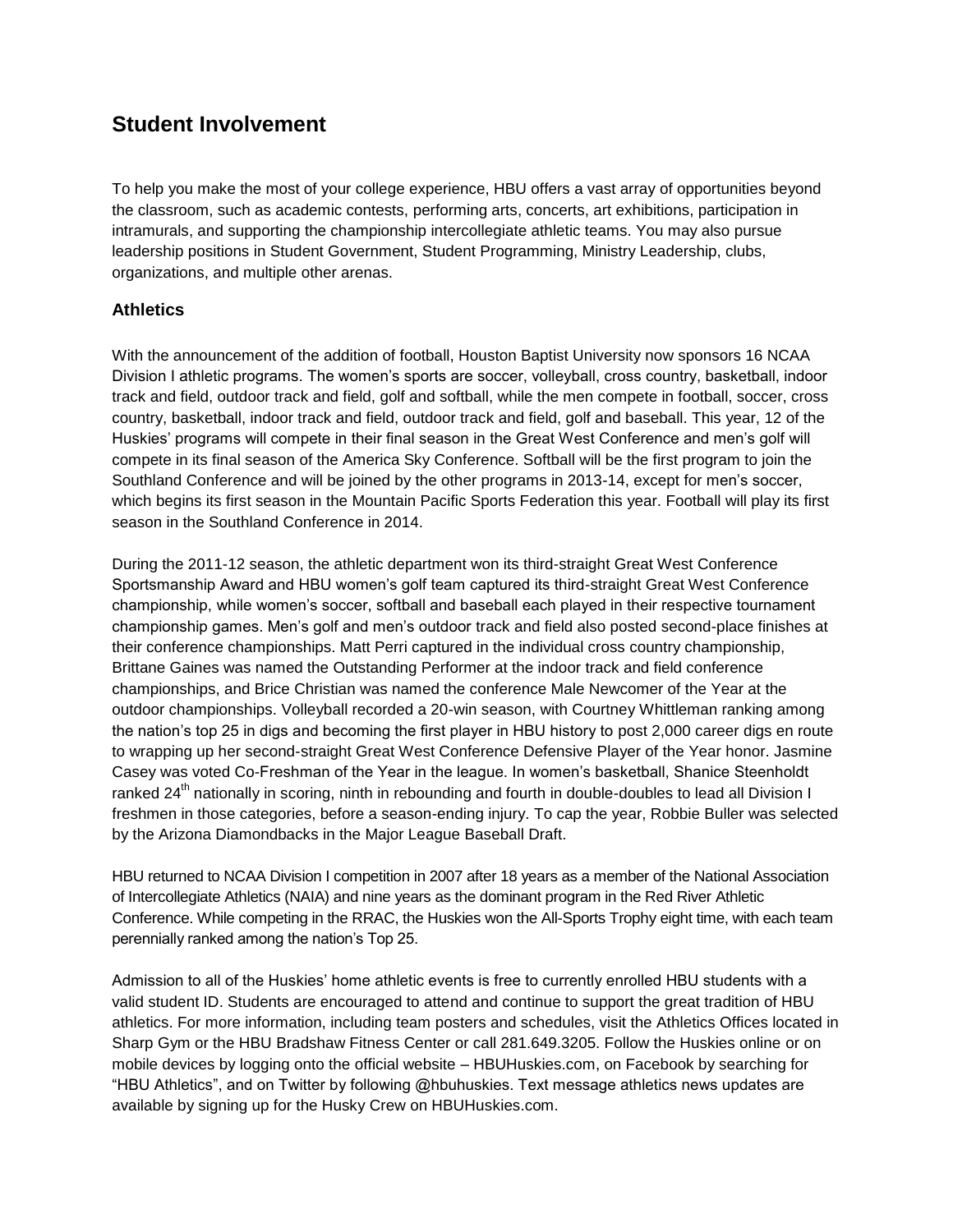## **Campus Recreation**

#### **Purpose**

Campus Recreation strives to enhance the mind, body and spirit of students, faculty and staff by providing programs, services, and facilities that are responsive to the physical, social, recreational, and lifelong educational needs of the campus as they relate to health, fitness, and learning.

#### **Campus Rec Committee**

This committee, with representatives from participating teams, in conjunction with the Director of Campus Recreation, shall have direction over all aspects of the campus program.

#### **Opportunities**

- Bradshaw Fitness Center
- Dragon Boat Regatta
- **•** Group Fitness Classes
- Intramural Sports
- Pars Course
- Just for Fun!

#### **Eligibility**

The following persons are eligible to participate in Campus Rec programs: (1) students currently enrolled at HBU and in good standing, (2) alumni (HBU graduates), and (3) HBU faculty and staff.

- Any athlete who has participated in an intercollegiate contest for Houston Baptist University is ineligible to participate in an intramural contest (in same sport) for at least 12 months, or one full season.
- Rules for all sports may be obtained from the [Director of Campus Recreation.](https://hbu.edu/Students-Alumni/Student-Information/Student-Life/Campus-Recreation/Contact.aspx)

#### **Health and Injuries**

Since participation in the Campus Rec program is on a voluntary basis, neither the University nor any Campus Rec staff member will accept responsibility for injuries sustained while participating in scheduled activities. All participating students are encouraged to have health insurance.

#### **Awards**

The Men's Intramural Sweepstakes Trophy and the Women's Intramural Sweepstakes Trophy are awarded each year at Honors Convocation to the team amassing the most points during the season.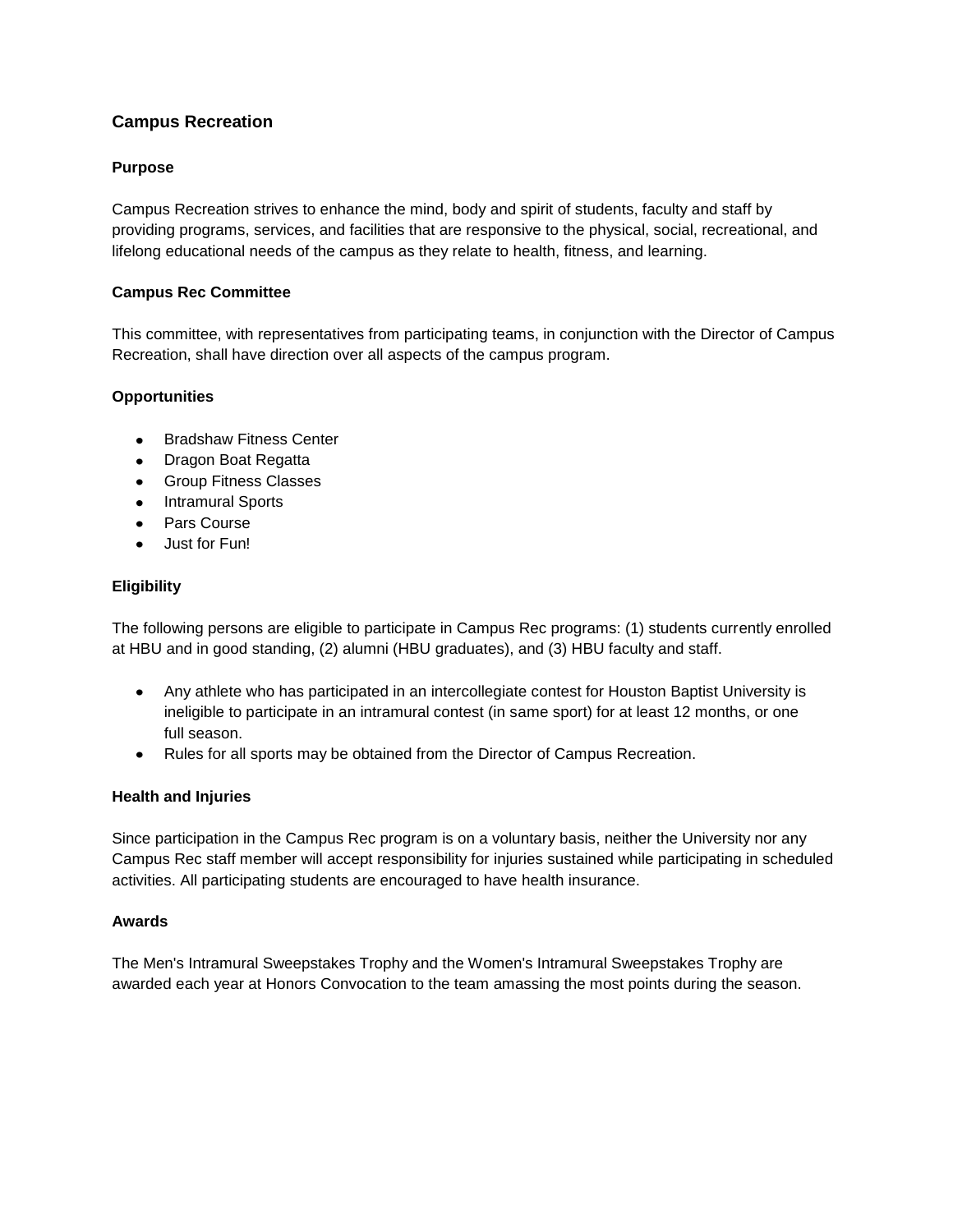# **Student Organizations**

Student Organizations are a vital part of college life and offer HBU students a myriad of opportunities to connect and become involved in campus life. Participation in these groups will provide additional opportunities to enrich your college experience. For more details about organizations, contact the [Student](https://hbu.edu/Students-Alumni/Student-Information/Student-Life/Student-Involvement.aspx)  [Involvement Office,](https://hbu.edu/Students-Alumni/Student-Information/Student-Life/Student-Involvement.aspx) second floor of the M.D. Anderson Student Center, 281-649-3154, or go to [Student](https://hbu.edu/Students-Alumni/Student-Information/Student-Organizations.aspx)  [Organizations.](https://hbu.edu/Students-Alumni/Student-Information/Student-Organizations.aspx)

#### **Greek Life**

The Greek community at HBU is made up of three fraternities and five sororities. Fraternities and sororities encourage academic achievement and leadership development with their members. Fraternities and sororities encourage their members to give back to HBU and the greater Houston community through a myriad of philanthropic projects and opportunities.

#### **Recruitment/Membership Intake**

Each group may have different recruitment dates and formats. For more information about these groups and their recruitment/intake schedules please contact the Director of Student Involvement or go to [Greek](https://hbu.edu/Students-Alumni/Student-Information/Student-Organizations/Greek.aspx)  [Life.](https://hbu.edu/Students-Alumni/Student-Information/Student-Organizations/Greek.aspx) Some chapters do allow the addition of new members in the fall; however *fall recruitment is not open to first-semester freshmen*.

# **Special Events**

**Art Exhibitions** - The Art Department presents various art exhibitions throughout the academic year, including faculty, alumni, and visiting artists from the professional community. Senior art majors are also highlighted each semester through the exhibition of their senior projects. The Annual Student Art Exhibition features the work of all art students and is held each spring.

**Elections -** During the fall and spring semesters, Student Government elections are held. Special elections are held for Homecoming Court, and Mr. and Miss HBU.

**Founders' Day -** A special convocation is held in the fall semester to honor the University founders. This service marks the month the state of Texas granted Houston Baptist College its charter, designating it as an educational institution.

**Homecoming** - A week of activities in November to show your Husky Pride. Events include our annual Chili Cook-Off, Pep Rally, and Basketball Game.

**Honors Convocation** -The last Convocation of the academic year is a special program honoring the University's outstanding students. In addition to awards presented by each of the colleges and schools, other awards are presented for athletics, student life and the president's office.

**Husky Revue** - This yearly tradition is a campus-wide variety show that allows students to showcase their talents.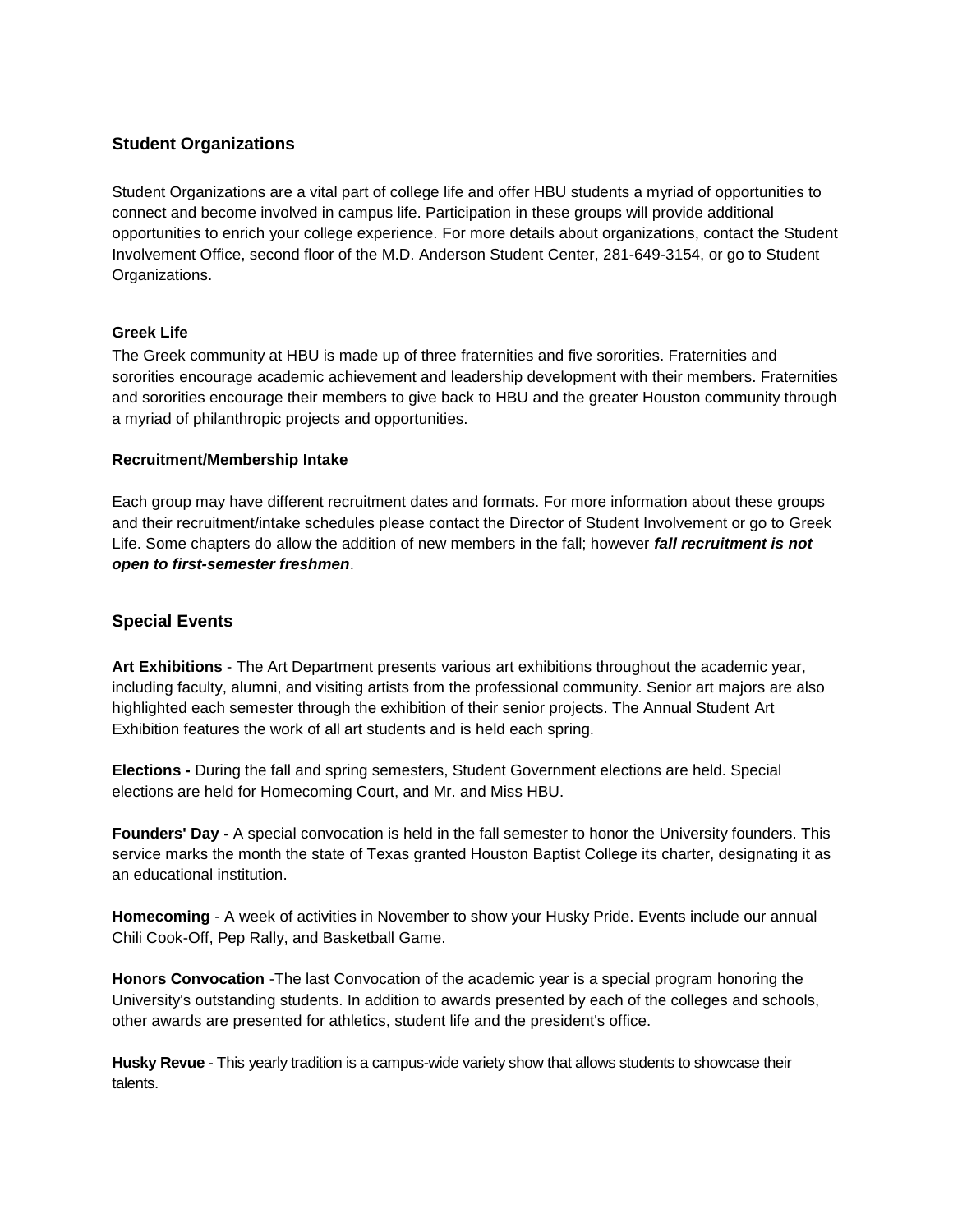**Late Nite Breakfast** - Need a break from studying? Then this yearly tradition is for you! Breakfast is provided for all enrolled HBU students before finals during fall and spring semesters. Beginning at 9:00 p.m., breakfast is served by faculty, administration, and staff in the Baugh Center Cafeteria.

**Leadership at HBU -** Throughout the fall and spring semesters, students who want to grow their leadership skills can attend programs such as monthly Leadership Challenges or get involved in a student organization. Freshmen can also apply to the President's Leadership Institute which combines leadership development with networking opportunities all the way through graduation.

**Mission Munchies -** Lunch for \$1.00 is provided by various sponsors throughout the year at the conclusion of Convocation. Money received goes to Summer Missions.

**Organization Fair -** Organizations have an opportunity to introduce themselves to the campus community, promote upcoming events, and recruit new members.

**Recruitment/Membership Intake -** Early in the fall and Spring semesters, HBU's Greek Life organizations begin their recruitment activities. See "Greek Life" under the organization section for more details.

**Spiritual Growth -** A variety of opportunities are available to encourage spiritual formation. Refer to the Spiritual Life department sections in this handbook. Spiritual Emphasis Week, held in the fall, and Passion Week, scheduled in the spring, feature special speakers and events.

**Spring Fling -** This campus-wide event, a highlight of the spring semester, offers entertainment for all. Students, faculty and staff participate in a variety of activities and enjoy fun, games, and food.

**Winter Formal -** One of the special events of the fall semester, the campus-wide semi-formal event includes dinner and entertainment.

#### **Student Government Association (SGA)**

We, the Student Association of Houston Baptist University, by and with the consent of the faculty and administration, in order to govern ourselves more wisely; to promote greater understanding and cooperation with the faculty and administration; to foster the recognition of privileges and responsibilities of the students of the University community; to provide opportunity for responsible individual and collective action; to foster high ideals of conduct and academic standing; and to establish worthy traditions, establish the Student Association and the Student Government Association.

All currently enrolled students of Houston Baptist University shall be members of the Student Association and shall be entitled to all rights and privileges outlined therein. The Student Association members shall come from the Freshman, Sophomore, Junior, and Senior classes; and from all colleges of the University organized under their college dean.

Elections for all [SGA positions,](https://hbu.edu/Students-Alumni/Student-Information/Student-Organizations/Leadership-Governing.aspx) except freshman representative, are held each spring. Freshman representative elections are held each fall. For more information or to obtain a copy of the SGA Constitution and Bylaws, you may view the [SGA page](https://hbu.edu/Students-Alumni/Student-Information/Student-Organizations/Leadership-Governing.aspx) or stop by the SGA Office in Brown 280 on the 2<sup>nd</sup> floor of M.D. Anderson Student Center.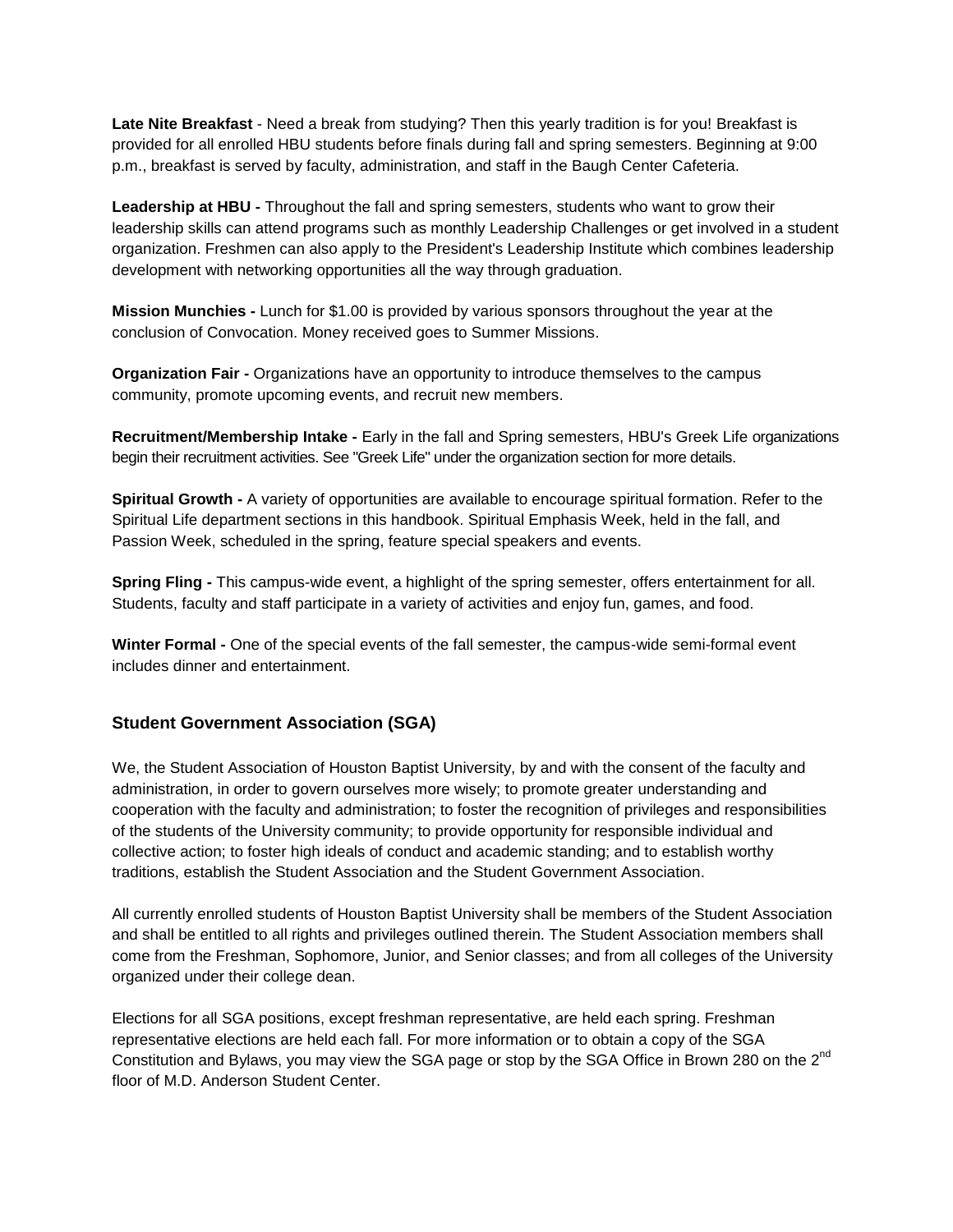# **Student Resources**

# **Academic Accommodations**

Houston Baptist University endeavors to provide reasonable accommodations for students with documented disabilities on a case-by-case basis. Reasonable accommodations are made in accordance with requirements set forth in Section 504 of the Rehabilitation Act of 1973 and the American Disabilities Act of 1990. Students requesting Academic Accommodations for Learning Disabilities, Psychological/Psychiatric, and Physical and Other Health Condition Disabilities that create impairment in the learning environment should access and read the [university academic accommodations web pages.](https://hbu.edu/Choosing-HBU/Academics/Resources/Academic-Accommodations.aspx) After reading this material, including the steps to receiving accommodations, student may contact the Disability Services Coordinator via email at [504@hbu.edu.](mailto:504@hbu.edu)

# **Advising**

The advising process is designed to help the student make important decisions related to academic and career progress. All HBU students should become familiar with their advisor and the advising process. Below are some guidelines to follow to make the advising process a successful part of the HBU experience.

During the freshmen and sophomore years, all students (except those in the College of Science and Mathematics) are assigned a Core Advisor, a faculty advisor who can help navigate the Liberal Arts Core Curriculum and counsel students on all academic matters, broad career and vocational interests, etc. Sometime during the sophomore year, students with declared majors will transfer to a Major Advisor, a faculty advisor who specializes in the student's particular field of interest or allied field. The Major Advisor assists the student in planning major-specific educational and career goals. (Students in the College of Science and Mathematics work with a Major Advisor from the freshmen year forward.) Students may see advisors ("Core" or "Major," as assigned) to

- discuss academic successes, failures, or other issues that may affect academic progress
- select courses for each semester
- change a major or minor
- file a degree plan
- discuss educational and career goals, and
- provide personal encouragement and support

The faculty advisor's responsibility to the student is

- to listen and help solve problems regarding academic or career issues,
- to aid in selecting appropriate courses each semester,
- to serve as a reference to appropriate campus resources, and
- to assist the student in attaining educational and career goals.

The student's responsibility to the faculty advisor is to

come to the advising sessions prepared and ready to ask questions,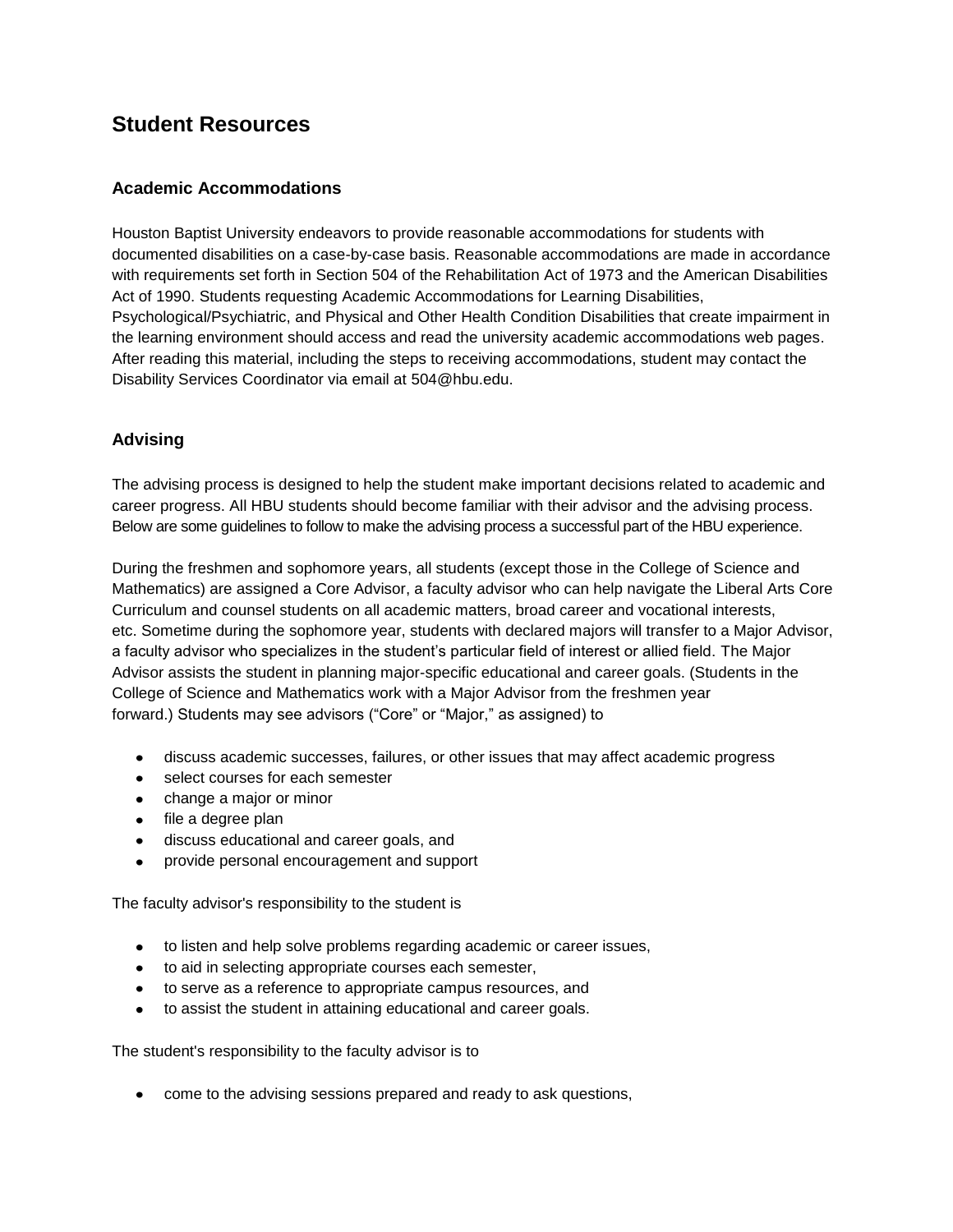- be knowledgeable about HBU academic policies and procedures,
- know the office hours and location of advisors,
- schedule appointments with advisors,
- keep scheduled appointments on time or cancel in advance,
- accept responsibility for academic decisions,  $\bullet$
- seek assistance before experiencing academic difficulty, and
- share information about educational and career goals.

### **Bookstore**

The HBU bookstore is located on the first floor of the M.D. Anderson Student Center. Please refer to [www.hbubookstore.com](http://www.hbubookstore.com/) for details on hours of operations, methods of payment, textbook ordering/purchasing/buy-back, refund policies, and other services offered.

### **Career and Calling**

Career and Calling seeks to provide assistance for students and alumni in exploring one's life calling through personal discovery, vocational exploration, and educational training. Check [Career and Calling](http://www.hbu.edu/careerandcalling) for internship and job opportunities. Other Career and Calling activities include:

- [Hire-A-Husky](http://www.hbu.edu/careerandcalling) a web-based resume and job posting service
- Job fairs on and off-campus
- **Assessment tools**
- Preparation through resume building
- Dress for success tips
- Interview preparation
- Career and job search counseling  $\bullet$
- Interviews with prospective employers
- $\blacksquare$ Career seminars on campus
- Mock interviews
- Discussions pertaining to "life call" and integrating this in our vocation  $\bullet$

For further information, please visit [www.hbu.edu/careerandcalling,](http://www.hbu.edu/careerandcalling) call 281-649-3475 or stop by the Office in Brown 287, Student Life suite on 2nd floor of M.D. Anderson Student Center.

### **Cashier's Office**

The Cashier's Office provides students with assistance regarding their financial student accounts. This includes financial advising regarding payments and charges, establishing a payment plan, and making tuition payments. The Cashier's Office is available to assist students Monday through Friday between 8:00 a.m. and 5:00 p.m. by calling (281) 649-3471. Our mailing address is: HBU, Financial Services Office, Atwood II-112, 7502 Fondren Road, Houston, TX. 77074-3298. Our e-mail address is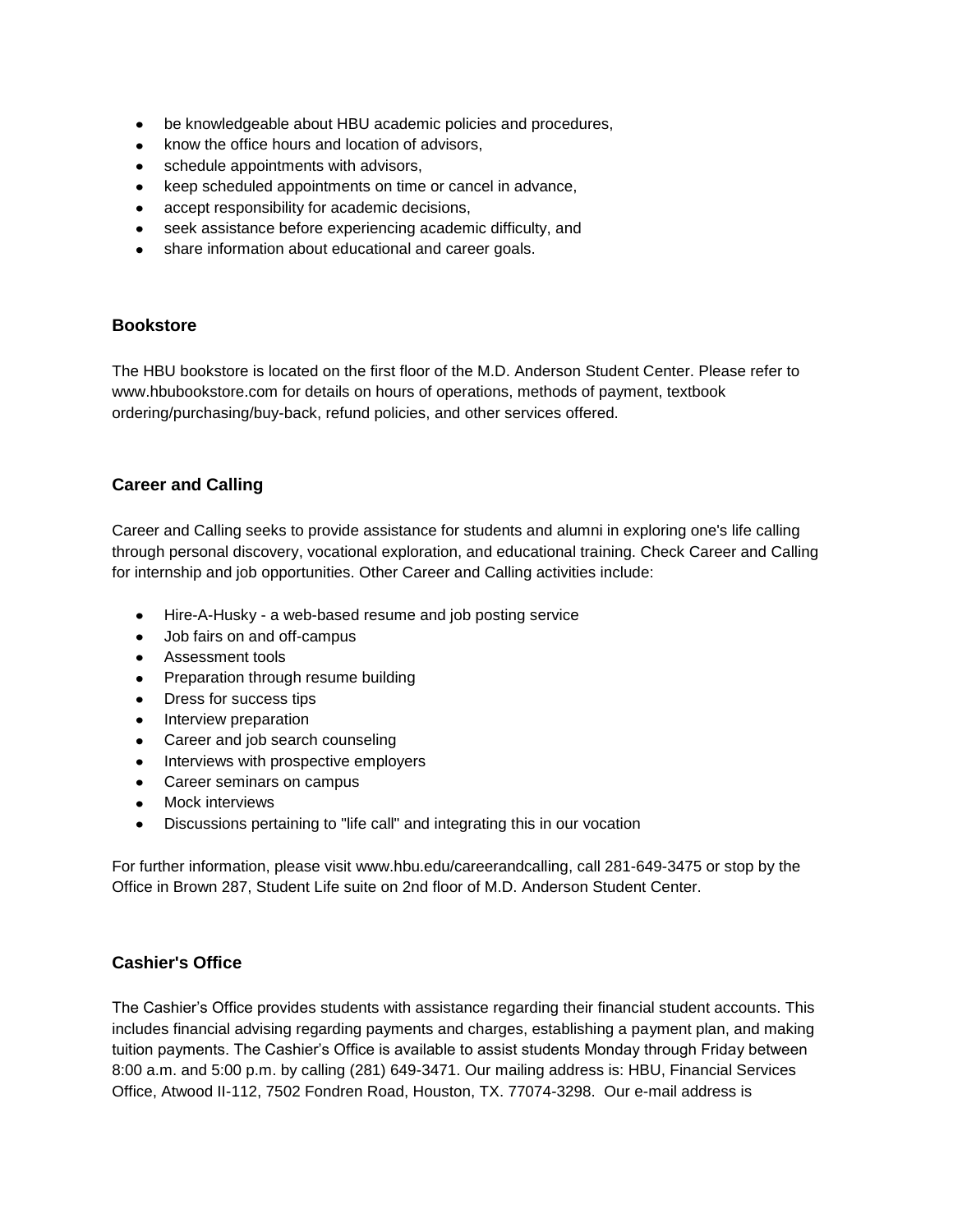[cashier@hbu.edu.](mailto:cashier@hbu.edu) Payments made in person may be in the form of cash, check, money order, MasterCard, Visa, Discover Card, American Express or debit cards. In addition, credit card/debit card payments are accepted by telephone during business hours.

### **Computer Labs**

HBU offers a supervised walk-up lab available to all students. It is located in Atwood II, room 101. You must be a currently enrolled HBU student to use the computer lab. Guests and/or children are not allowed to accompany students into the lab.

#### **Equipment:**

- Computers
- MS-Office (Word, Excel, Access, PowerPoint)
- Internet connectivity
- Special software requested by professors.

# **Covenant Fellows Program**

New opportunity as of Fall 2012: The purpose of the [Covenant Fellows Program](http://www.hbu.edu/Students-Alumni/Student-Information/Spiritual-Life/Covenant-Fellows-Program.aspx) is to give students called to Christian ministry financial, personal and professional support as they further their undergraduate development into competent and holistically educated ministers/professors/missionaries. HBU covenants with our students and with local churches to provide education and professional experiences that will prove beneficial to both those studying in the program and those churches supporting and employing our ministerial students.

### **Email**

All students are provided an HBU e-mail account once admitted to the university. This then becomes the main means of communicating official HBU business. It is imperative that students check their HBU e-mail on a routine basis. *Failure to read an email will not be an excuse for missing deadlines and other important expectations placed on students.* For assistance with e-mail including directions on how to point your HBU e-mail to another e-mail account contact the [ITS Help Desk](https://hbu.edu/Students-Alumni/Student-Resources/Information-Technology-Services-(ITS).aspx) or call 281-649-3410.

### **Financial Aid**

The Office of Financial Aid provides financial assistance information, advising, and help to students planning to enter and remain in the University. In order to establish the need of each applicant, the Free Application for Federal Student Aid (FAFSA) should be submitted to the online at www.fafsa.ed.gov as soon as possible after January 1. HBU's school code for the FAFSA is 003576. **March 15 is the preferred deadline to submit the FAFSA and April 19 is the deadline for any additional documents**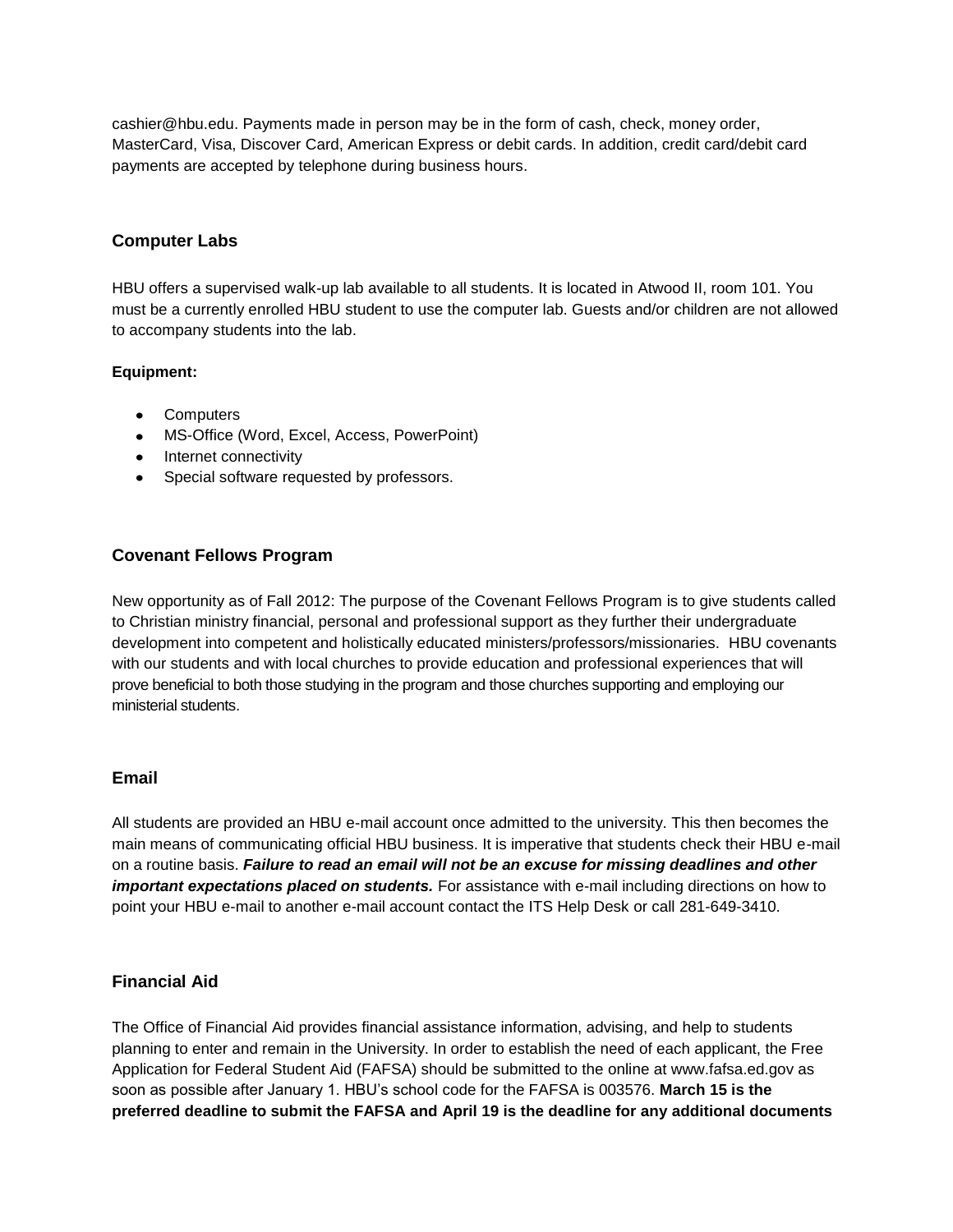**required as a result of the FAFSA**. Forms for supplying the information necessary to secure financial assistance are available in the Financial Aid Office and also online in the [Financial Aid Forms Library.](https://hbu.edu/Choosing-HBU/Admissions/Financing-Your-Education/Forms.aspx) All merit, talent, and off-campus scholarships are coordinated through the Financial Aid Office. For further information regarding the various aid programs, contact Financial Aid at 281-649-3749.

# **Fitness Center**

The Bradshaw Fitness Center, located at 7731 Southwest Freeway, provides currently enrolled students the following:

- Indoor Aquatics Center with 3 pools
	- o lap pool 25 yard, 4 lane
	- o exercise pool
	- o whirl pool
- Fitness floor 10,000 square feet, with cardiovascular and strength equipment
- **Group Exercise classes both land and water**
- Fitness Camps and more

For additional information please visit [www.hbufit.org](http://www.hbufit.org/) or contact [Student Life.](mailto:studentlife@hbu.edu)

# **Food Services**

HBU dining services through ARAMARK Higher Education is here to meet your dining needs. You can find daily menus, including nutritional information; hours of operation for all our locations, and buy a meal plan by visiting our website at www.hbu.campusdish.com; or call us anytime at 281-649-3259.

### **Baugh Dining**

Real Food on Campus (RFoC) offers fresh, healthy, and diverse options that are customized to meet your lifestyle needs. Our residential restaurant located on the first floor of the Baugh Center, is about more than your traditional all-you-can-eat dining program; it's about re¬inventing your entire residential dining experience. Our menu offerings include fresh produce, vegetarian options, breakfast waffles, exhibition cooking made-to-order, grill favorites, pizza and pasta, sandwiches, home-style options, and much much more! Utilize your all-you-care¬ to-eat meals per week/semester, cash, credit and debit cards and declining balance, all at the Baugh RFoC Residential Restaurant.

### **Java City**

Located off the main lobby of the library, this new venue opened Spring 2011. Relax and enjoy the aroma of Java City® Coffee or sip on a fresh fruit smoothie. We also offer grab-n-go sandwiches, fresh fruit cups, bagels, pastries, and more. Whether you're on the go or need to relax, stop by and enjoy some time with your friends. Use your declining balance or pay with cash or credit card.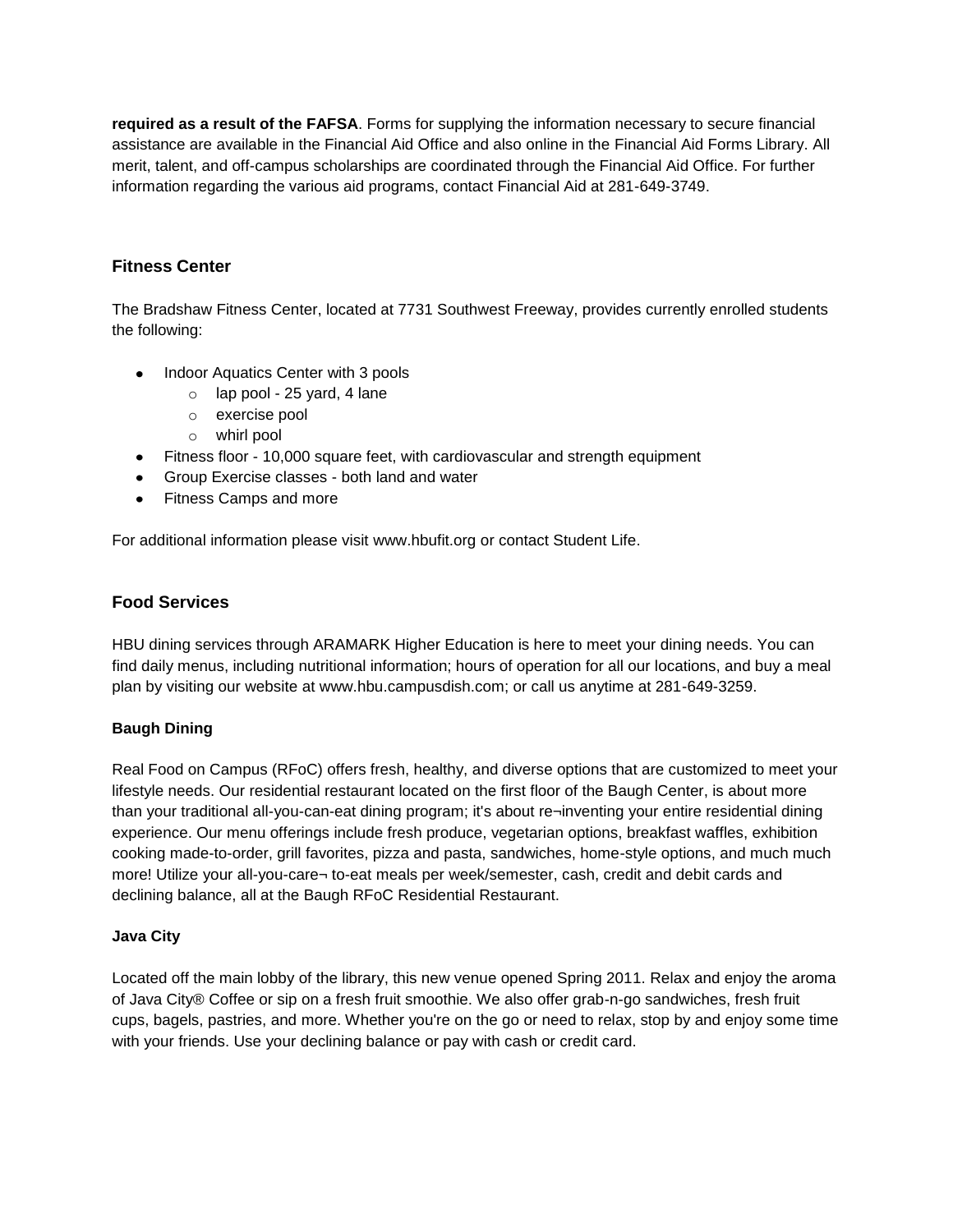### **Husky Express**

Located in the first floor Hinton Center lobby (between Dillon 1 and 2) stop by and get your caffeine buzz, indulge in a salad or baked goodies, and enjoy wireless internet access. You can also use your declining balance dollars here as well.

#### **P.O.D. Express (Provisions On Demand)**

Located in the Husky Village Clubhouse, this convenience store is open from 3:30 p.m. until midnight Monday through Thursday and from 6:00 p.m. until midnight on Sundays. Health and beauty items, snacks, beverages, fresh sandwiches, salads and frozen food are available for purchase.

#### **Tilas**

Phase One of the M.D. Anderson Student Center renovation provides a true "South of the Border" meal option for breakfast and lunch. Open Monday through Friday from 7:00 a.m. until 2:30 p.m. Accepts cash, credit cards and declining balance dollars.

#### **Grille Works**

Coming soon as part of Phase II of the M.D. Anderson Student Center renovation.

### **Huskynet**

HuskyNet is our web-based interface found in the HBU Portal [\(MY.hbu.edu\)](http://my.hbu.edu/) used by students to check and update their personal information (addresses, phone numbers, etc.) or to access various tools, such as registration and add/drop classes, advising, view academic status, class schedules, grades, nonofficial transcripts, view financial account information and accept/decline financial aid awards, and more. The majority of students, faculty and staff will have most of their needs met through these self-service tools. For complete information on all of the services available through Information Technology Services go to [www.hbu.edu/its.](https://hbu.edu/Students-Alumni/Student-Resources/Information-Technology-Services-(ITS).aspx)

### **ID Cards**

At the initial HBU enrollment, each student receives an ID card with the student's Huskynet number (H#). If lost, a replacement ID card will cost \$10. The student ID card is used in a variety of ways, including, but not limited to 1) library resource checkout, 2) dining services (meal plan or declining balance), 3) University Bookstore book buy-back, 4) services at the Student Health Clinic, 5) attendance at Convocation and other Community Life and Worship Events, 6) Bradshaw Fitness Center access, 7) Lake House resident access, and 8) admission to HBU regular season home athletic events. Upon request, students must furnish satisfactory identification to University staff, faculty members, administrative officials, and/or police officers. The Student ID card is the official means of identification and should be carried at all times when on campus. Falsification or misuse of this card is considered a violation of University policy.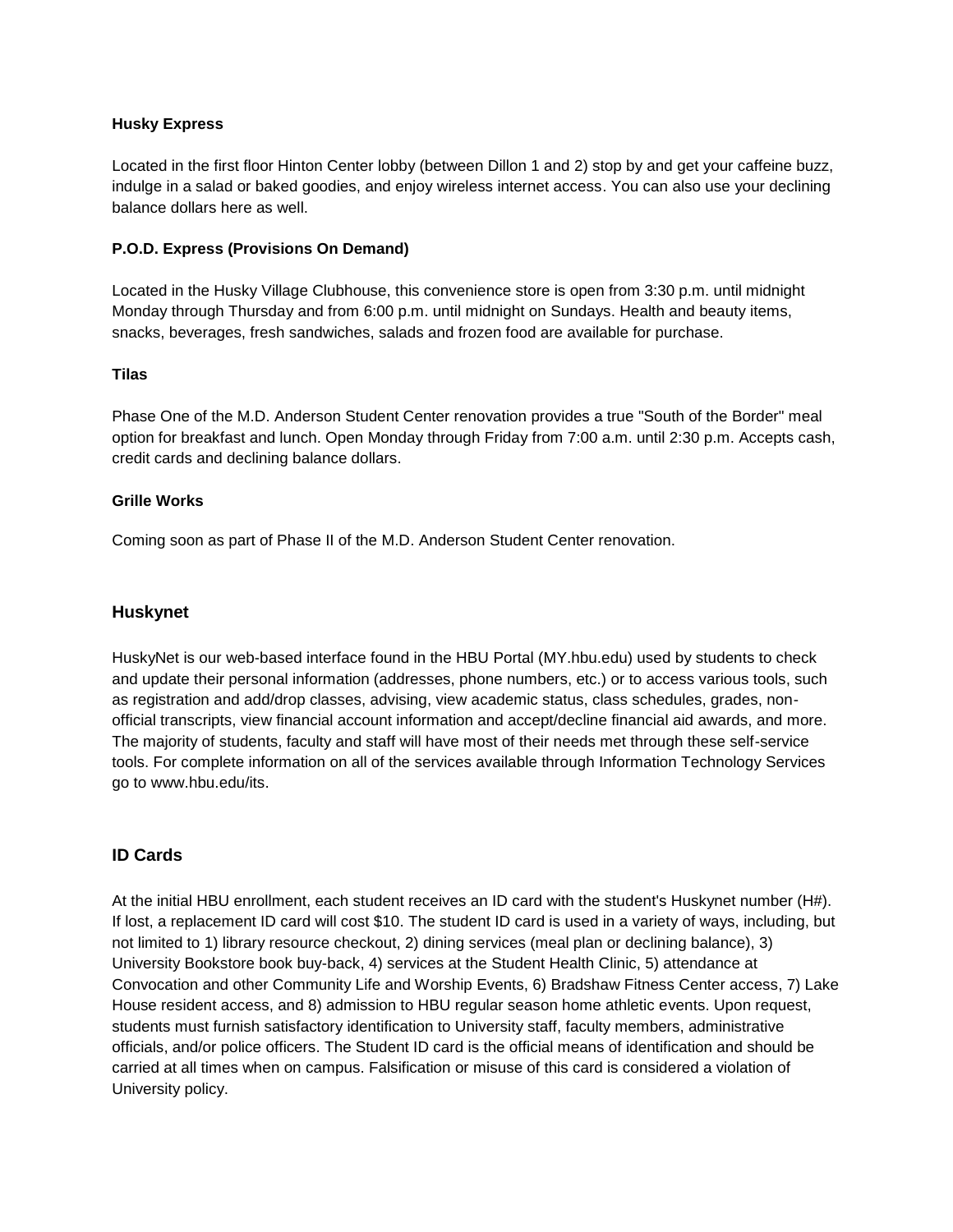# **The Learning Center (TLC)**

The mission of The Learning Center is to provide academic resources to facilitate student academic success. Resources are offered free of charge and include individual and group tutoring, study groups, academic workshops, study skills assistance, and early alert systems. For more information, please visit [www.hbu.edu/tlc.](https://www.hbu.edu/tlc)

### **Library**

The Moody Library is designed, staffed, and operated in order to provide resource materials and research assistance for students, faculty, and staff. The library contains approximately 300,000 books, e-books, and other items and subscribes to or provides electronic access to over 78,000 periodicals. Hours: The library is open 83.5 hours per week.

#### **Hours**

| Monday-Thursday | 7:30 a.m. - 11:00 p.m.                                     |
|-----------------|------------------------------------------------------------|
| Friday          | $7:30$ a.m. $-5:00$ p.m.                                   |
| Saturday        | 12:00 p.m. - 6:00 p.m.                                     |
| Sunday          | $2:00$ p.m. $-8:00$ p.m.<br>Closed Sundays in Summer Term. |

Holiday schedules will be posted. The library is not open during Christmas break. For more information call 281-649-3304 or visit the University's website at [www.hbu.edu/moody.](http://www.hbu.edu/moodylibrary)

**Borrowing Privileges -** Circulating books can be kept for a period of three weeks. To check out books, students must present a current HBU I.D. card. Books can be renewed twice if no one else needs them and must be returned to the library for renewal. Patrons can place holds on materials that are checked out.

The automated circulation system sends notices of overdue materials via e-mail. Fines for overdue books are 25 cents per day per book and \$5 per day for reserve materials. Unpaid fines and unreturned books can affect registration, receipt of grades, etc.

**Reference Service** - Professional librarians are on duty at the reference desk most hours the library is open. They are available to assist students in the use of the electronic catalog, periodical indexes, reference books and electronic databases, including the Internet.

When faculty members make appointments, the librarians can provide group instruction in the effective use of library resources. Open orientations are also available.

**Reserve Books** -Faculty members place heavily-used books on reserve at the circulation desk. Reserve check-out periods range from two hours to one week.

**Non-Book Materials** - The library maintains collections of CDs, cassette tapes, phonograph records, DVDs, and VHS tapes. CDs must be used in the library. All other non-book materials can be checked out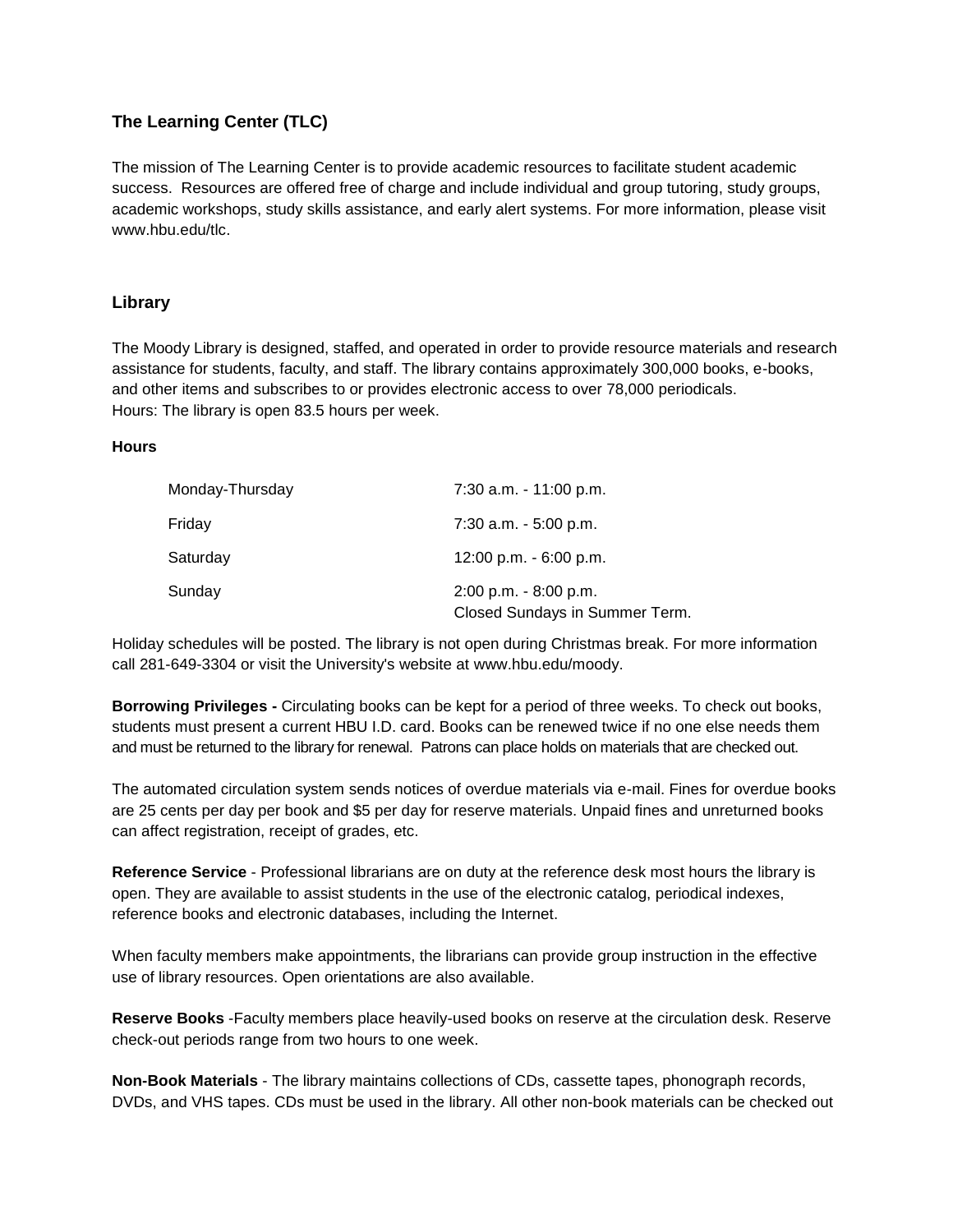for varying time periods.

**Off-Campus Resources -** The Houston Public Library issues cards to Houston Baptist University students valid at the Central Library and other branches. The nearest branches to Houston Baptist University are located at Fondren and Clarewood and Augusta at Westheimer.

HBU students are eligible for TexShare cards which allow them to check out library materials from any participating Texas library. All branches of the University of Houston, the University of St. Thomas, and Texas Southern University participate in the TexShare program. Rice University does not.

Interlibrary loans are available for research materials not located in the University library. Apply at the Reference Desk.

**Photocopiers** -The library provides three photocopy machines. Patrons can use coins (15¢ per 8 1/2" x 11" or 20¢ per 11" x 17") or declining balance cards, available at the circulation desk. The cards provide substantial savings. The library does not provide change.

**Computers** - Most of the computers in the library require a student log-in and password and are loaded with the same software as computers in the computer labs. Reference librarians are available to assist students in the use of library databases and other library-related online materials. A few computers are provided for the use of the general public and do not require a log-in.

### **Lost and Found**

All lost and found items are to be taken to or retrieved from the Law Enforcement Center. Items will be held for only 30 days.

### **Music Performance Opportunities**

The HBU School of Music invites students with musical ability to play or sing in one of the University ensembles. A simple audition is required. Contact: Dr. John Yarrington at 281-649-3027.

**University Singers, Schola Cantorum -** University Singers and Schola Cantorum present three major concerts a year, lead the Christmas Convocation, and perform in the greater Houston community.

#### **Student Health Insurance**

Students are encouraged, but not required, to be covered by a health insurance plan. Visit [www.hbu.edu/studenthealthinsurance](http://www.hbu.edu/studenthealthinsurance) for more information.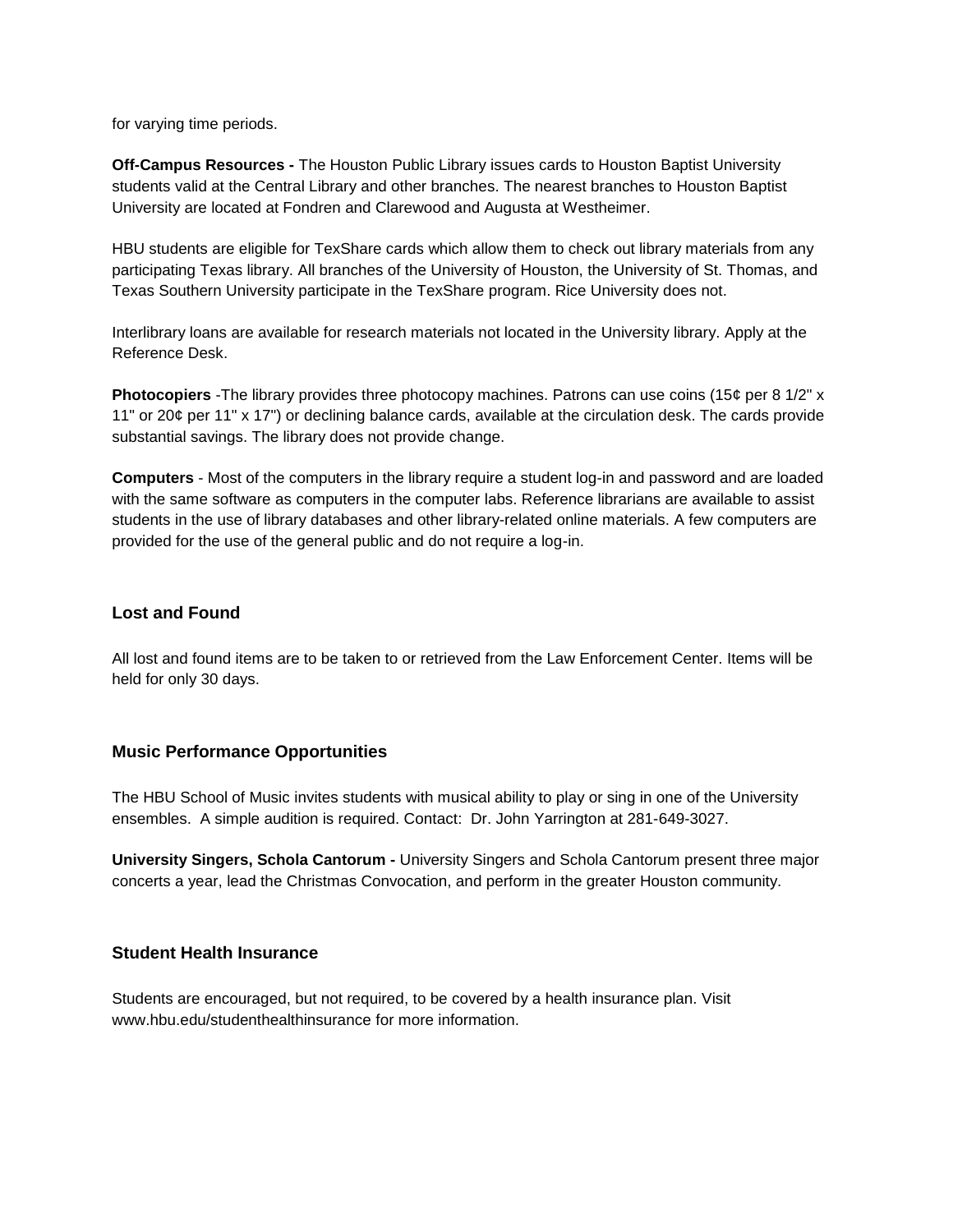# **Student Health Services**

Health services are provided in the Health Clinic, which is located in Lake House 102.

### **Purpose**

The purpose of HBU's [Student Health Services](http://www.hbu.edu/studenthealth) is to promote the wellness of the campus community through health education and provision of basic health care services.

#### **Hours of Service**

The clinic will open September 4, 2012. **2012-2013 Clinic Hours**

| Monday    | 9:00 a.m. - 12:00 p.m.                            |
|-----------|---------------------------------------------------|
| Tuesday   | 9:00 a.m. - 12:00 p.m.<br>$6:00$ p.m. - 8:00 p.m. |
| Wednesday | 9:00 a.m. - 12:00 p.m.                            |
| Thursday  | 9:00 a.m. - 12:00 p.m.                            |
| Friday    | <b>CLOSED</b>                                     |

*The Clinic is open during fall and spring semesters when class is in session. The clinic is not open during finals, holidays and semester breaks.*

The last patient will be seen at 15 minutes prior to the scheduled closing time. Clinic staff will be available to see students on a first-come, first-serve basis. Non-emergency visits to the Student Health Center should be made at times that do not conflict with the student's class schedule.

### **Personnel**

HBU's Student Health Service is staffed by licensed medical personnel: family nurse practitioners, registered nurses, and a family practice physician. All health service personnel are under the supervision of the Director of Student Life.

### **Clinic Services**

Students are expected to present a valid HBU student ID card in order to qualify for services. A nominal fee will be assessed for services rendered. The current fee schedule is posted outside the Student Health Services Office and is subject to change. Services include, but are not limited to:

- Comprehensive physical examination
- Flu shot administration (in season)
- Immunizations and tuberculosis (TB) screening
- Administration of allergy shots as requested
- Office visits for basic health care
- Health education
- Facilitation of referrals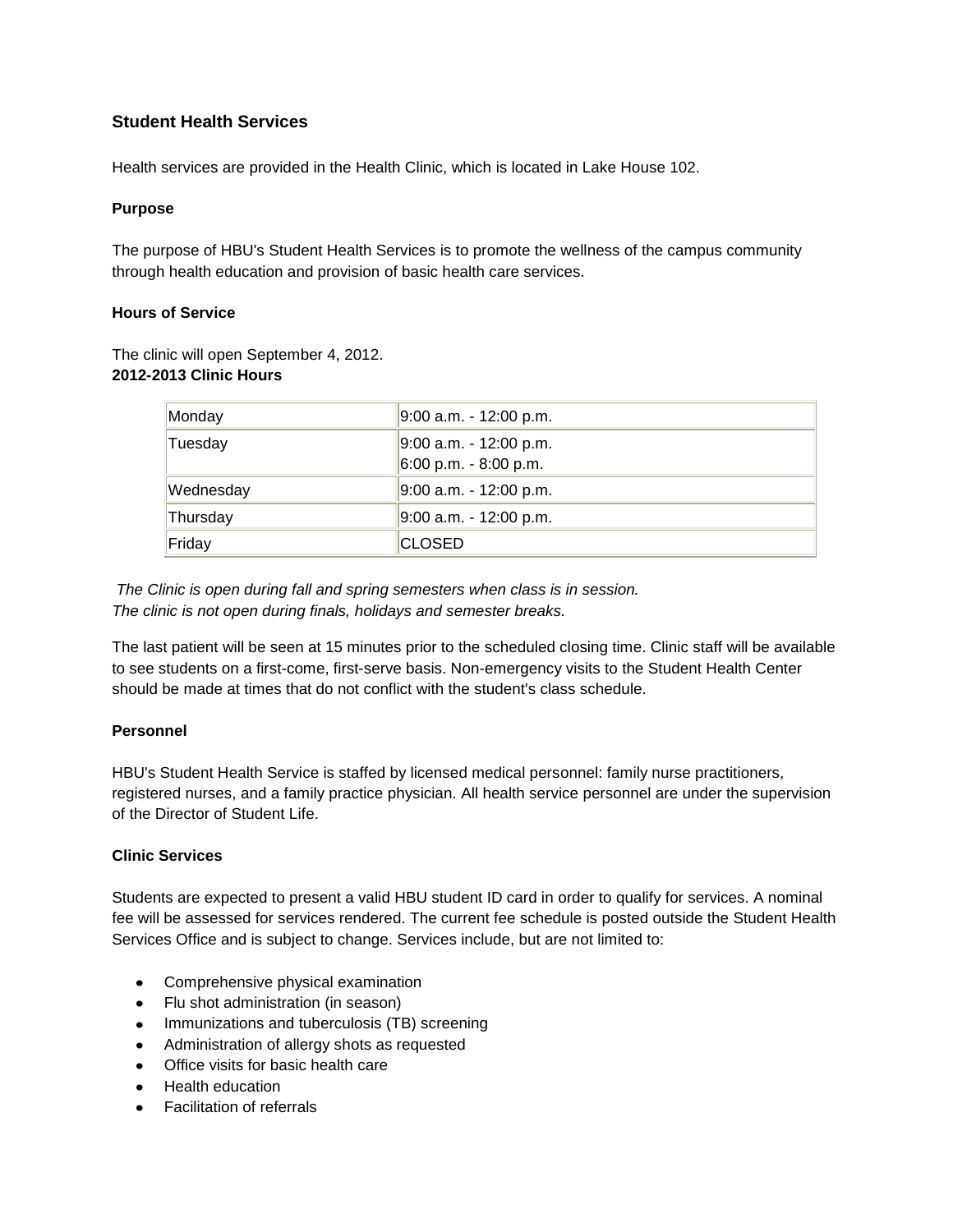### **Financial Responsibility for Health Care**

The student is responsible for the payment of all financial obligations incurred for health care. Fees for services are posted outside the clinic and on [HBU Health Clinic website](http://www.hbu.edu/Students-Alumni/Student-Resources/Health-Services/Health-Clinic.aspx) and are subject to change. Charges for health services will be applied to the student's Huskynet account.

#### **Release of Records**

A student must sign a formal "release of records" and pay a nominal copying fee to cover cost of materials and postage prior to any release of records, charts, or reports. To maintain confidentiality, records will be released only to the patient. A current driver's license is required to verify identification. Telephone requests for out-of-town students may be completed after the student faxes his/her signature and request in writing. *Note: Contact the Office of the Registrar regarding meningitis vaccine records.*

#### **Accidents or Injuries**

In the event of an accident resulting in injury, the University Police should be promptly notified at ext. 3911. This will help ensure maximum protection for students. All accidents and injuries will be handled according to the University Police's Medical Emergency Policy.

### **Student Publications**

### **Houston Baptist University Media Guidelines**

Houston Baptist University, acting through its Board of Trustees and its president, is the official publisher of all student publications, whether in traditional print or web format. All publications, print or web, representing or bearing the name of Houston Baptist University are expected to advance ideals in keeping with the principles of this Christian university, its Preamble, mission, and vision statement. Editors of student publications are expected to ensure that their publications uphold these same standards. In their roles as editors, students are also expected to exercise good taste, high ideals, and fair-mindedness.

### **Testing Services**

Testing Services seeks to provide a secure, professional, supervised testing environment to meet individual, University, and community assessment needs. Institutional testing is currently offered for the following exams:

- Reading Proficiency (Pre-THEA)
- THEA Quick Test
- CLEP
- $\bullet$  HESI
- ACT Residual
- Computer Proficiency Exam (contact: HBU helpdesk for assistance)
- Math Placement Tests (contact: [mathplacementtesting@hbu.edu\)](mailto:mathplacementtesting@hbu.edu) $\bullet$